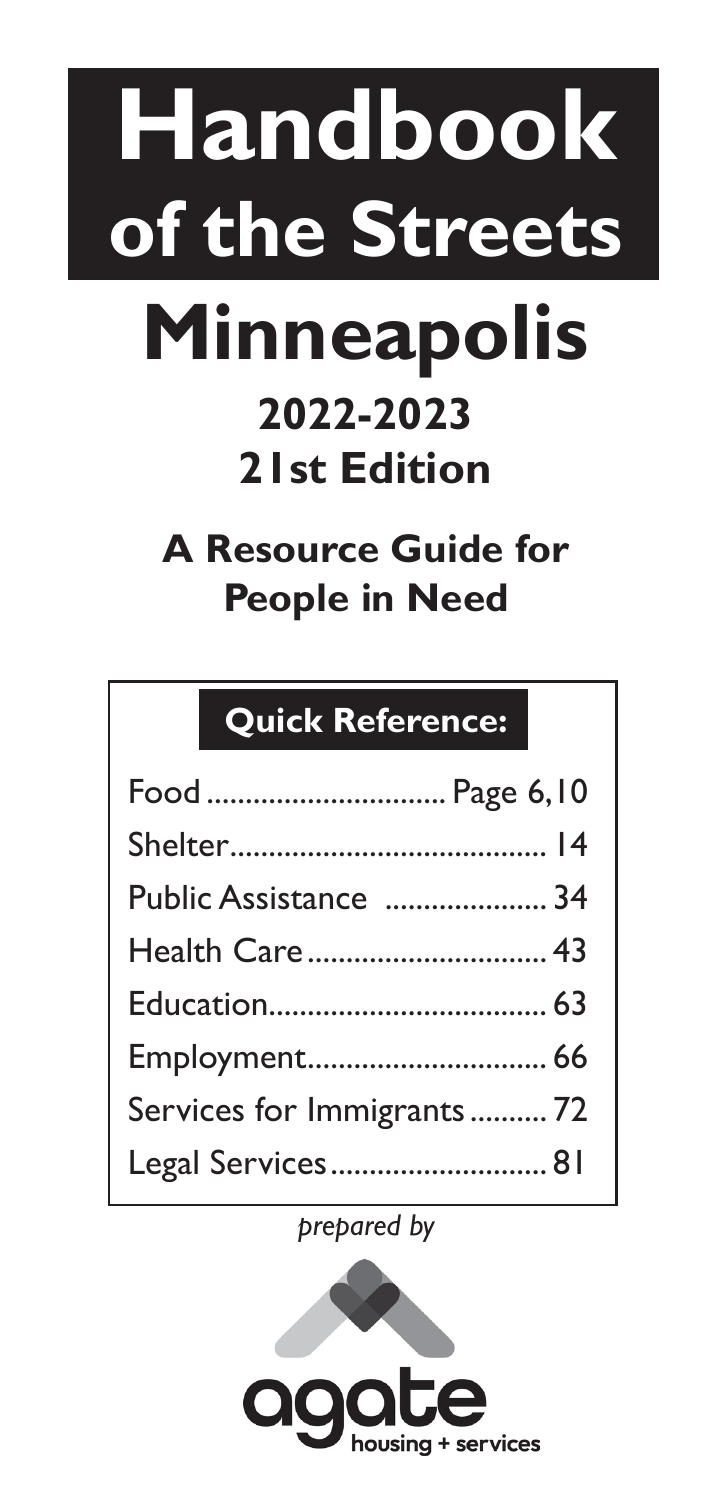## **Hotlines/Emergency Phones**

Adult Shelter Connect at St. Olaf Church Single adults access all Minneapolis shelters through this office. *Phone*: 612-248-2350 *Hours:* M-F 10 am–5 pm; Sat & Sun 1–5 pm. Calls will be answered after regular hours.

COPE (Community Outreach for Psychiatric Emergencies) *Phone:* 612-596-1223

*Provides:* Call COPE when a severe disturbance of mood or thinking threatens a person's safety or the safety of others.

#### **Cornerstone**

*24-Hour Crisis Phone:* 952-884-0330 or toll-free 1-866-223-1111 *Provides:* Crisis advocates available to talk with anyone experiencing domestic violence, sexual violence or human trafficking.

#### Crisis Text Line

Text MN to 741741 to be connected to a counselor who will help diffuse a crisis and help connect to local resources. *Hours:* 24 hours a day, 7 days a week.

**Hennepin County Front Door** *Phone*: 612-348-4111, Option 0

*Hours*: Monday through Friday from 8 am–4 pm. *Provides*: Intake center for Hennepin County social services.

Metro Shelter Hotline Information and referral to metro-area shelter/housing. *Phone:* 1-888-234-1329

Minnesota Food Helpline

*Phone:* 1-888-711-1151

*Provides:* Helps locate food shelves and meals.

National Suicide Prevention Hotline *Phone*: 1-800-273-TALK

#### St. Stephen's Human Services Street Outreach *Phone:* 612-879-7624 or toll-free, 1-888-550-7624

*Remarks:* Works with individuals and veterans sleeping outside or in places unsuitable for human habitation, and assists them to get into permanent housing. Provides a non-emergency response to homeless concerns in public settings with a mobile outreach team able to visit individuals in the community.

#### United Way 2-1-1

*Phone*: 211 (651-291-0211 on a cellphone); or 800-543-7709 Food & shelter Info; referral to specific agencies

Youth Services Network *Website:* www.ysnmn.org *Provides:* Resources for youth to find shelter and services.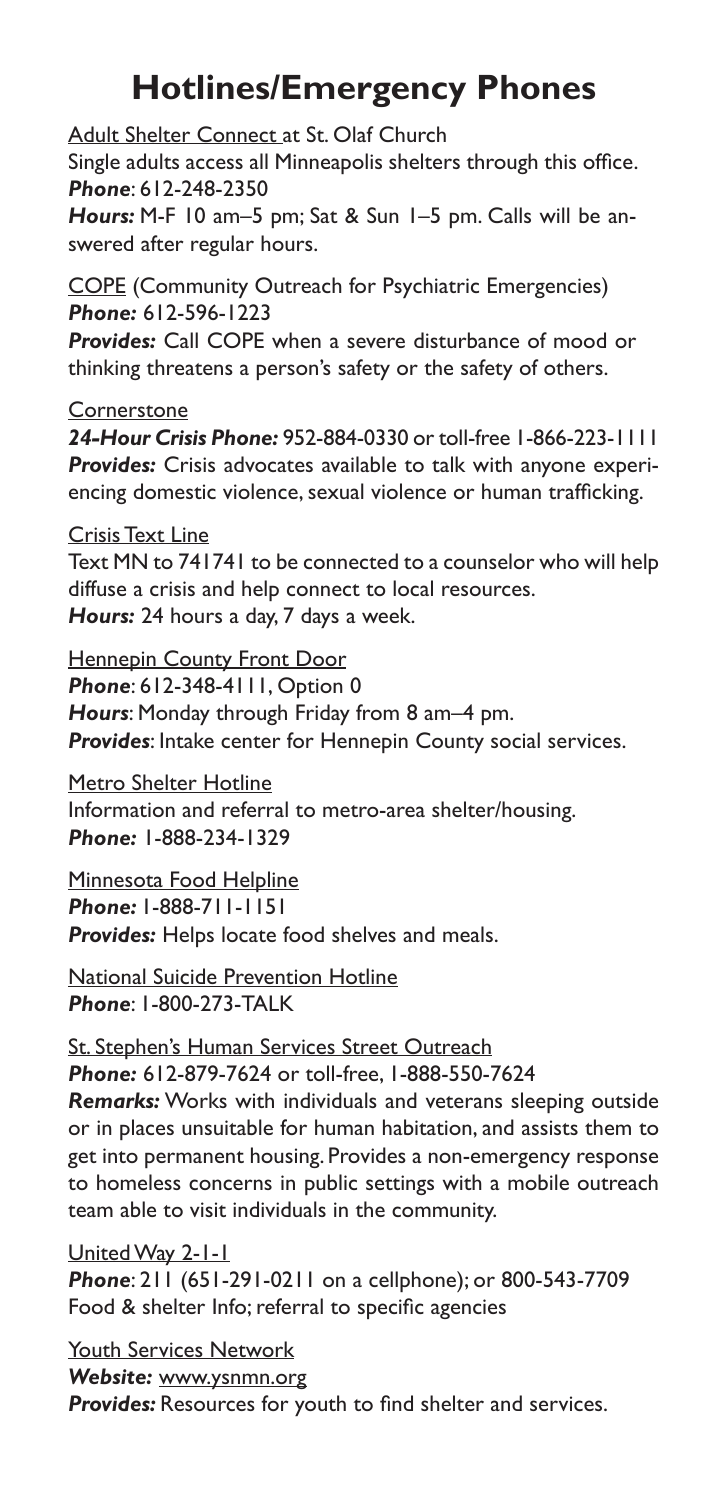## **Table of Contents**

| А. |                                                       |  |
|----|-------------------------------------------------------|--|
| В. |                                                       |  |
| C. |                                                       |  |
| D. |                                                       |  |
| Е. |                                                       |  |
| F. | Rapid ReHousing, Transitional & Supportive Housing 18 |  |
| G. |                                                       |  |
| Н. |                                                       |  |
| I. |                                                       |  |
| I. |                                                       |  |
|    |                                                       |  |
| А. |                                                       |  |
| В. | MN Family Investment Program (MFIP) 35                |  |
| C. | Emergency Assistance & Emergency GA (EA/EGA) 36       |  |
| D. |                                                       |  |
| E. | Supplemental Nutrition Assistance Program (SNAP)38    |  |
| F. |                                                       |  |
| G. |                                                       |  |
| Н. |                                                       |  |
| L. |                                                       |  |
|    |                                                       |  |
| А. |                                                       |  |
| В. |                                                       |  |
| C. |                                                       |  |
| D. |                                                       |  |
| Е. |                                                       |  |
|    | Map of Downtown Minneapolis and surrounding area 50   |  |
| F. | Alcohol & CD Counseling & Treatment Programs58        |  |
| G. |                                                       |  |
| Н. |                                                       |  |
|    | Section 4. Education & Employment 63                  |  |
| А. |                                                       |  |
| В. |                                                       |  |
| C. |                                                       |  |
|    | Section 5. Special Help & Advocacy 71                 |  |
| А. |                                                       |  |
| В. |                                                       |  |
| C. |                                                       |  |
| D. |                                                       |  |
| E. |                                                       |  |
| F. |                                                       |  |
| G. |                                                       |  |
| Н. |                                                       |  |
|    |                                                       |  |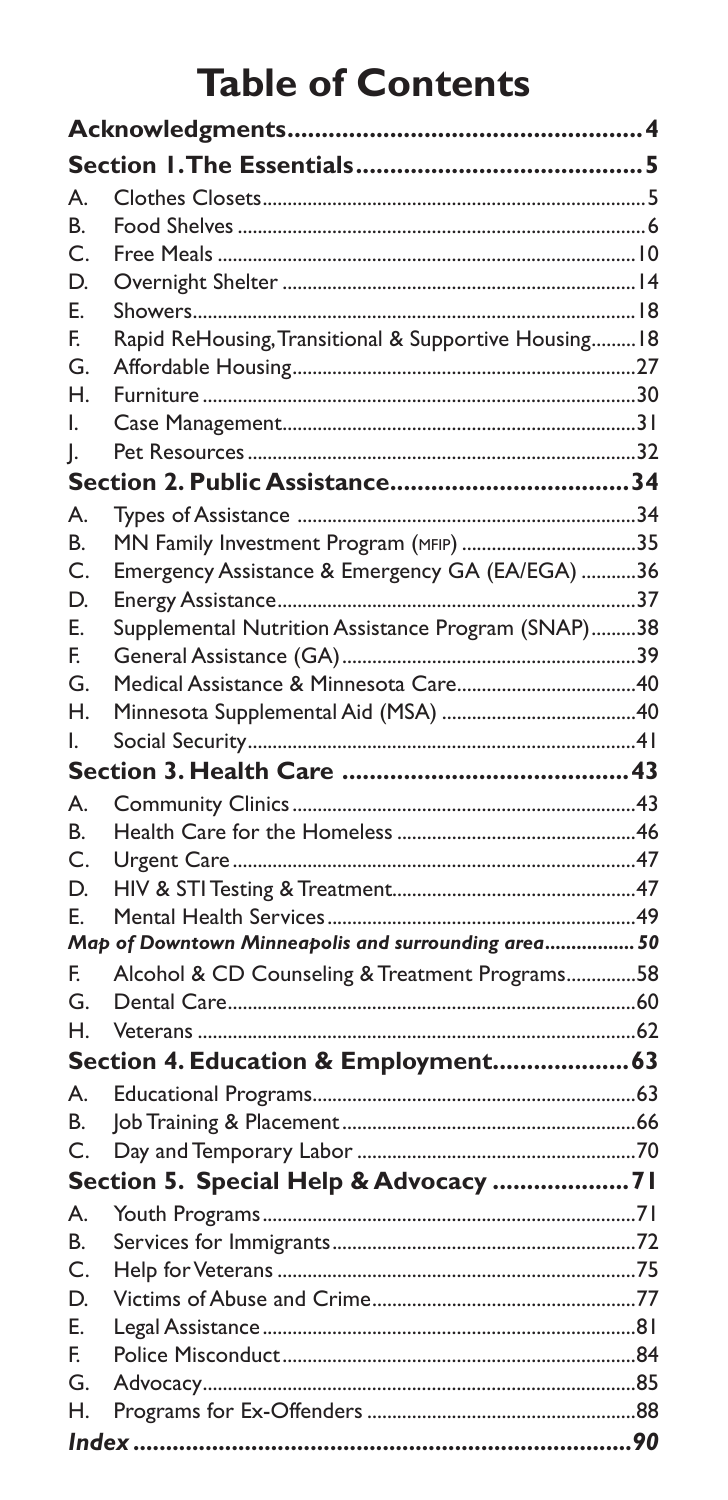## **Acknowledgments**

St. Stephen's Human Services/House of Charity thanks those who have contributed to making the 21st edition of the *Minneapolis Handbook of the Streets* possible.

Terry Hildebrandt at Salvation Army district headquarters again helped to update information about their many locations and services. Likewise, we're grateful to Anne Semenak at Hennepin County Human Services & Public Health Dept. who coordinated review of the public assistance section.

We also thank the following volunteers who made many phone calls to update agency information: Sylvia Bachmann, Jenna Fadlalla, Jerry Lane, Margaret Mary Keating, Cheryl Meyers, and Kate Neis.

If you find errors or omissions in this book, or have any suggestions, please call 612-870-2283 or e-mail me at mmenner@ststephensmpls.org so that we may continue to improve the handbooks.

> *Mike Menner St. Stephen's Human Services/House of Charity December 2021*

©2022 St. Stephen's Human Services/House of Charity. 2309 Nicollet Ave. S., Minneapolis, Minnesota 55404 All rights reserved. Reproduction in whole or in part is not permitted without the written permission of St. Stephen's Human Services/House of Charity.

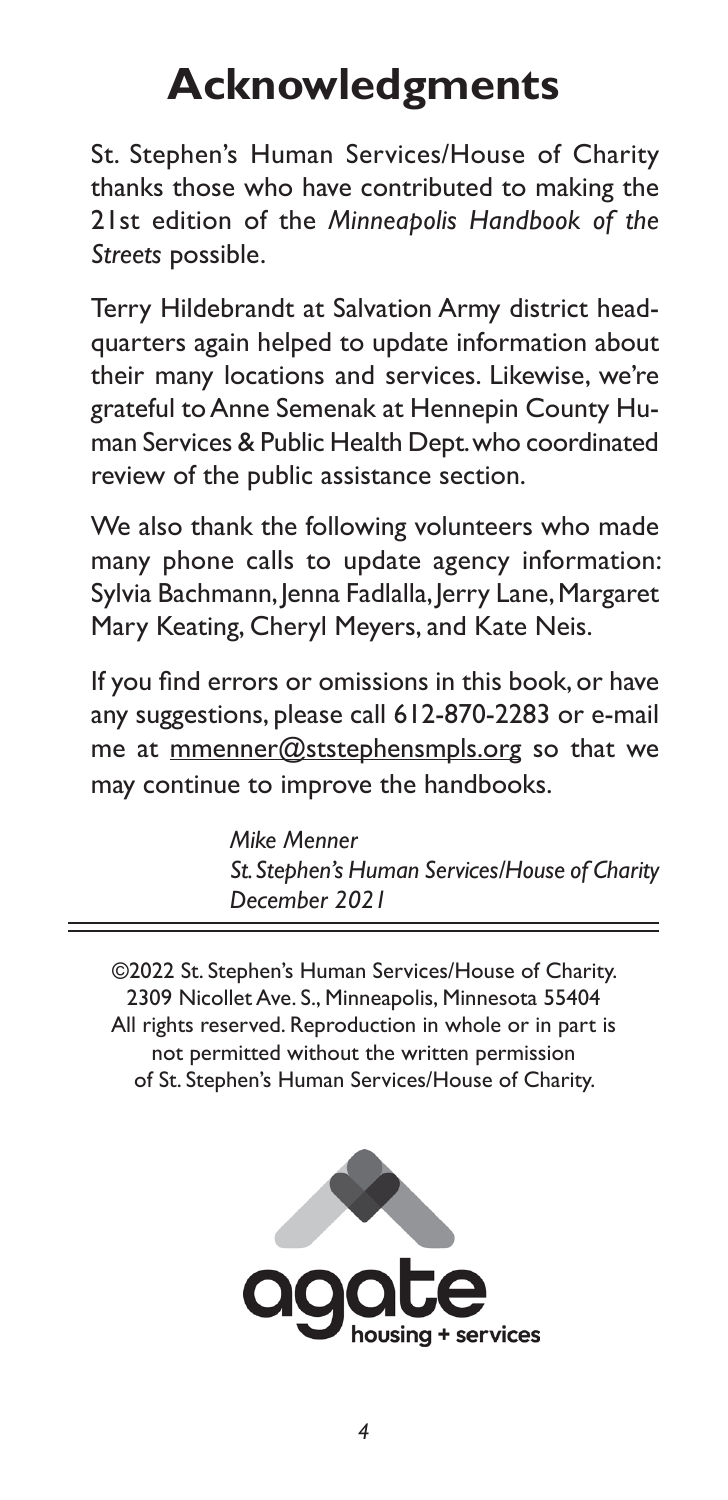## **Section 1. The Essentials**

## **A. Clothes Closets**

Central Lutheran Church Free Store 333 South 12th Street, Minneapolis MN 55404 *Phone:* 612-870-4416 *Hours:* Monday and Thursday10 am–11:30 am. If an emergency, call for an appointment. *Remarks*: Clothing, household items, books. During winter months, if Minneapolis Public Schools are closed due to weather, they will be closed, too. Cornerstone Ministry (Park Ave. United Methodist Church) 3400 Park Avenue South, Minneapolis MN 55407 *Phone*: 612-825-2246 *Email:* cornerstone@parkavechurch.org *Hours*: Call for hours. *Remarks*: Clothing is reasonably priced. Household items are also sold. Enter from parking lot and go downstairs. Marie Sandvik Center 1112 East Franklin Avenue, Minneapolis MN 55404 *Contact*: 612-870-9617 *Hours*: Services followed by meal and clothing held Tuesday 6 pm, Thursday 1 pm, Friday 3 pm, and Sunday at 4 pm. Sabathani Community Center 310 East 38th Street, Minneapolis MN 55409 *Phone*: 612-821-2396 (food & clothing) *Hours*: Friday 10 am–2 pm. Check in at southeast entrance. **Salvation Army** Parkview: 2024 Lyndale Avenue North, Minneapolis MN 55411 *Phone*: 612-522-6581 Noble: 10011 Noble Parkway, Brooklyn Park MN 55443 *Phone:* 763-425-0517 ext. 105 *Hours:* Monday–Friday 9–11:45 am and 1–3:30 pm. *Remarks*: Call for an appointment Once you have talked to a caseworker, you may receive a voucher to a Salvation Army thrift store. You need to provide a photo ID and piece of current mail at the time of the appointment.

**Sharing and Caring Hands** 525 North 7th Street, Minneapolis MN 55405 *Phone*: 612-338-4640 *Hours*: Monday–Thursday 10–11:30 am and 12:45–1:30 pm; Saturday and Sunday 9–10 am.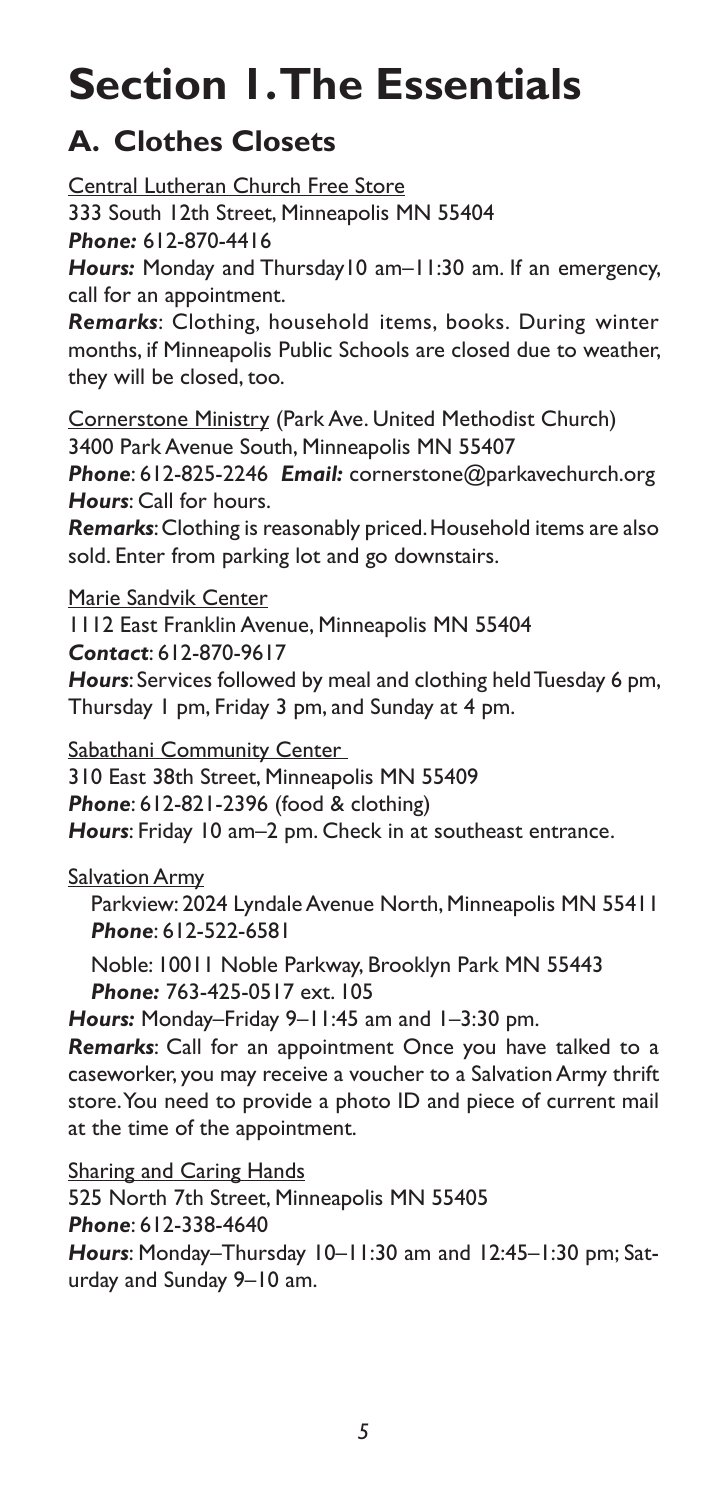#### **Low-cost Thrift Stores**

Old School by Steeple People 1901 Nicollet Avenue, Minneapolis MN 55404 *Phone:* 612-871-8305 *Hours:* Open Tuesday through Sunday 11 am–6 pm.

St. Vincent de Paul 2939 12th Avenue South, Minneapolis MN 55407 *Phone:* 612-722-7882 *Hours*: Monday–Friday 10:30 am–5:30 p, Saturday 10:30 am–4 pm.

Salvation Army Stores 900 North 4th Street, Minneapolis MN 55401 *Phone:* 612-332-5855 *Hours:* Monday–Saturday 9 am–9 pm.

3740 Nicollet Avenue South, Minneapolis MN 55409 *Phone:* 612-822-1200 *Hours:* Monday–Saturday 9 am–9 pm.

### **B. Food Shelves**

The following food shelves require photo ID and proof of residence (utility bill, medical card, etc.) since they serve only those who live within designated areas; most serve a person only once a month. If you do not have a permanent address, you can go to Sharing and Caring Hands.

If, after getting food from your area food shelf, you need additional food, call United Way 2-1-1, 211 or 651-291-0211 from cell phones.

Brian Coyle Community Center

420 15th Avenue South, Minneapolis MN 55454 *Phone*: 612-338-5282 *Hours*: Monday 12–6 pm; Wednesday and Friday 12–4 pm. *Service Area*: For those persons east of I-35W, south of Hennepin, west of the river and north of I-94 (ZIP 55454). *Remarks*: No appointment needed; first-time visitors must register.

CAPI

5930 Brooklyn Blvd., Brooklyn Center MN 55429 *Phone*: 612-756-8958 *Hours*: Tuesday 1–4 pm; Wednesday and Thursday 9 am-12 pm and 1–4 pm. New registrations are only done on Thursdays. *Service Area*: Primarily persons of Asian descent in Hennepin Co.

Community Bridge Food Shelf 2400 Park Avenue South, Minneapolis MN 55404 *Phone*: 612-353-5211 *Hours*: Second Friday and fourth Saturday 9–11 am. Service Area: For those living in the Phillips neighborhood.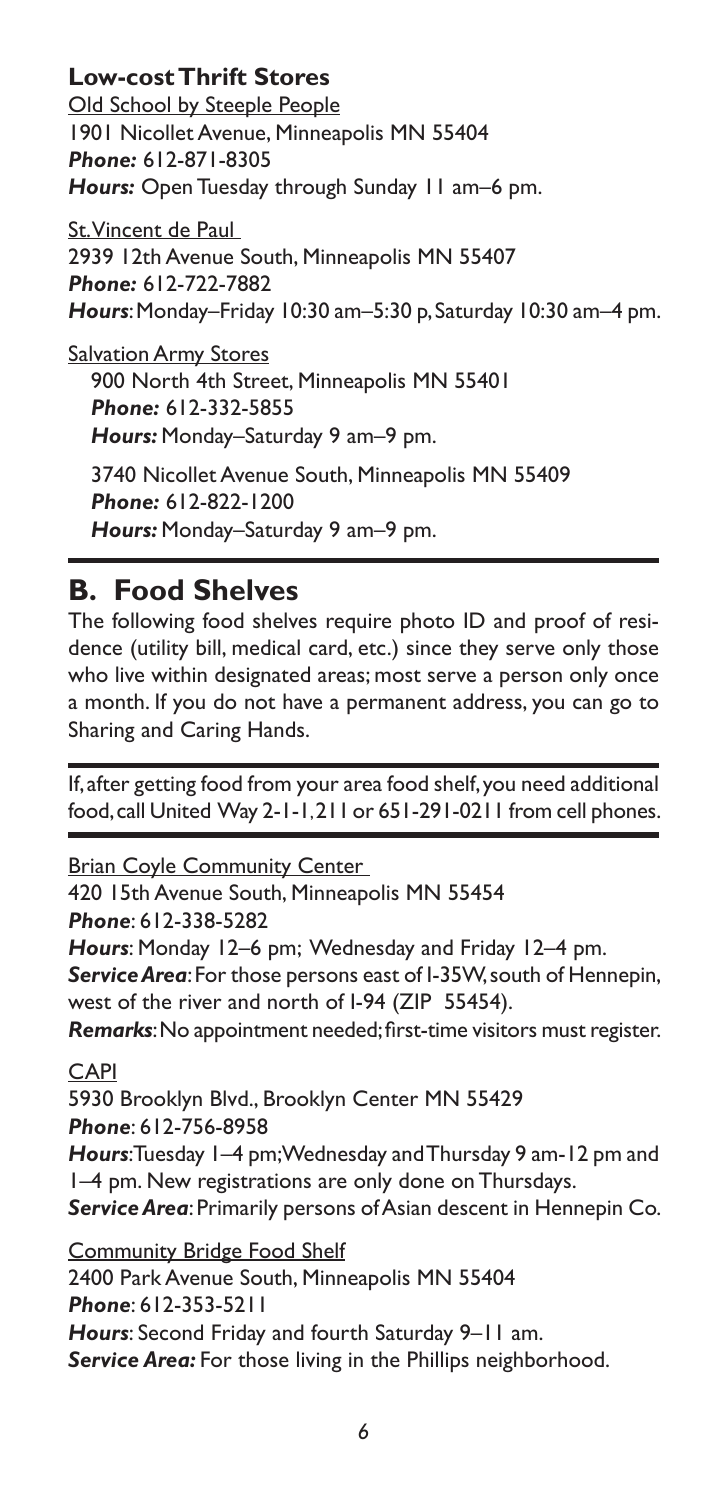Community Emergency Service 1900 11th Avenue South, Minneapolis MN 55404 *Phone*: 612-870-1125 *Hours*: Monday–Thursday 1–4 pm. (Registration 12:45–3:45 pm.) *Remarks:* One visit per month. CES serves all areas.

Division of Indian Work 1001 East Lake Street, Minneapolis MN 55404 *Phone*: 612-279-6343 *Hours*: Monday, Tuesday, Wednesday, and Friday 12–3 pm. *Service Area*: For American Indians who are enrolled with a tribe.

Fare for All Program

*Phone:* 763-450-3880 *Website:* www.fareforall.org

*Remarks:* The Fare for All program is not a food shelf. It is a monthly food purchase program that allows participants to receive a package of food including produce and/or meat, for \$10-\$25.

Groveland Emergency Food Shelf/Groveland Food for Youth 1900 Nicollet Ave., Minneapolis MN 55403 *Phone*: 612-871-0277 *Hours*: Monday–Friday 9 am–12 pm.

*Remarks:* Delivery for adults is available for shut-ins in Minneapolis or neighboring areas.

Joyce Uptown Food Shelf, Inc.

3041 Fremont Avenue South, Minneapolis MN 55408 *Phone*: 612-825-4431

*Hours*: Monday and Tuesday 9 am–7 pm; Thursday 11 am–7 pm; Saturday 9 am–2 pm.

*Remarks:* Appointment only shopping. Shoppers can come twice a month to shop in our small grocery store. No Income or geographic requirements. Call ahead for appointment. Emergency prepacked food bags available on request.

Little Kitchen Food Shelf

1500 6th Street NE, Minneapolis MN 55413

*Phone:* 612-788-2444

*Hours:* Wednesday and Friday from 10 am–noon; Tuesday and Thursday 6–7:30 pm.

*Intake:* Pre-registration for new clients Monday-Friday 9–11 am. *Remarks:* No ID required and no geographic restrictions. Can use the food shelf once every four weeks. Pet food also available.

#### Minnesota Food Helpline

*Phone:* 1-888-711-1151 *(Multilingual assistance is also available) Hours:* Monday–Friday 10 am–5 pm.

*Provides:* Statewide food resource information helpline. Screens for SNAP eligibility and assistance completing the application. Assists locating food resources (food shelf , meals). Also refers to other public food programs like WIC (Women, Infants and Children), and NAPS (Nutrition Assistance Program for Seniors).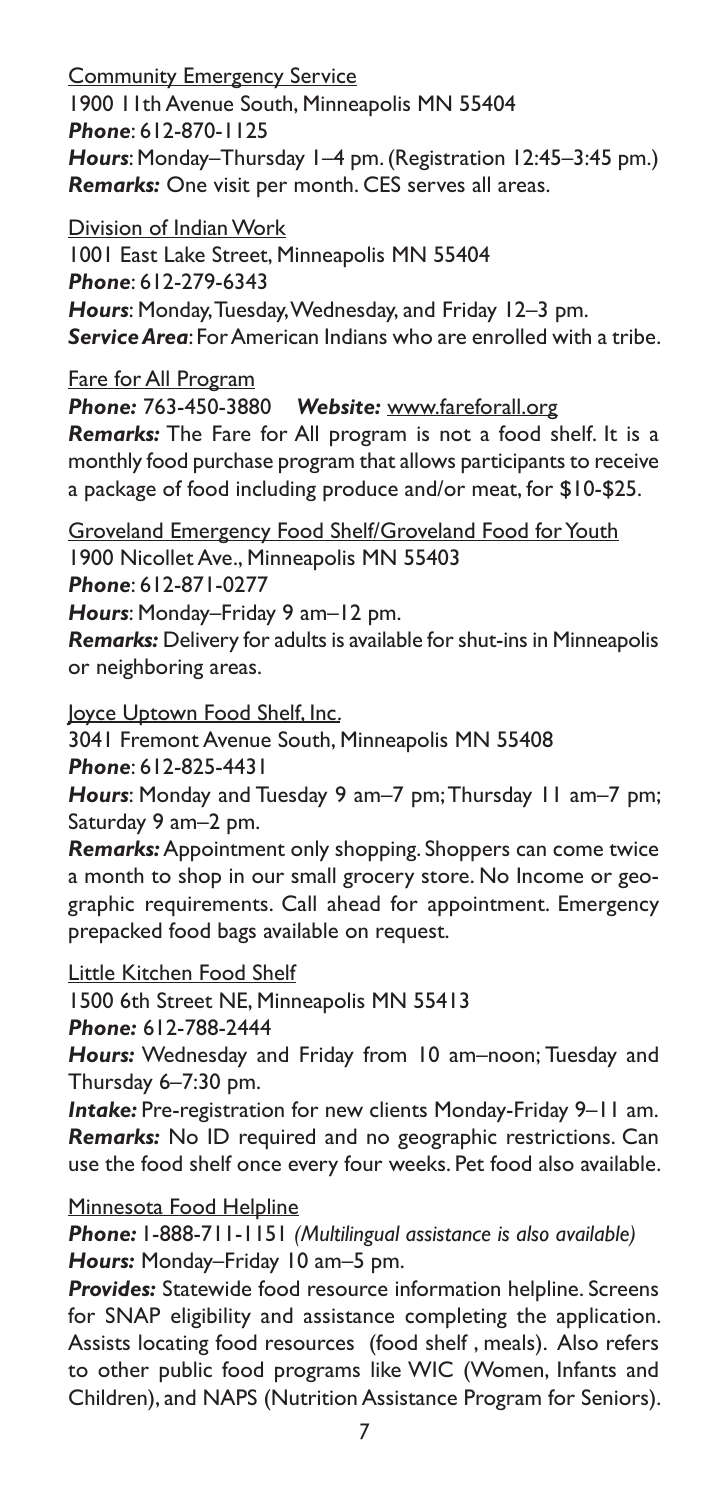New Creation Baptist Church

1414 East 48th Street, Minneapolis MN 55417 *Phone:* 612-825-6933 *Website:* ncbcfoodshelf.com *Hours:* Food and clothing pantry is open Saturdays 10 am–2 pm; closed when there is a fifth Saturday of the month. *Remarks:* Bring state ID with you to register.

NorthPoint Health & Wellness Center

1835 Penn Avenue North, Minneapolis MN 55411 *(Temporary location during construction) Phone*: 612-767-9175 *(Food Shelf)*

*Hours*: Monday–Thursday 10 am–4 pm; intake closes at 3:30 pm. *Remarks:* Persons need to bring some form of identification like Minnesota ID and mail with current address on it.

Nutrition Assistance Program for Seniors *Phone:* 651-484-8241 or 1-800-365-0270

*Remarks:* Serves Minnesota residents who are 60 years and older, at or below 130% of the poverty level. Provides one box of food monthly (approximately 40 lbs. of stable supplemental food) to each senior. Call for information.

Sabathani Community Center

310 East 38th Street, Minneapolis MN 55409 *Phone*: 612-821-2396 *Hours*: Monday–Thursday 9:30 am–3 pm.

Salvation Army Central Social Services

2727 Central Avenue NE, Minneapolis MN 55418

*Phone*: 612-789-1512

*Hours*: Tuesday 1–4 pm; Wednesday and Thursday 8–11:30 am and 1–4 pm.

*Service Area*: For those living in ZIP codes 55418, 55413, 55414, and Hennepin Co. part of 55421 we are a walk-in food shelf, but you may also call for an appointment. It is helpful, especially if you are visiting for the first time, to bring your photo ID and a current piece of mail.

Salvation Army Noble 10011 Noble Parkway, Minneapolis MN 55443 *Phone:* 763-425-0517

*Hours:* Tuesday and Thursday 12–4 pm by appointment.

*Contactless/curbside food distribution:* Tuesday 11 am–12 pm (no appointment needed)

*Service Area:* Northern and northwest suburbs of Hennepin Co. *Remarks:* Walk-ins welcome. It is helpful, especially if you are visiting for the first time, to bring your photo ID and a current piece of mail. You may also schedule online at: uscsalvationarmy. wufood.com/forms/pvh88qtlm8hg6e/.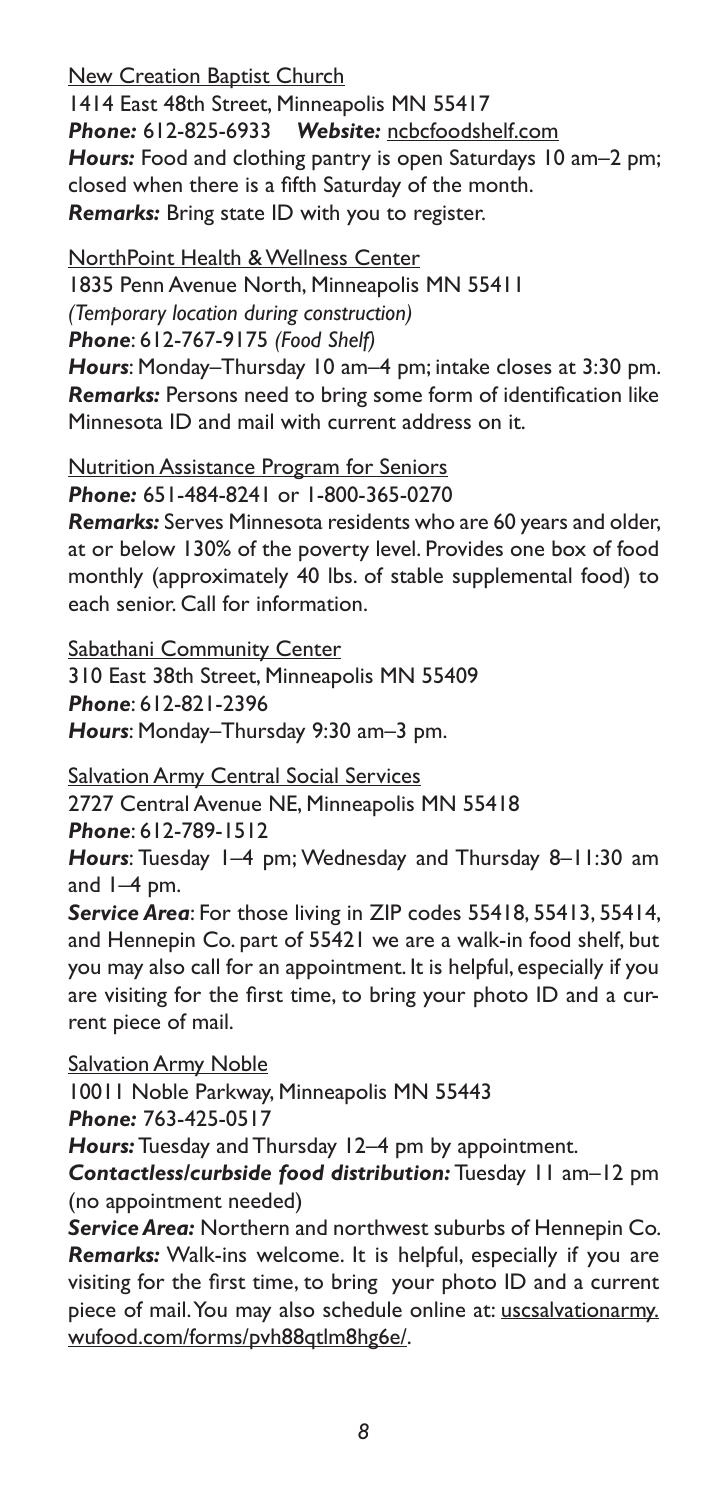Salvation Army Parkview

2024 Lyndale Avenue North, Minneapolis MN 55411 *Phone*: 612-522-6581

*Food Shelf Hours*: Monday–Wednesday 9–11 am.

*Business Hours:* Monday–Friday 8 am–noon and 1–4 pm.

*Service Area*: For persons who live in north Minneapolis. Visitors should call and schedule and appointment. Must provide photo ID and current piece of mail at time of appointment. Food shelf is available once per calendar month. It is a first-come first-serve basis. We reserve the right to limit the number of households served if the volume of guests is too high.

Salvation Army Temple

1604 East Lake Street, Minneapolis MN 55407

*Phone*: 612-767-2700

*Hours*: Tuesday, Wednesday and Friday 9 am–11 am; Thursday produce distribution.

*Service Area*: For persons who live in south Minneapolis or southern Hennepin County. Walk-ins welcome. It is helpful, especially if you are visiting for the first time, to bring your photo ID and a current piece of mail.

*Remarks:* Food shelf provides the opportunity to shop with a volunteer for your needs. Free produce distribution every second Thursday of the month; doors open at 9:45 am.

Senior Food Shelf

1801 Central Avenue NE, Minneapolis MN 55413

*Phone:* 612-788-9521

*Hours:* Monday–Friday 9:30 am–1pm. Appointments are required for food pick-up, or a delivery can be scheduled.

*Remarks:* Food shelf for people 55 and older. Must reside in Hennepin County. May use food shelf once per calendar month.

Sharing and Caring Hands

525 North 7th Street, Minneapolis MN 55405 *Phone*: 612-338-4640 *Hours*: Monday–Thursday 10–11:30 am; and 12:45–1:30 pm.

Shelf of Hope Food Shelf

*Temporarily closed due to fire damage.*

714 Park Avenue, Minneapolis MN 55415

*Phone:* 612-594-2000

*Hours:* Wednesday 10 am–1 pm

*Remarks:* Enter front door of Food Centre. Please wear a mask.

Simpson United Methodist Church 2740 1st Avenue South, Minneapolis MN 55408 *Phone*: 612-874-7741 *Hours*: Tuesday and Wednesday from 9:30 am–12:30 pm. *Remarks:* Need proof of residence and piece of mail with name and address or medical card for self. Family members must have medi-

cal, school ID or birth certificate. Can be used once every 30 days.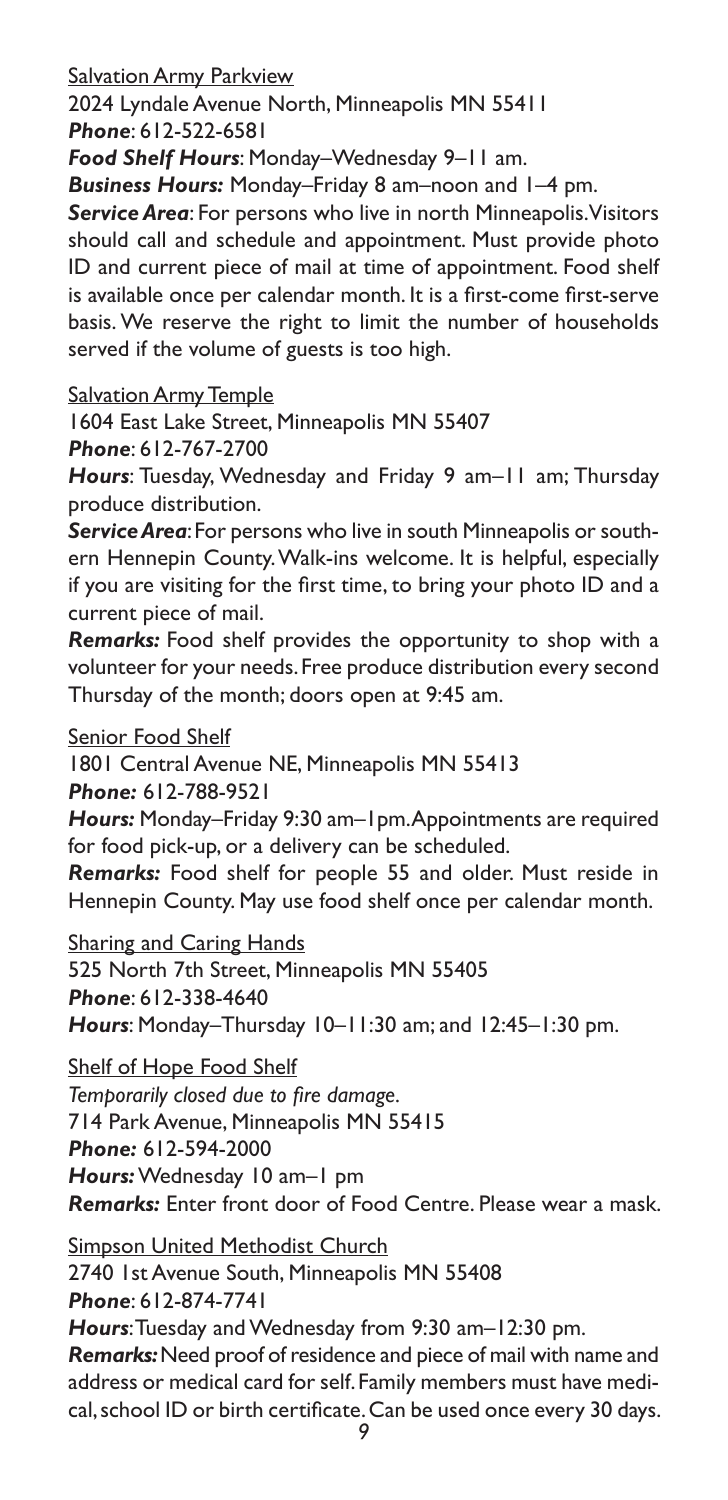#### Waite House

2323 11th Avenue South, Minneapolis MN 55404 *Phone:* 612-721-1681

*Hours:* Monday 12–4 pm; Tuesday & Thursday 10 am–12 pm, 1–4 p *Remarks:* Also provides free produce on the second and fourth Wednesday of the month at 1 pm; sign up at front desk at 10 am for produce distribution.

WIC Program (Women Infants Children)

*Phone:* 612-348-6100

*Provides:* Health and nutrition assessment; benefits of quality food like milk, cheese, iron-rich cereal, peanut butter and dry beans; information/referral, breastfeeding support.

*Qualifications:* To be eligible, you must 1) live in the metro area; 2) be a woman who is pregnant, breastfeeding or have had a baby in the last 6 months-year, be an infant, or be a child less than 5 years old; 3) be income eligible or receiving government assistance of any kind, determined at the WIC intake appointment or by phone.

## **C. Free Meals**

#### **Breakfast**

2.4 Ministries 1010 Currie Ave. *(Salvation Army Harbor Light),* Minneapolis MN 55403 Serves breakfast 5:30–6:30 am seven days a week. Open to anyone.

Catholic Charities Mary F. Frey Minneapolis Opportunity Center 740 East 17th Street, Minneapolis MN 55404 *Phone*: 612-204-8300 Serves breakfast 7–8 am Monday through Saturday.

St. Stephen's/House of Charity Food Centre *Temporarily closed due to fire damage.* 714 Park Avenue, Minneapolis MN 55415 **Phone:** 612-436-2055 Serves women and families with children Monday–Friday from 8:30–9 am.

Sharing and Caring Hands 525 North 7th Street, Minneapolis MN 55405 *Phone:* 612-338-4640 Breakfast 10 am Monday–Thursday; 9:30 am on Saturday & Sunday.

#### **Drop-in Centers, Lunch and Snacks**

All God's Children Metropolitan Community Church 3100 Park Avenue South, Minneapolis MN 55407 *Phone:* 612-824-2673 *Hours:* Thursday lunch is temporarily on hold due to pandemic. Small food shelf available Mondays and Thursdays 2–5 pm, and Tuesdays and Fridays 10 am–1 pm.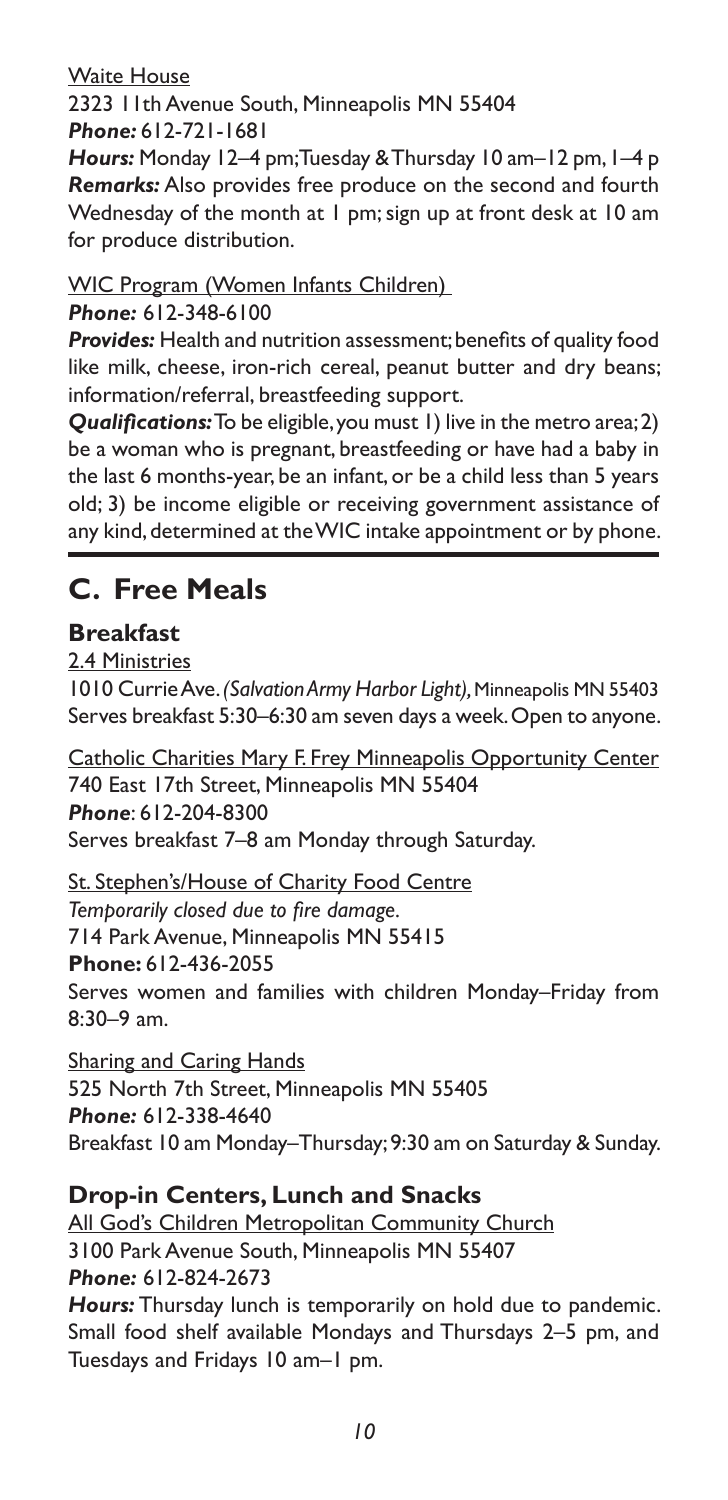#### Catholic Charities Mary F. Frey Minneapolis Opportunity Center 740 East 17th Street, Minneapolis MN 55404

#### *Phone:* 612-204-8300

Serves Lunch: 11:30am-12:30pm

- Showers (free) 8 am-11:00 am Sign up Service Desk
- Laundry (\$1) 8 am-11:00 am Sign up Service Desk
- Lockers (\$5/month) Access at 8 am, 10:45 am, and 1 pm. Sign up Front Desk. Limited space

• Mail (free) Inquire at Front Desk. Must check mail in person with ID. No phone calls to check mail.

*Drop-in Hours:* Monday–Friday 7 am–3 pm; Saturday 7 am–1 pm.

Central Lutheran Church Restoration Center 333 South 12th Street, Minneapolis MN 55404 *Phone:* 612-870-4416

*Hours:* Lunch is served on Mondays 11:30 am–12:15 pm.; may end sooner, depending on the number of guests. To-go bag lunches also available.

*Remarks*: During winter months, if Minneapolis Public Schools are closed due to weather, we will be closed, too.

St. Stephen's/House of Charity Food Centre

*Temporarily closed due to fire damage.*

714 Park Avenue South , Minneapolis MN 55415 *Phone*: 612-436-2055

*Hours*: Lunch is served seven days a week 12–1 pm.

Marie Sandvik Center

1112 East Franklin Avenue, Minneapolis MN 55404 *Phone*: 612-870-9617

*Hours*: Services followed by meal and clothing held Tuesday 6 pm, Thursday 1 pm, Friday 3 pm, and Sunday at 4 pm.

#### Peace House

1816 Portland Avenue South, Minneapolis MN 55404 *Phone*: 612-870-7263 *Website:* www.peacehousecommunity.org *Hours:* Monday–Friday 9:30 am–2:30 pm. Meditation/group discussion is held 10:30–11:30 am.

*Provides:* Peace House is a gathering place where poor, homeless and economically comfortable people come to form community, work for non-violence, affirmation and responsibility. Emphasis on spirituality through daily reflection time together.

#### Salvation Army Parkview

2024 Lyndale Avenue North, Minneapolis MN 55411 *Phone*: 612-522-6581

*Provides*: Lunch served Monday–Friday 11:30 am–12:30 pm, except on public holidays.

*11 Provides:* Lunch served Monday–Wednesday from noon–1 pm.Salvation Army Temple Corps 1604 East Lake Street, Minneapolis MN 55407 *Phone:* 612-767-2710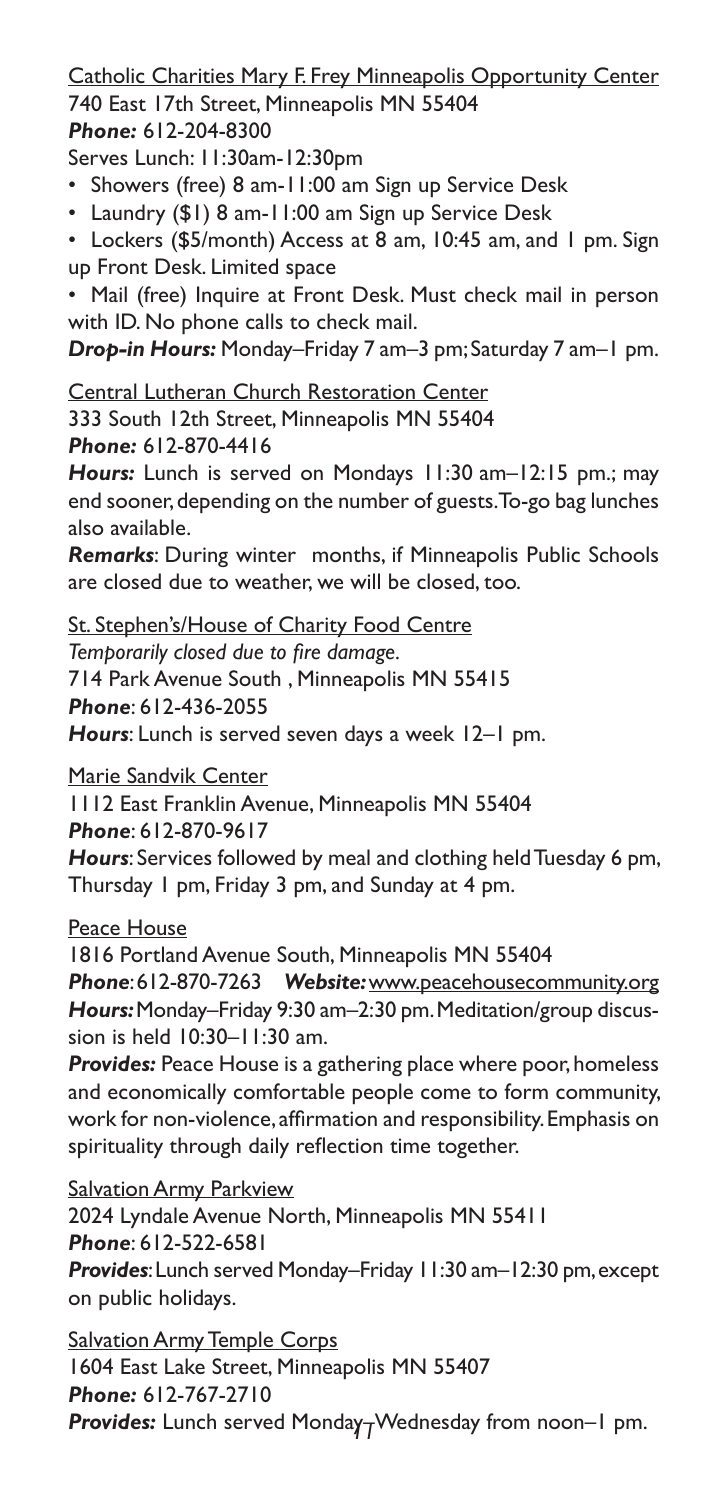Sharing and Caring Hands

525 North 7th Street, Minneapolis MN 55405

*Phone*: 612-338-4640

*Hours:* Serves lunch Monday–Thursday at noon; Saturday and Sunday at 11 am.

Soup for You Cafe

2511 E. Franklin, Minneapolis MN 55406 (*Bethany Church basement) Phone:* 612-978-7974

*Hours:* Serves bag lunches Monday–Friday 12–1 pm. Groceries given out on Mondays and Wednesdays. Hygiene and winter items also often available. Open on weekday holidays.

Tasks Unlimited – Northeast Outreach & Opportunity Center Elim Church 685 13th Ave. NE, Minneapolis, MN 55413 *Phone:* 612-756-6606

*Drop-in Hours:* Tuesdays, Thursdays, and Fridays 8 am–3 pm. The NOOC has snacks and hot meals available during open hours as well as hygiene supplies and other basic needs for visitors. You can also find mental health supports, employment resources, and housing stabilization services at the center.

Loaves & Fishes - True Vine New Bethel 2639 Thomas Avenue North, Minneapolis MN 55412 Serves lunch Monday–Friday 12:30–1:30 pm.

Waite House

2323 11th Avenue South, Minneapolis MN 55404 *Phone:* 612-721-1681 *Hours:* Serves to-go meals Monday–Thursday 11 am–12:30 pm.

#### **Dinner**

Loaves and Fishes *Main office phone*: 612-377-9810 *Website:* www.loavesandfishesmn.org for all site information

Great is thy Faithfulness 1115 30th Avenue North, Minneapolis MN 55411 Serves 5:30–6:30 pm Monday–Friday

Holy Rosary Church 2424 18th Avenue South, Minneapolis MN 55404 Serves 5:15–6:15 pm Monday-Thursday

Peace House

1816 Portland Avenue South, Minneapolis MN 55404 Serves 5– pm Monday–Friday

Hope Lutheran Church 7132 Portland Avenue South, Richfield MN 55423 Serves 5–6 pm Monday–Friday.

*12* Serves 5–6 pm Monday–FridayChrist the King Lutheran Church 8600 Fremont Ave. S., Bloomington MN 55420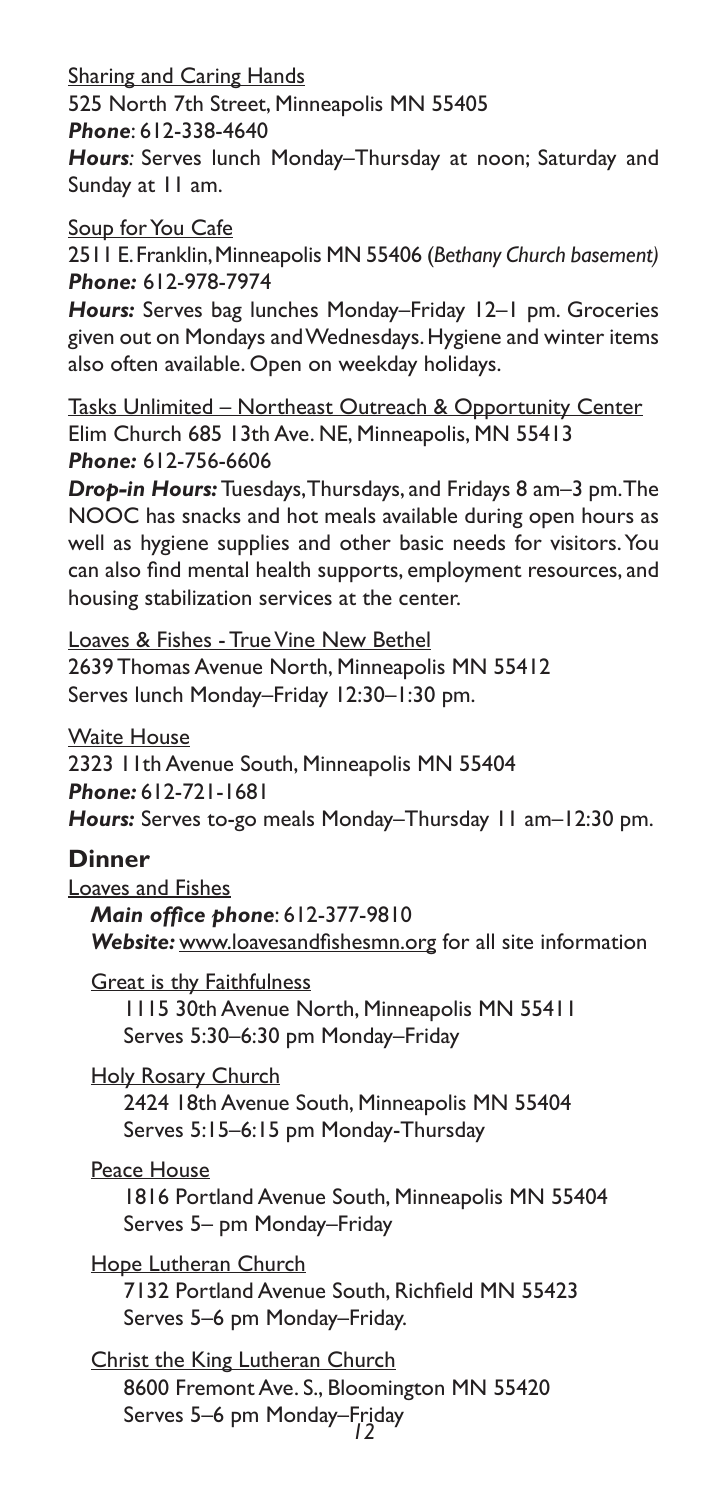Loaves and Fishes *(continued)*

Mount Olivet Lutheran Church 5025 Knox Avenue South, Minneapolis MN 55410 Serves Thursday 4:00–5:30 pm.

Living Hope Ministries 1737 Adams Street NE, Minneapolis MN 55413 Serves Tuesday and Thursday 4:00–5:30 pm.

Oak Park Neighborhood Center 1701 Oak Park Avenue North, Minneapolis MN 55411 *Phone* 612-377-7000 *Provides:* Community meals are served on a take-out basis Tuesday, Wednesday and Thursday 4–6 pm.

#### **Other Weekend Meals**

Calvary Baptist Church 2608 Blaisdell Avenue South, Minneapolis MN 55408 *Phone:* 612-872-7855 *Remarks:* Dinner on the third Sunday of the month, October– March. Doors open at 12:30 pm for 2:30 meal.

First Nations Kitchen 3044 Longfellow Avenue South , Minneapolis MN 55407 *(All Saints Episcopal Indian Mission) Website:* www.firstnationskitchen.org *Remarks:* Serves hot, take-out dinner Sundays from 4–5 pm.

#### **These Sunday meals are served 5–6 pm**

Plymouth Congregational Church 1900 Nicollet Avenue South, Minneapolis MN 55403

*Due to COVID-19, all Sunday evening meals are only at Plymouth. Meals may return to the following schedule in mid-2022:*

First and Fifth Sundays of the Month Hennepin Avenue Methodist Church 511 Groveland Avenue, Minneapolis MN 55403

Second and Third Sunday of the Month Plymouth Congregational Church 1900 Nicollet Avenue South, Minneapolis MN 55403

Fourth Sunday of the Month Westminster Presbyterian Church 1200 Marquette Avenue, Minneapolis MN 55403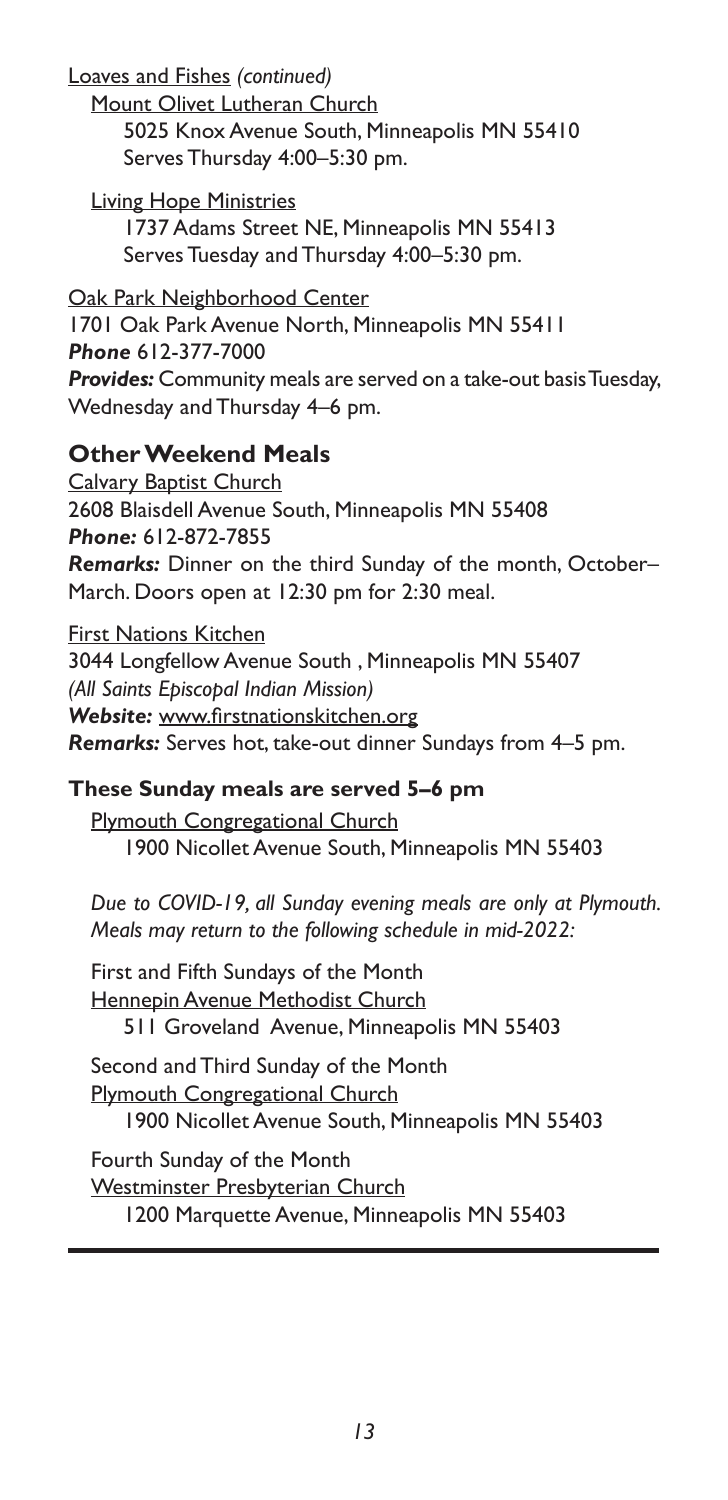## **D. Overnight Shelter**

#### Metro Shelter Hotline

*Phone:* 1-888-234-1329 (toll free)

*Remarks:* Provides information about emergency shelter and transitional housing for single adults, families and youth in the 7-county metro area.

#### **Shelter Intake Process for all Minneapolis Single Adult Shelters (Men and Women)**

In order to access shelter beds at Catholic Charities Higher Ground, Our Saviour's Shelter, St. Stephen's Shelter, Salvation Army Harbor Light Center, Simpson Shelter or First Covenant Shelter by St. Stephen's, contact:

Adult Shelter Connect at St. Olaf Church 215 South 8th Street (office is in basement) *Phone:* 612-248-2350 *Daytime Hours:* (walk-in or call) 10 am–5 pm Monday– Friday; and 1 pm–5 pm Saturday–Sunday. After hours: (phone only) After evening check-in at the shelters, Adult Shelter Connect is available again via phone to fill any unclaimed beds beginning at 7:30 pm.

#### **Women only**

Salvation Army Harbor Light Center Sally's Place 1010 Currie Avenue, Minneapolis MN 55403 *Phone:* 612-767-3113

*Intake:* Must be referred through Adult Shelter Connect *(above)*. *Provides:* A secure shelter for single homeless women. Shower facilities are available. A light continental breakfast is provided by 2.4 Ministries.

#### **All Genders**

First Covenant Church Shelter by St. Stephen's/House of Charity 810 South 7th Street, Minneapolis MN 55415

*Phone:* 612-927-3113

*Hours*: 24 hours/day, 7 days/week

*Intake:* Must be referred through Adult Shelter Connect (above). *Provides:* 50 beds to accommodate partners sleeping next to one another (40 beds during pandemic)

*Services:* Access to 3 meals/day, showers, personal laundry once a week. Some job search assistance available. Savings program to support those working towards housing.

*Remarks:* Guests must arrive or call to check in by 7 pm each night. 10 pm curfew. Late entry available for guests with verified employment.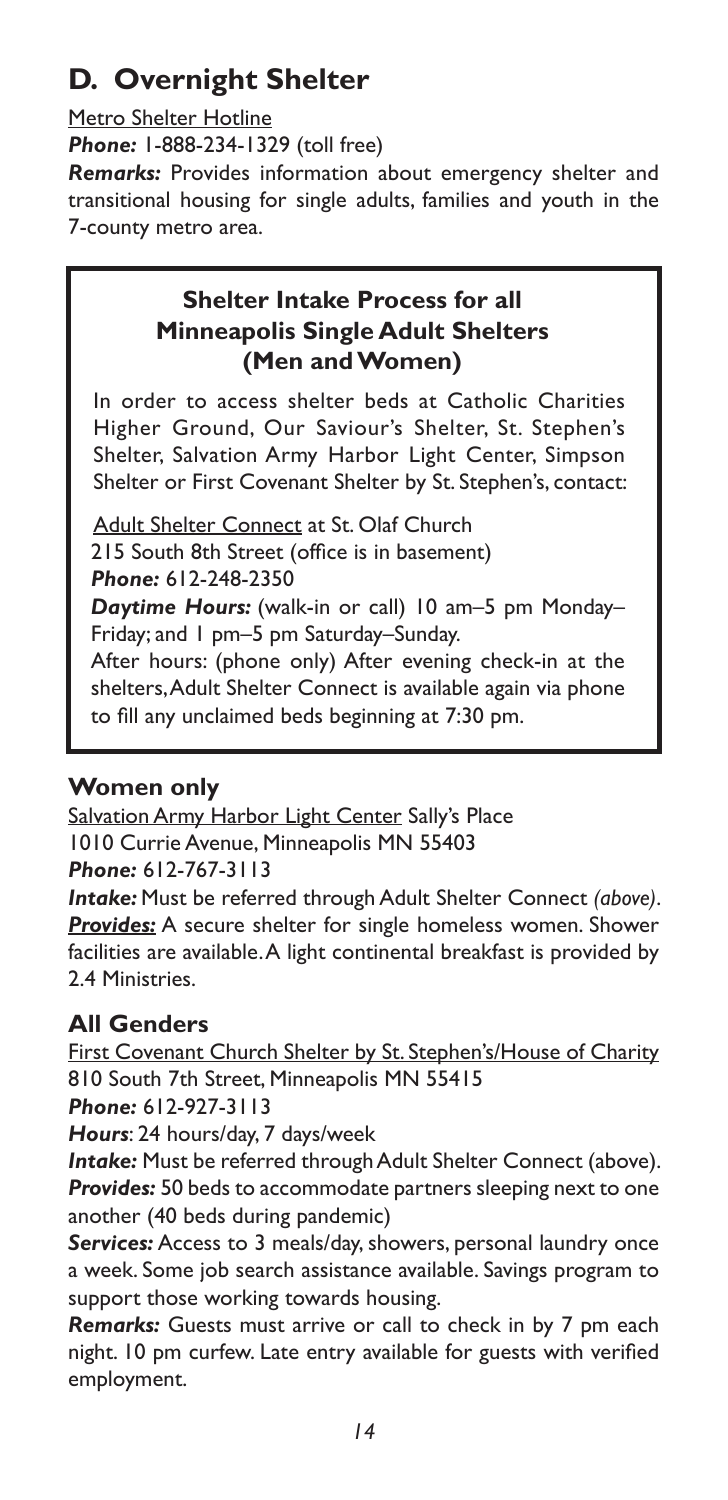Simpson Shelter

2740 1st Avenue South, Minneapolis MN 55408 *Phone*: 612-874-0306

*Hours*: 24 hours/day, 7 days/week

*Intake:* Must be referred through Adult Shelter Connect *(see p. 14)*. *Provides*: 66 beds for men, women, and non-binary individuals (separate spaces; guests can stay wherever they identify or feel most comfortable). Hot dinner, a simple breakfast and lunch are served to guests; showers, laundry, storage, ability to save money, health clinic, advocacy, and community.

*Remarks:* 90-day program with assistance connecting with housing resources. Guests do not need to be sober. Accepts companion animals as space allows.

#### **Men and Women**

Salvation Army Harbor Light Center

1010 Currie Avenue, Minneapolis MN 55403

*Phone:* 612-767-3113

*Intake:* Must be referred through Adult Shelter Connect *(see p. 14)*. Emergency Housing: Provides 24/7 emergency housing for single adults, many with disabling conditions. Beds reserved on a month-to-month basis through Adult Shelter Connect, *Open to men and women.* 

Pay-for-Stay Housing: Is for men and women who are employed and can self-pay for Emergency Housing. Weekly and monthly rates are available. *Open to men and women*.

Our Saviour's Shelter

2219 Chicago Avenue South, Minneapolis MN 55404 *Phone*: 612-872-4193, ext. 0

*Hours*: Open 24 hours.

*Intake:* Must be referred through Adult Shelter Connect *(see p. 14)*. *Provides*: Has 12 beds for men and 13 beds for women available for 30 days. Some extensions are possible. Breakfast, supper, showers, laundry, and an address to receive mail are available. Building is wheelchair accessible.

#### **Men Only**

Catholic Charities Higher Ground Minneapolis

165 Glenwood Avenue North, Minneapolis MN 55405

*Phone:* 612-204-8552 (answered between 4–5pm and 7 pm–8 am) *Intake:* Must be referred through Adult Shelter Connect *(see p. 14). Provides:* Provides overnight shelter for single adult men without children who are not eligible for county shelter. Open 7 days a week from 4 pm–10 am. A light dinner is served. Restrooms and showers are available. Pay-for-Stay beds are available for \$7/night or \$42/week. Pay-for-Stay is open 24 hours and has lockers and a computer lab for residents. Must have staff referral, then are put on a wait list for Pay-for-stay.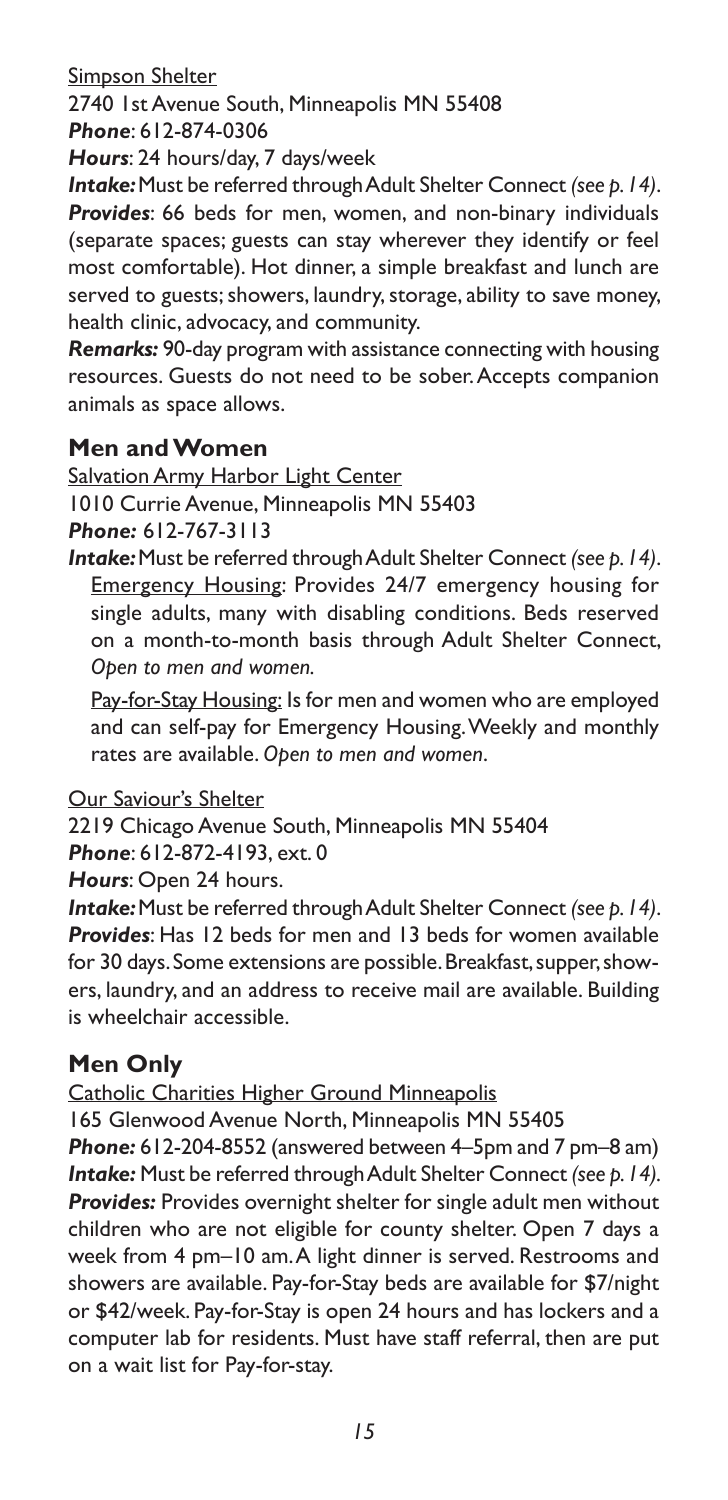St. Stephen's/House of Charity Shelter at 510 S. 8th Street

510 South 8th Street, Minneapolis MN 55404

*Phone:* 612-874-9292 *Hours*: 24 hours/day, 7 days/week *Intake:* Must be referred through Adult Shelter Connect *(see p. 14)*. **Provides:** 42 beds for men 18+ (21 beds during pandemic).

**Services:** Access to 3 meals/day, showers, personal laundry once a week. Some job search assistance available. Savings program to support those working towards housing.

*Remarks:* Guests must arrive or call to check in by 7 pm each night. 10 pm curfew. Late entry for guests with verified employment

Salvation Army Harbor Light Center Safe Bay 1010 Currie Avenue, Minneapolis MN 55403

*Phone:* 612-767-3100 ext. 3158

*Intake:* Must be referred through Adult Shelter Connect *(see p. 14)*. *Provides:* A secure shelter for single homeless men. Shower facilities are available. A light breakfast is provided by 2.4 Ministries.

#### **Families with Children**

People Serving People 614 South 3rd Street, Minneapolis MN 55415 *Front Desk Phone*: 612-332-4500

*Remarks*: The focus of this shelter is on families with children; and single pregnant females. All referrals are made by Hennepin County. *Services:* Three meals, private rooms with bathroom and shower, and free laundry facilities are available. Assistance from Mpls. Public Schools, medical clinic, Economic Assistance, Mpls. Crisis Nursery, and a preschool are also available, as well as services from 40 other agencies.

#### Mary's Place

401 North 7th Street, Minneapolis MN 55405 *Phone:* 612-338-4855

*Intake:* Monday–Thursday 10:15–11:30 am &1:30–2:30 pm. Entire family must go to Sharing and Caring Hands (525 N. 7th St.) to apply for shelter at Mary's Place.

*Provides:* Shelter for up to 30 days for families with two or more children. Shelter cannot be arranged over the phone.

#### St. Anne's Place

2634 Russell Avenue North, Minneapolis MN 55411 *Phone:* 612-521-2128

*Remarks:* Up to 16 rooms are available for homeless families (mothers age 18+ and children only; no men). Families are referred through Hennepin County shelter team (612-348-9410).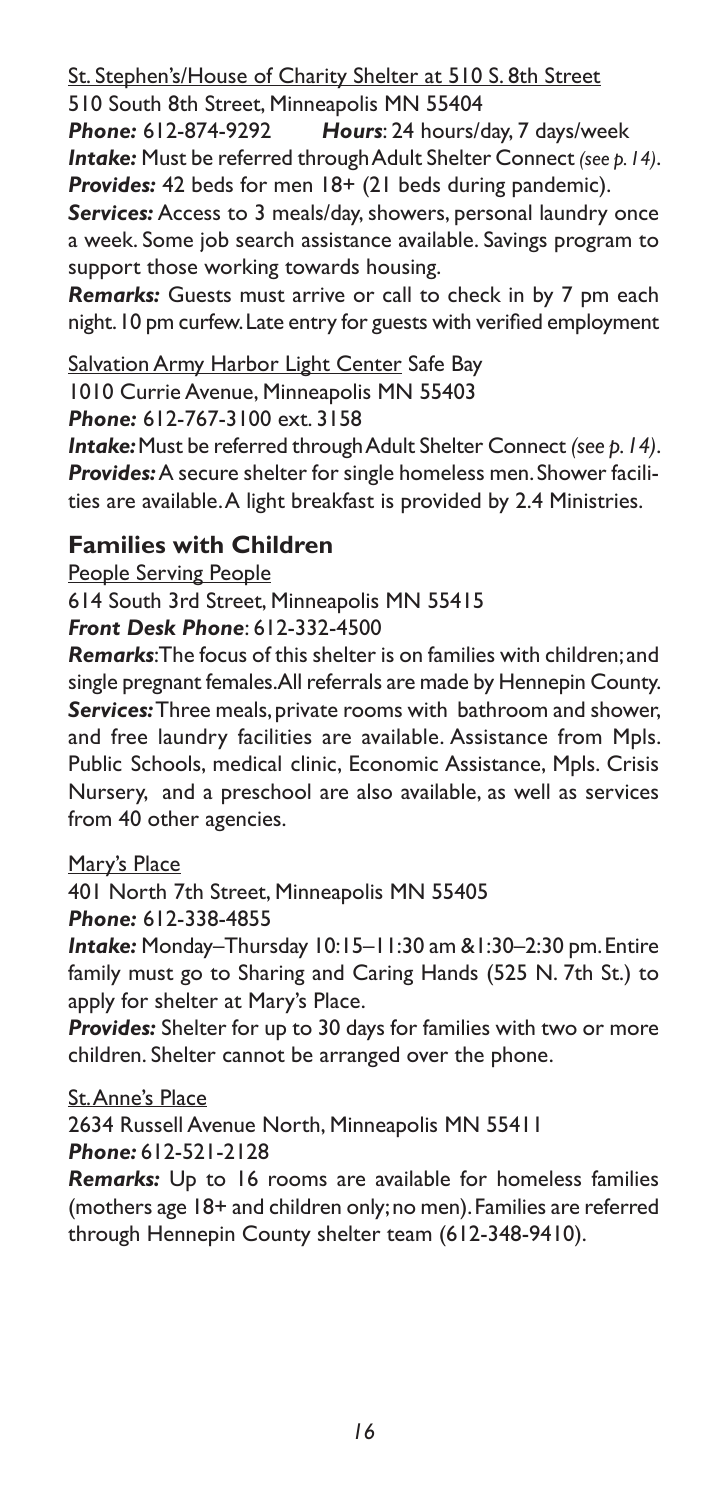#### **Safe Shelter**

#### **Cornerstone**

*24-Hour Crisis Phone:* 1-866-223-1111 or text to 612-399-9995 *Website:* cornerstonemn.org

*Provides:* Emergency housing for individuals or families in crisis and victims of sexual assault and trafficking. Clients also have access to full range of supportive services, including legal, parenting, therapy and transitional housing.

#### Missions Inc. Programs/Home Free Shelter

*24-Hour Crisis Hotline:* 763-559-4945 *Business Phone:* 763-559-9008

#### *Community Program:* 763-545-7080

*Provides:* Emergency shelter for women and their children who are experiencing domestic violence. There is space for up to 30 women and children. Services include safety planning, support, advocacy, information and referral, children's program and childcare. Community Program provides legal advocacy for victims following a domestic assault.

#### Tubman

1725 Monastery Way, Maplewood MN 55109

*Business Phone*: 612-825-3333 *Website:* www.tubman.org *Office Hours*: Monday–Thursday 8 am–5 pm; Friday 8 am–3 pm. *24-hour Crisis Intake*: 612-825-0000

*Remarks*: There is space for 80 women and men, and their children in a secure environment. Referrals are made to safe shelters in the area when they are without space.

#### **Youth**

Avenues for Youth 1708 Oak Park Avenue North, Minneapolis MN 55411 *Phone:* 612-522-1690

*Intake information:* Call for information. Open 24 hours a day, seven days a week.

*Provides:* Overnight shelter for youth ages 16–20; case management, referral to services. Also offers an emergency shelter in Brooklyn Park.

*Remarks:* Call by 4 pm for one available emergency bed.

The Bridge for Youth

1111 West 22nd Street, Minneapolis MN 55405

*24-Hour Crisis Phone*: 612-377-8800; Text for help: 612-400-7333 *Website:* www.bridgeforyouth.org

*Remarks*: Space for 10–17 year olds. Call to see if space is available. *Services:* Youth support groups, individual and family counseling.

Transitional living spaces also available for 16 year olds.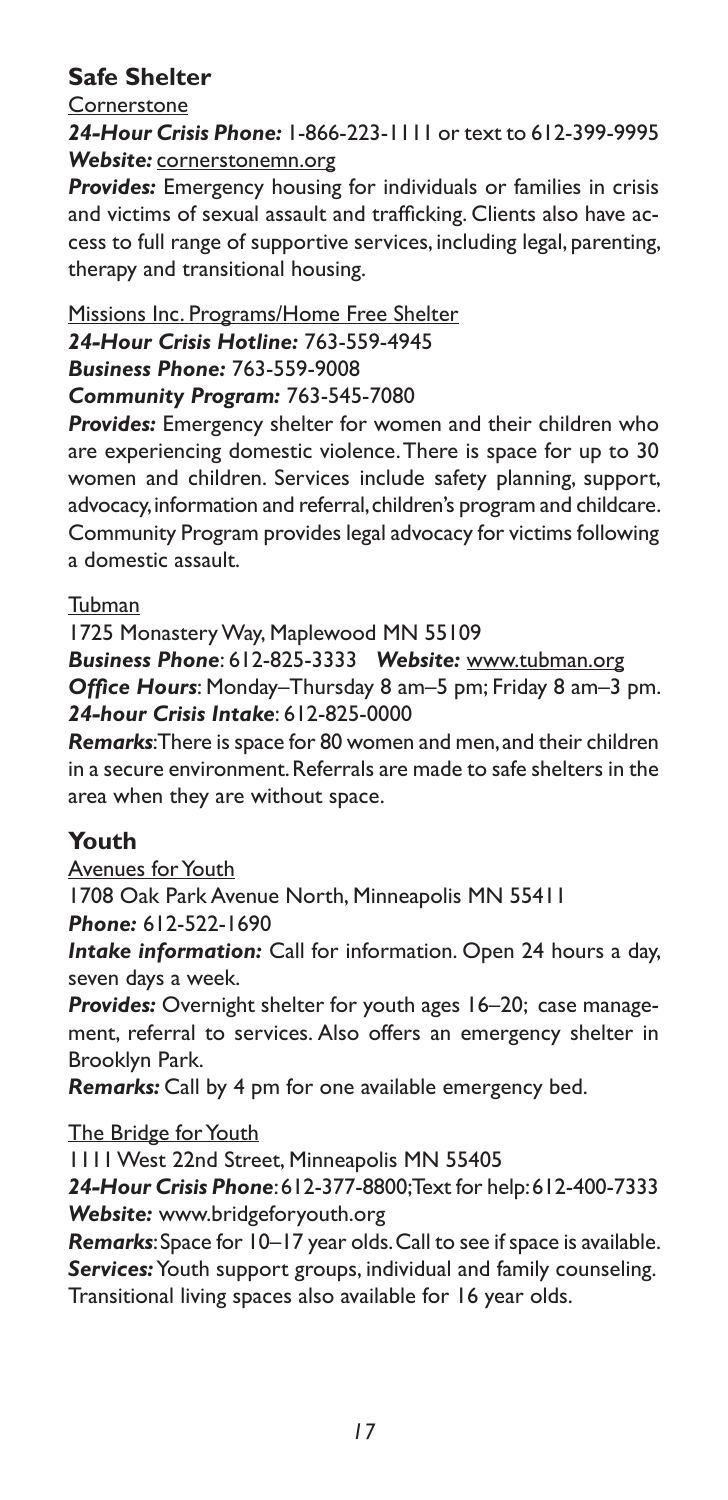Hope Street 1121 East 46th Street, Minneapolis MN 55407 *Phone:* 612-204-8211 *Intake:* Call for information about available openings, or download the YSN app (www.ysnmn.org). *Provides:* Shelter for youth ages 18–24; case management, on-site clinic, MH services.

Pillsbury United Communities *Crisis Nursery line:* 612-302-3500 *Provides:* Crisis nursery services in a community-based family

support program that provides services to parents and children in times of crisis or stress.

### **E. Showers**

Catholic Charities Mary F. Frey Minneapolis Opportunity Center 740 East 17th Street, Minneapolis MN 55404 Showers and laundry are available Monday–Friday 8–10:30 am. Arrive between 7–8 am to receive a ticket for shower.

St. Stephen's Human Services/House of Charity 510 South 8th Street, Minneapolis MN 55404 Showers are available Monday–Friday, 9 am–1 pm.

Sharing and Caring Hands 525 North 7th Street, Minneapolis MN 55405 Showers are available Monday–Thursday, 10–11:30 am.

## **F. Rapid ReHousing, Transitional Housing and Permanent Supportive Housing**

**Supportive housing** generally falls into three categories: Rapid ReHousing, Transitional Housing, and Permanent Supportive Housing. There are many organizations in the communitythat provide supportive housing programs dedicated to those experiencing homelessness. All of these programs must be accessed through the Coordinated Entry System (see below and page 19).

**Rapid ReHousing (RRH) programs** are short term and have the goal of moving individuals and families from homelessness to housing as quickly as possible. RRH programs provide individuals and families with housing search assistance, rental assistance, and supportive services/case management. Most RRH programs are scattered site which means the program helps both individuals and families find housing with market rate landlords out in the community, and the rental assistance ensures the housing is affordable and works on increasing their income to be able to afford rent on their own. RRH programs vary in their length, but typically last six to nine months; though some might be up to two years.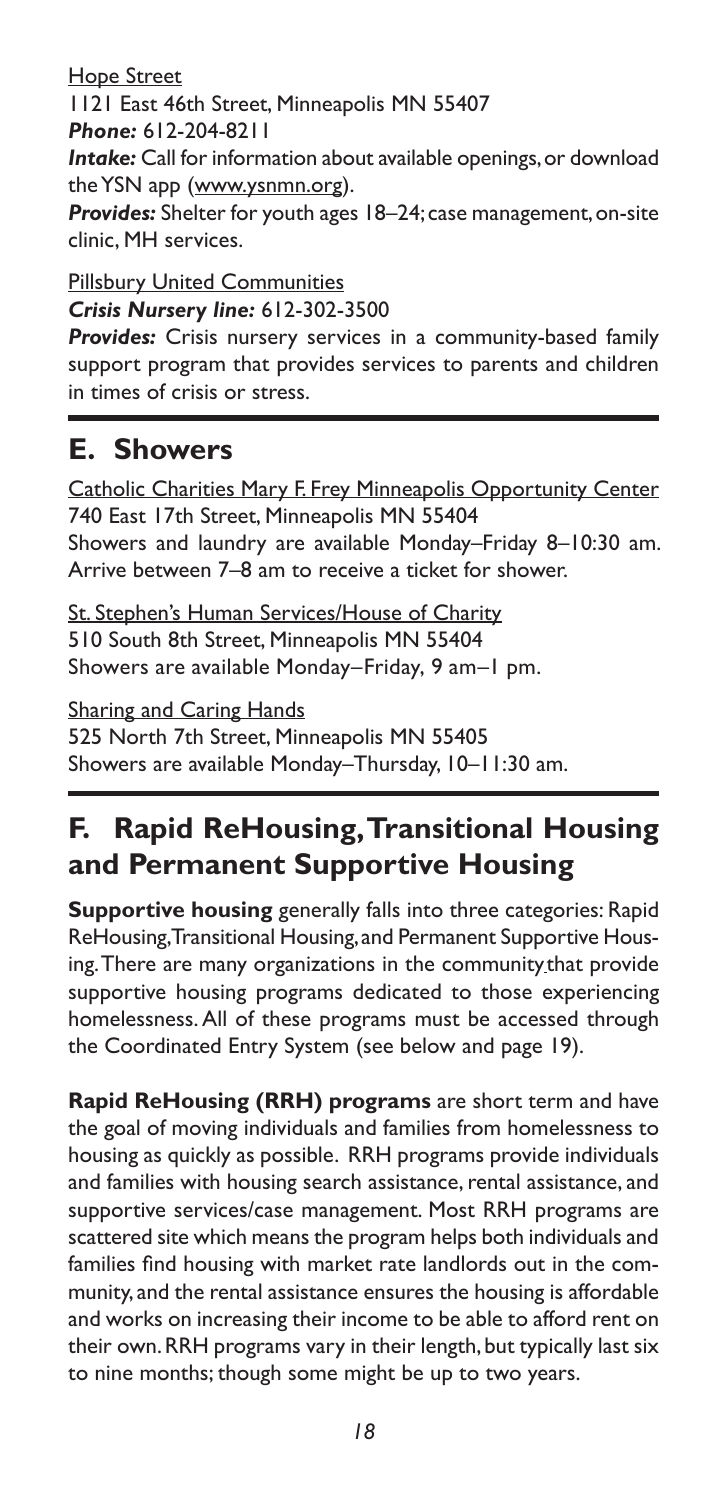**Transitional Housing Programs (THP)** last up to two years. These programs are often site-based (meaning located in a particular building that is managed by the program), but they can be scattered site as well. Transitional Housing programs come with intensive case management services designed to prepare families for living independently. Some THPs have sobriety requirements.

**Permanent Supportive Housing (PSH)** programs do not have time limits; singles and families can stay for as long as they remain eligible. PSH programs can be scattered site or site-based and come with long-term intensive case management services. Some PSH programs have sobriety requirements.

#### **Coordinated Entry System for Families**

The Coordinated Entry System helps families staying in emergency shelter, places not meant for human habitation (outside, in cars, etc.), or fleeing domestic violence to access supportive housing programs in Hennepin County.

*How it works:* Once a family is vouchered into shelter by the shelter team, they are included in the coordinated entry process automatically. Families staying in domestic violence shelters or other private shelters are encouraged to work with their advocates at the shelter to access coordinated entry through calling Hennepin County's Front Door (612-348-4111, Option 0). Families staying outside can also call the Front Door or talk to an outreach worker about getting a CES assessment.

The Coordinated Entry System involves a screening assessment to determine eligibility for homeless-dedicated housing opportunities. If eligible, families are placed in a housing priority pool and are referred to housing opportunities based on level of need and available openings.

*Note:* There are significantly more families in need of housing than there are housing openings. Unfortunately, this means that many families will not receive a housing referral. If you have completed the screening process and have not gotten a call regarding a housing opportunity, this means there is not currently an opening available for your family. If you have questions regarding this, contact the shelter team if you are staying at a county-funded shelter, an advocate at your shelter if you are staying at a domestic violence shelter or another private shelter, or an outreach worker if you are staying outside.

#### *Eligibility:*

- Families only must have at least one minor child in your care or custody, or currently be pregnant.
- Must be staying in an emergency shelter, including domestic violence shelters, places not meant for human habitation, or fleeing/attempting to flee domestic violence.
- Must be residents of Hennepin County.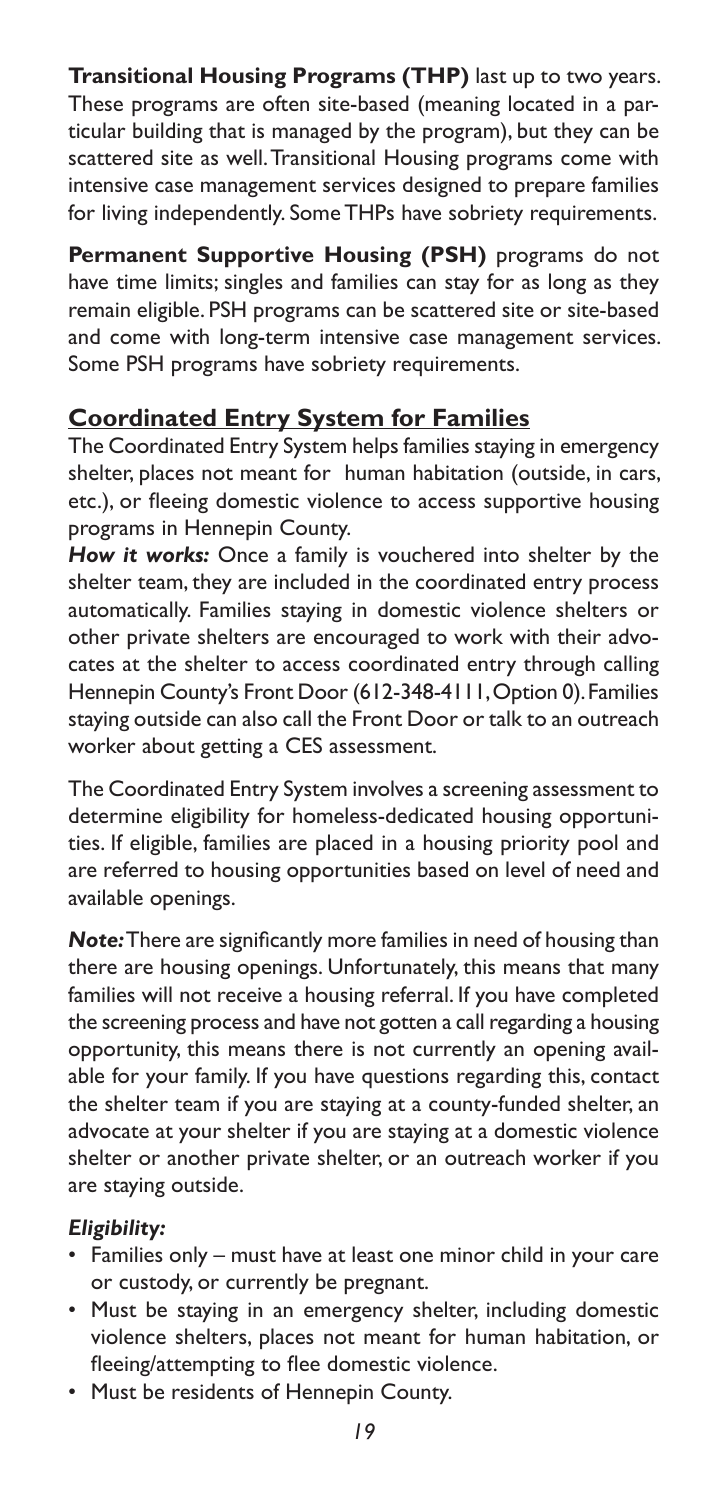- Must remain in shelter or other assessment-eligible locations to remain on the priority list.
- Families that are doubled up or couch-hopping are not eligible.

#### **Coordinated Entry System for Single Adults**

The Coordinated Entry System (CES) helps single adults in emergency shelter or places not meant for human habitation (e.g., in cars or living outside) access homeless-dedicated supportive housing programs in Hennepin County.

*How it works:* After entering emergency shelter, if an individual is unable to locate housing on their own after two weeks, shelter staff will work withthat individual to complete a CES assessment. If an individual is in a place not meant for human habitation (camping, outdoors, buses, storage units, etc), street outreach staff may identify someone for screening at any point. This screening helps determine the individual's vulnerability, housing preferences, and eligibility for homeless-dedicated housing opportunities. If eligible, individuals are placed in a housing priority pool and are referred to programs based on level of need and available openings.

#### *Note:*

• There are significantly more individuals in need of housing than there are housing openings. Unfortunately, this means that many individuals will not receive a housing referral, even if eligible. If you have completed the screening process and have not gotten a call regarding a housing opportunity, this means there is not currently an opening available for you.

• If your contact info changes or if you have questions about the process, notify a street outreach or shelter worker and they can update your information or do a status check for you.

• There are other housing programs and resources that are not filled through the Coordinated Entry System. It is recommended that individuals pursue any housing possibilities, not just those accessed through CES.

#### *Eligibility:*

- Single adults age 18 and over.
- Must be staying in an emergency shelter, including domestic violence shelters, or places not meant for human habitation within Hennepin County.
- Individuals who are doubled up or couch hopping are not eligible.

*There are many agencies that provide Rapid ReHousing, Transitional Housing and Permanent Supportive Housing services. After you complete the Coordinated Entry Housing Assessment, you will be assigned to one of them when/if you are referred to a program opening. There is no need to inquire with individual agencies.*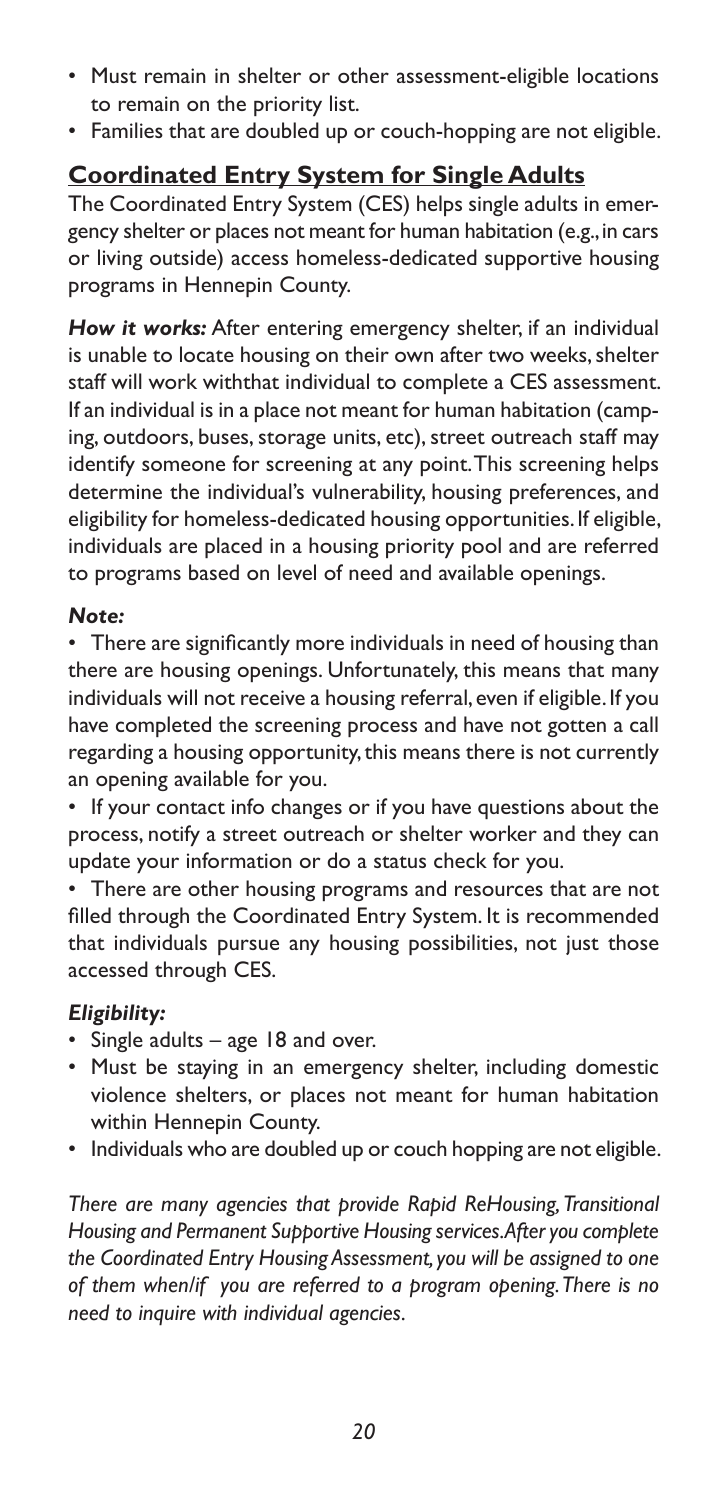#### Alliance Apartments

719 East 16th Street, Minneapolis MN 55404

*Phone:* 612-630-3600 *For vacancies and leasing:* 612-333-9284 *Rent:* 30% of income for Section 8, \$575 for the non-subsidized units and GRH funding for the addition.

*Remarks:* 100 units are Section 8 certificates; another 24 are nonsubsidized units which are permanent housing. There is no limit on the length you may live here. This is an entirely sober living environment. Residents must be sober on and off the property. Supportive services (e.g., AA meetings, case management, counseling) are available. 60 GRH-funded units in new addition with same qualifications.

#### Alternative Homes

2430 Pillsbury Avenue South, Minneapolis MN 55404 Offices: 2446 Portland Avenue South *Phone:* 612-874-6321 or 612-607-9255

*Provides:* Safe, sober housing for single, adult men only. One house has 24-hour staff and medication assistance. Room and board are included in rent, which is often paid through GRH or SSI. There is no limit to how long a resident can stay there, only that they follow the rules.

Anishinabe Wakiagun

1600 East 19th Street, Minneapolis MN 55404 *Contact:* 612-871-2883

*Remarks:* Supportive housing for chronic alcoholics, men and women. Case management services and referrals are available. Anishinabe Bii Gii Wiin next door offers 32 beds of sober living. *Intake Hours:* Monday–Friday 8 am–3 pm.

Archdale Apartments

1600 1st Avenue South, Minneapolis MN 55403

*Phone:* 612-253-1462

*Intake hours:* Monday–Saturday 9 am–5 pm. 24-hour onsite support services provided.

*Remarks:* Has 26 units of permanent rental housing for youth ages 16–21 and 4 onsite parent units. There also are 7 scattered site apartments for single teen parents. Alcohol and drug use is prohibited on site. Applicants must currently be homeless.

Arrigoni House West

508 University Avenue SE, Minneapolis MN 55414 *Phone:* 612-331-6582

*Intake procedures:* Intake done by phone Monday through Friday 8:30–3:30 pm. Must have PSN prior to move-in. No CADI.

*Provides:* Board and lodge for chemically dependent and chemically dependent-mentally ill males; structured sober living environment.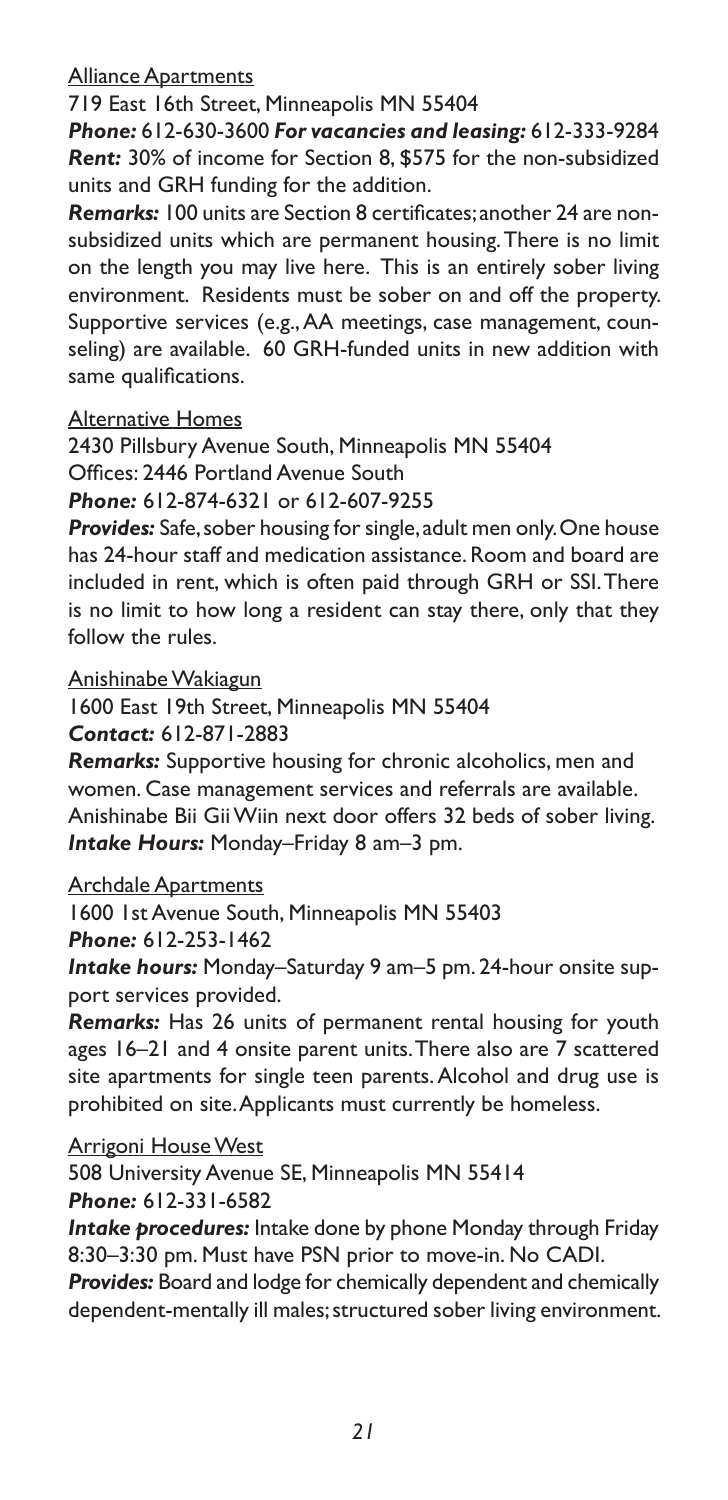#### Ascension Place

1803 Bryant Avenue North, Minneapolis MN 55411 *Phone:* 612-588-0861

*Provides:* Sober supportive housing for women with mental illness, chemical dependency, domestic violence or homelessness. No children. Room and board is paid by GRH through GA or SSI. Private bedrooms with shared bathrooms; all meals provided. Must have 60 days of sobriety and mental health stability, and commit to living at least 2 months at Ascension Place. No limit on how long a resident can stay.

#### Avivo

1900 Chicago Avenue South, Minneapolis MN 55404

*Phone:* 612-752-8000 or 612-752-8542 *Website:* avivomn.org **Provides:** Independent living program to help homeless mentally ill individuals to get off the streets and develop a stable rental history. *Remarks:* Must be referred by Coordinated entry. No families or couples.

Catholic Charities Higher Ground Residence 165 Glenwood Avenue North, Minneapolis MN 55405

#### *Phone:* 612-204-8551

**Provides:** Permanent supportive housing with services for people who have been long-term homeless. 74 SRO units are available for single men, and 11 efficiency apartments for single men or women. *Rent:* Some SRO units are funded through GRH, and some SROs and efficiencies through Shelter Care Plus, which would be 30% of income. For both you must be receiving or eligible for some form of public assistance.

*Intake:* Call for information, or ask staff at Higher Ground shelter.

Catholic Charities Scattered-Site Housing Support & Subsidy *Provides:* Program partners with private market landlords to house individuals within Hennepin County. Tenants pay a portion of their income as outlined by Hennepin County towards rent. *Remarks:* Must be referred by Hennepin Co. Coordinated Entry.

Central Avenue Apartments

1828 Central Avenue NE, Minneapolis MN 55418 *Contact:* 612-782-2994

*Remarks:* Efficiency apartments for people who are homeless, sober, and have a verifiable disability. Rent is 30% of income. Must document 30 days of sobriety.

#### Exodus Residence

819 2nd Avenue South, Minneapolis MN 55402 *Contact:* 612-204-8330

*Remarks*: 89 units of transitional housing; 6 units of VA housing. Case management is available. Stays are up to 2 years in transitional units. They take referrals from MDs, RNs, ARMHS workers and case managers.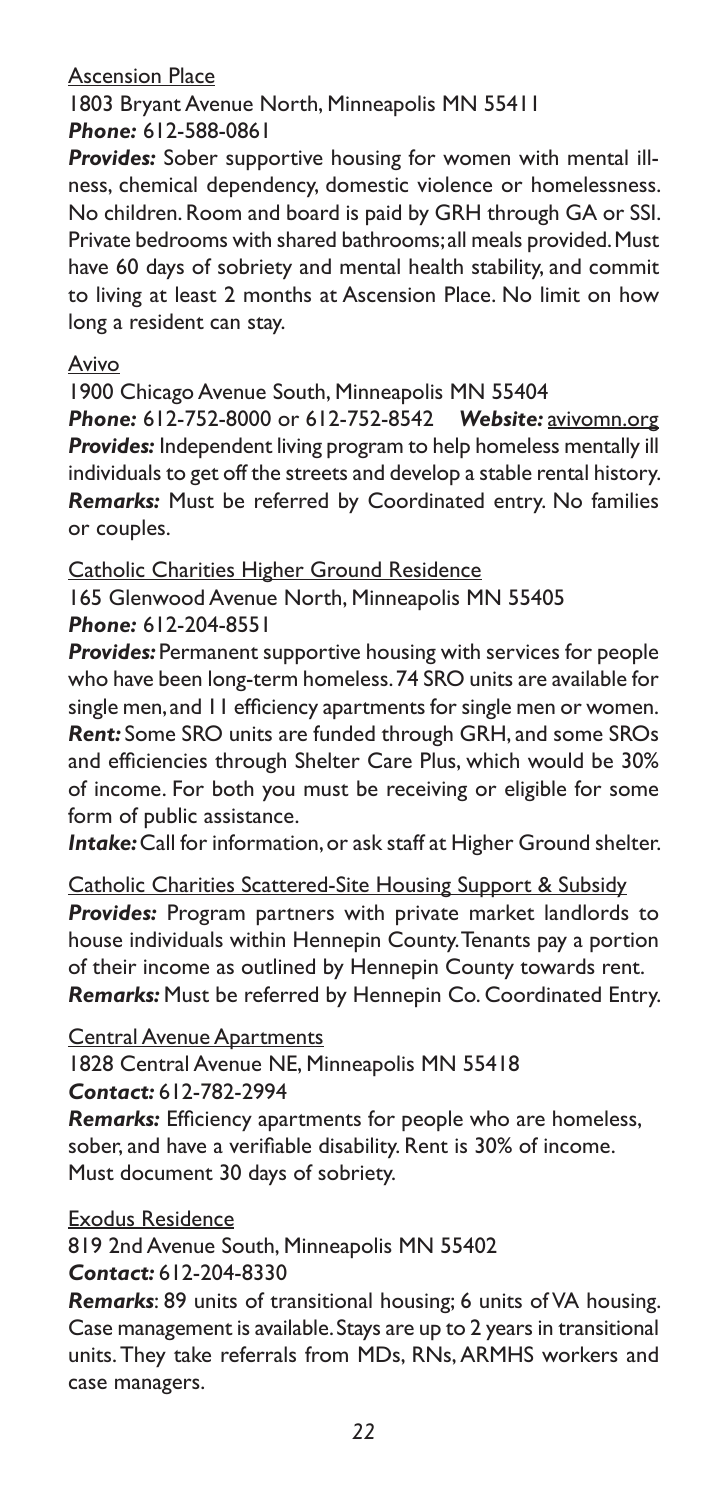Glenwood Residence

173 Glenwood Avenue North, Minneapolis MN 55405 *Contact:* 612-204-8405

*Remarks:* Support services and housing for late-stage, chronic alcoholics (private room with shared baths; meals included). This is not sober housing. Men only.

St. Stephen's/House of Charity Board & Lodge/Supportive Services 510 South 8th Street, Minneapolis MN 55404

*Phone:* 612-594-2006 (intake coordinator)

*Intake:* Must be referred to program by another agency. Call for information.

*Remarks:* Housing Supports/GRH-funded board and lodge. Program includes case management, meals, laundry facilities. Referrals are prioritized by need and appropriateness of services.

Life Rebuilders Midwest Challenge

3049 Columbus Avenue South, Minneapolis MN 55407 *Phone:* 612-825-6871 x7 *Website:* www.lrbmn.org *Hours:* Monday–Friday 9 am–4 pm.

**Provides:** Residential program in a safe, supportive environment for men and women ages 18+ who desire to get their lives on a productive course, (staying free of drugs, alcohol, and other addicting behaviors). The program offers emotional, intellectual, physical and spiritual support to help participants grow and gain the strength to succeed. Programs 6 months or more in length. Housing available in Hennepin and Dakota Counties.

*Intake:* Potential clients must complete online application at the website. A phone interview will then be set up. Each person accepted into the program must apply for GA and GRH.

Lydia Apartments

1920 LaSalle Avenue South, Minneapolis MN 55403 *Phone:* 612*-*879-5770

*Provides:* Permanent supportive housing for people with disabilities. All apartments are efficiencies. Must be homeless, disabled and committed to sobriety (60 days sobriety required). *Intake:* Must be referred by Hennepin County.

Metro Shelter Hotline

*Phone:* 1-888-234-1329 (toll free)

*Remarks:* Provides information about emergency shelter and transitional housing for single adults, families and youth in the 7-county Metro area.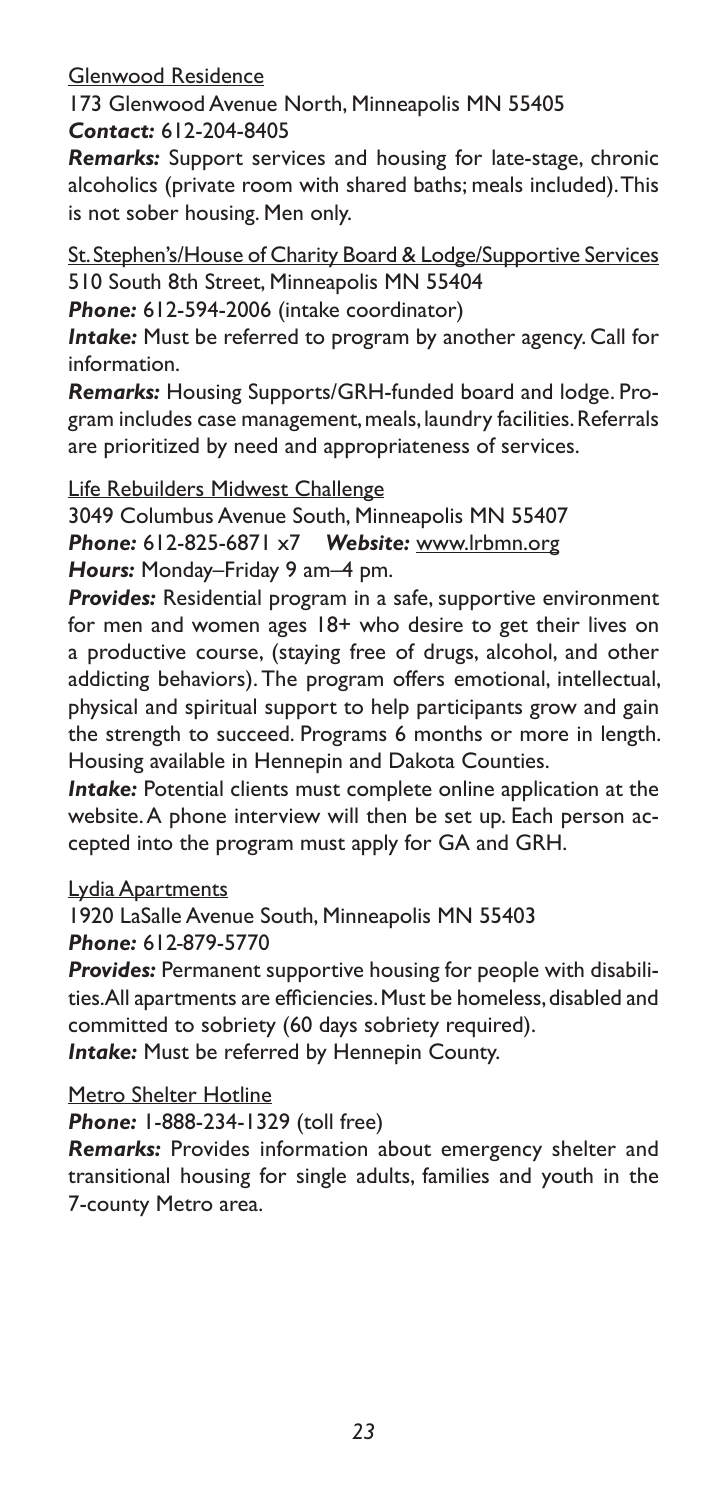#### Missions Inc. Programs/Mission Lodge and Smith Lodge 3409 Medicine Lake Blvd., Plymouth MN 55441 *Phone:* 763-55-9802

*Provides:* Transitional housing for individuals in recovery from chronic chemical addiction. Services include: goal planning, assistance with transportation, referrals for medical, mental & behavioral health care, activities, AA/NA groups, work program, advocacy and information.

#### Nicollet Square

3710 Nicollet Avenue South, Minneapolis MN 55409 *Phone:* 612-823-0122

*Provides:* Permanent supportive housing for 42 youth ages 16–22. *Remarks:* Referrals provided through Hennepin County Coordinated Entry and extended foster care.

#### **Opportunity Housing**

Continental Hotel 66 South 12th Street, Minneapolis MN 55403 *Phone:* 612-339-4557

The Lamoreaux 706 1st Avenue North, Minneapolis MN 55403 *Phone:* 612-376-7661

The Coyle 1801 LaSalle Avenue, Minneapolis MN 55403 *Phone:* 612-376-7661

*Provides:* Group residential housing (GRH) program with efficiency apartments and some Section 8 and market-rate units for long-term homeless individuals. Regular case management and supportive services.

*Remarks:* Must be referred by a social service provider, be age 18 or older, eligible for GA or SSI, and have been long-term homeless. Staff will review applications for eligibility.

Our Saviour's Housing 2219 Chicago Avenue South, Minneapolis MN 55404 *Phone:* 612-872-4193

*Provides:* Permanent supportive housing for individuals who have a disability and have been long-term homeless.

*Intake:* Candidates for this program must be referred from Hennepin County Coordinated Entry *(See page 20)*.

People Serving People 614 South 3rd Street, Minneapolis MN 55415 *Phone:* 612-332-4500 *Provides:* Permanent supportive housing program for families approved by Coordinated Entry.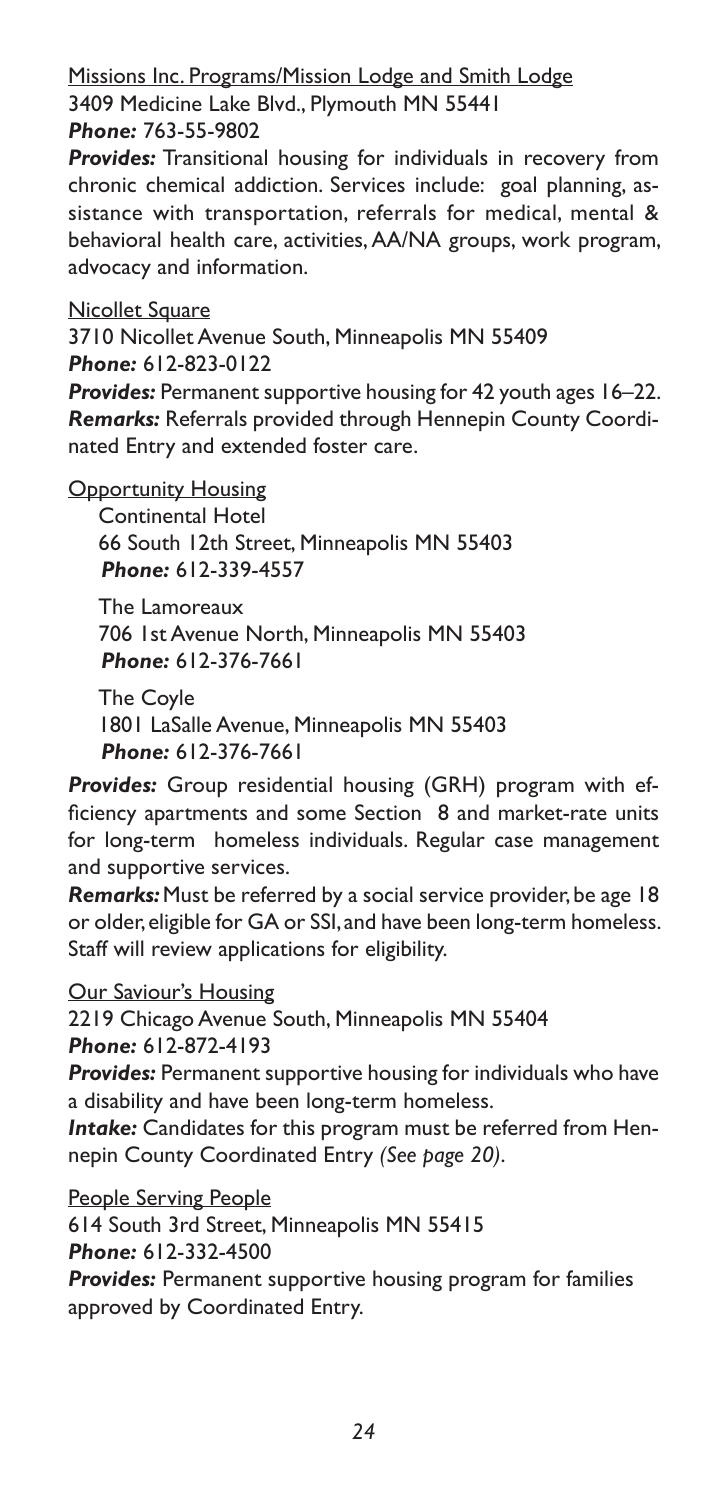#### Portland Village

1829 Portland Avenue South, Minneapolis MN 55404 *Phone:* 612*-*872-9045

*Provides:* A recovery-focused living environment for homeless families with a disability. Rent is 30% of income. Supportive services, including day care, are available. Permanent supportive housing.

*Remarks:* Random UAs through tenancy. A sobriety addendum is part of the lease.

Project for Pride in Living (PPL) Single Adult Supportive Housing 1035 East Franklin Avenue, Minneapolis MN 55404 *All referrals are made through Coordinated Entry.*

#### *Main Phone*: 612-455-5100

*Remarks:* Scattered site supportive housing for adults who are long-term homeless, meet Housing Supports or HUD eligibility, and have a disability. All referrals come through Coordinated Entry.

#### Pursuit Hometel

1918 Park Avenue South, Minneapolis MN 55404

*Phone:* 612-874-0332 *Website:* www.pursuithometel.com *Provides:* Board and Lodge open to men only. Referrals accepted through DOC, treatment programs and community organizations. Rent is \$954/month or \$31.36/day.

*Remarks:* Must be referred by parole or probation officer, mental/ chemical health professional, or Coordinated Entry.

Salvation Army Harbor Light Center

1010 Currie Avenue, Minneapolis MN 55403

*Phone*: 612-767-3109; *Veterans should call* 612-767-3100 x3144 *Remarks*: Transitional housing and structured sober living for men and women recovering from chemical dependency or chronic homelessness. Housing is offered at Harbor Light Center as well as at offsite locations. Additional programming provided for veterans. Veterans must apply through the VA's Front Porch meeting at the VA Medical Center on Thursday mornings at 7:30 am or at the VA CRRC in downtown Monday through Friday at 7:30 am.

**Salvation Army HOPE Harbor** 

53 Glenwood Avenue, Minneapolis MN 55405

*Phone:* 612-659-0705

*Rent:* Varies. Some units are 30% of income; market rate units are \$390/month

**Provides:** Permanent supportive housing for single adults. Efficiency unit includes own bathroom, kitchen and bed, dresser and desk.

*Remarks:* Call first to find out if accepting applications. Applications may also be picked up at front desk.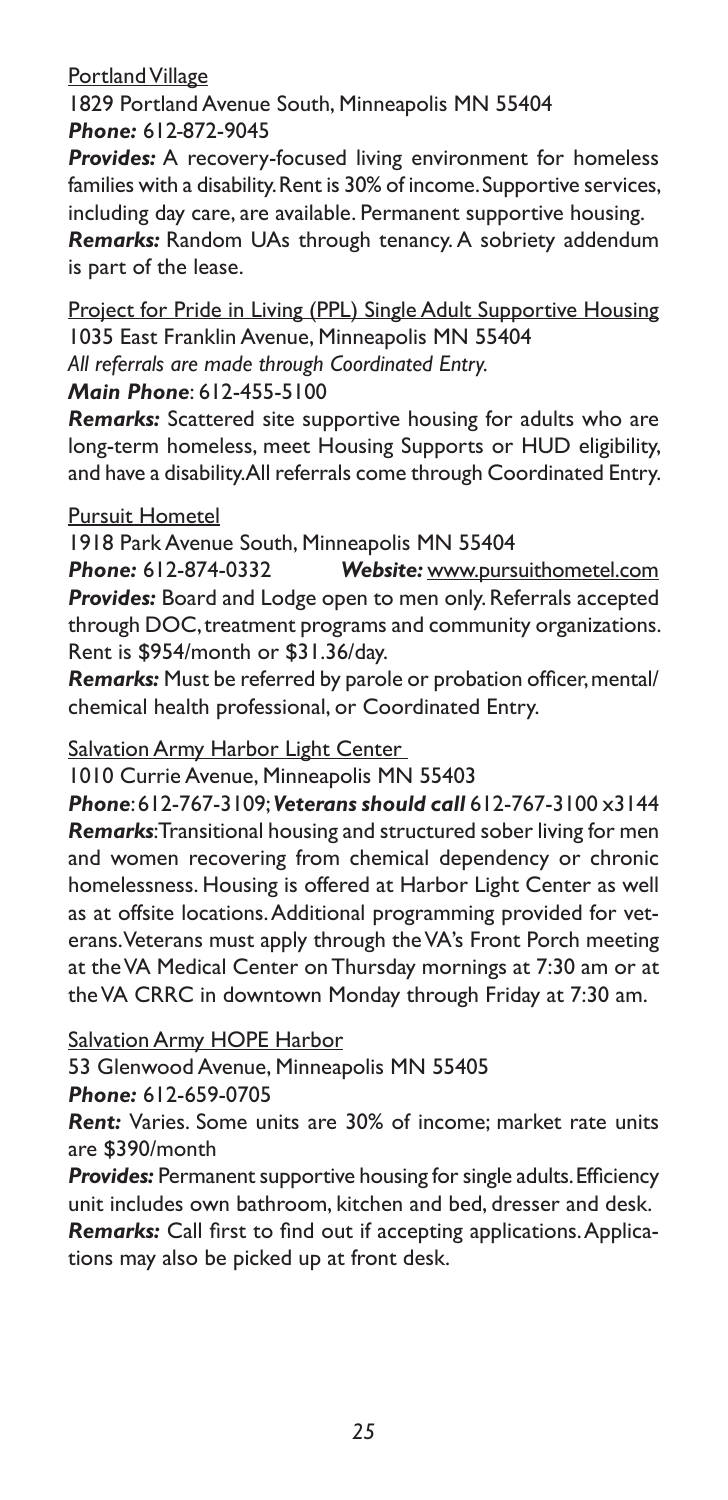Simpson Housing Services

160 Glenwood Avenue, Minneapolis MN 55405

*Phone:* 612-874-8683

*Intake:* Referrals only through Coordinated Entry System.

*Provides:* Short-term and long-term housing and support services for indivduals and families with children.

*Remarks:* Housing is scattered-site and site-based within Hennepin County.

#### Tasks Unlimited – Transition Lodge *Admissions Info Phone:* 612-767-2060

*Provides:* Transitional housing with mental health and vocational supports for people with serious mental illness. Cooperative housing residential home with individual bedrooms and shared common spaces for 8 residents. Based on the Fairweather Lodge Model, the program emphasizes mutual peer support and employment as keys to mental health and stability. Length of stay is flexible. Lodge fee includes affordable rent, food and other household expenses. Staff are on-site during week-day programming and are available on-call after hours and on weekends. Residents must be diagnosed with a serious and persistent mental illness.

#### Turning Point, Inc.

1500 Golden Valley Road, Minneapolis MN 55411

*Phone:* 612-520-4004

*Remarks:* Supportive housing program in a culturally-specific, community-based sober, supportive housing program serving homeless men and women over age 18. Program goal is to provide affordable housing and deliver comprehensive support services.

#### Vail House

#### 1025 6th Street SE, Minneapolis MN 55414 *Info Phone*: 612-454-4480

*Remarks:* A group residential housing (GRH) facility that provides transitional housing and services to support homeless adults with mental illness and chemical dependency needs. Up to 22 residents can be served in the communal transitional housing. Staff work with private landlords throughout Hennepin County to locate permanent housing for participants.

### Wayside Recovery Center and Family Treatment

2120 Clinton Avenue South, Minneapolis MN 55404 *Phone:* 651-242-5540 *Website:* waysiderecovery.org

*Remarks:* Long-term residential substance abuse and mental health treatment program. This comprehensive family treatment program provides services for mothers and their children up to age 11. Children are able to visit or live on-site with mothers. Early childhood education, preschool and parenting groups provided. Services include on-site nursing staff, recovery specialist, family therapy, play therapy, relapse prevention and DBT-based skills groups.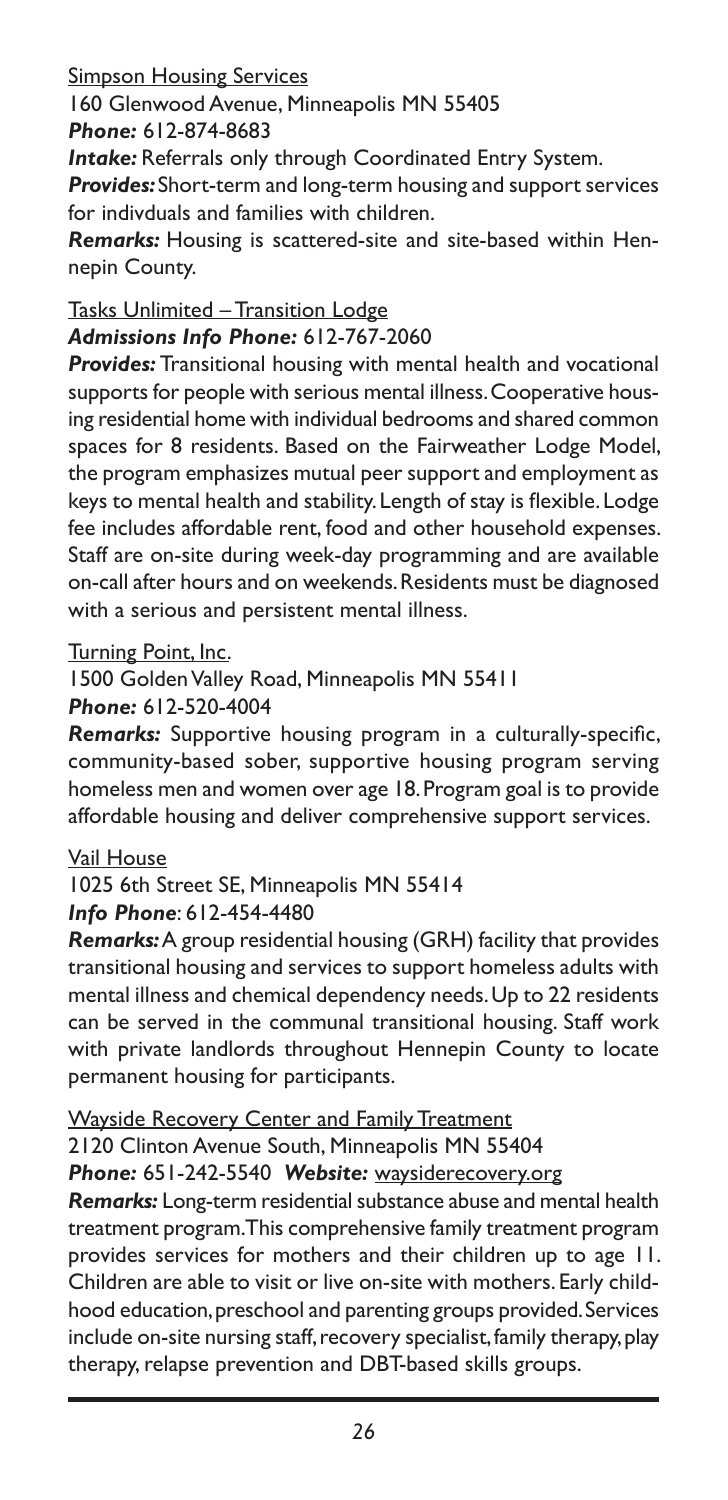## **G. Affordable Housing**

Alliance Housing Inc. 2309 Nicollet Avenue, Minneapolis MN 55404 *Phone:* 612-870-2267

*Remarks:* Scattered independent living sites provide shared units for homeless single adults and apartments for homeless families. There are no subsidies or services. Income must be verifiable.

#### The Bridge for Youth

1111 West 22nd Street, Minneapolis MN 55405 *Phone*: 612-377-8800; Text for help to 612-400-7233

*Email:* ritashouse@bridgeforyouth.org

*Remarks*: Rita's House is an intentional living community with 12 units for youth 18–21 years old who are homeless or at risk of homelessness. Youth living in the house work together to support one another, develop shared goals and rules for community, build the skills necessary to live independently, and create rental history.

#### Evergreen Residence

177 Glenwood Avenue North, Minneapolis MN 55405 *Phone:* 612-204-8421

*Rent:* \$390/month plus \$390 damage deposit

*Provides:* Single rooms with shared baths and kitchen space.

*Intake:* Walk-in to fill out application. Has a 24-hour front desk; interview required.

*Remarks:* Must have verifiable income less than \$35,000; call or stop in to be put on an "interested list." Can apply online at www. cctwincities.org/evergreen

**HOPE Community** 

1928 Portland Avenue, Minneapolis MN 55404

*Phone*: 612-874-8867

*Housing Info:* 612-333-9284 *(info about Aeon properties)*

*Hours*: Monday, Tuesday, Wednesday and Friday 9 am–4 pm

*Remarks*: Permanent affordable rental housing open to individuals and families.

*Rent:*A range of rents and units are available in several different buildings.

Minneapolis Public Housing Authority

1001 Washington Avenue North, Minneapolis MN 55401 *Phone*: 612-342-1400

*Hours*: Monday–Friday from 8 am–4:30 pm.

*Provides*: housing assistance in the form of Section 8 rent subsidy vouchers and residence in public housing to individuals, families, and senior citizens who meet eligibility requirements.

*Remarks:* More info at www.mphaonline.org.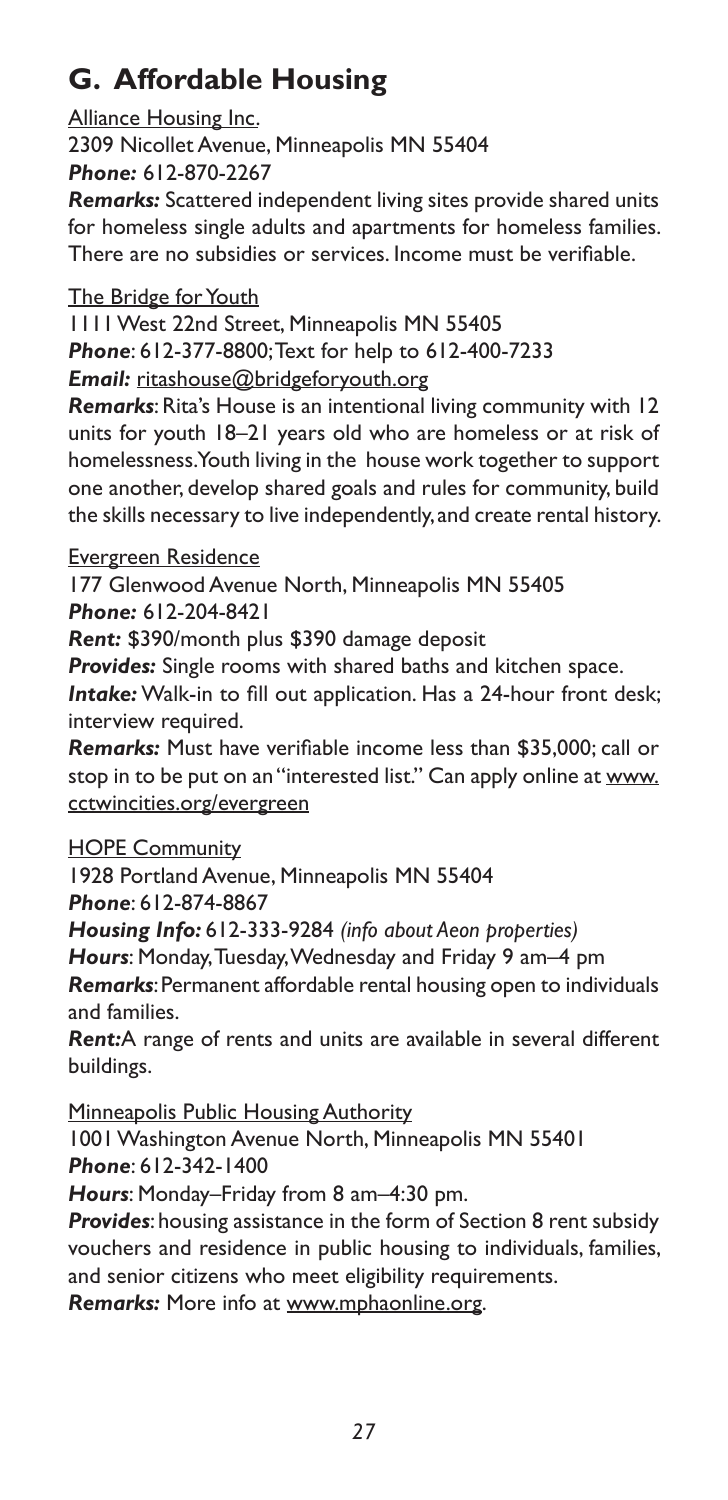#### Tasks Unlimited – Lodge Program

#### *Admissions Info Phone:* 612-767-2060

*Remarks:* The Lodge Program offers affordable housing in cooperative housing residential homes in the community. Residents support each other in recovery and have autonomy in household management. Pathways to enter the lodge include Intensive Residential Treatment Services (IRTS) or Tasks Transition Lodge before entering the Lodge Program. Residents must be diagnosed with a serious and persistent mental illness.

#### **Other Housing Assistance**

American Indian Community Development Corp. 1508 East Franklin Avenue Suite 2, Minneapolis MN 55404 *Phone:* 612-813-1610 *Website:* www.aicdc-mn.org. *Hours:* Monday–Friday, 8 am–4:30 pm.

**Provides:** List of available housing in the seven-county metro area. Provides culturally-specific programs addressing housing and homelessness in American Indian communities in the metro. *Remarks:* No financial assistance is provided. While focused on the Native American community, this service is available to all.

#### Catholic Charities Homeless Prevention Program *Intake Phone:* 612-204-8273

**Provides:** The Prevention program provides some financial help to prevent single adults from losing housing.

*Intake:* Applicants must call first to begin the process.

*Remarks:* Individuals must be a single adult with no children living in the home, They must live in Minneapolis and have a denial letter from Emergency Assistance. Situation must be resolvable, and they must have some income to go toward rent.

#### HOME Line

#### *Phone:* 612-728-5767; toll free 1-866-866-3546 *Website:* homelinemn.org

*Provides:* Provides free legal, organizing, education and advocacy services so that tenants can solve their own rental housing problems. The HOME Line hotline advocates provide free advice regarding Minnesota tenant/landlord law. Tenants may email and find an attorney by going to the website www.homelinemn.org. *Remarks:* Staff available who speak Spanish, Hmong, and Somali.

#### Legal Aid

111 North 5th Street Suite 100, Minneapolis MN 55403 *Intake:* 612-334-5970

*Phone Intake hours:* Monday-Thursday 9:30–11:30 am;1:30–3:30 pm; Friday 9:30–11:30 am.

*Office Phone*: 612-332-1441

*Provides*: Legal assistance for individuals with housing-related problems (eviction, sub-standard housing, need for repairs, rent increases, landlord abuses, loss of public housing matters, etc.) *Remarks:* Services are free if eligible.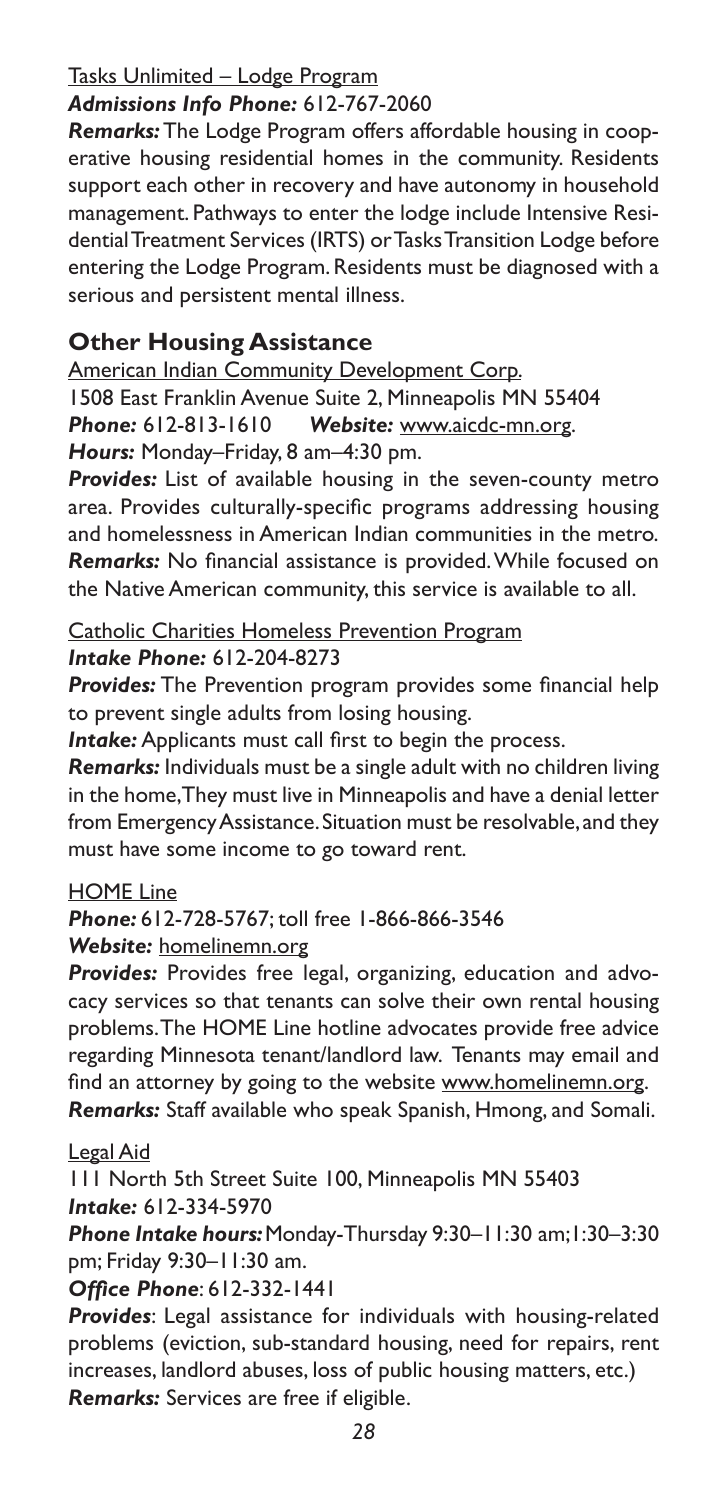#### Matrix Housing Services

2929 4th Avenue South, Suite 210, Minneapolis MN 55408 *Phone:* 612-790-2544 *Emergency Shelter:* 651-319-2153 (Dakota Co.) *Coordinated Entry Assessments:* 612-283-2567 (Hennepin Co.) *Website:* www.matrixhousingservices.org

*Provides:* Current services include emergency shelter and resource center in Dakota County; providing coordinated entry assessments for single adults in Hennepin County who are staying outside or in shelter, and accepting referrals from coordinated entry for our rapid rehousing programs.,

Minnesota Attorney General's Office

*Phone*: 651-296-3353 or 1-800-657-3787

*Hours*: Monday through Friday from 8 am–4:30 pm.

*Provides*: Information about housing law and tenant rights to anyone in Minnesota.

#### Open Access Connections

*Phone:* 651-643-0883

*Provides:* Through community outreach sites and a network of community agencies, Open Access Connections provides an individual voice mail phone number for low income people to receive messages as they look for jobs, housing, and maintain contact with health care and social services professionals. It also serves as a safe phone number for victims of domestic abuse. There is no charge. Call for a referral to a participating agency or visit http://tinyurl. com/OACOutreach for updated outreach locations.

*Remarks:* Open Access also provides Lifeline cell phones through a partnership with EnTouch Wireless. There is a one-time fee for the cell phone, but monthly service will be free and includes 1,000 units of talk, unlimited text, and 100mb of data. You can visit an outreach site to complete phone application. Bring a state-issued photo ID and proof of low-income status (EBT card or Medicaid card).

St. Stephen's Human Services/House of Charity 2309 Nicollet Avenue, Minneapolis MN 55404 *Intake Phone:* 612-870-2298

*Provides:* The Prevention program provides some financial help to prevent families and singles from experiencing homelessness.

*Intake:* Applicants must call first to begin the process.

*Remarks:* Families and singles must live in Hennepin County and have a denial letter from Emergency Assistance.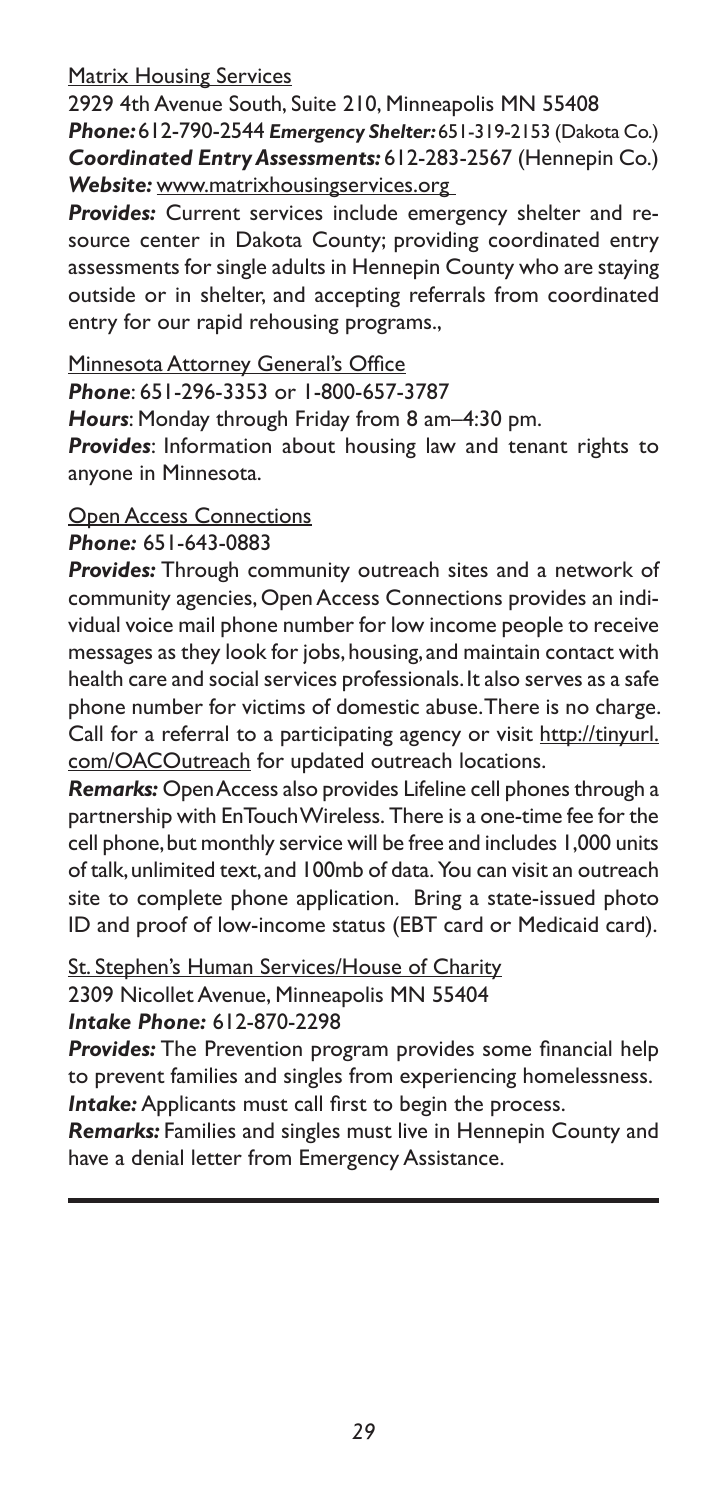## **H. Furniture**

Bridging - Bloomington Warehouse

201 West 87th Street, Bloomington MN 55420

*Phone:* 952-888-1105 *Website:* www.bridging.org

*Hours:* Monday–Thursday 9 am–6 pm; Friday-Saturday 9 am–3 pm. *Service Area:* Primarily the 7-county Twin Cities Metro.

*Provides:* Basic home essential package of quality furniture and household goods to those transitioning out of homelessness and poverty. *In order to receive services from Bridging*, you must be referred by a registered partner agency. Clients are referred to Bridging through a network of more than 100 local social service agency partners, ranging from; county assistance programs, faith-based organizations, shelters, emergency assistance, mental health services, veteran and disability programs and immigrant/ refugee services.

*Remarks:* Referring agencies and caseworkers determine the household needs and schedule the shopping appointment at a Bridging warehouse in Bloomington or Roseville. For general questions about our client services, call to speak with a representative or visit our website.

#### Salvation Army

*For furntiture and household good vouchers, clients must have a new lease and moved into their place within the last 90 days. Client must provide lease, photo ID and medical card, social security card or birth certificate for the other household members.*

Temple: 1604 East Lake Street, Minneapolis MN 55407 *Phone*: 612-767-2700

*Hours:* By appointment only. Call 612-727-2700 to schedule.

Parkview: 2024 Lyndale Avenue North, Minneapolis MN 55411 *Phone*: 612-522-6581

*Hours:* Monday–Friday 8 am–noon and 1–4 pm.

*Remarks:* Client must have a referral from a caseworker, social worker or advocate, and must provide a \$70 money order. Once the client has these items, please call 612-522-6581 ext. 106 to set up an appointment.

Salvation Army

Central: 2727 Central Avenue NE, Minneapolis MN 55418 *Phone*: 612-789-1512

Noble: 10011 Noble Parkway, Minneapolis MN 55443 *Phone:* 763-425-0517

*Hours:* Monday–Friday 8 am–noon and 1–4 pm.

*Remarks*: Client must have a referral from a caseworker, social worker or advocate, Once you have this, please call for an appointment. Will need to provide a photo ID and piece of current mail at the time of the appointment.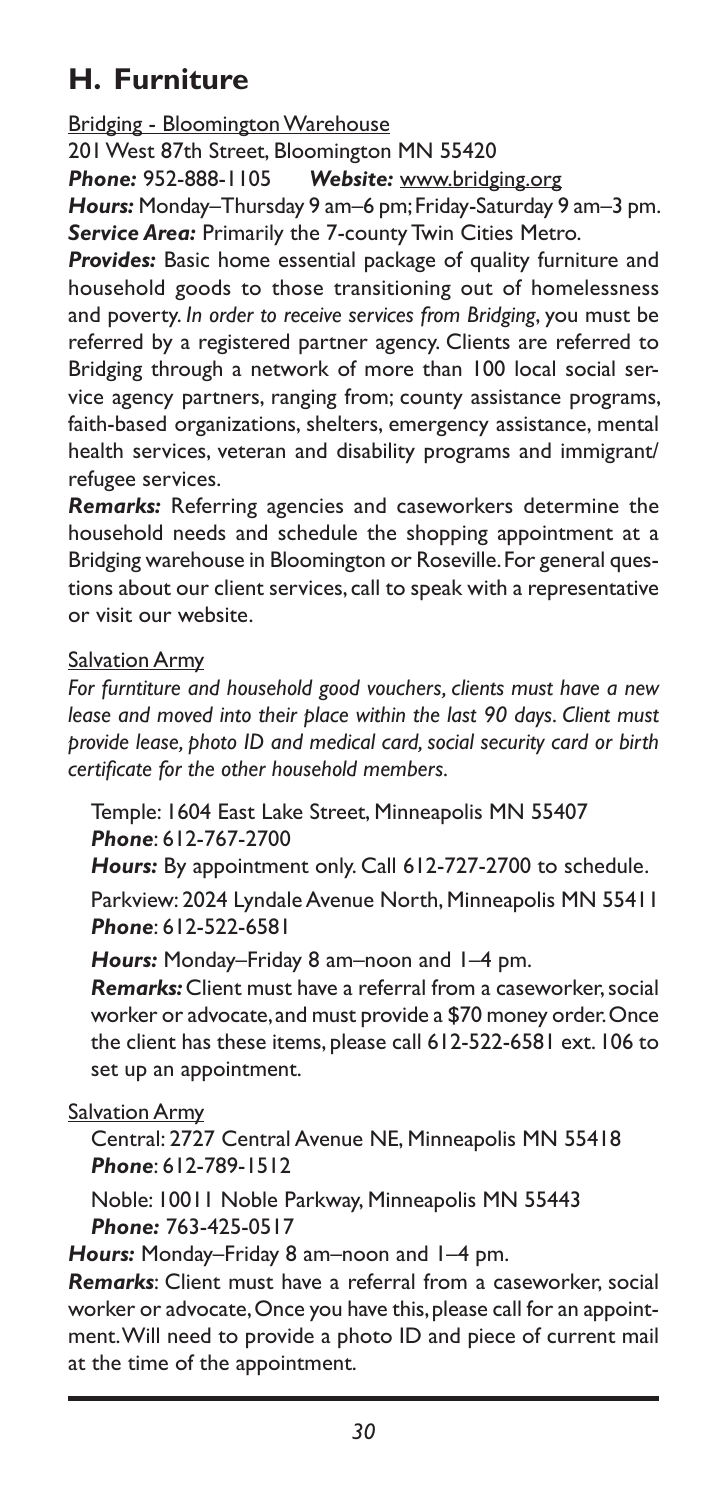## **I. Case Management**

Comunidades Latinas Unidas en Servicio (CLUES) Services offered virtually only. *Phone:* 651-379-4200 option 4 *Hours:* Monday–Friday 8:30 am–5 pm. *Provides:* Home-centered advocacy services to link families with culturally-specific support and case management.

Metropolitan Center for Independent Living

530 Robert Street North, St. Paul MN 55101

*Phone:* 651-646-8342

*Hours:* Monday-Friday 8 am-4:30 pm.

*Provides:* Works with people with disabilities to help them gain a more independent life through life skills classes and one-on-one meetings to discuss goals and develop plans to accomplish the goals.

NorthPoint Health & Wellness Center

1256 Penn Avenue North, Minneapolis MN 55411 *Phone:* 612-543-2500 *(Front Desk)*

*Hours:* Monday–Friday 8:30 am–5 pm.

*Remarks:* NorthPoint Human Services offers a wide range of services including: client advocacy, financial counseling, housing and rental assistance, and a food shelf.

St. Stephen's Human Services/House of Charity 2309 Nicollet Avenue, Minneapolis MN 55404 *Phone:* 612-874-0311

*Provides:* Representative Payee Service handles funds for people receiving Social Security/Disability benefits. Makes certain rent and bills are paid, then disburses personal needs funds throughout the month.

Salvation Army - *Locations listed below*

*Provides:* Case management services to help individuals and families move toward self–sufficiency.

Salvation Army Central

2727 Central Avenue NE, Minneapolis MN 55418

*Phone:* 612-789-1512

*Hours:* Monday–Friday 8 am–noon and 1–4pm.

*Service Area:* ZIP codes served: 55418, 55413, 55414, and Hennepin Co. part of 55421. Call for an appointment. Clients must have a photo ID and a piece of mail at the appointment.

*Remarks:* Other services include rental assistance, transportation assistance, hygiene items, referrals for clothing, clothing vouchers and some furniture assistance.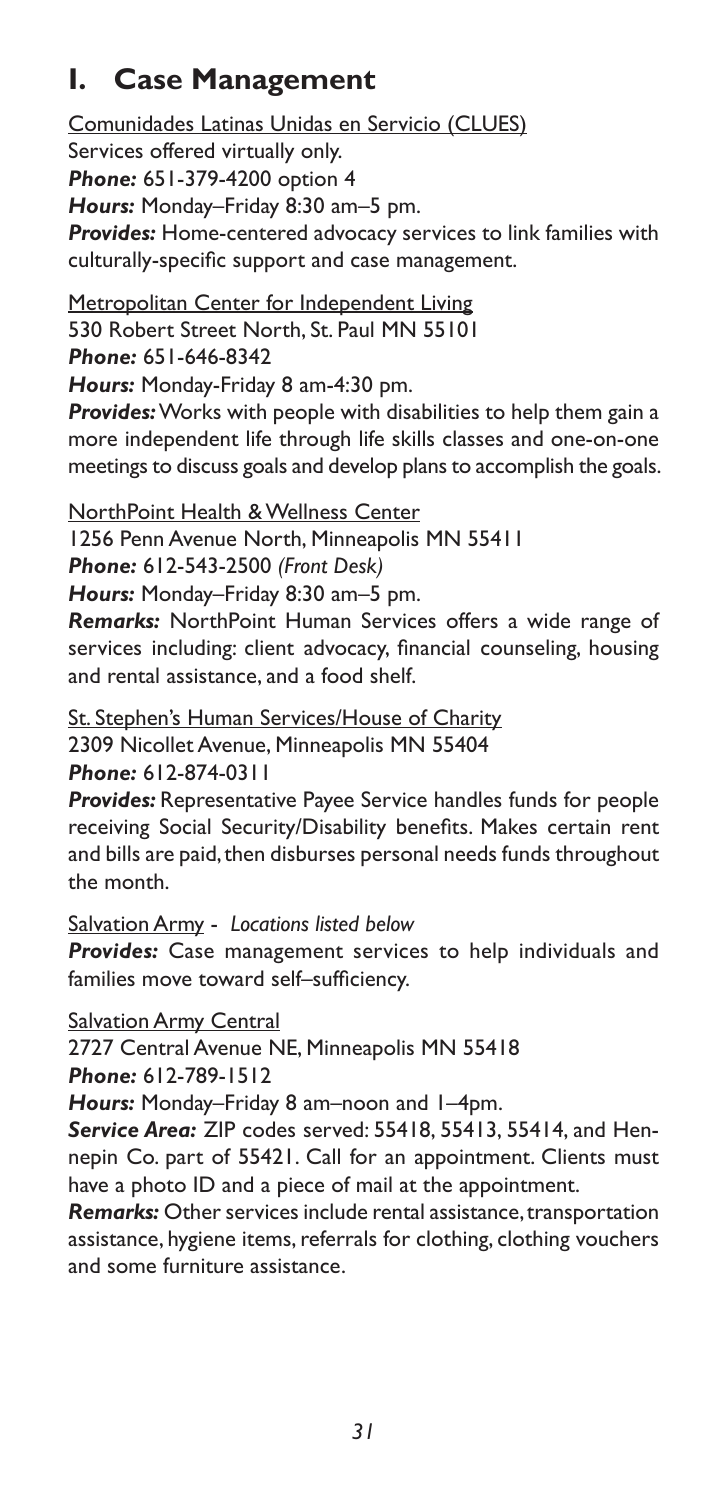Salvation Army Noble 10011 Noble Parkway, Minneapolis MN 55443 *Phone:* 763-425-0517

*Hours:* Monday–Thursdsay 8:30 am–noon and 1–4 pm.

*Service Area:* Northern and northwest suburbs of Hennepin Co. *Remarks:* Other services include rental assistance, utility assistance, transportation assistance, hygiene items, clothing vouchers, food vouchers and a walk-in food distribution on Tuesdays from 10:30-11:30 am. Please call in advance to determine eligibility and schedule an appointment.

**Salvation Army Parkview** 

2024 Lyndale Avenue North, Minneapolis MN 55411 *Phone:* 612-522-6581

*Hours:* Monday–Friday 9–11:30 am and 1–3:30pam.

*Service Area:* North Minneapolis. Call for an appointment. Clients must have a photo ID, letter of referral, and a piece of mail.

**Salvation Army Temple** 

1604 East Lake Street, Minneapolis MN 55407 *Phone:* 612-767-2700

*Hours:* Tuesday and Thursday 1–3 pm; Wednesday 9–11 am; Friday 9 am–4 pm.

*Service Area:* South Minneapolis and southern Hennepin county. Call for an appointment. Clients must have a photo ID and a piece of mail at the time of the appointment.

*Remarks:* Other services include hygiene items, referrals for clothing, clothing vouchers, some furniture assistance and utility assistance. Can help once a year with prescriptions that are necessary for survival.

### **J. Pet Resources**

Access Veterinary Care

6225 42nd Ave. N., Robbinsdale MN 55422 *Phone:* 763-390-4050 *Website:* myaccessvetcare.com *Hours:* Urgent Care Thursday–Monday 11 am–9 pm and vaccine clinics every other Wednesday 8 am–5 pm.

Animal Humane Society Pet Helpline

*Phone:* 952-435-7738

*Hours:* Monday–Friday 9 am–7 pm; Saturday 10 am–6 pm **Provides:** Caring, compassionate advice and resources to address whatever animal issues you may be experiencing. Whether you need help managing your pet's behavior, or a referral for veterinary care, pet-friendly housing, low-cost spay/neuter surgery, or other local assistance programs.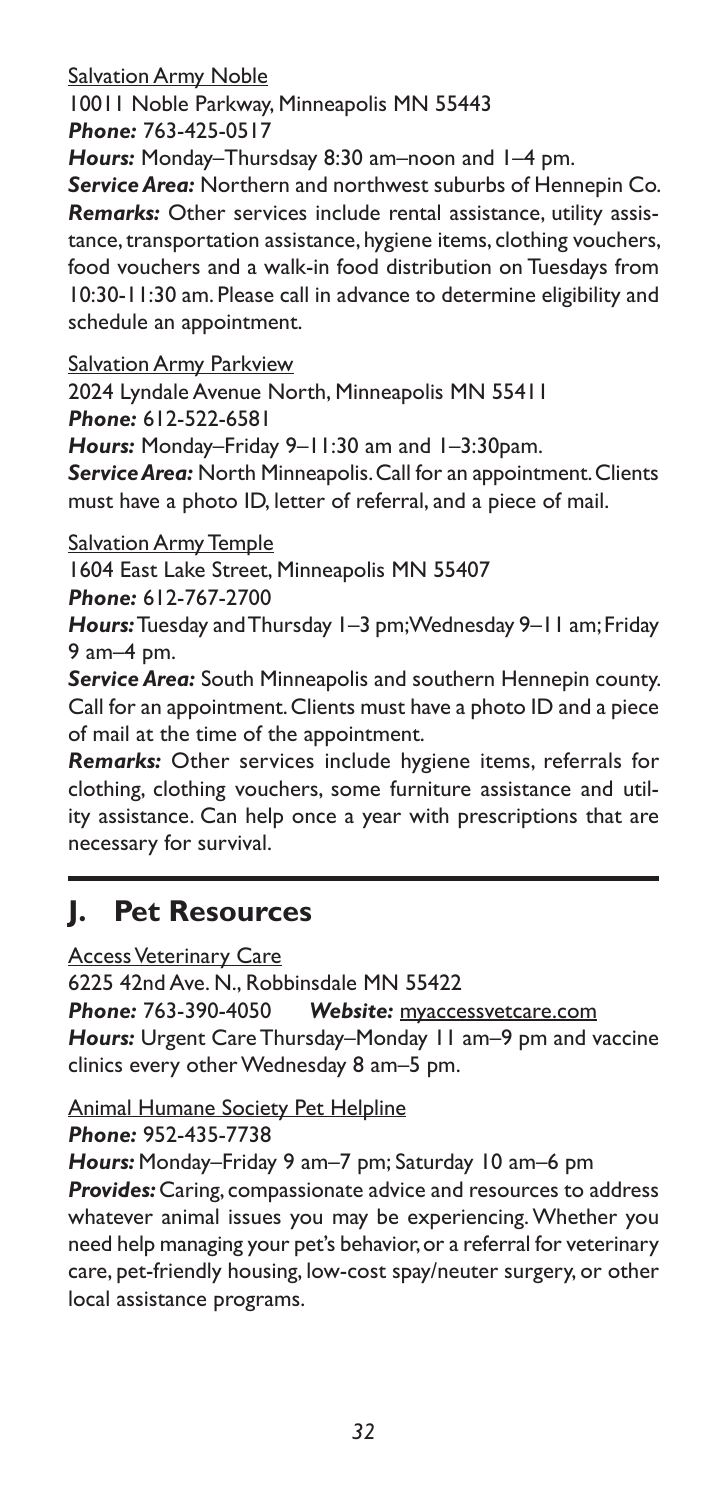#### Minneapolis Animal Care & Control

212 17th Avenue North, Minneapolis MN 55411 *Phone:* 612-673-6222 *Website:* minneapolismn.gov/animals *Hours:* By appointment only Monday–Friday. *Provides:* Helps find lost pets, register pet licenses, and vaccinate/ microcip pets.

North Minneapolis Pet Resource Center 1401 44th Ave. N., Minneapolis MN 55412 *Phone:* 612-440-8529 *Email:* NMPRC@mypitbullisfamily.org *Hours:* Tuesday and Thursday 5–8 pm and Saturday 11am–2 pm. *Provides:* Pet food, pet supplies, pet-related resources and referrals.

#### People and Pets Together

3745 Bloomington Avenue, Minneapolis MN 55407

*Phone:* 612-722-9998 *Website:* www.peopleandpetstogether.org *Provides:* Helps families facing economic hardship with a pet food shelf in Minneapolis, providing pet food to food shelves in the metro, a veterinary assistance grant program, and through other programs designed to keep pets healthy and in loving homes.

#### RedRover.org

*Provides:* Our mission is to bring animals out of crisis and strengthen the bond between people and animals through emergency sheltering, disaster-relief services, financial assistance, and education. We accomplish this by engaging volunteers and supporters, collaborating with others, and maximizing the use of online technology.

#### **VeTouch**

425 Groveland, Minneapolis MN 55403 *(Henepin Ave. United Methodist Church)*

*Hours:* First Sunday of every month, 9am-3pm by appointment only. Please email vetouch@umn.edu to book an appointment!

*Provides:* VeTouch to provide care to the pets of low or noincome residents. VeTouch currently sees about 50 pets per clinic and clients are seen on a first-come, first-serve basis.

Services offered include: wellness exams, distemper and rabies vaccines, diagnosis and treatment of parasitic diseases, education on zoonotic diseases, behavior education, nutritional support, and referral for more involved veterinary care.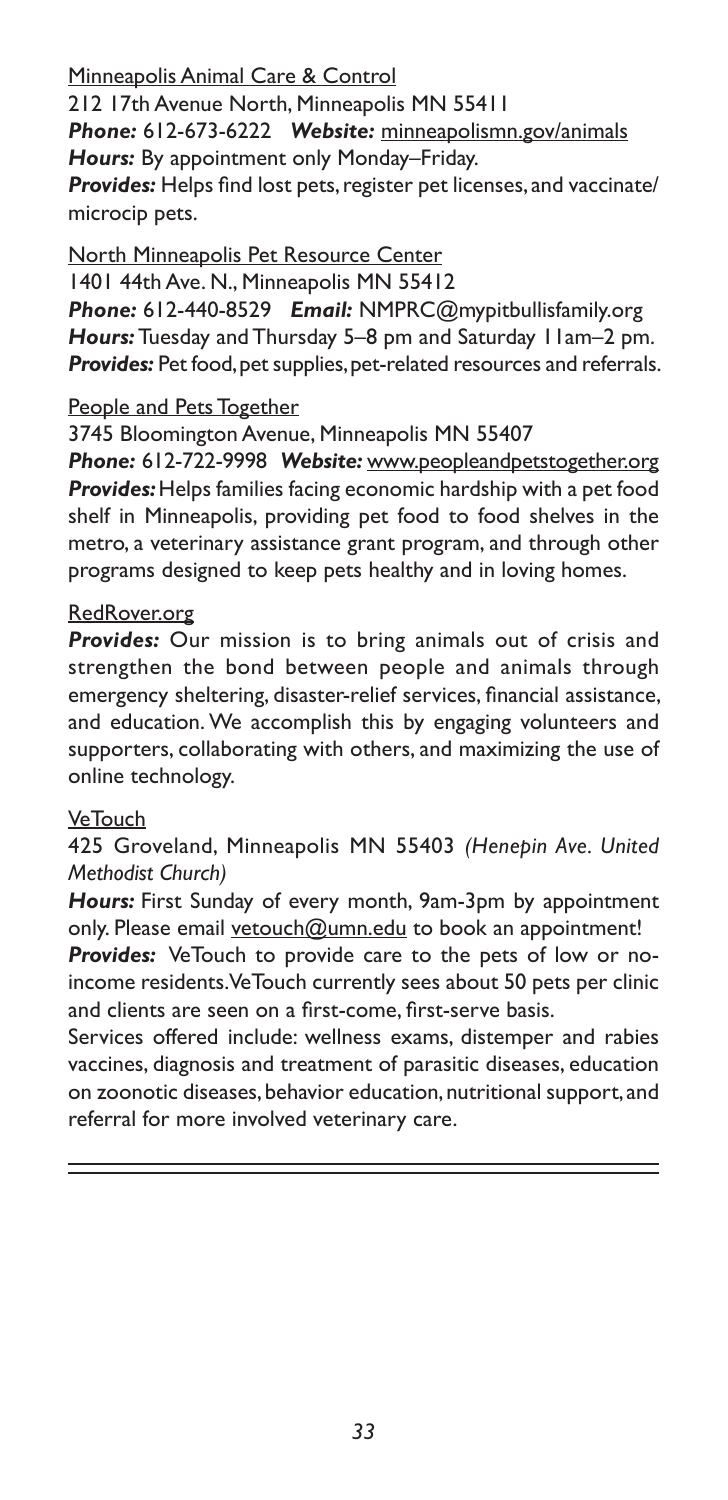## **Section 2. Public Assistance**

Everyone has the right to apply for public assistance. Public assistance is available to persons who do not have the financial resources to pay for necessities such as food, housing, and medical care. There are different kinds of assistance, and each program has its own requirements and limits on income/assets.

## **A. Types of Assistance**

Minnesota Family Investment Program (MFIP) Diversionary Work Program (DWP) Emergency Assistance (EA) Energy Assistance Supplemental Nutrition Assistance Program (SNAP) General Assistance (GA) Medical Assistance (MA) and Minnesota Care Minnesota Supplemental Aid (MSA) Supplemental Security Income (SSI)

**What you need:** An original picture ID, or a birth certificate, and your Social Security number. **For General Assistance** you must have a Social Security Card *and* one of the following: driver's license, state ID, passport or visa, alien registration card or certificate of naturalization, military photo ID or DD214, school ID, correctional facility photo ID (not from city jail or a mug shot), release/parole agreement (with confirming contact with facility or parole officer), operator's occupational license with photo, employee ID with photo, date of birth and signature, certified or original birth certificate, birth record certification card, notarized copy of a birth record from a Minnesota Indian reservation, or a Tribal Decree card.

**Note**: When applying always ask about other forms of assistance for which you are eligible. County workers will work with you to find all the programs that you qualify for.

#### **Your Rights:**

- to apply or reapply at any time.
- to know the eligibility requirements
- to know how your grant was determined
- to choose where and with whom you live (with certain limitations)
- to appeal any decision or failure to act
- to file a complaint if discriminated against.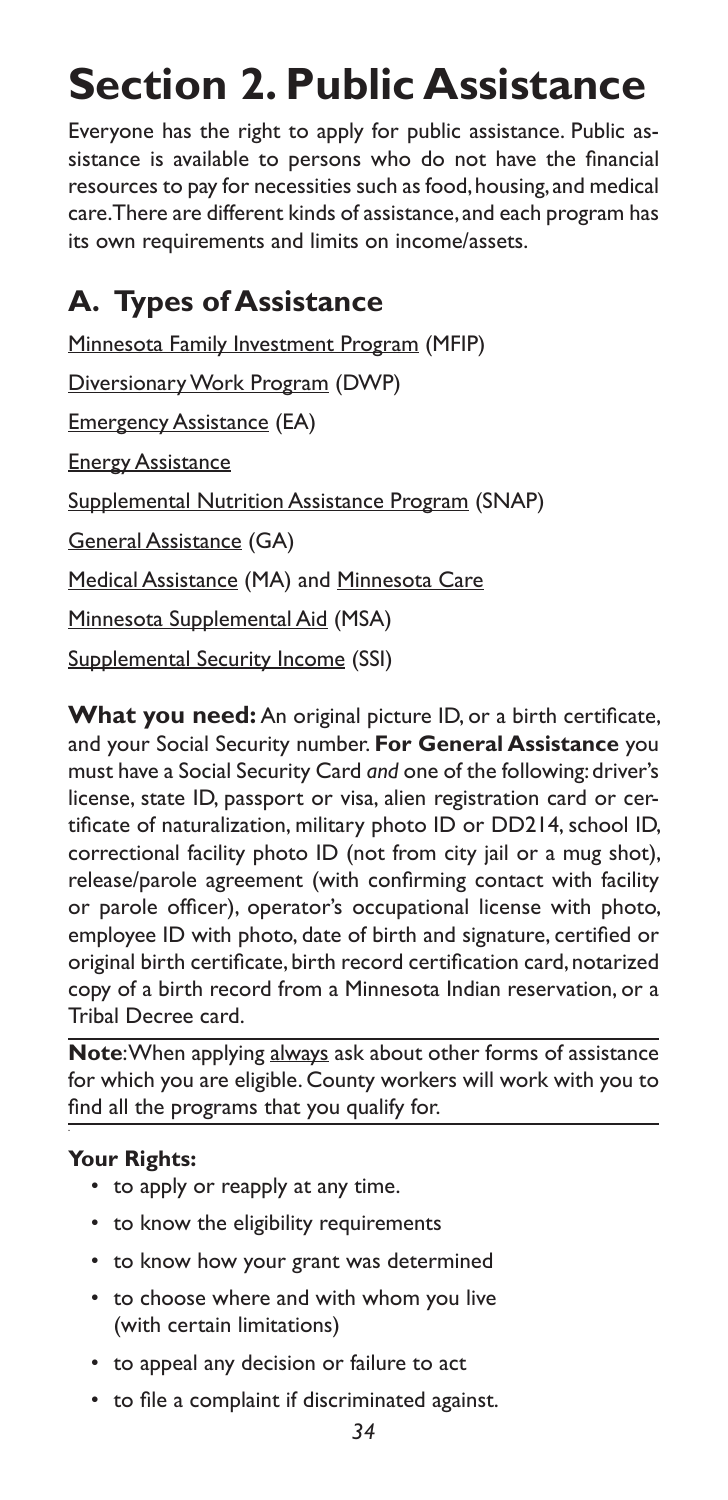#### **Your Responsibilities:**

- to provide truthful information
- to inform the proper agency of changes such as address, income, persons living with you, and other factors which can affect your assistance. within 10 days of the change.

#### **Eligibility Supports Help Line:** 612-596-1300

EZINFO Line is available with automated information at any time. To speak to a worker, the lines are open from 9 am–4 pm Monday through Friday. Please have your case number ready when you call. For information about EBT call 1-888-997-2227

#### **Appeals:**

You have the right to appeal any decision made which affects benefits which you feel you are entitled to. You must appeal a decision within 30 days. If you receive a termination notice, however, you need to appeal within 10 days.

If you want your grant to continue, you will need to request that in writing within 10 days or it will NOT continue. Any benefits received during an appeal will be considered an overpayment if you lose the appeal. You may want the advice of a lawyer. See page 81.

#### **How to Apply for Public Assistance Programs:**

**Hennepin County Human Services Dept. :** *Phone*: 612-596-1300

*Hours: Due to COVID-19, Service Centers continue to be closed to in-person appointments.*

Call 612-596-1300 for information about applying for benefits, or go online to www.MNBenefits.org.

### **COVID-19 Effects:**

If your income was affected by COVID and you need help with rent, you can apply for RentHelpMN at www.renthelpMN.org.

If you need help with paying your mortgage, please visit www.HOCMN.org.

## **B. MN Family Investment Program (mfip)**

MFIP provides monthly assistance for men and women with children, pregnant women, and two–parent families who have little or no income. Applicants must meet eligibility requirements. (Parent(s) cannot have cash assets worth more than \$10,000.

When applying, ask about other assistance you may qualify for such as *Emergency Assistance* (to prevent eviction, mortgage foreclosure and help pay utility bills), *Energy Assistance* (to help pay heat and electric bills), *SNAP*, & *Medical Assistance*.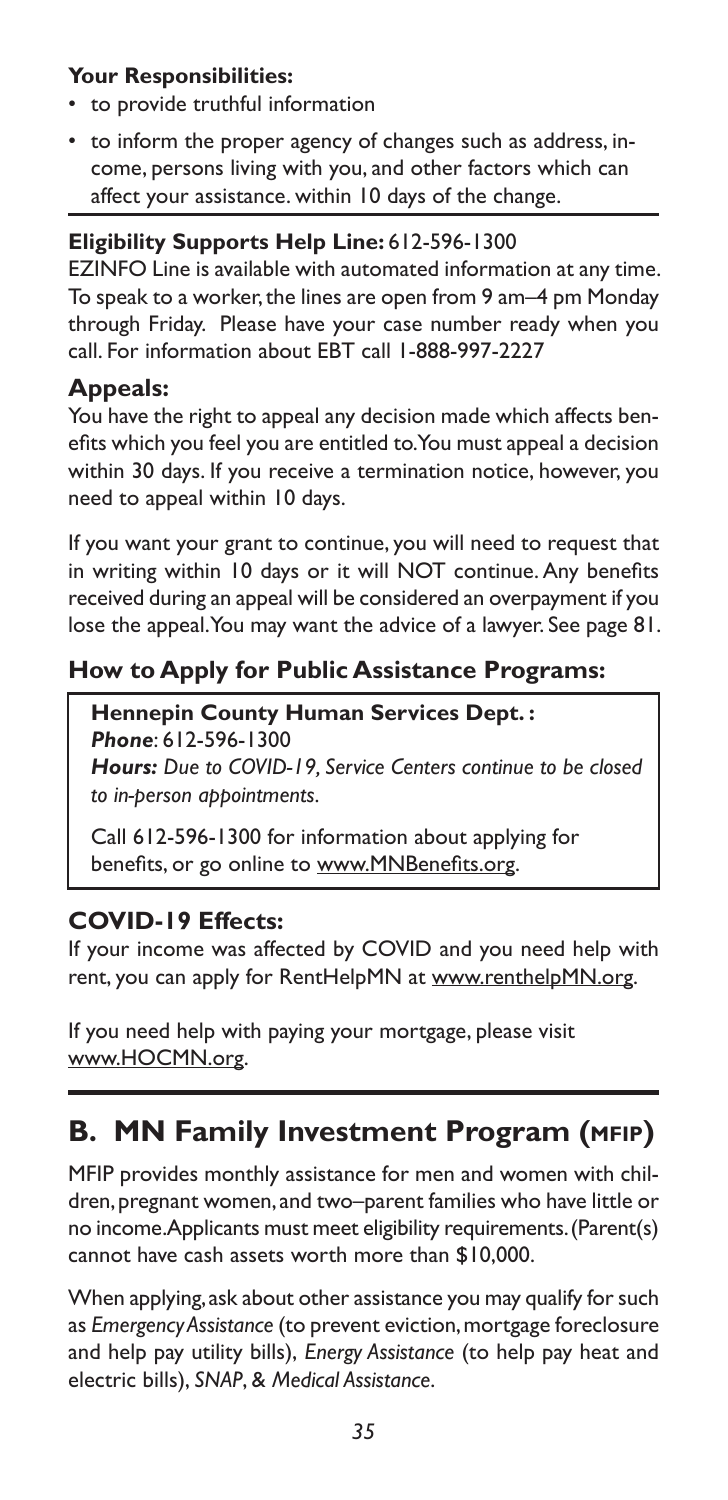#### **How to Apply:**

Hennepin County Human Services Dept. Call 612-596-1300 or go to www.MNBenefits.org.

**NorthPoint Health & Wellness Center Gateway Program** 1256 Penn Avenue North, Minneapolis MN 55411 *Phone*: 612-543-2500

*Hours:* Monday–Friday 8 am–5 pm.

*Provides:* Gateway's goal is to increase family strength. This is done by connecting families to services and working closely to achieve family goals. Call for more information about assistance provided to MFIP families.

## **C. Emergency Assistance and Emergency General Assistance (EA/EGA)**

When families are in a financial crisis that poses a direct threat to the physical health or safety of a child younger than 18, the Emergency Assistance program can help by providing short-term aid. You must attend an interview to receive benefits.

Services include:

- Housing costs such as rent payments, damage deposits, home repairs, utility bills.
- Foreclosure prevention, moving expenses, transportation for homeless families.
- Additional food support for people who have specific dietary needs (special diets).

#### **How to Apply:**

Hennepin County Human Services Dept. Call 612-596-1300 or go to www.MNBenefits.org.

> *Emergency Assistance is limited to one use during a 12-month period.*

#### *Expedited Appeal*

If your application for Emergency Assistance is denied, you may appeal the decision. If you request an expedited appeal, a hearing can be granted within a few days See *Appeals*, *page 35*. (You may want to consult with your Advocate; see "*Legal Assistance," page* 81).

Brian Coyle Community Center

420 15th Avenue South, Minneapolis MN 55454 *Phone:* 612-338-5282 *Hours:* Monday–Friday 9 am–8 pm. *Provides:* Food, and support for victims of crimes.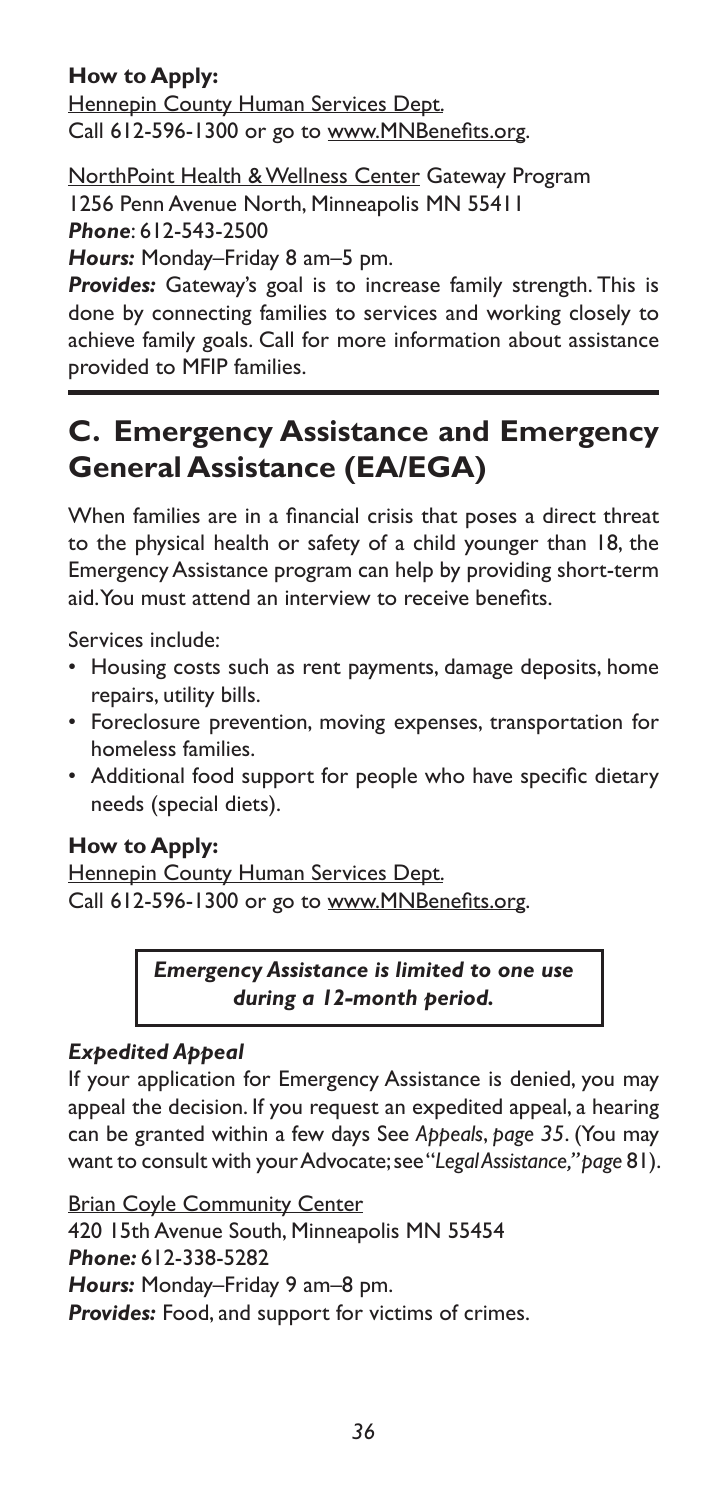# **Emergency General Assistance (EGA)**

When adults without minor children in their care are in a financial crises that poses a direct threat to their physical health or safety, the Emergency General Assistance program may be able to assist with a one time cash issuance.

Services include:

- Housing costs such as rent payments, damage deposits, and/or utility bills.
- Foreclosure prevention
- Home Repair
- Moving expenses

**How to Apply:**

**Hennepin County Human Services Dept.** Call 612-596-1300 or go to www.MNBenefits.org.

# **D. Energy Assistance**

Energy Assistance provides financial assistance with payment of heat and utility bills to renters and home owners for the period beginning October 1 through May 31, or as long as the program funding lasts. Need documentation of public assistance benefits received in the past year to apply.

### **Where to Apply:**

Online applications can be found at: caphennepin.org/what-we-do/ energy-assistance.html/

*Due to COVID-19 he CAP-HC office is closed to the public, including many satellite locations. Go online to download forms, or call 952-930- 3541 to have forms mailed to you.*

Community Action Partnership of Hennepin County 8800 Hwy. 7 Ste. 403, St. Louis Park MN 55426 *Phone:* 952-930-3541 *Hours:* Monday–Friday 8 am–4:30 pm.

**Salvation Army Central** 2727 Central Avenue NE, Minneapolis MN 55418 *Phone:* 612-789-1512

*Hours:* Monday–Friday 8 am–noon and 1–4pm.

*Provides:* Assistance with gas and electric bills (once per calendar year). Must have utilized Hennepin County EA within past 12 months or been denied within past 30 days, utilized Community Action, and has a disconnection notice, is currently shut off, or in threat of being disconnected in order to apply.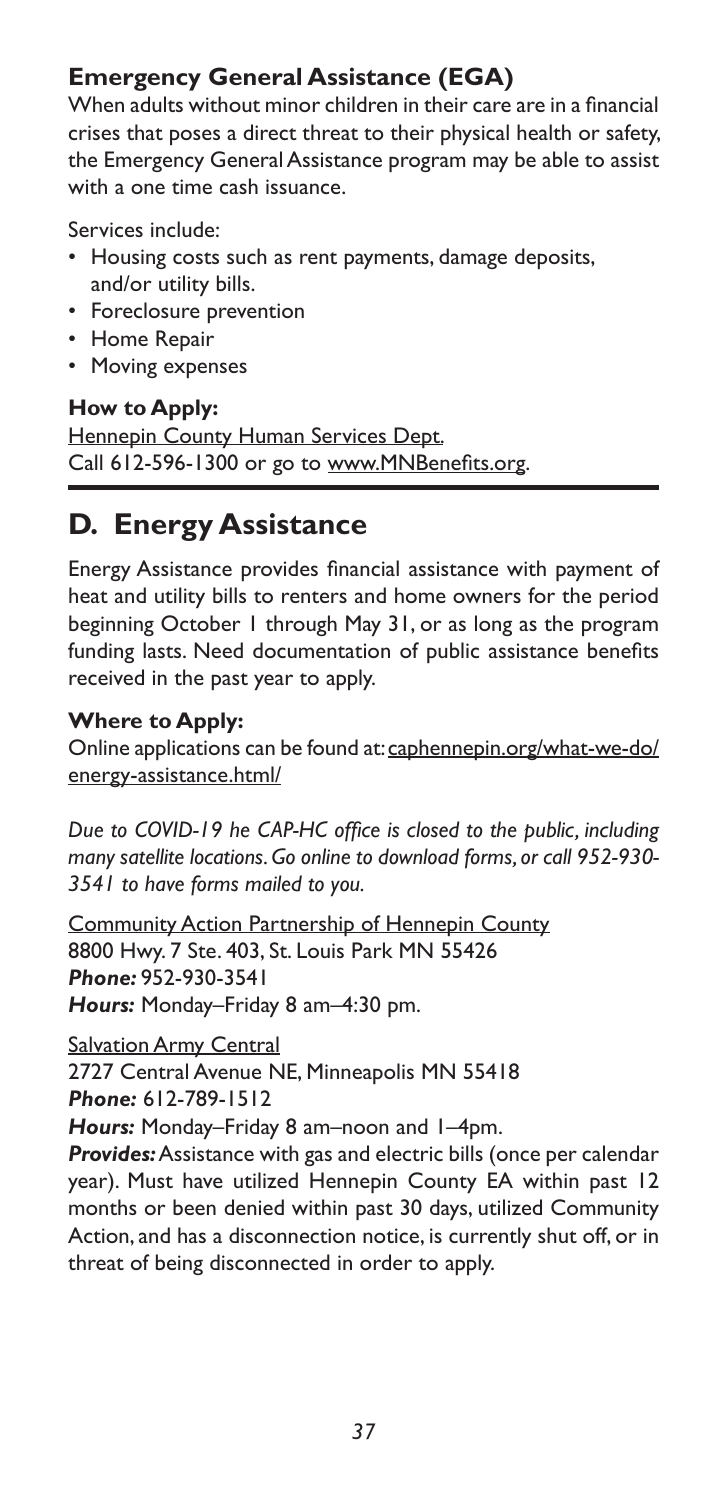### Salvation Army Temple

1604 East Lake Street, Minneapolis MN 55407 *South Minneapolis, southern Hennepin Co. & McLeod Co. Phone:* 612-767-2700

Provides assistance with utility bills (once per calendar year). Must have utilized Hennepin County Emergency Assistance within past 12 months or have been denied within past 20 days, utilized Community Action, and has a disconnection notice in order to apply.

### Salvation Army Parkview

2024 Lyndale Avenue North, Minneapolis MN 55411 *North and Northeast Minneapolis*

*Phone:* 612-522-6581

*Hours:* Monday through Thursday 8:30–noon and 1–4 pm.

Provides assistance with gas and electric bills (once per calendar year). Must have utilized Hennepin County EA within past 12 months or been denied within past 30 days, utilized Community Action, and has a disconnection notice, is currently shut off, or in threat of being disconnected in order to apply.

Salvation Army Noble

10011 Noble Parkway, Brooklyn Park MN 55432 *Northern and Northwest suburbs of Hennepin County*

*Phone:* 763-425-0517

*Hours:* Monday through Thursday 9–11:30 am and 1–3:30 pm; Friday 1–2:30 pm

Provides assistance with utility bills (once per calendar year). Must have utilized Hennepin County Emergency Assistance within past 12 months or have been denied within past 20 days, utilized Community Action, and has a disconnection notice in order to apply.

# **E. Supplemental Nutrition Assistance Program (SNAP)**

Monthly grants of SNAP can be used at grocery stores. The amount of the grant depends on the monthly income of each person in the family/household and costs for shelter. Most who receive assistance like MFIP, GA, or SSI are also eligible for SNAP. Working persons with low incomes may also qualify. Since eligibility is based on family or household income, you must provide truthful information about the income of **all** persons in your family/household.

### **Food Support Employment & Training**

This is a job search program for individuals who receive food support. Participation is required to receive SNAP.

### **How to Apply:**

Hennepin County Human Services Dept. Call 612-596-1300 or go to www.MNBenefits.org.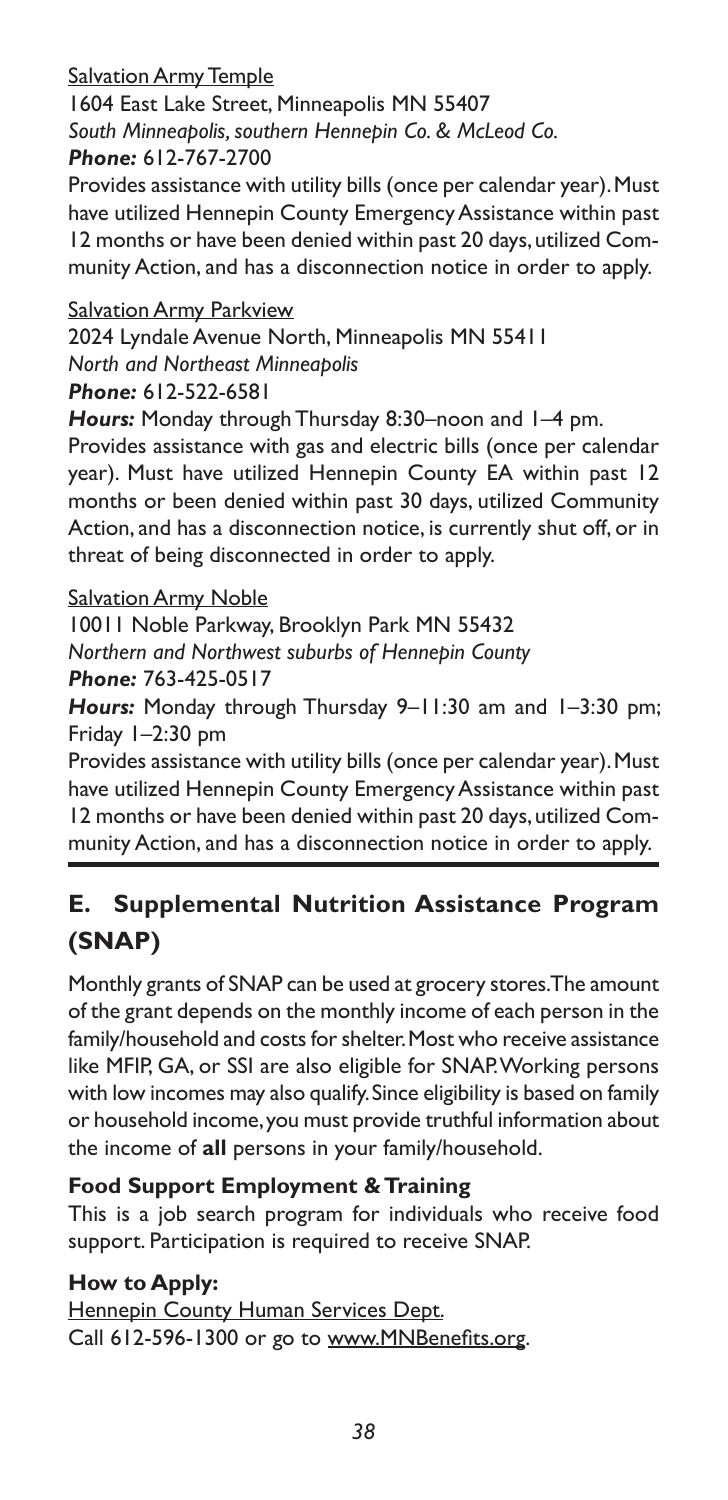### **Where to Apply in Person:**

**Salvation Army** 

Temple: 1604 East Lake Street, Minneapolis MN 55407 *Phone:* 612-767-2700

Central: 2727 Central Avenue NE, Minneapolis MN 55418 *Phone:* 612-789-1512

Noble: 10011 Noble Pkwy. N., Brooklyn Park MN 55432 *Phone:* 763-425-0517

Parkview: 2024 Lyndale Avenue N., Minneapolis MN 55411 *Phone:* 612-522-6581

*Hours:* Monday–Friday 8 am–noon and 1–4 pm *Remarks:* Food support application assistance & info referral.

**Second Harvest Heartland SNAP Application Assistance** *Phone:* 651-209-7963

*Provides:* Screening for SNAP eligibility and application assistance; follow-up as needed; assistance with recertification.

# **F. General Assistance (GA)**

General Assistance provides monthly assistance to single persons and childless couples who have little or no income and who meet eligibility requirements. Families ineligible for MFIP are not eligible for GA. Applicants must meet eligibility requirements.

**Examples:** (1) persons applying must be unable to work because of certified illness or injury, advanced age which makes it difficult to gain employment, inability to read and write well enough to hold employment, etc. (There are approximately 15 categories of eligibility; those mentioned above are among them.) People who were disqualified from SSI because they were categorized as "DAA" (Drug & Alcohol Addicted) may be eligible for General Assistance. (2) persons cannot have cash assets worth more than \$10,000.

When applying, inquire about other assistance you may qualify for: *Emergency General Assistance* (to prevent eviction), *Energy Assistance*, *SNAP* and *Medical Assistance.*

## **How to Apply:**

Hennepin County Human Services Dept. Call 612-596-1300 or go to www.MNBenefits.org.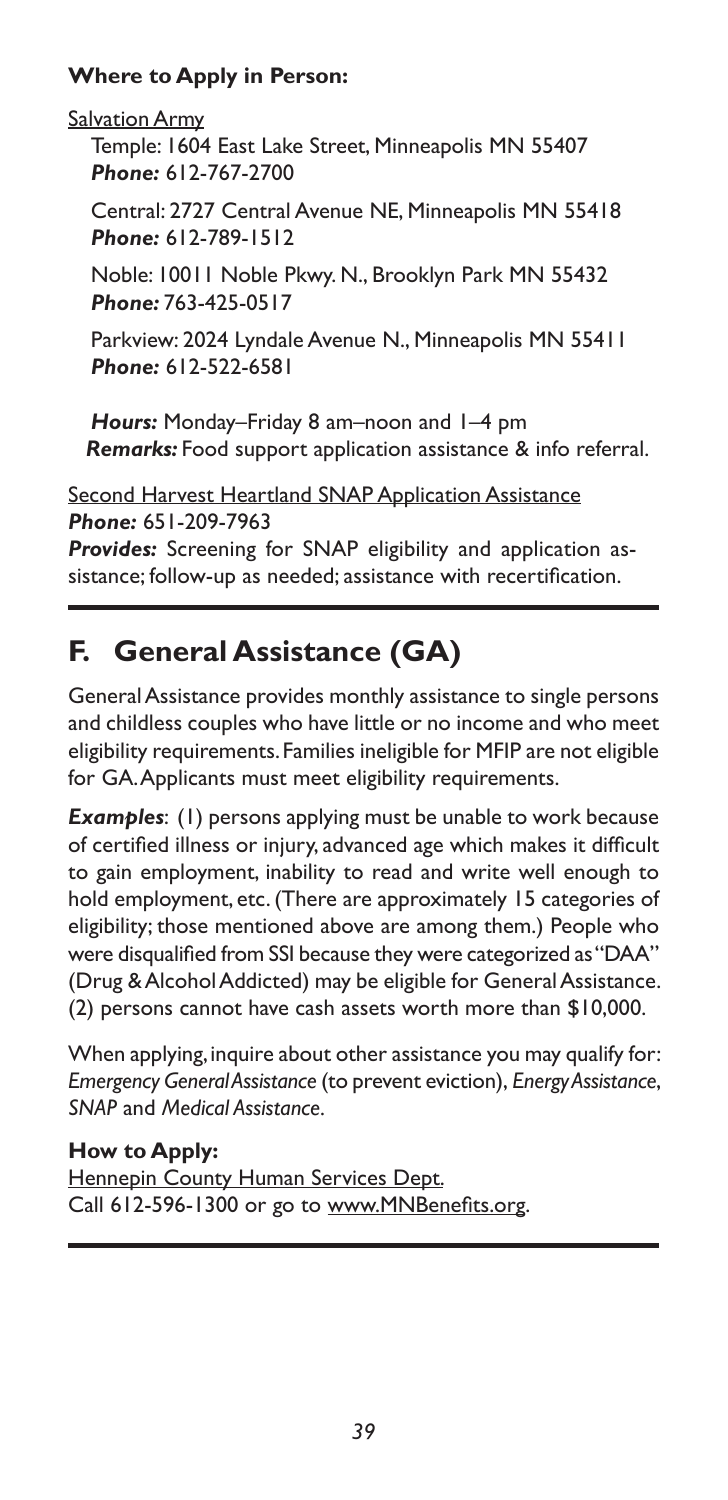# **G. Medical Assistance & Minnesota Care**

These health care programs help people who have little to no income as well as people who work but do not have access to affordable health insurance.

**People who have a disability or are over the age of 64** will generally need to complete a paper application form and submit this at a Hennepin County office. Call 612-596-1300 for information. The county office can help you fill out the form. You can also contact the Senior Linkage Line at 1-800-333-2433, or the Disability Hub at 1-866-333-2466.

**People who do not have a disability and are under the age of 65** will generally file an online application using the mnsure. org website. For this population, online applications are reviewed faster than are paper applications. You can get a paper or online application at mnsure.org or by calling 651-539-2099. You can also call this number with enrollment questions. Health care navigators can also help you fill out the application, and submit it for you. This is a free service. To set up an appointment with a navigator, call:

- Briva Health at 1-855-566-7873 *(in South & North Minneapolis)*
- NorthPoint Health & Wellness Center at 612-767-9500
- Southside Community Health Services at 612-827-7181

Navigators in many other organizations can be found on this webpage: mn.gov/dhs/medical-assistance-signup. Be sure to search for a *navigator* not a *broker*, as only navigators assist with applying for MA and MinnesotaCare. Search for the language, as well as the zipcode or city that works best for you.

#### **How to Apply:**

Hennepin County Human Services Dept. Call 612-596-1300 or go to www.MNBenefits.org.*.*

> NOTE: Some copayments may be requred for office visits, *prescriptions or other services for people on MA.*

# **H. Minnesota Supplemental Aid (MSA)**

#### **How to Apply:**

Hennepin County Human Services Dept. Call 612-596-1300 or go to www.MNBenefits.org.*.*

A state-sponsored program that provides additional monthly funding to those persons who are receiving SSI or Social Security. The amount of an MSA grant depends on several different factors, such as how much you pay in rent, if you live alone or with other people, and what your total income is. (Income includes Social Security and SSI.) Because it is a state program, the county—not the Social Security office—manages it.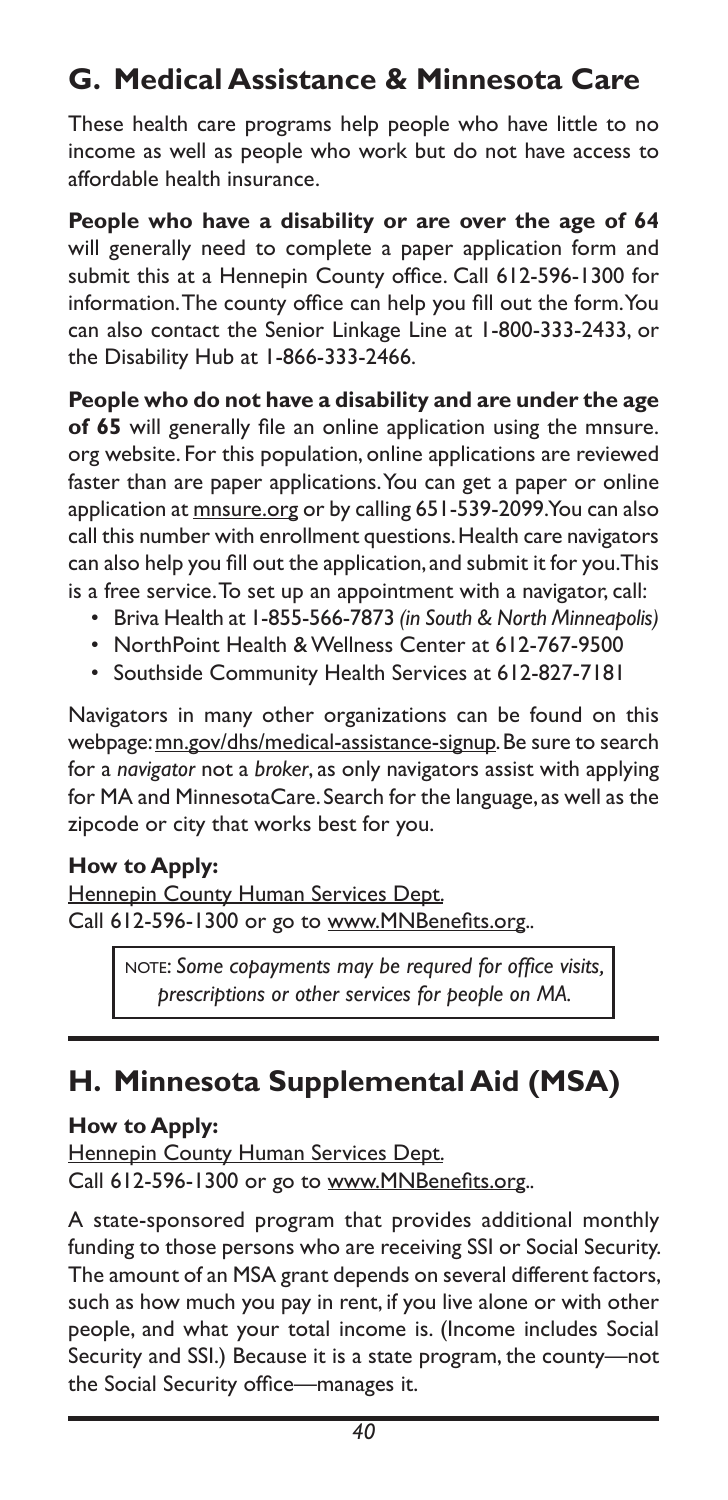# **I. Social Security**

### **Where to Apply:**

Social Security Administration 1811 Chicago Avenue South, Minneapolis MN 55404 *Phone*: 1-800-772-1213 *Hours*: Monday through Friday from 9 am–4:30 pm.

### **Supplemental Security Income (SSI)**

SSI is a federal needs based program providing benefits to anyone who is aged (age 65 or older), blind, or disabled. Disabled under SSI rules means a person has a medically determinable physical or mental impairment, which: results in the inability to do any substantial gainful activity, and has lasted or can be expected to last for a continuous period of not less than 12 months. Substantial gainful activity is defined as the ability to work and earn \$1,130 per month. If someone is working, there are ways that could lower the monthly gross wages below \$1,130. The Social Security Administration no longer recognizes drug addiction and alcoholism (DA & A) as disabling conditions. Someone with another impairment should still file. If the DA & A does not contribute to the impairment, they could be found to be disabled. Anyone who is disabled, should be encouraged to file for benefits.

To determine SSI eligibility and payment amounts, SSA considers the applicant's income and resources. Income could include money earned from work, benefits from other sources, such as; Social Security, worker's compensation, Veterans Affairs, friends or relatives, free food or shelter. Resources are things which a person owns such as; cash, bank accounts, land, vehicles, personal property, life insurance, anything that can be converted to cash and used for food and shelter. There are many exceptions/exclusions regarding income and resources. Anyone that is disabled should be encouraged to file for SSI.

To be eligible for SSI, an applicant must be a US citizen or one of certain alien categories. There are many categories of lawful aliens that would be eligible for SSI, contact a Social Security Office or the National 800 number 1-800-772-1213 to inquire.

Anyone applying for SSI will be asked about their medical history; doctors, tests, and medications. The claim representative (CR) will ask questions about the person's income, resources, and living arrangements. The CR will ask the applicant to attest to the truthfulness of their answers.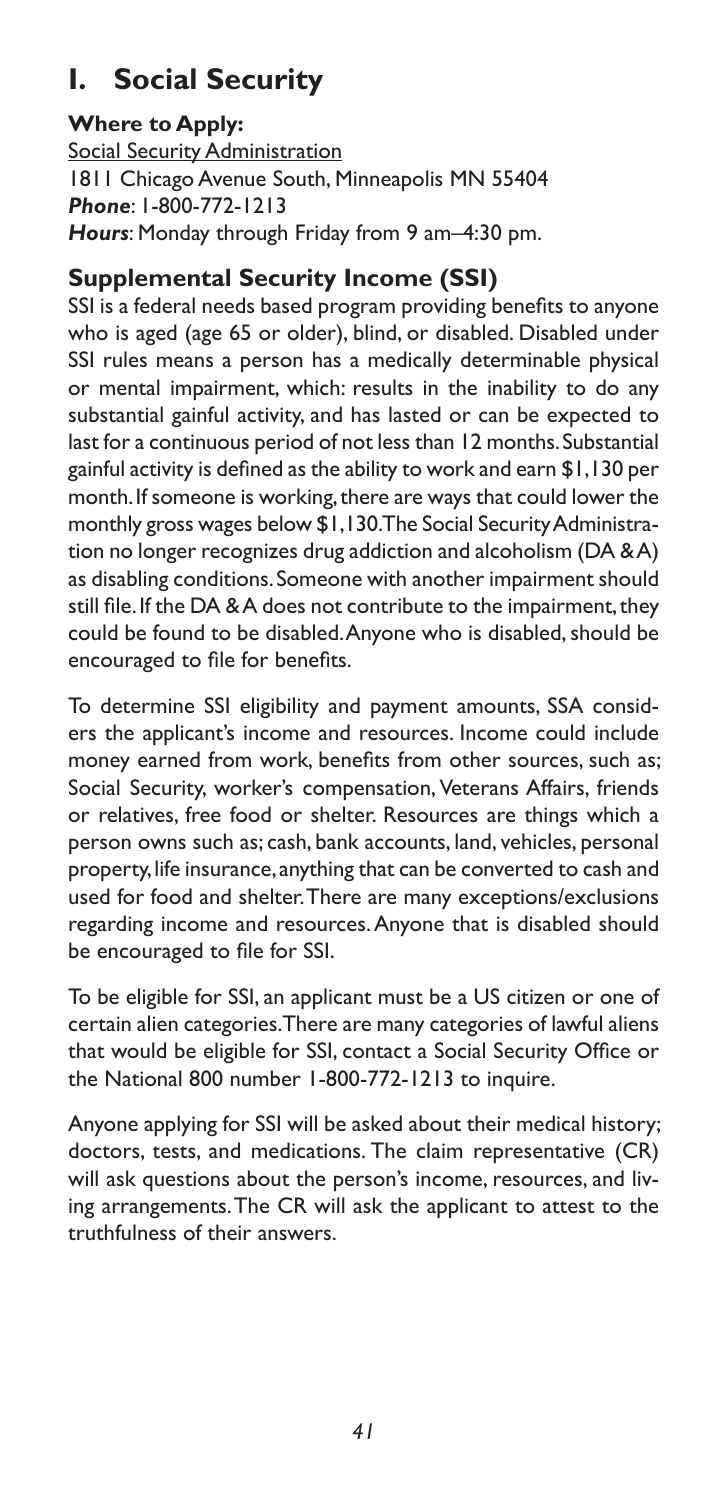### **Appeals:**

If an application is denied, there is a 65-day appeals period (60 days plus 5 days mailing). If an appeal is requested after 65 days, the applicant must show good cause for late filing of the appeal. If the late appeal is not accepted, a new application can be filed, but there is a potential loss of benefits. The Social Security Office can provide a referral list for free legal services.

#### Cooper Law Firm

825 Nicollet Mall, #925, Minneapolis MN 55402 *(Medical Arts Bldg.) Phone:* 612-353-4769

*Hours:* Call for an appointment. Appointments available at shelters, various locations throughout the Twin Cities, and at their office. *Provides:* Free attorney assistance filing Social Security applications, reconsiderations and appeals for recipients of GA, MFIP, DWP, and FSS. Sliding fee available for those not on public assistance.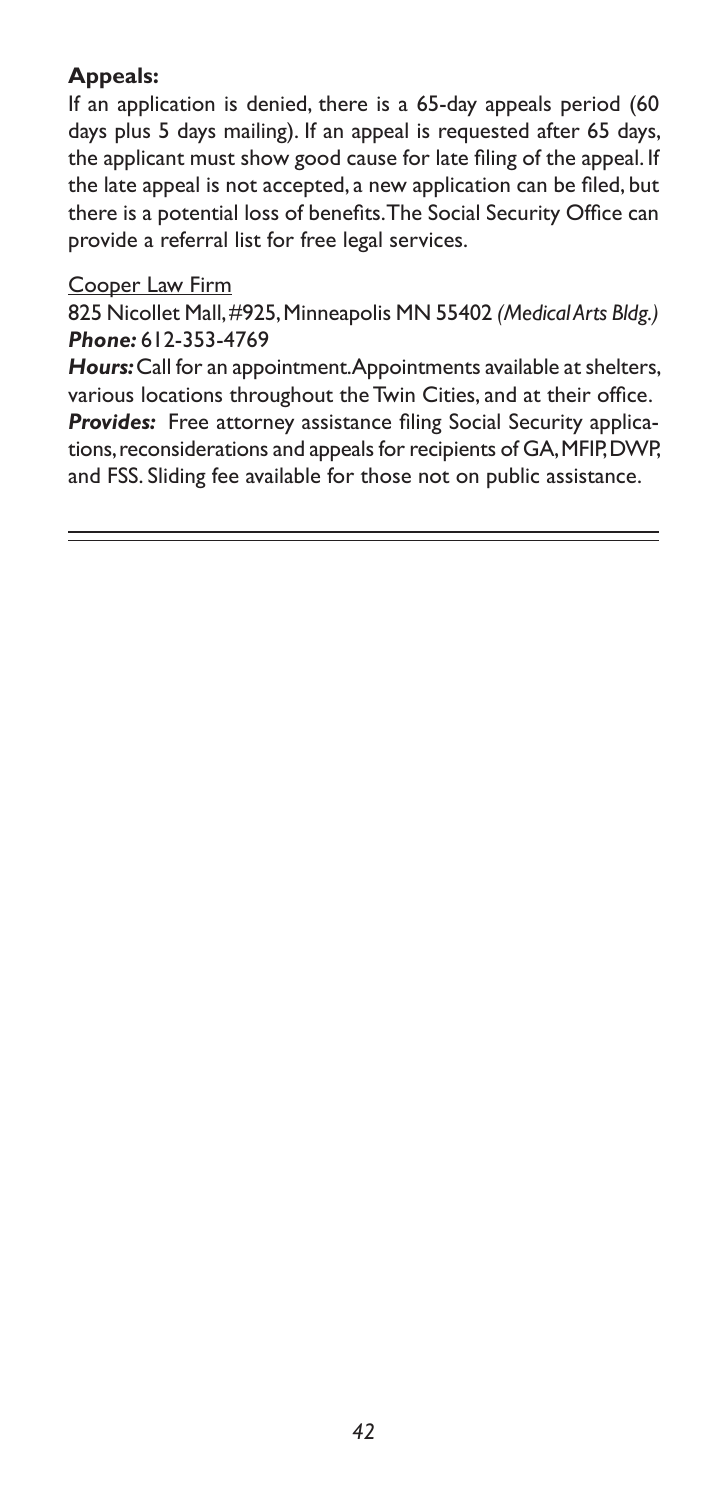# **Section 3. Health Care**

# **A. Community Clinics**

Augsburg Central Health Commons (Central Lutheran Church) 333 South 12th Street, Minneapolis MN 55404 *Phone:* 612-870-4416

*Hours:* Monday and Thursday 10–11:30 am.

*Provides:* Safe drop-in space staffed by nurses and students. Focuses on basic health care and hygiene needs.

*Remarks*: During winter months, if Minneapolis Public Schools are closed due to weather, they will be closed, too.

Community-University Health Care Center

2001 Bloomington Avenue South, Minneapolis MN 55404 *Phone*: 612-301-3433

*Hours*: Monday through Friday 8 am–4:30 pm.

*Remarks*: Call or walk in to schedule an appointment. Help applying for insurance; most insurances accepted including Medical Assistance. Sliding-fee scale available. No one turned away based on inability to pay. Some same-day appointments available.

*Provides*: family practice, pediatric, internal medicine providers, pregnancy and women's health care, counseling, dental care for minors, pregnancy testing, HIV & sexually transmitted infection testing; confidential, same day walk-in family planning (birth control and morning–after pill).

East Lake Clinic-Hennepin Healthcare

2215 East Lake Street, 5th Floor, Minneapolis MN 55407 *Phone*: 612-873-6963

*Hours*: Monday-Friday 8 am–5 pm. Call for appointment.

*Remarks*: Primary care and health maintenance; Acute care for children and adults; Infant and well-child care; Family planning and birth control; Certified Nurse Midwifes; Senior health care; health education; group pre-natal visits.

### **Family Tree Clinic**

1919 Nicollet Avenue, Minneapolis MN 55403

*Phone:* 651-645-0478 *Website:* www.familytreeclinic.org *Hours:* By appointment only. (Some same-day appointments available.) Monday–Thursday 9 am–7 pm; Friday 9 am–4pm; Saturday 10 am–2 pm.

*Remarks:* Sliding scale. Health insurance and MA accepted.

*Other Services:* Reproductive health care; annual routine health exams including pap smear; colposcopies; UTI and vaginal infection treatment; gender affirming hormone care; pregnancy testing and all options counseling; limited primary care; HIV testing (free for uninsured); STI testing & treatment; mammogram referrals made for people 40 and older; support for people dealing with menopause issues; routine pelvic and breast/chest exams.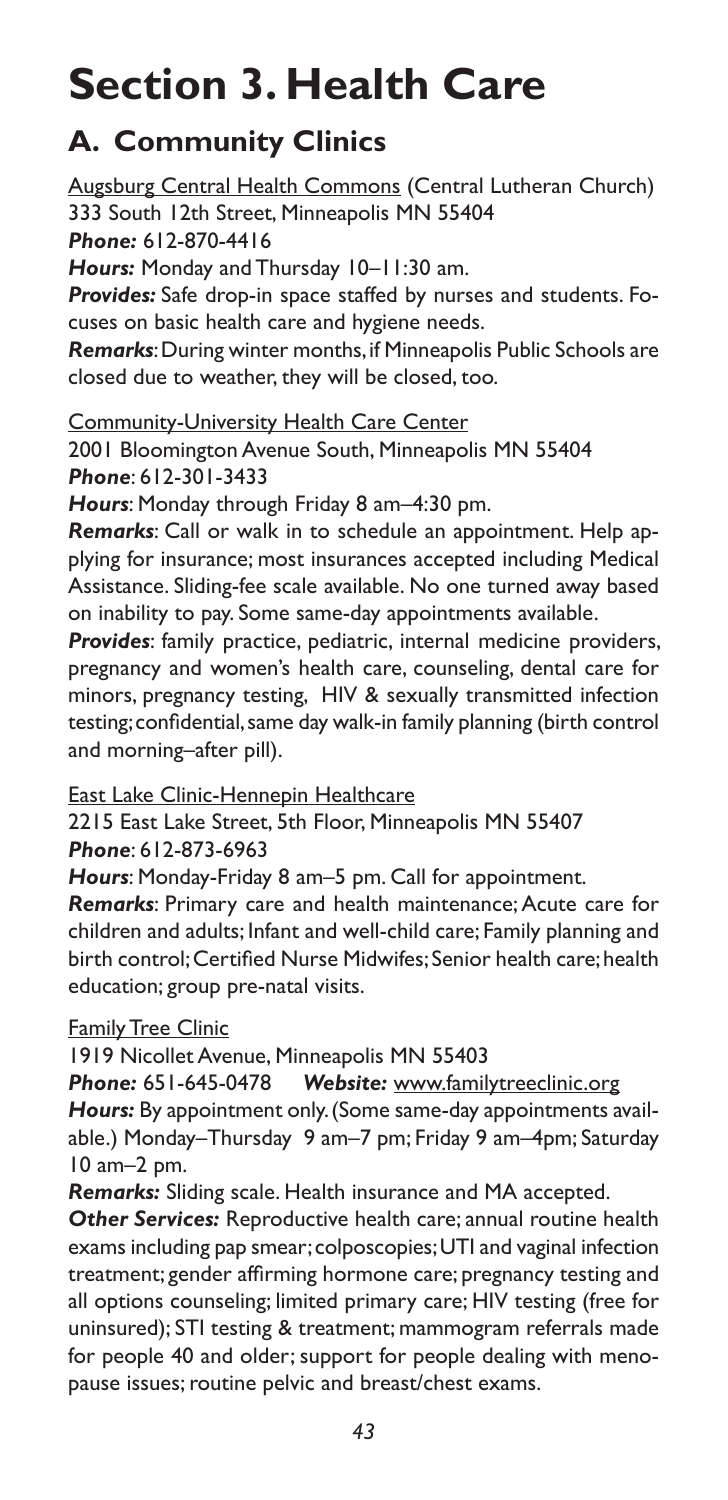Indian Health Board

1315 East 24th Street, Minneapolis MN 55404 *Phone*: 612-721-9800

*Hours*: Monday, Wednesday, Thursday and Friday 8 am–5 pm; Tuesday 8 am–8 pm. Walk-ins available first come, first served. Telehealth appointments are also available.

*Remarks*: Persons should first make an appointment; MA accepted; those without insurance will be charged according to a sliding fee scale.

*Provides*: Medical and dental clinics, health promotion and disease prevention; counseling and support unit; high-risk pre-natal; outreach worker; diabetes prevention, diabetes clinic program.

Native American Community Clinic

1213 East Franklin Avenue, Minneapolis MN 55404 *Phone:* 612-872-8086, option 1

*Hours:* Walk-ins Monday, Wednesday, Thursday and Friday 8:30– 11:30 am and 1–3 pm; Tuesday 9:30–11:30 am and 1:45–3 pm.

*Provides:* Medical clinic, pediatrics, elder care, diabetes case management, counseling, nutrition and family planning.

*Remarks:* MA and private insurance plans are accepted. For those without insurance, there is a sliding fee scale based on family size and income.

Neighborhood HealthSource

Central Clinic 2301 Central Ave NE, Minneapolis MN 55418

Fremont Clinic

3300 Fremont Avenue North, Minneapolis MN 55412

Sheridan Clinic

342 13th Avenue NE, Minneapolis MN 55413 *Main Phone*: 612-588-9411

*Hours*: Monday–Friday 8 am–5 pm. Call for an appointment, though some walk-ins are available.

*Remarks*: Most public, government and private insurance plans are accepted; persons who do not have insurance will be charged according to a sliding fee scale based on income.

*Provides*: Basic health care (adults and pediatric), mental and chemical health services, interpreters, family planning, prenatal care, pregnancy testing, urinary testing, STI testing, diabetes, hypertension and cancer screening programs.

NorthPoint Health & Wellness Center

1313 Penn Avenue North, Minneapolis MN 55411

*Phone:* For Appointments call 612-543-2500

*Hours:* Monday–Friday 8 am–5 pm.

*Provides:* A wide range of medical services including: family practice, internal medicine, adolescent medicine, pediatrics, geriatrics and OB/GYN.

*Remarks:* Accepts most major medical and dental insurance.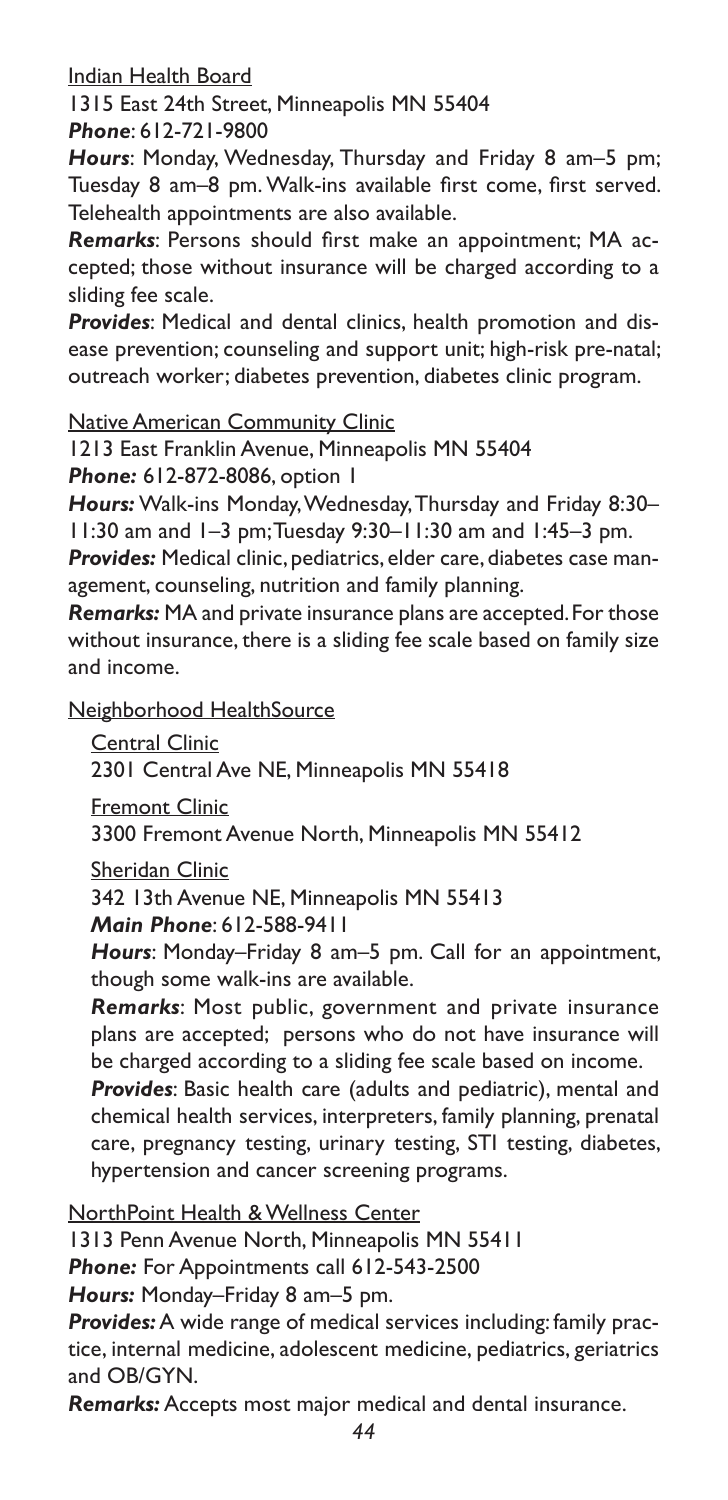People's Center Clinics & Services Riverside Clinic 425 20th Avenue South, Minneapolis MN 55454 *Hours:* Monday–Friday 8:30 am–5:30 pm.\*

People's Center Clinics & Services Longfellow Clinic

3152 Minnehaha Avenue South Minneapolis, MN 55406

*Hours:* Monday–Friday 8:30 am–4:30 pm.\*

*\*Clinic hours are subject to change as a result of the COVID-19 pandemic.*

*Phone:* 612-332-4973 Call for an appointment, though walk-ins welcome. Telehealth appointments are also available.

*Remarks:* Medical Assistance and private insurance are accepted; those without insurance will be charged according to their monthly income on a sliding fee scale.

*Other Services:* family practice, women's clinic and pregnancy testing; HIV testing; treatment for sexually transmitted diseases; pre-natal care; education programs on birth control and STDs; geriatric and pediatric services; dental program; x-rays; mental health clinic with psychology and counseling program. Testing for COVID-19 and vaccinations are available.

#### Phillips Neighborhood Clinic

2742 15th Ave. S., Minneapolis MN 55407 *(St. Paul's Lutheran Church) Phone:* 612-724-1690 *Website:* phillipsneighborhoodclinic.org *Hours:* Monday and Thursday evenings 5:30–9 pm (except holidays) *Provides:* Physical exams, women's health, pediatrics, vaccinations (when available), family planning, diabetes treatment, nutrition, STI and HIV testing and counseling, basic lab tests, free maintenance medicals, physical therapy, sports physicals, assistance completing MA and MNCare application forms.

*Remarks:* First come, first served. No appointments or insurance necessary. Spanish interpreters available.

#### Southside Community Clinic

324 East 35th Street, Minneapolis MN 55408 *Phone*: 612-827-7181

*Hours***:** Monday, Tuesday, Thursday, and Friday 7:30 am–5 pm; Wednesday 7:30 am–7 pm.

*Remarks*: Patients should first make an appointment, although walk-ins are welcome. MA and other public and private insurance plans accepted; patients who do not have insurance will be charged according to their ability to pay (sliding fee scale based on monthly income and family size; need proof of income and MA denial letter). *Provides*: family planning, pre-natal care, pregnancy testing, treatment for sexually transmitted infections, and mental health. Vision clinic open at 4243 4th Ave. S. Monday–Thursday 8 am–4 pm and Friday 8 am–12 pm.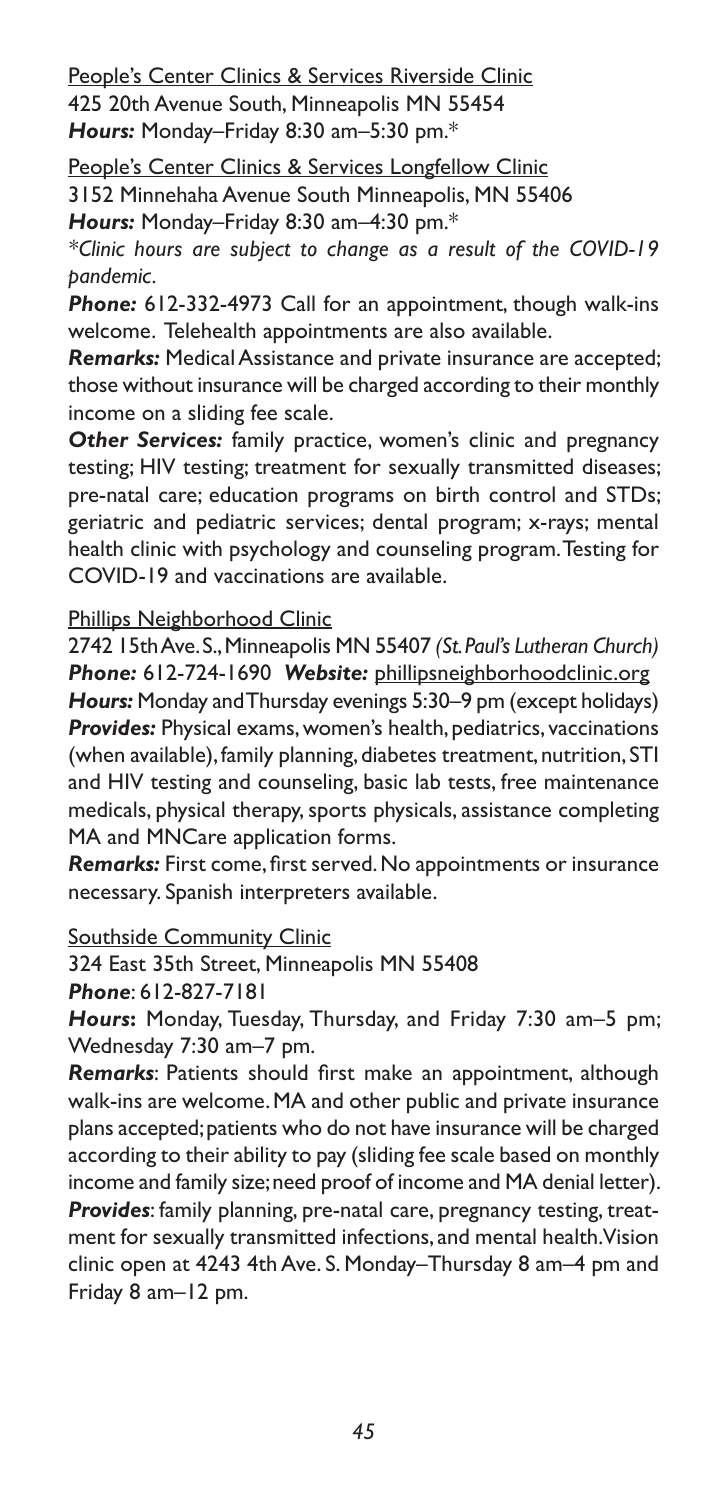#### **St. Mary's Health Clinics**

*Provides:* Clinics throughout Twin Cities provide some primary and preventive health care services at no cost to uninsured people who meet income guidelines and aren't on MA or MinnesotaCare or have access to health insurance.

*Intake procedure:* Call 651-287-7777 Monday through Friday 8 am-4 pm to make an appointment. There is no cost for services if you are eligible, though donations are accepted.

Whittier Clinic-Hennepin Healthcare

2810 Nicollet Avenue, Minneapolis MN 55408 *Phone*: 612-873-6963

*Hours*: Monday–Friday 8 am–5 pm; same-day and next-day appointments available.

*Provides*: Family medicine, pediatrics, pre-natal care, ob/gyn, sports medicine, x-ray, pharmacy, sleep clinic, physical therapy, cardiology and podiatry.

*Remarks*: Most insurance plans accepted; financial counselors available to assist those without coverage.

# **B. Health Care for the Homeless**

Health care teams comprised of nurse practitioners, public health nurses, and social workers provide services on a regular basis at Minneapolis shelters and drop-ins. They provide routine checkups, speedy referrals to doctors and hospitals, and assistance with other health care needs.

Catholic Charities Higher Ground Minneapolis 165 Glenwood Avenue North, Minneapolis MN 55405 *Phone:* 612-204-6314 *Provides:* Limited health care services and referrals for Higher Ground Shelter clients and Higher Ground Housing tenants. *Hours:* Tuesday–Thursday 3–8 pm; first Thursday of month 5–8 pm.

Mary's Place 401 North 7th Street, Minneapolis MN 55405 *Hours:* Thursday 10:15–11:30 am and 1:30–2:30 pm.

People Serving People 614 South 3rd Street, Minneapolis MN 55415 *Hours*: Monday–Thursday 8 am–4 pm; Friday 8 am–12 pm. *Remarks:* Clinic open to PSP guests and former guests only.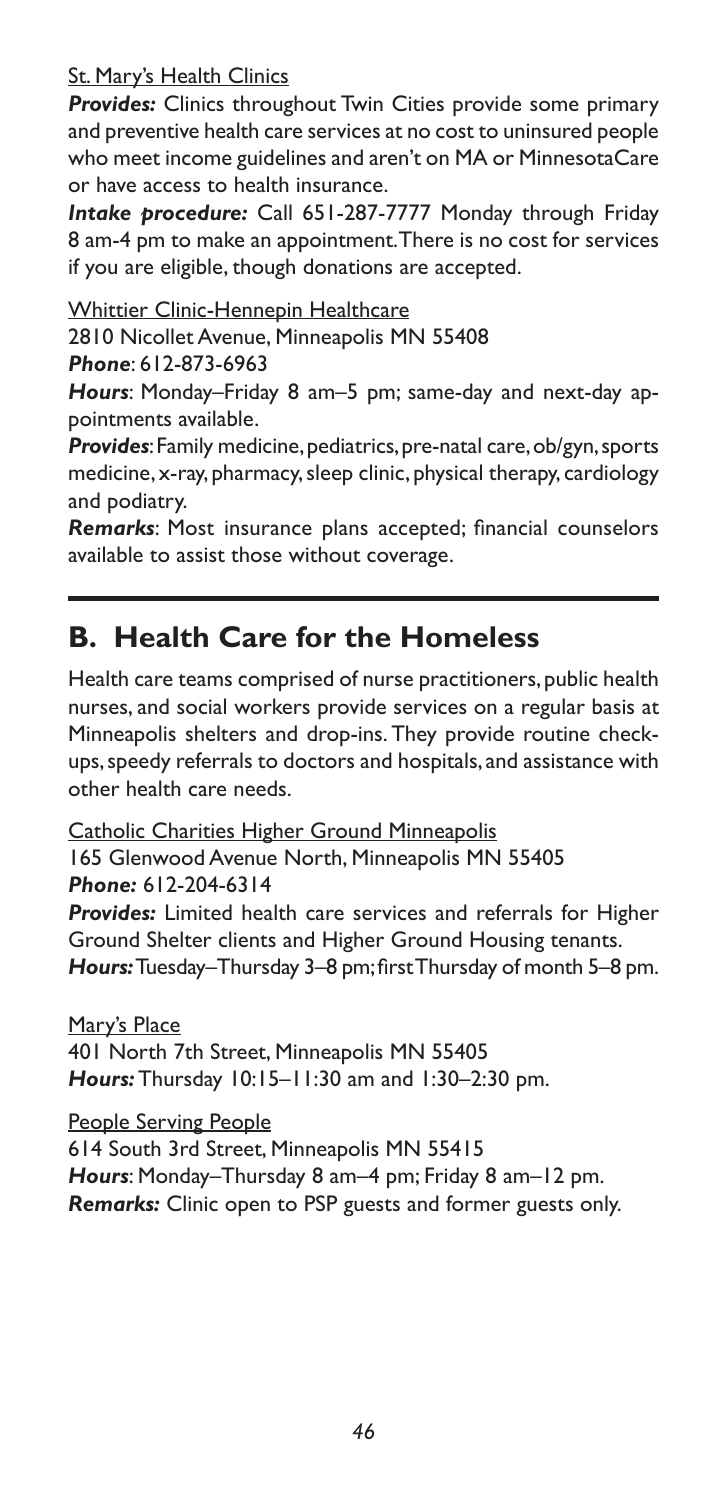Salvation Army Harbor Light Center 1010 Currie Avenue, Minneapolis MN 55403 *Phone:* 612-767-3100 x3125 *Hours*: Monday & Wednesday 7 am–3 pm; Tuesday 1–8 pm; Thursday 5–8 pm; and Friday 7 am–noon. *Phone:* 612-767-3100 x3164 Acupuncture/chiropractic clinic provided by Northwestern Health Sciences U. Call for schedule or to make an appt. Walk-ins welcome.

Simpson Shelter 2740 1st Avenue South, Minneapolis MN 55408 *Hours*: Monday and Wednesday from 5 pm–8 pm.

# **C. Urgent Care**

Hennepin Healthcare Urgent Care 730 South 8th Street, Minneapolis MN 55415 *Phone*: 612-873-5555

*Hours*: Monday-Friday 8 am–7:30 pm; Saturday and Sunday 8 am– 5:30 pm (except Thanksgiving & Christmas). Emergency Room open 24 hours a day, enter on S. 8th St between Park and Chicago. *Remarks*: Persons need not make an appointment; MA and private insurance are accepted.

# **D. HIV & STI Testing & Treatment**

African American AIDS Task Force

122 West Franklin Ave., Suite 518, Minneapolis MN 55404 *Phone:* 612-825-2052

*Hours:* Monday–Friday 8:30 am–4:30 pm.

*Provides:* HIV testing and counseling; peer-to-peer emotional support groups and education; medical case management, community outreach, transportation assistance, and prevention education services for people living with HIV/AIDS.

*Remarks:* HIV services are free for eligible individuals; please call to assess eligibility and to make an appointment for services.

The Aliveness Project

3808 Nicollet Avenue, Minneapolis MN 55409

*Phone:* 612-824-LIFE (824-5433) *Website:* aliveness.org

*Provides:* HIV testing and counseling open to anyone. For members living with HIV/AIDS: Meals: Lunch served Mon–Fri 12–2 pm. To-go meals available. Other services include: food shelf for members (Mon, Wed, Fri 10 am–2:30 pm by appointment only); integrative therapies including acupuncture, massage, chiropractic care; peerto-peer outreach and prevention; health and wellness seminars related to HIV; medical case management for people living with HIV; dietician for HIV+ members; referral to community resources. *Remarks:* Anyone who is HIV+ can complete an application for membership. Services are free for eligible individuals.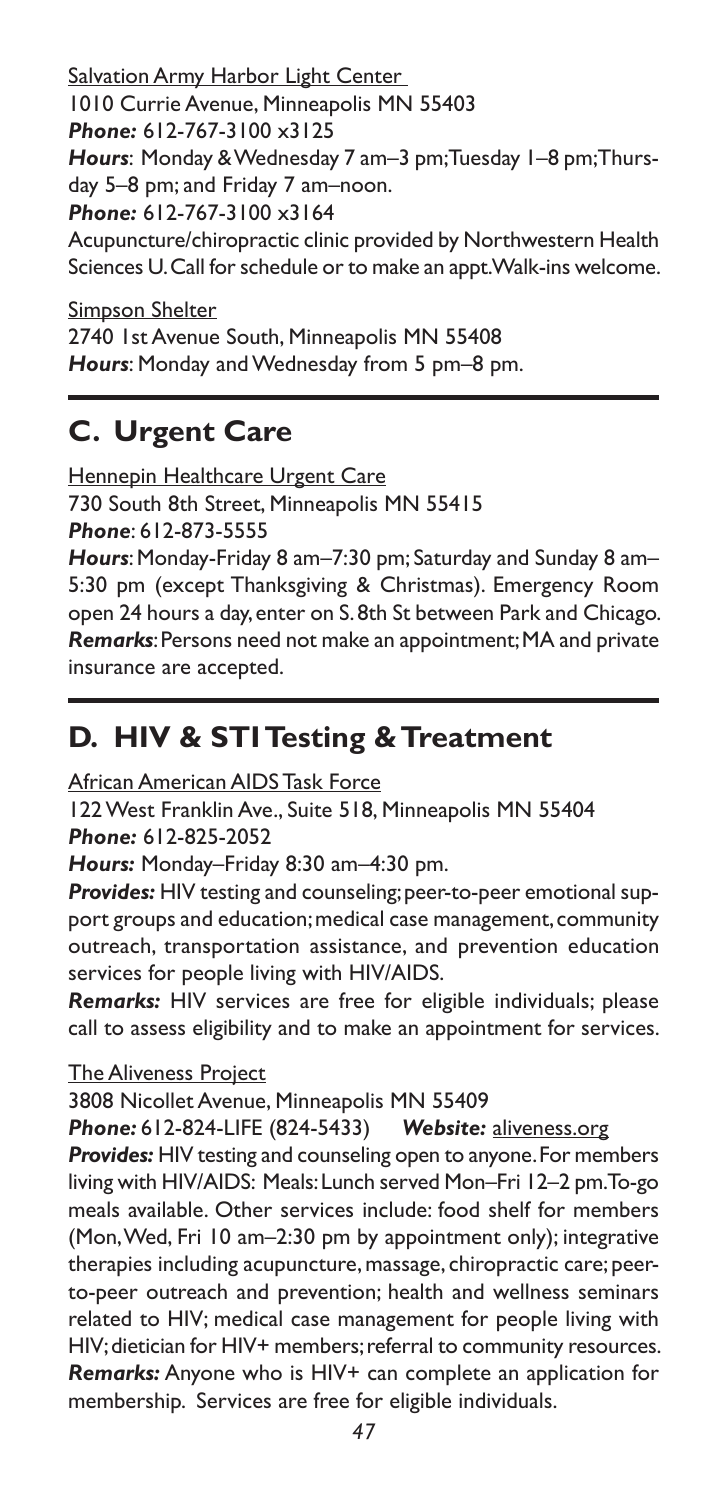Community-University Health Care Center

2001 Bloomington Avenue South, Minneapolis MN 55404 *Phone:* 612-301-3433

*Hours*: Monday through Friday 8 am–4:30 pm.

*Provides:* Testing and treatment for STIs and HIV.

*Remarks:* Call or walk-in to schedule an appointment. Help applying for insurance; most insurances accepted including Medical Assistance. Sliding-fee scale available. No one turned away based on inability to pay. Some same-day appointments available.

#### **Family Tree Clinic**

1919 Nicollet Avenue, Minneapolis MN 55403

*Phone:* 651-645-0478 *Website:* www.familytreeclinic.org *Hours:* By appointment only. (Some same-day appointments available.) Monday–Thursday 9 am–7 pm; Friday 9 am–4pm; Saturday 10 am–2 pm.

*Remarks:* Sliding scale. Health insurance, MA accepted.

*Services:* Reproductive health services, including annual exams, Pap test, colposcopy services and birth control; morning-after/ plan B emergency contraception (\$25, no appointment necessary), HIV testing (free for uninsured); STI testing & treatment; gender affirming hormone care; pregnancy testing & all options counseling.

Hennepin Co. Public Health Clinic—Red Door Clinic

525 Portland Avenue–4th floor, Minneapolis MN 55415

*Phone:* 612-543-5555; STD hotline 1-800-783-2287

*Hours:* Monday, Tuesday, Wednesday, and Friday 8 am–4 pm; Thursday 10 am–4 pm. Walk-in availability limited, please call clinic to make an appointment.

*Remarks:* Anyone 12 years of age and older may receive testing and treatment for sexually transmitted infections and HIV testing. Confidential and low-cost birth control available ages 12–30. No one is turned away based on their ability to pay.

Neighborhood HealthSource

Central Clinic

2301 Central Ave NE, Minneapolis MN 55418

*Phone*: 612-588-9411

*Provides:* Testing for HIV; treatment for sexually transmitted infections; "Seen on the Streets" program offers STI testing for ages 13-25 on Wednesday 2–4 pm.

Fremont Clinic

3300 Fremont Avenue North, Minneapolis MN 55412 *Phone:* 612-588-9411

*Provides:* Testing for HIV; treatment for sexually transmitted infections; "Seen on the Streets" program offers STI testing for ages 13-25 on Tuesday, Thursday and Friday, 1–4 pm.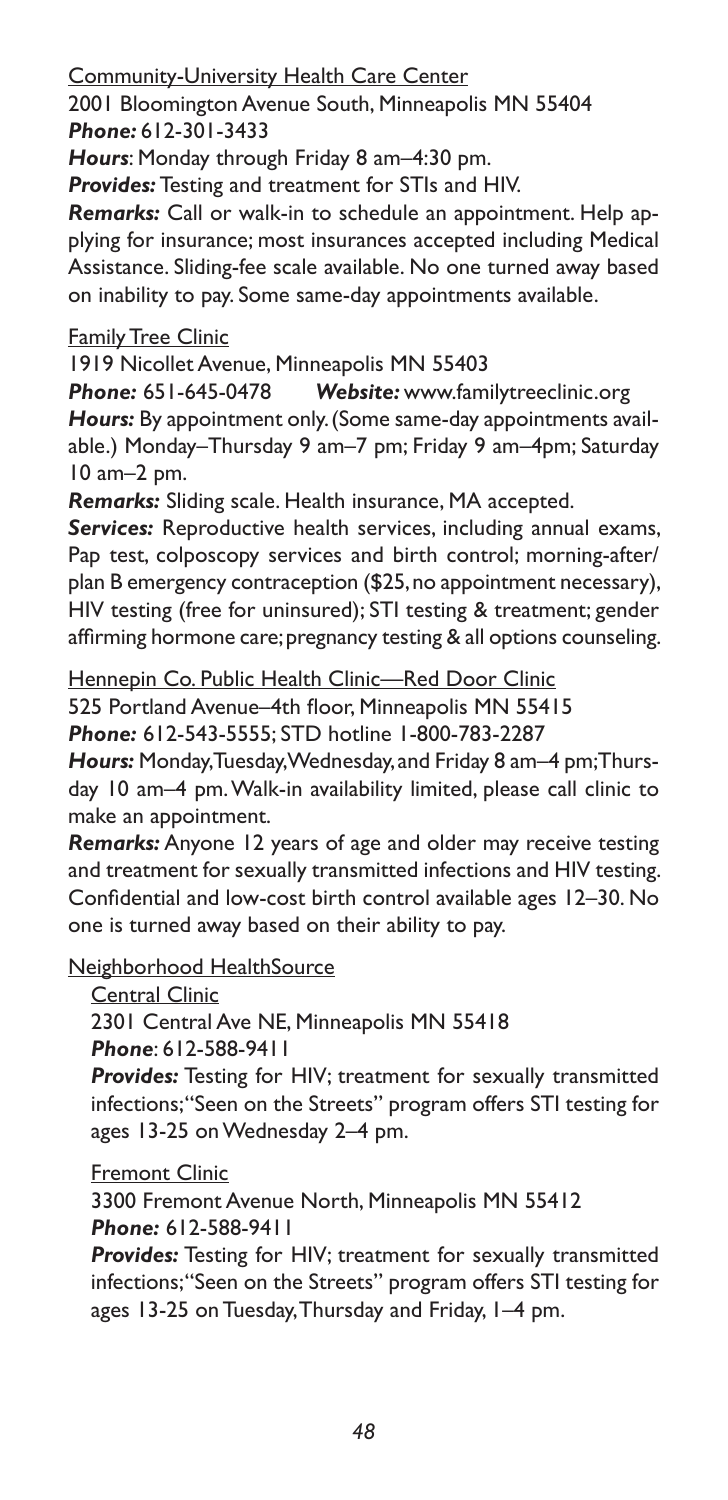Rainbow Health

2577 West Territorial Road, St. Paul MN 55114

*Phone*: 612-341-2060; AIDSLine: 612-373-2437; or Text AIDSLine to 839863.

*Hours*: Monday–Friday 9 am–5 pm. *AIDSLine:* Mon–Fri 9 am–5 pm. *Provides*: Information about HIV, referral to community resources and HIV testing. Also provides HIV case management, legal services; benefits counseling; housing services for HIV+ people; transportation for medical appointments; emergency financial assistance; chemical health services, behavioral health services, and a syringe exchange; Positive Link, a social support program for HIV+ gay and bisexual men; HERR Day Out, a social support group for HIV+ women.

*Remarks:* HIV testing and syringe exchange at All God's Children Metropolitan Church, 3100 Park Ave. Monday and Thursday from 2–5 pm; Tuesday and Friday 10 am–1 pm.

Southside Community Clinic 324 East 35th Street, Minneapolis MN 55408 *Phone:* 612-827-7181 *Provides:* Testing and treatment for STIs and HIV.

Turning Point, Inc. 1500 Golden Valley Road, Minneapolis MN 55411 *Phone:* 612-520-4004

*Provides:* HIV/AIDS/STI prevention education is done by outreach workers. Helps individuals find medical and social services. Counseling, referral and emotional/social supports are provided.

# **E. Mental Health Services**

## **Counseling Services**

Canvas Health Multiple Twin Cities locations *Intake Phone:* 651-777-5222

*Hours:* Monday–Friday 8:30 am–5 pm.

*Provides:* High-quality strength-based mental health services including diganostic assessments, outpatient therapy (depression, early childhood behavioral therapy for ages 5 and under; psychyiatry via webcam and smartphone; anxiety, trauma (PTSD), DHD, ODD) for ages 3-70. Also provides Rule 25 assessments, and CSS. *Remarks:* Telehealth appointments are available. Most insurance plans accepted for outpatient therapy.

Comunidades Latinas Unidas en Servicio (CLUES) Services offered virtually only. *Phone:* 651-379-4200 option 4 *Hours:* Monday–Friday 8:30 am–5 pm. *Provides:* Bilingual family therapy in addition to individual, couples, child and adolescent therapy.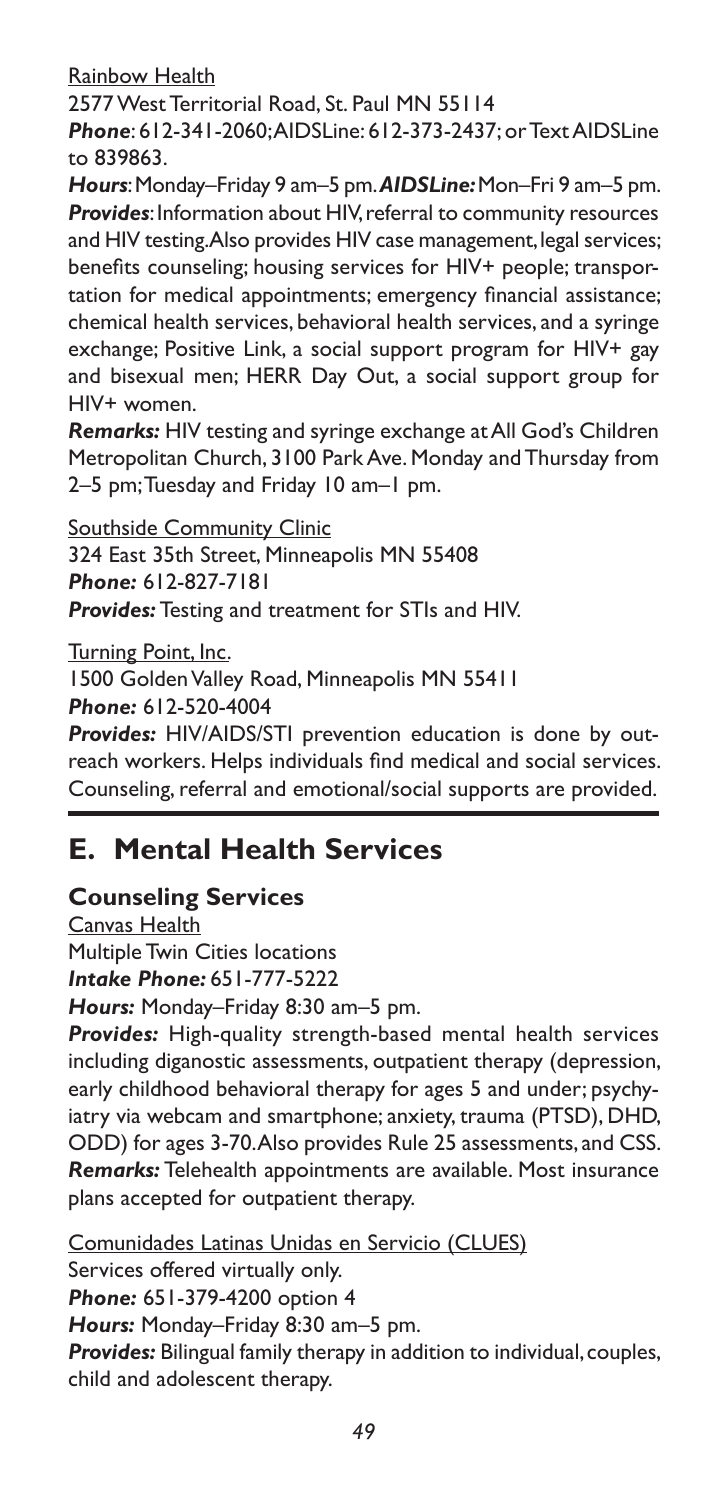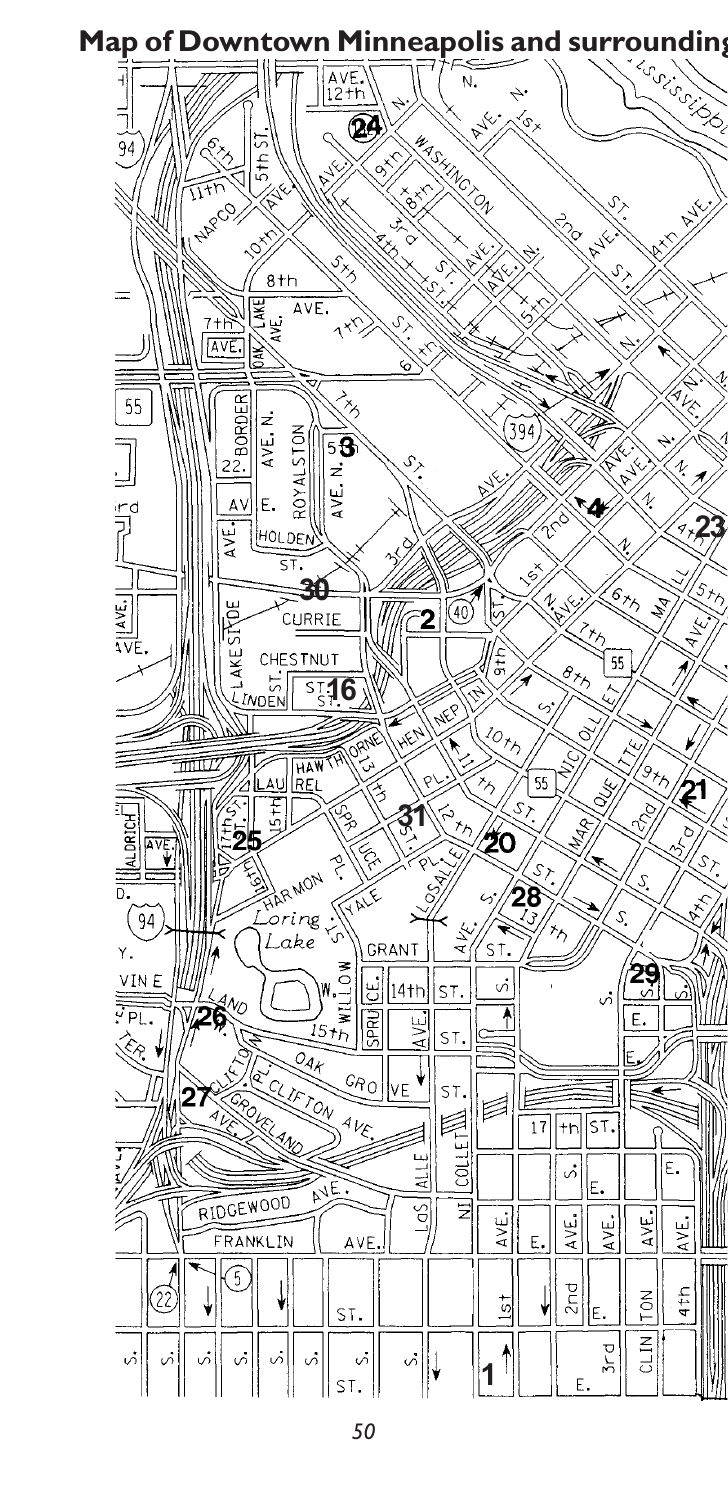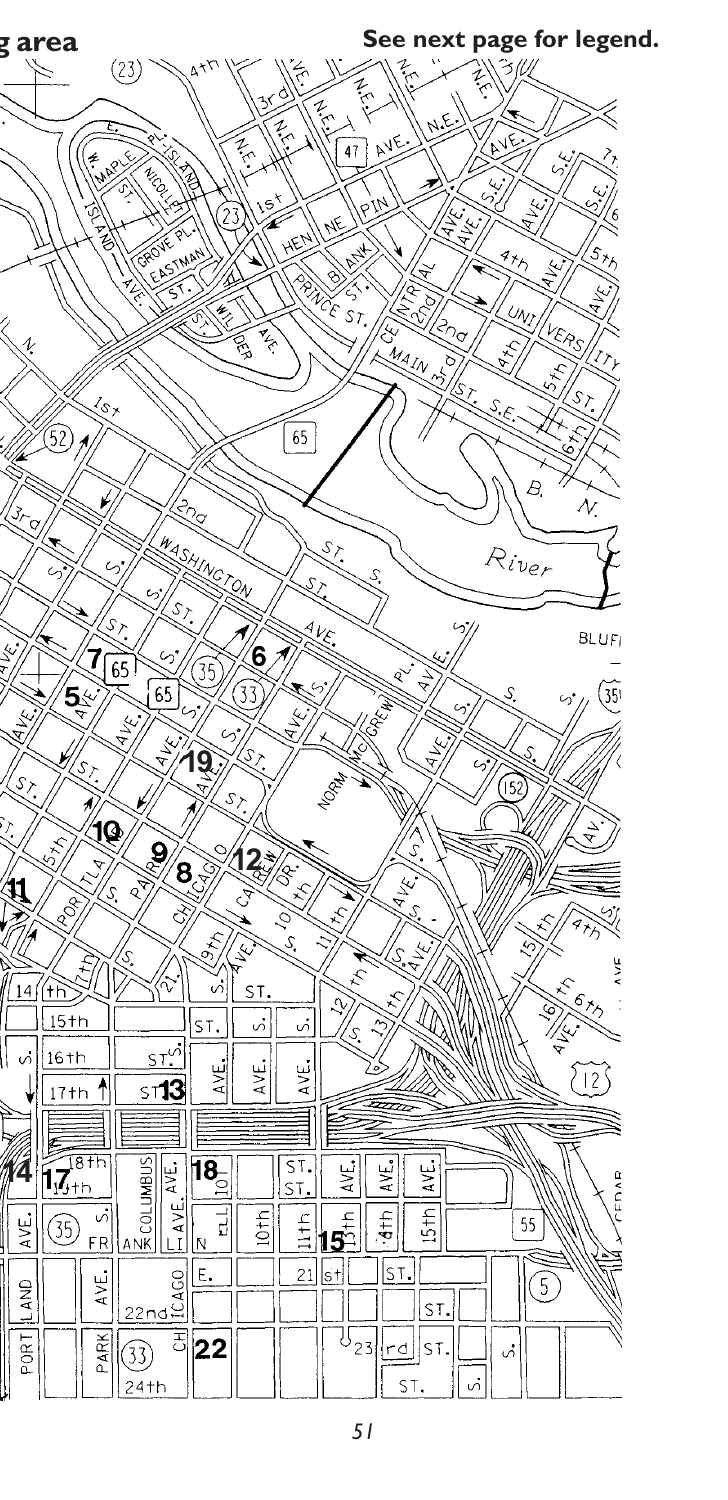# **Downtown Minneapolis**

- **1. St. Stephen's/House of Charity main office**
- 2. Salvation Army Harbor Light
- 3. Sharing and Caring Hands Mary's Place Shelter
- 4. Legal Aid Society
- 5. Hennepin County Government Center
- 6. People Serving People Shelter
- 7. Minneapolis City Hall
- 8. Hennepin County Medical Center
- 9. St. Stephen's/House of Charity Food Centre
- 10. St. Stephen's/House of Charity 510 shelter
- 11. Drake Hotel
- 12. First Covenant Church Shelter by St. Stephen's
- 13. Catholic Charities Opportunity Center
- 14. Peace House / Loaves and Fishes
- 15. Marie Sandvik Center
- 16 YouthLink
- 17. Portland Village
- 18. Hennepin Co. Chemical Health (1800 Chicago) Social Security Administration (1811 Chicago)
- 19. Central-Northeast Minneapolis Human Service Center Hennepin Co. Public Health Clinic—Red Door Clinic
- 20. Continental Hotel
- 21. Exodus Hotel
- 22. Our Saviour's Shelter
- 23. Hennepin County Library–Central
- 24. Minneapolis Public Housing Authority
- 25. Basilica of St. Mary
- 26. St. Mark's Episcopal Cathedral
- 27. Hennepin Avenue United Methodist Church
- 28. Westminster Presbyterian Church
- 29. Central Lutheran Church
- 30. Catholic Charities Higher Ground
- 31. Mpls. VA Community Resource & Referral Center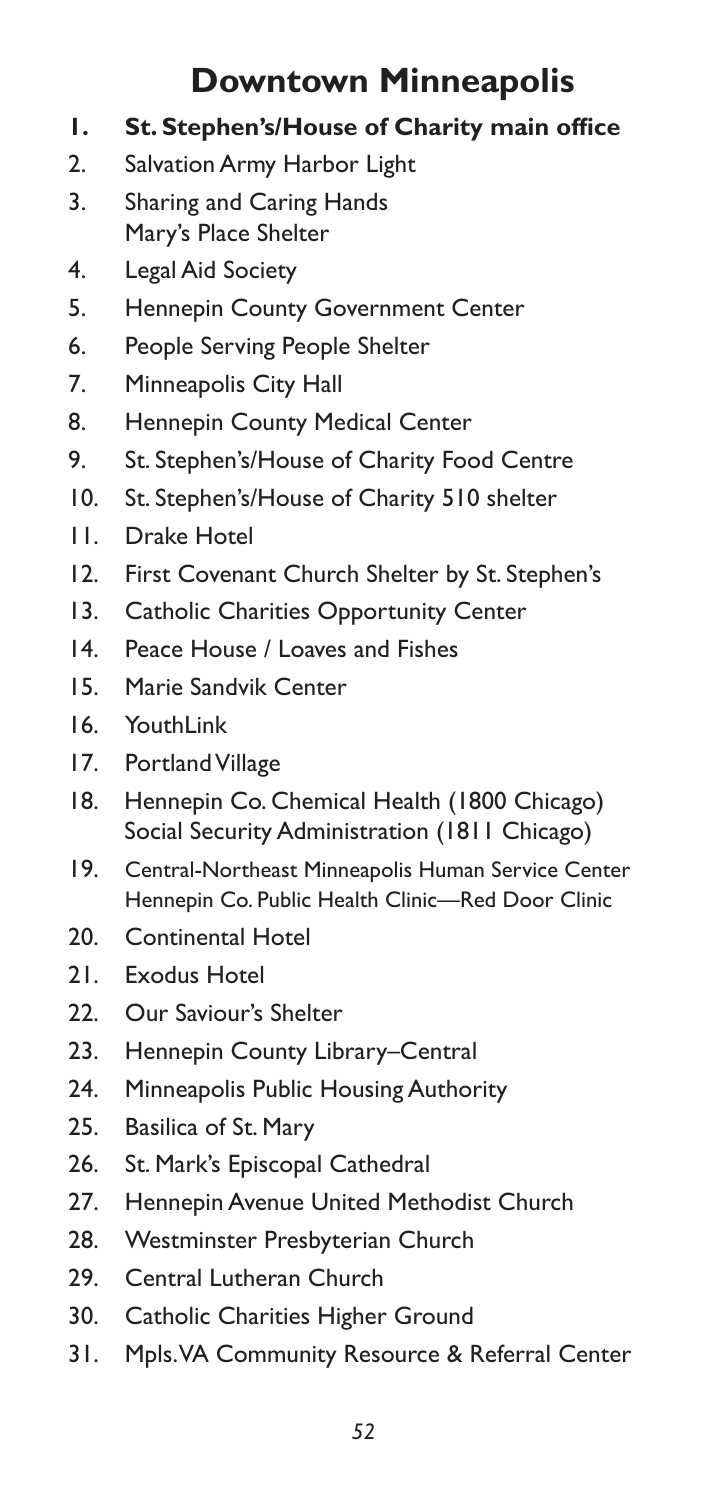Community-University Health Care Center

2001 Bloomington Avenue South, Minneapolis MN 55404 *Phone:* 612-301-3433

*Hours*: Monday through Friday 8 am–4:30 pm.

*Provides:* Psychiatric care, therapy for individuals, family and couples, case management and Adult Mental Health Rehabiltative Services (ARMHS).

*Remarks:* For new patients, call 612-301-0992 for an appointment. Help applying for insurance; most insurances accepted including Medical Assistance. These services are for Hennepin County residents.

COPE (Community Outreach for Psychiatric Emergencies) *Phone:* 612-596-1223 (adults); 612-348-2233 (children and adolescents)

*Provides:* Call COPE when a severe disturbance of mood or thinking threatens a person's safety or the safety of others. COPE professionals are available to manage the immediate crisis and provide a clinical assessment. Telephone consultations also are available.

*Remarks:* Services are available for all ages in Hennepin County.

#### Crisis Text Line

Text MN to 741741 to be connected to a counslor who will help diffuse a crisis and help connect to local resources. *Hours:* 24 hours a day, 7 days a week.

The Family Partnership

1527 East Lake Street, Minneapolis MN 55407

*Phone*: 612-728-2061

**Hours**: Monday–Thursday 9 am–8 pm; Friday 9 am–5 pm.

*Provides*: Counseling for individuals and families.

*Remarks*: Various insurance plans are accepted. Ask about the other branch in north Minneapolis.

**HCMC Acute Psychiatric Services** 

730 South 8th St., Minneapolis MN 55415 *(Red Entrance) Phone*: 612-873-3161

*Provides*: Medication and evaluations for individuals who are between psychiatrists. Psychiatric emergency room available 24/7. *Remarks*: MA, and other insurance plans accepted. No one is turned away.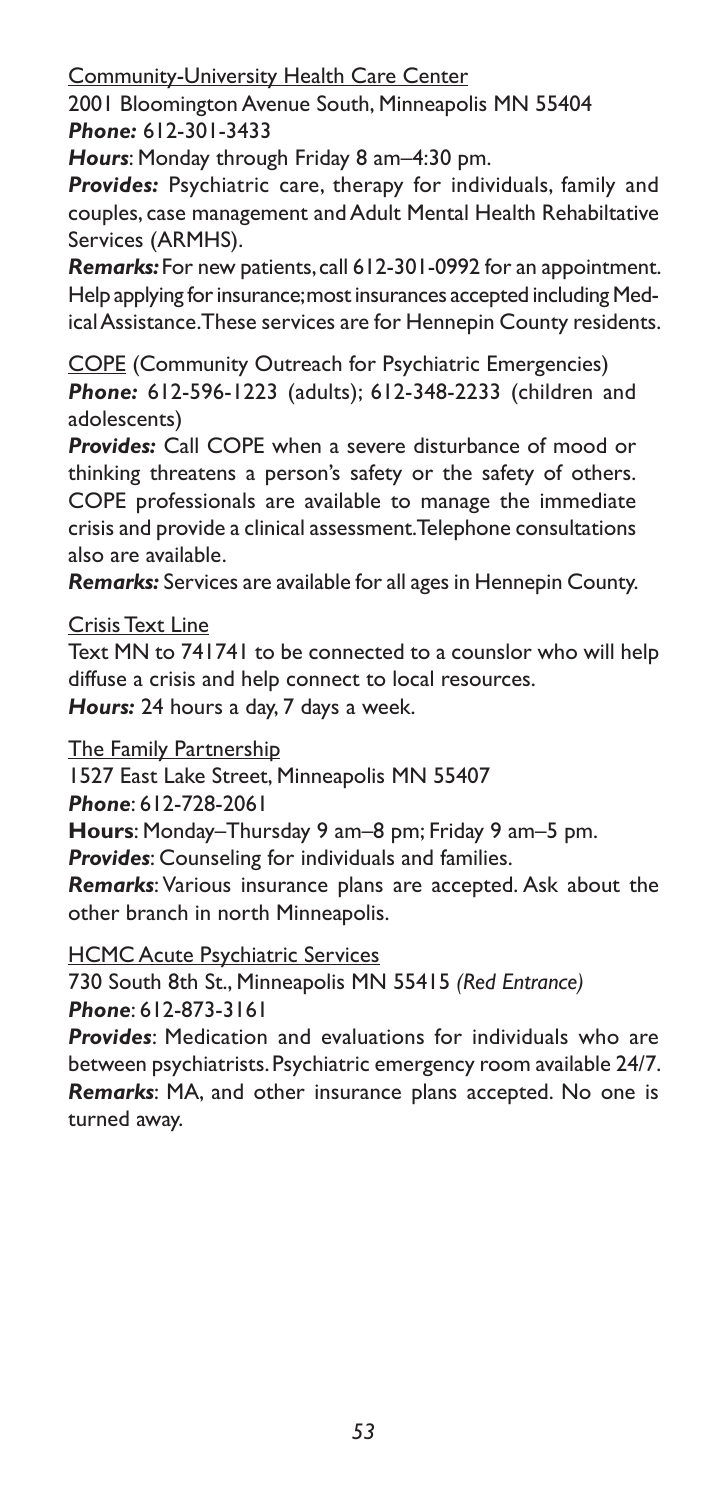**Hennepin County Mental Health Center** 

2215 East Lake Street - 5th floor, Minneapolis MN 55407 *Phone:* 612-596-9438

*Hours:* Monday–Friday 9 am–5 pm.

*Provides:* Mental health care using a multidisciplinary approach, offering a range of services including: psychiatric and diagnostic assessments and evaluations, therapy and psychoeducation, medication management, pharmacy services, care coordination, nurse line, employment services and support, and primary care services to MHC clients.

*Eligibility:* Services for residents of Hennepin County; MA accepted; for those without insurance, sliding fee according to each person's ability to pay. They do not take private or commercial insurance.

#### Indian Health Board

1315 East 24th Street, Minneapolis MN 55404

*Phone*: 612-721-9800

*Hours*: Monday–Thursday 9 am–5 pm; Friday 9 am–4 pm. Telehealth appointments are available.

*Provides*: Crisis counseling, long-term counseling for individuals, couples and families, and transportation when necessary. Their focus is on Native American children and families.

*Remarks*: Most insurance plans accepted; for those without insurance, fees are determined according to each person's ability to pay.

Love Lines Crisis Center

*Phone:* 612-379-1199

#### *Hours:* 7 days a week, 10 am–10 pm

*Provides:* Phone line most days for suicide hotline, counseling and crisis ministry; in-person counseling is available by appointment. Counseling on many issues, focus is on telephone counseling. *Remarks:* Counseling is free, but donations accepted. More info:

www.lovelines.org.

#### Lutheran Social Service

2400 Park Avenue South, Minneapolis MN 55404

*Phone*: 612-879-5320 (Monday-Thursday 9 am–4:30 pm)

*Appointment Hours*: Call to schedule an appointment.

*Provides*: Individual and relationship counseling, marriage and family counseling, child therapy, support for victims of abuse, and referral for long–term counseling.

*Remarks*: MA and private insurace are accepted; for those without insurance, fees are determined on a sliding scale according to each person's income level.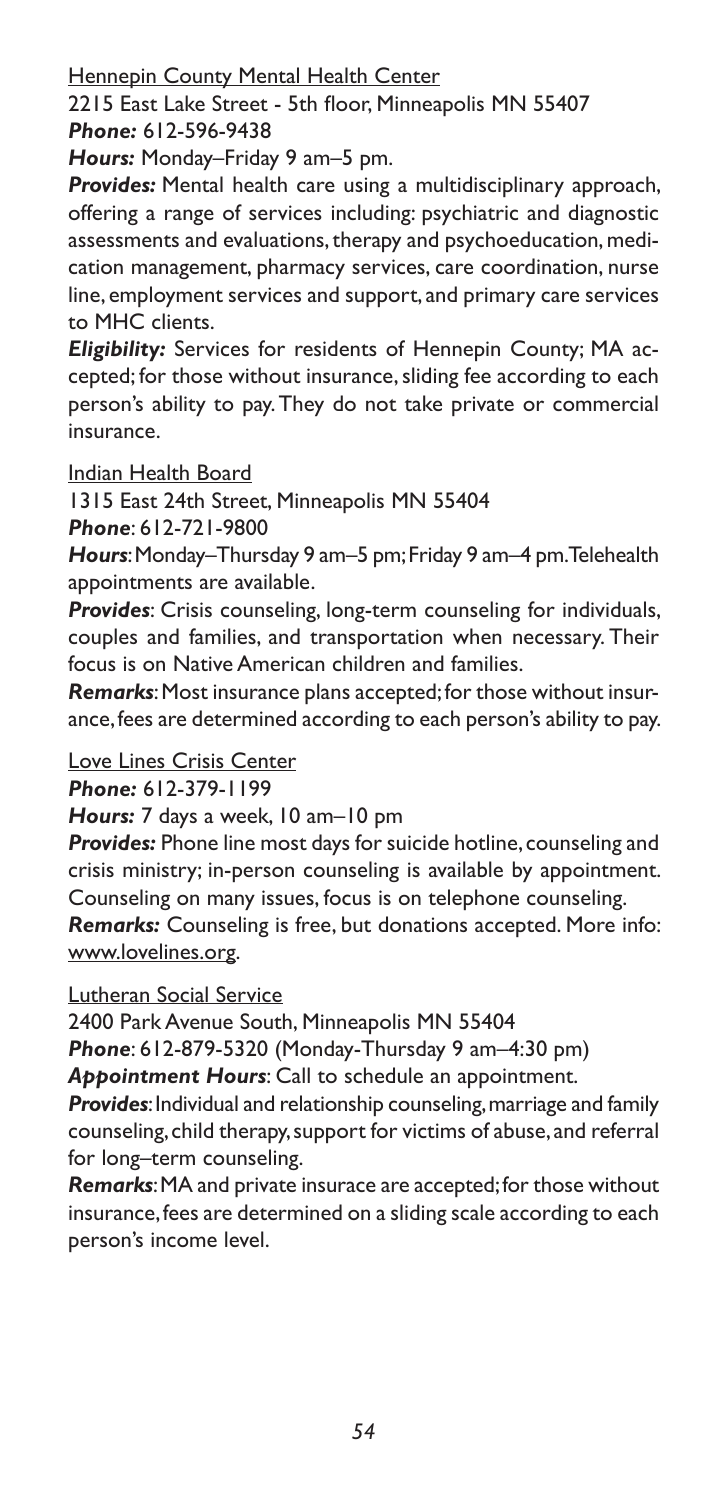Native American Community Clinic

1213 East Franklin Ave., Minneapolis MN 55404

*Phone:* 612-872-8086, option 1

*Hours:* Monday, Wednesday, Thursday and Friday 8:30–11:30 am and 1–3 pm; Tuesday 9:30–11:30 am and 1:45–3 pm.

*Services:* Individual, family, couples and child counseling; group and individual therapy programs.

*Remarks:* MA and private insurance plans are accepted. For those without insurance, there is a sliding fee scale based on family size and income.

NorthPoint Health & Wellness Center

1313 Penn Avenue North, Minneapolis MN 55411

*Phone:* For appointments call 612-543-2500

*Hours:* Monday–Friday 8 am–5 pm.

*Provides:* Outpatient behavioral health services for children, adolescents, and adults including: evaluation and testing, individual therapy, family and group therapy, psychiatric evaluation, and medication management.

Rainbow Health Behavioral Health

1000 University Avenue West, Suite 20, St. Paul MN 55104 *Appointments:* 612-373-9160

*Provides:* Individual, couple/family, and group therapy for LGBTQ+, people who are HIV+, people who are high risk for HIV and other underserved populations. All services will be provided by dual licensed mental health/chemical dependency counselors, board approved clinical supervisors and/or supervised interns.

### Tubman

4432 Chicago Avenue South, Minneapolis MN 55407 *Phone*: 612-871-0118 *Website:* www.tubman.org *Hours*: Monday–Thursday 8 am–5 pm; Friday 8 am–3 pm.

*Provides*: Referral by telephone; support groups; counseling for individuals and groups, as well as for families and couples; anger management groups for men and women. Fees vary by program.

Walk-in Counseling Center

2421 Chicago Avenue South, Minneapolis MN 55404 *Phone*: 612-870-0565 *for appropriate instructions on outgoing message or see Website:* www.walkin.org

*Clinic Hours*: Monday, Wednesday, and Friday from 1–3 pm; Monday through Thursday evenings 5:30 pm–7:30 pm. *(Please access counseling clinics only during clinic hours.)*

*Accessing Services:* To determine the best way to access counseling services at any time, call and listen to the outgoing message.

*Provides*: Counseling for people with urgent needs and few resources; serves individuals, couples and families.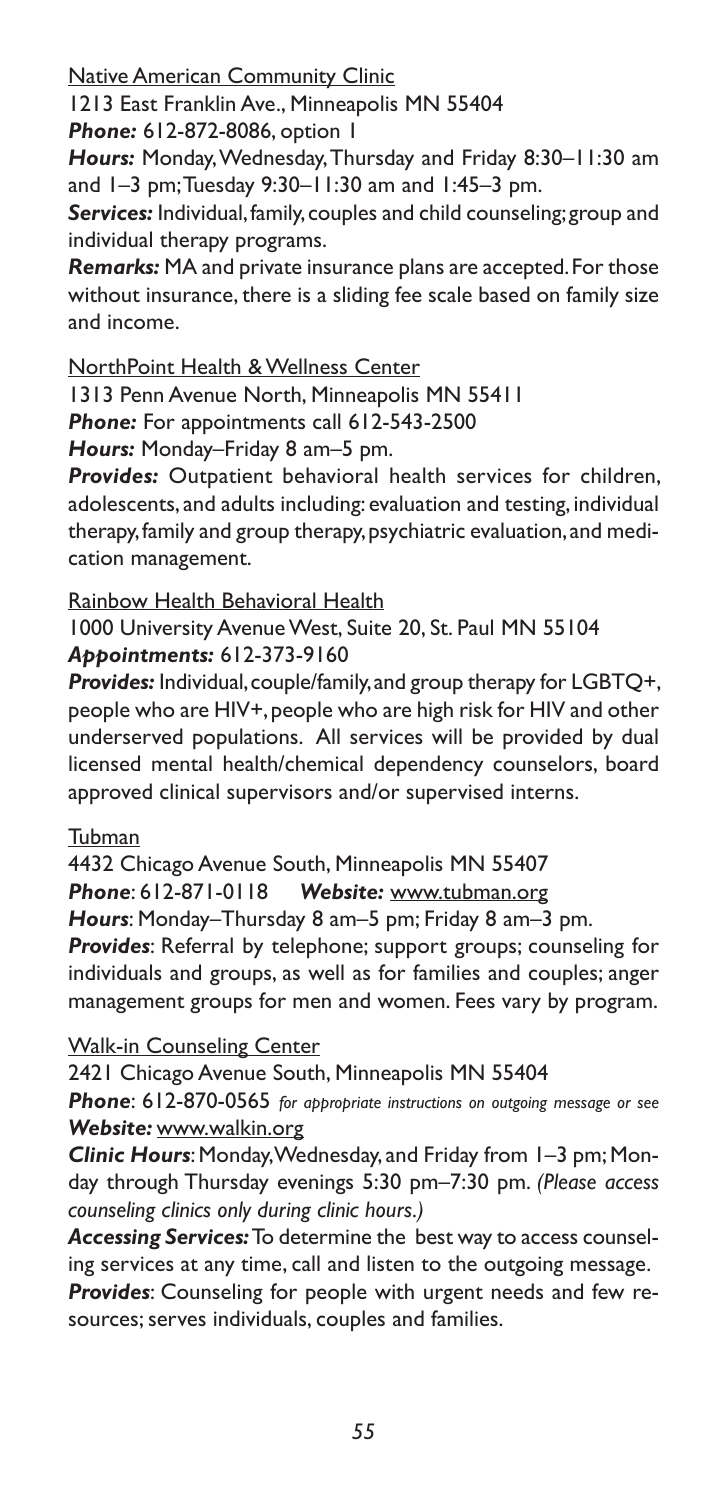### Walk-in Counseling Center *(continued)*

*Remarks*: Services are anonymous; no appointment is necessary for counseling clinics; no paperwork; no fee, although donations are accepted. Call to make arrangements for counseling in Spanish (612-870-0565 x2) and Hmong (612-870-0565 x3). Appointments are available after the first visit to a counseling clinic.

*COVID-19 Service Changes:* All services are provided online or by phone via Zoom. Website has an "easy click" option, but to join by phone, numbers are listed below. When prompted by Zoom, enter the Meeting ID #: 458-270-804. To join by computer during clinic hours, go to zoom.us/j/458270804. Open Zoom on drop-down list and press "Join a Meeting." Please turn your computer camera on. *When we can allow in-person services again, it will be stated on our phone message and via other professional resources. Zoom Phone numbers:* (*These are not toll-free phone numbers for people using a landline.)* 312-626-6799; 929-205-6099; 301-715- 8592; 346-248-7799; 669-900-6833; 253-215-8782.

### **Community Support Programs**

*Community support programs serve persons with mental illness who complete a simple registration process.*

Assertive Community Treatment (ACT) Homeless Team-People Inc. 1170 15th Avenue SE, Minneapolis MN 55414

*Phone:* 612-774-0011

*Hours: Office:* Monday–Friday 7 am–5:30 pm; *In community*: Monday–Saturday 7 am–7 pm; Saturday and Sunday 8:30 am–5 pm.

*Provides:* High-intensity, wrap-around treatment program; clients must be willing to meet three times a week. Field and community case management (assistance with goal-setting, paperwork, appointment attendance), psychiatric provision (including mental health prescriptive medications, med education & management), nursing, therapeutic services, medical follow-up and monitoring, assistance with employment and volunteering, and informational groups in Hearing Voices, Illness Management and Recovery, and Mental Illness/Chemical dependency).

*Remarks:* Call to prescreen for qualifications. Must have a serious mental illness diagnosis, and be over the age of 18.

Avivo Community Support Program Minneapolis 1900 Chicago Avenue South, Minneapolis MN 55404 *Phone:* 612-752-8000; 612-404-9315

*Drop-in Hours:* During COVID, has transitioned from site-based model to community-based programming. Find online calendar at avivomn.org/events/calendar/csp.

*Remarks:* Avivo provides outreach, social and recreational opportunities, MI/CD/dual diagnosis groups, mental health groups, arts programming, housing & volunteer services, and linkage to other services for adults with serious and persistent mental illness. Must be seen by mental health professional.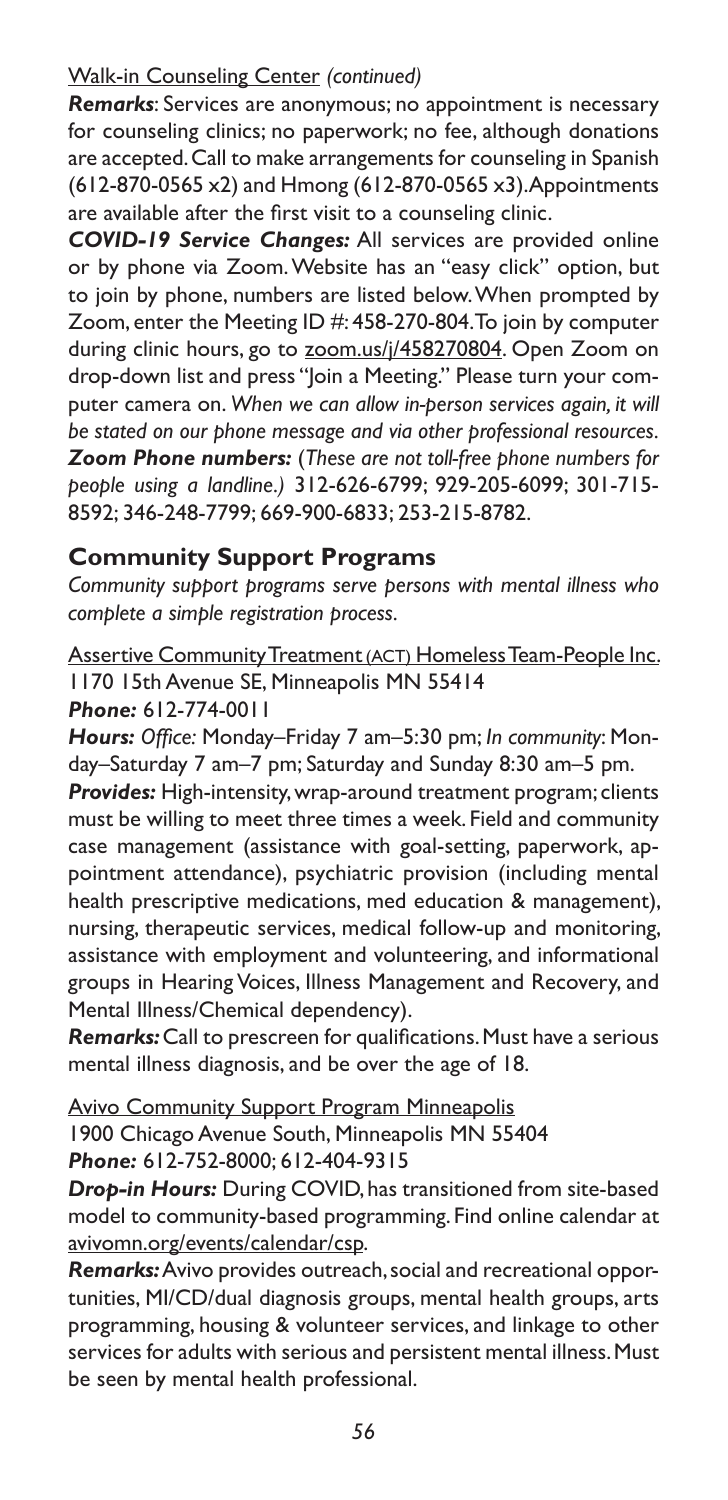Northside CSP/People Inc.

1309 Girard Avenue North, Minneapolis MN 55411 *Phone*: 612-521-2116

*Drop-in Hours:* Monday10 am–2 pm; Tuesday and Thursday 10 am–3 pm; Wednesday 11 am–3 pm.

*Remarks:* People must be members of the center (no charge). ARMHS not available. There is vocational help for job search assistance.

### Seward CSP

2105 Minnehaha Avenue, Minneapolis MN 55404 *Phone*: 612-333-0331

*Hours:* Monday, Tuesday, Thursday, and Friday 11 am–1 pm,2–4 pm. Closed Wednesday, Saturday, and Sunday.

*Remarks*: Provides mental health groups, advocacy, outreach, social and recreational activities, and other referrals. Free meal is provided after 11 am Monday through Friday.

Tasks Unlimited - Mental Health Services

*Admissions Info Phone:* 612-767-2060

*Provides:* Mental health and vocational rehabilitation, Targeted Case Management, Housing Stabilization Services, Intensive Residential Treatment Services (IRTS), Adult Rehabilitative Mental Health Services (ARMHS), medication management and chemical health support, wellness and recreation program are the mental health services offered to accommodate individual needs and choices.

*Remarks:* Program participants must be 18 years or older and be diagnosed with a serious and persistent mental illness.

### Vail Place

1412 West 36th St., Minneapolis MN 55408

15 9th Ave. S. Hopkins MN 55343

*Phone*: 612-824-8061 (Mpls); 952-938-9622 (Hopkins)

*Hours*: Tuesday, Wednesday and Thursday 8:30 am–4:30 pm; lunch served at noon (\$2). Some Saturday events.

*COVID-19 Service Update:* Some online and Zoom contact is available; see website at www.vailplace.org.

*Provides:* Pre-vocational training, transitional employment, housing support, social and recreational activities, a supportive community, and other services. Meals are available at a discounted rate.

*Remarks:* Serves people with a chronic mental illness.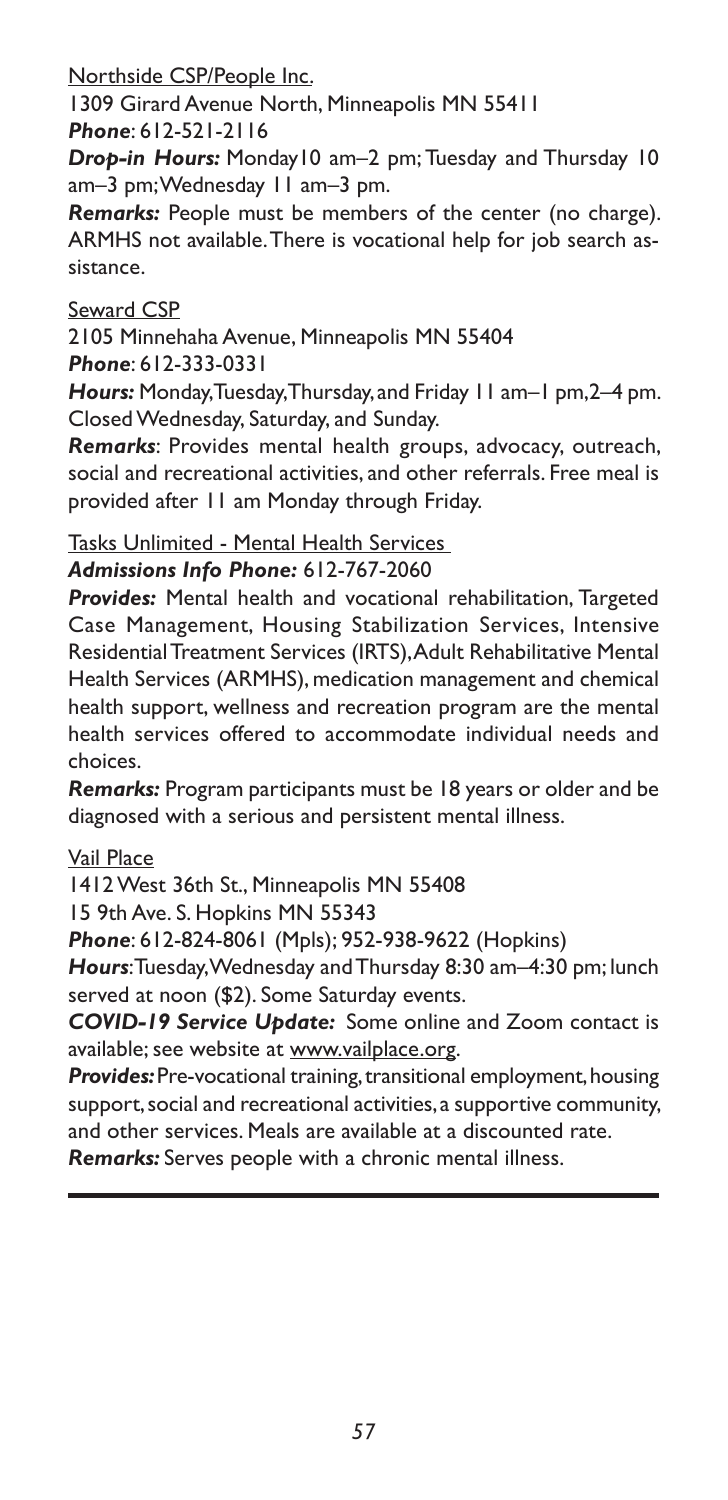# **F. Alcohol & Chemical Dependency Counseling & Treatment Programs**

#### Alcoholics Anonymous

7204 West 27th Street, Ste. 113, St. Louis Park MN 55426 *Phone:* 952-922-0880

**Provides:** Greater Minneapolis Intergroup's meeting directory boundaries are the city of Minneapolis, the suburban cities in all of the following counties: Hennepin, Anoka, Carver, Western Dakota, Scott and Wright. Local meeting information updated weekly at www.aaminneapolis.org.

#### **Avivo**

1900 Chicago Avenue South, Minneapolis MN 55404 *Intake Phone:* 612-752-8074 *Main:* 612-752-8000 *Hours:* Monday–Friday 6:30 am–5 pm (November–March); 7 am–5 pm (April–October)

*Provides:* Daily drop-in Rule 25 assessments and weekly mental health assessments and services. Outpatient chemical dependency treatment (with sober recovery housing), relapse prevention, case management, and employment services. Outpatient and residential treatment for women with children. Specializes in assisting individuals with a history of relapse who face multiple barriers to achieving stable recovery.

*Remarks:* No charge for most services or services can be billed through insurance. Gender-specific services and treatment for co-occurring substance use and mental health concerns offered.

Comunidades Latinas Unidas en Servicio (CLUES)

Services offered virtually only.

*Phone:* 651-379-4200 option 4

*Hours:* Monday–Friday 8:30 am–5 pm.

*Provides:* Adult outpatient program is held throughout the week, call for hours. Rule 25 assessments are also performed. DWI/DUI classes. AA groups on Tuesdays 6–8:30 pm; NA groups Thursdays 6–8:30 pm.

**Hennepin County Front Door** 

*Phone*: 612-348-4111, Option 0

*Hours*: Monday through Friday from 8 am–4 pm.

*Provides*: Primary intake for voluntary social services in Hennepin County. Substance use assesssment (Rule 25) site self-referral information is available, which includes possible funding for CD treatment services.

*Remarks:* People are served directly through the shelters and drop-in centers by the Health Care for the Homeless team who can assist with a CD assesssment and possible treatment (see page 46 for schedules). Shelter and drop-in center information is available through Front Door.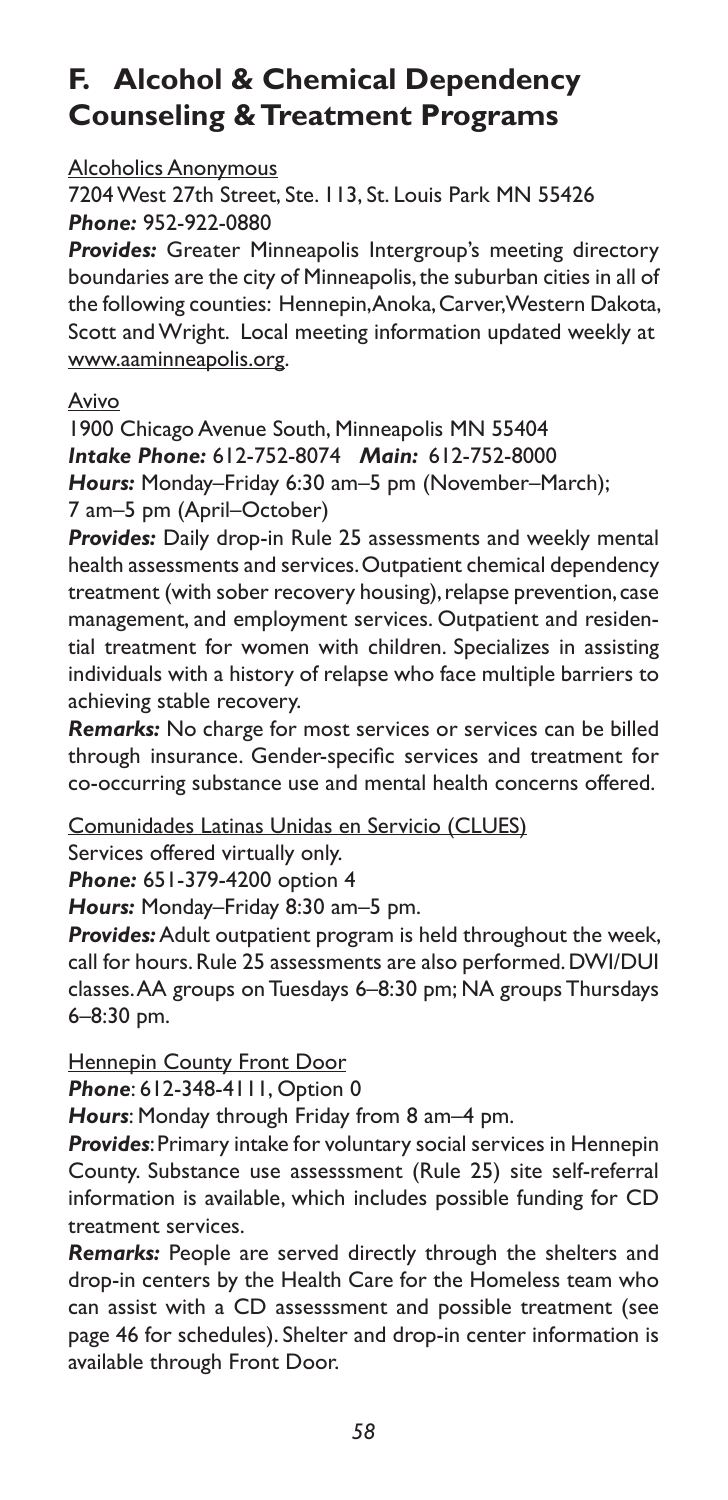Indian Neighborhood Club on Alcohol and Drug Abuse

1805 Portland Avenue South, Minneapolis MN 55404 *Phone*: 612-871-7412

*Hours*: Monday through Friday from 8 am–4:30 pm.

*Provides*: Referral for treatment, group residential housing for chemically dependent American Indian men, social and recreational activities, and AA meetings.

*Remarks*: Services are for American Indians recently in treatment and are homeless; must be willing to maintain sobriety while living there. Must be eligible for Group Residential Housing (GRH).

Metro Hope Ministries

2739 Cedar Avenue South, Minneapolis MN 55407 *Phone:* 612-721-9415

*Intake Hours:* Monday–Friday 8 am–3 pm

*Provides:* Faith-based residential recovery programs for men 18 and older. Healing House program is for singles, women and their children up to age 10. Provides case management, counseling, Bible teaching, work readiness. Specializes in assisting individuals with a history of relapse.

*Remarks:* Call for appointment; finances not a concern.

Minnesota Adult and Teen Challenge

3231 1st Avenue South, Minneapolis MN 55408

*Phone:* 612-373-3366 or 612-500-4211

*Phone Line Hours:* Monday–Friday 7 am–6 pm.

*Lobby Hours:* Monday–Friday 8 am–4:30 pm

*Provides:* Restores hope to teens and adults struggling with drug and alcohol addiction; campuses in Minneapolis, Brainerd, Rochester and Duluth. Faith-based long-term 13–15 month program, as well as short-term 30–90 day program. Outpatient services also offered.

*Remarks:* Fees based on ability to pay, but will work with anyone who wants to be enrolled and doesn't have the funds.

Narcotics Anonymous

*Toll-Free Phone:* 877-767-7676

*Provides:* Local meeting information updated weekly at www.naminnesota.org. "Bridging the Gap" connects new NA participants with volunteers who can help introduce the program.

NorthPoint Health & Wellness Center "Renaissance"

1313 Penn Avenue North, Minneapolis MN 55411 *Phone*: 612-767-9500

*Hours:* Monday–Friday 8 am–5 pm. Call for an appointment.

*Provides:* Chemical health assessment and referral, chemical health and mental health education, resource development, group and individual counseling, life skills development, mental health services, relapse prevention and discharge planning.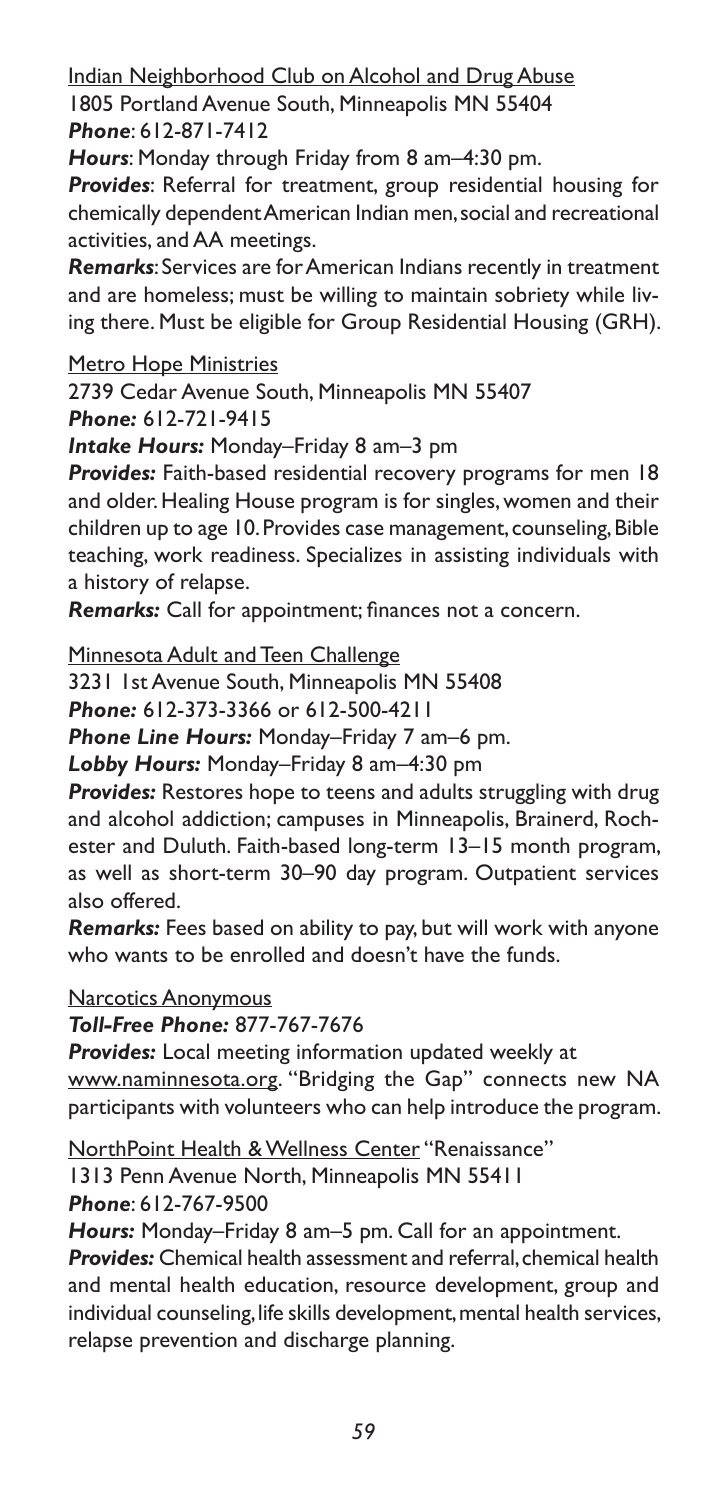St. Stephen's Human Services/House of Charity

510 South 8th Street, Minneapolis MN 55404

*Phone*: 612-594-2002 (intake coordinator)

*Remarks:* Harm reduction chemical health with co-occurring mental health recovery program for adult men and women. Group and individual chemical dependency and mental health treatment are incorporated into an individual recovery plan.

Salvation Army Adult Rehabilitation Center 900 North 4th Street, Minneapolis MN 55401 *Phone:* 612-332-5855 *Provides:* Drug and alcohol rehabilitation programs. *Intake:* Call 24 hours for intake.

Tubman

4432 Chicago Avenue South, Minneapolis MN 55407 *Phone*: 612-871-0118 *Website:* www.tubman.org *Hours*: Hours vary. Call for more information. *Provides*: counseling and assessment for chemical dependency, outpatient treatment may include mental health counseling. *Remarks*: Various payment options are accepted.

Turning Point, Inc.

1500 Golden Valley Road, Minneapolis MN 55411

*Phone:* 612-520-4004

*Remarks:* Residential primary care programs for men who are chemically dependent. Aftercare services include employment and education referrals. Outpatient program for men and women, both daytime and evening.

# **G. Dental Care**

Children's Dental Services

636 Broadway Street NE, Minneapolis MN 55413 *Phone:* 612-746-1530

*Hours*: Monday-Saturday. Hours vary by location.

*Remarks*: Comprehensive dental care for those 26 and under, and pregnant women of any age. Appointments necessary. MA and Minnesota Care are accepted. Sliding fee scale based on income for those without insurance. (Must be rejected for state insurance.) There are 300 metro-area locations.

Community-University Health Care Center

2001 Bloomington Avenue South , Minneapolis MN 55404 *Phone*: 612-301-0918

*Hours*: Monday-Friday from 7:30 am–4 pm. Children's (10 & under) dental appointments also available on Saturdays 9 am–1 pm. *Remarks*: Services are offered on a sliding-fee scale. Limited walkin appointments available Monday through Friday 8 am–3:30 pm.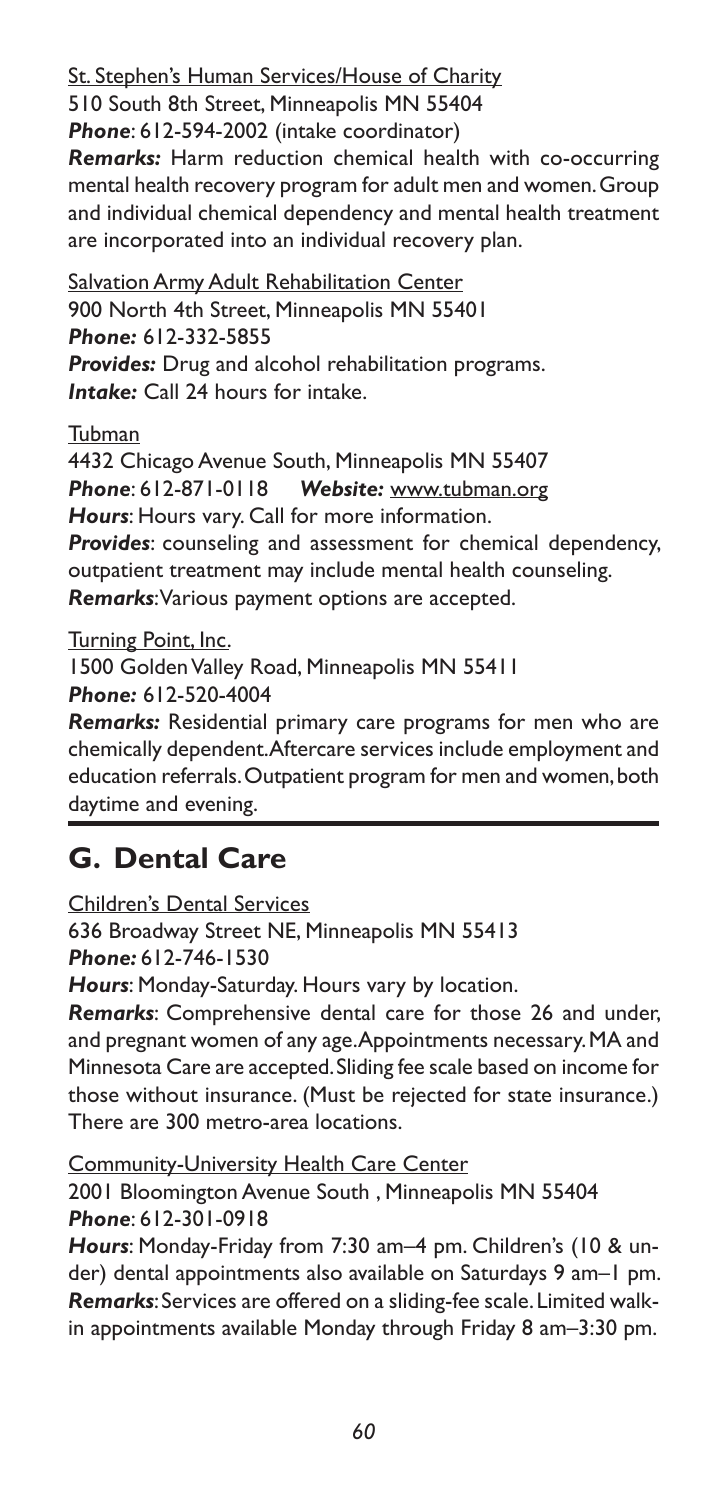#### Hope Dental Clinic

800 Minnehaha Avenue East Suite 465, St. Paul MN 55106 *Phone:* 651-789-7605

*Hours:* By appointment only. Monday and Tuesday 8;30 am–9 pm; Wednesday and Thursday 7:30 am–9 pm; Friday 7:30 am– 5pm. *Provides:* Dental care to those without dental insurance. Services include exam, cleaning, fillings, extractions, and education. *Remarks:* A \$20 administrative fee is requests for each visit.

#### Indian Health Board

1315 East 24th Avenue, Minneapolis MN 55404 *Phone:* 612-721-9800

*Hours*: *Hours*: Monday, Wednesday, Thursday and Friday 8 am–5 pm; Tuesday 8 am–8 pm. Walk-ins available first come, first served. *Remarks*: Care provided for all ages. Sliding fee based on family size & income. MA. Appointments preferred, but walk-ins welcome.

Native American Community Clinic

1213 East Franklin Ave., Minneapolis MN 55404

*Phone:* 612-872-8086, option 2

*Hours:* Monday–Friday 8:30 am–5 pm.

*Services:* Complete dental care for adults and children provided staff dentists and dental assistants.

*Remarks:* MA and private insurance are accepted. For those without insurance, there is a sliding fee scale based on family size and income.

NorthPoint Health & Wellness Center

1313 Penn Avenue North, Minneapolis MN 55411

*Phone*: For appointments call 612-543-2500

*Hours:* Monday and Friday 8 am–5 pm; Tuesday, Wednesday and Thursday 8 am–7 pm; Saturday 8 am–12 noon. (Closed on Saturdays before holiday weeks.) Walk-ins available Monday, Tuesday, Thursday and Friday 8 am–3:30 pm; and Wednesday 8 am–5 pm. First come first served.

*Provides:* Complete dental care for residents of Hennepin County including: Preventative, restorative, and emergency care, and X-rays.

People's Center Dental

3152 Minnehaha Avenue South, Minneapolis MN 55406 *Phone:* 612-332-4973

*Hours:* Monday through Friday 8 am–4:30 pm.

*Provides:* Adult and pediatric dental care, including preventative services, emergency care, sealants, fillings, bridges, crowns, extractions, and root canals.

*Remarks:* All insurance plans accepted; sliding fee scale available for those without insurance. More info at www.peoples-center.org.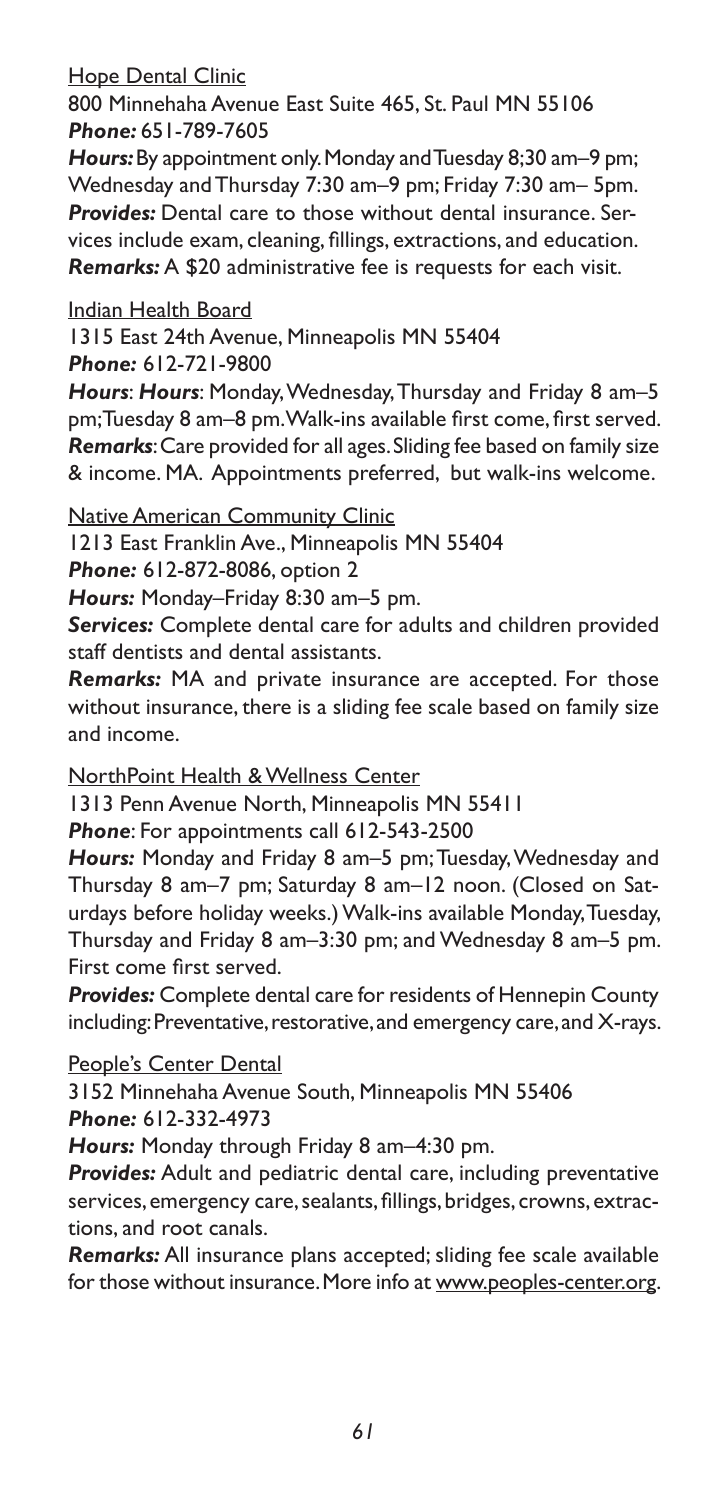Sharing and Caring Hands

525 North 7th St., Minneapolis MN 55405

*Phone:* 612-596-3463

*Remarks:* Dental care available throughout month. Call or stop in to ask for times.

Southside Community Clinic

4243 4th Avenue South, Minneapolis MN 55409 *Phone*: 612-822-9030

*Hours***:** Monday through Friday 7 am–5 pm.

*Remarks*: State and private insurance programs accepted. Walk-ins are available. Scheduled patients have a priority. Uninsured patients are billed on a sliding fee scale based on income and family size. Payment due day of service.

University of Minnesota Dental School

515 Delaware St. SE, Minneapolis MN 55455 *(Malcolm Moos Tower) Phone*: 612-625-2495

*Hours:* Monday through Friday 8 am–4 pm.

*Remarks*: Comprehensive dental care provided by supervised students at 1/2 to 1/3 the normal cost. Children's clinic also available. Must show photo ID, and payment required at time of visit. Must call for an appointment.

University of Minnesota Dental School Oral Surgery Clinic 515 Delaware St. SE, Minneapolis MN 55455 *(Malcolm Moos Tower) Phone*: 612-624-8600

*Remarks*: Must call for appointment. There are fees for service. Must have valid ID and insurance card.

# **H. Veterans**

Veterans Affairs Medical Center One Veterans Drive, Minneapolis MN 55417 *(East 54th Street and 48th Avenue South) Phone*: 612-725-2000

*Remarks*: Veterans with an honorable discharge may receive treatment; veterans enlisting after 1980 need to have completed two years of active duty; does need an assessment for payment. See page 75 for information about other services available for veterans. 24-hour emergency service is available.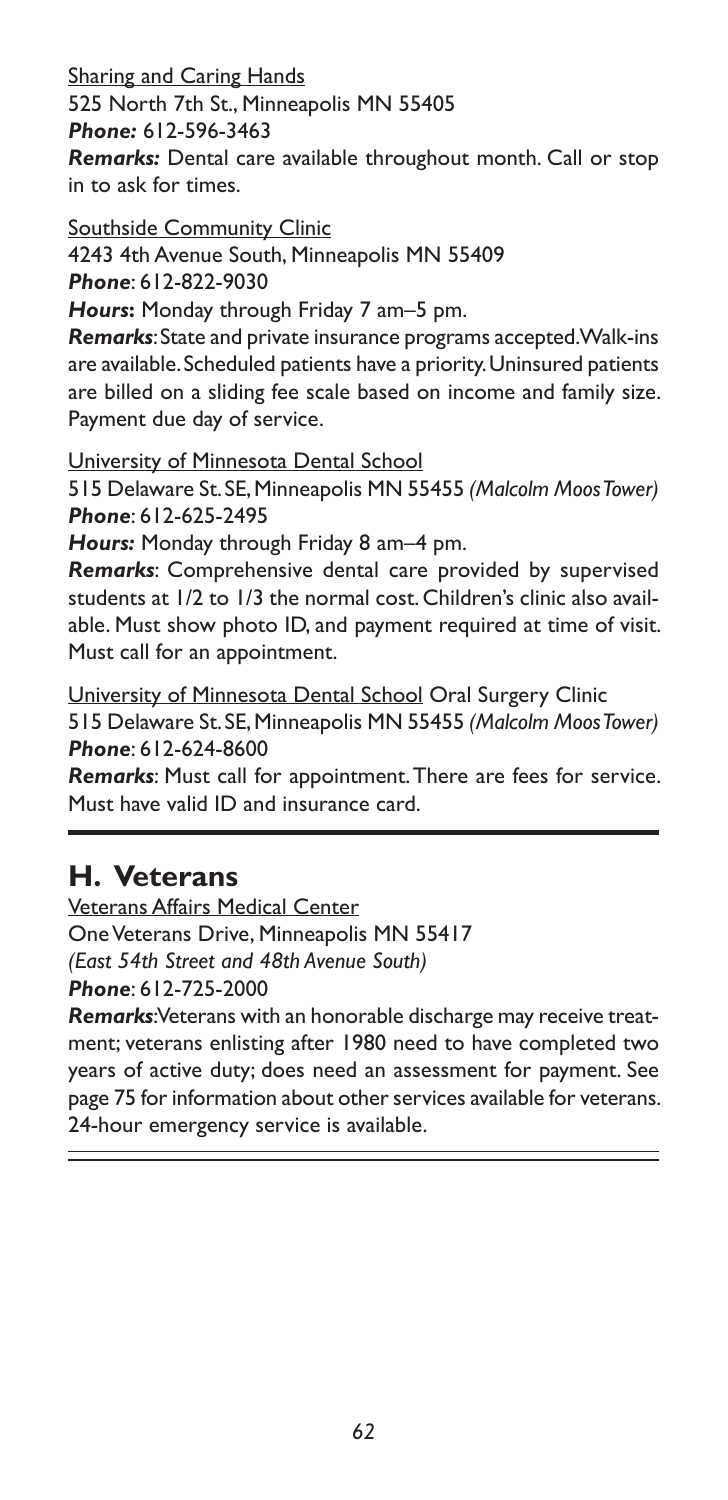# **Section 4. Education & Employment**

# **A. Educational Programs**

# **Adults**

American Indian OIC Takoda Programs *(Dakota for "friend to all")* 1845 East Franklin Avenue, Minneapolis MN 55404 *Phone:* 612-341-3358 *Website:* aioic.org *Hours:* Monday through Friday, 8:30 am–4:30 pm. *Provides:* AB/GED and post-secondary program for adults. Call for info.

Avivo Institute of Career & Technical Education

2438 27th Avenue South, Suite 100, Minneapolis MN 55406 *Phone:* 612-752-8100 *Email:* career.education@avivomn.org *Hours:* Monday through Thursday 8:30 am–4:30 pm *Provides:* Career education and technical training to earn credentials. Up to eight career pathways offered including IT Support Training, Medical Office Support Training, Office Support Specialist, and Warehouse Pro Training. Programs range from three weeks to six months. Training may be paired with employment services and job placement support. Courses ideal for non-traditional student and offer small classes and individualized supports.

*Remarks:* Services are on a fee-for-service basis or grant-funded. May be referred by Rehab Services, VA, or a Workforce Center. Some self-referral and scholarships possible.

Brian Coyle Community Center

420 15th Avenue South, Minneapolis MN 55454 *Phone:* 612-338-5282

*Hours:* Monday–Friday 9 am–8 pm.

*Provides:* ESL classes provided by Cedar-Riverside Adult Basic Education. Call for info and schedules.

Minneapolis Public Schools Adult Education

*Website:* abe.mpls.k12.mn.us North Campus 800 West Broadway, Minneapolis MN 55411 *Phone:* 612-668-1863 *Hours:* Monday–Friday 8:30 am–3:30 pm. *Provides:* ELL, GED prep, reading, writing, math, career pathways, GED testing, college prep, and adult diploma.

South Campus 2015 East Lake Street, Minneapolis MN 55407 *Phone:* 612-668-3800 *Hours:* Monday–Friday 8:30 am–3:30 pm. *Provides:* ELL, GED prep, reading, writing, math, career pathways, GED testing, adult diploma. Online classes.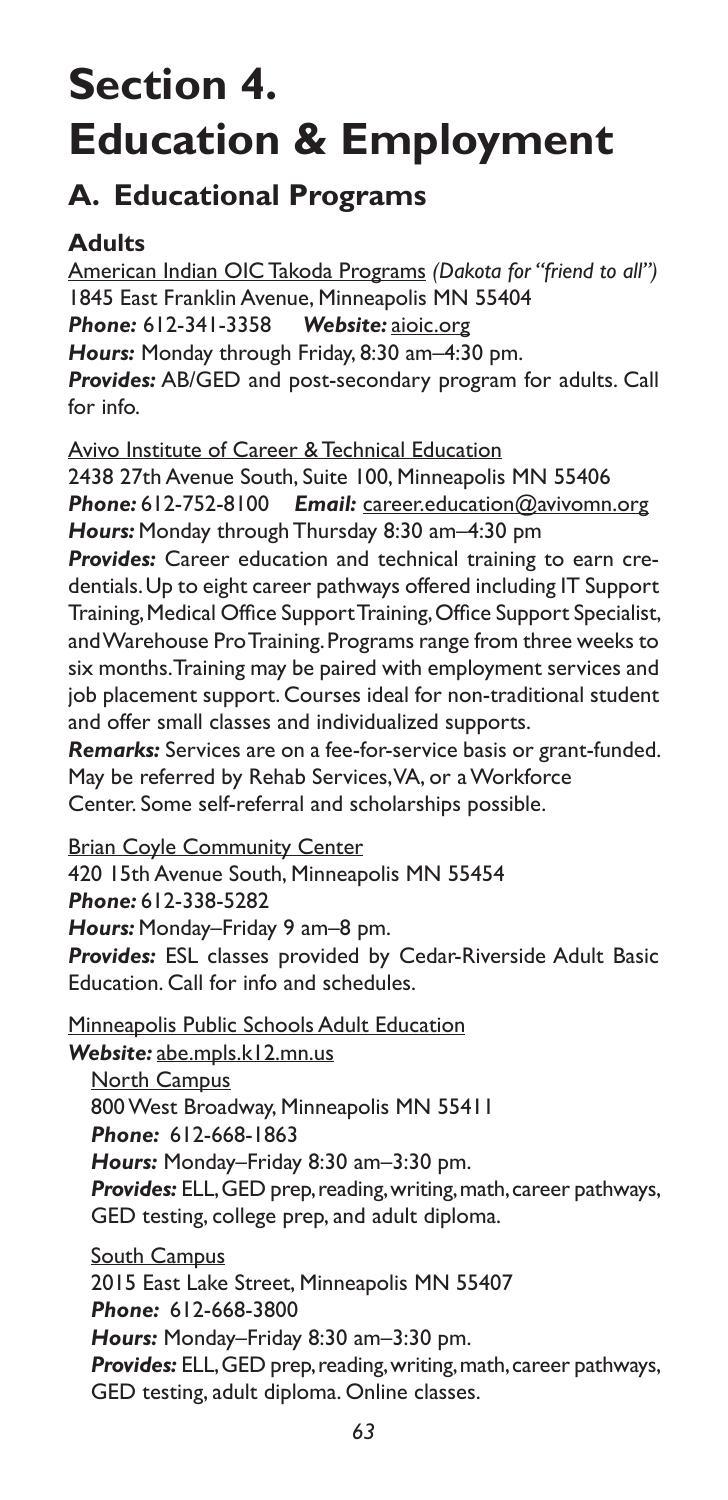Minneapolis Public Schools Adult Education *(continued)*

### Wells Fargo Bank

615 North 7th Street, Minneapolis MN 55411

*Phone:* 612-667-1908

*Hours:* Tuesday, Wednesday and Thursday 6–9 pm.

*Provides:* Basic skills and GED prep.

*Remarks:* Registration occurs on Tuesdays at 6 pm. You do not need to bring anything to register, but must arrive before 6 pm.

Minneapolis Community and Technical College

1501 Hennepin Avenue South, Minneapolis MN 55403 *Phone*: 612-659-6000 or 612-659-6281

*Provides*: Technical and vocational training. Programs range from 3 months–2 years. Counseling and other vocational prep are also available. Financial aid is available for low-income persons. *Remarks:* See website for more info: www.minneapolis.edu.

### Summit Academy OIC

935 Olson Memorial Highway, Minneapolis MN 55405 *Phone*: 612-377-0150 *Website:* www.saoic.org *Hours*: Monday–Friday 8:30 am–3 pm; office open 8:30 am–5 pm.

*Provides:* Vocational and job preparation classes. *Remarks*: classes are offered as a part of their employment and

training program; they provide financial aid to cover tuition costs, and job placement assistance after completion of the program.

Upper Midwest American Indian Center

1035 West Broadway, Minneapolis MN 55411

*Phone*: 612-522-4436

*Hours*: Monday through Friday from 8 am–5 pm.

*Provides*: Elders program, foster care program. Other services include adoption program, mental health programs and recovery programs including Rule 25 assessments.

## **Veterans & Military Service Members**

Veterans Welcome Center—MCTC

1501 Hennepin Ave. S., Bldg. H. Room 2300, Minneapolis MN 55403 *Phone*: 612-659-6580

*Website:* minneapolis.edu/student-services/support-services/ veterans-services

*Provides*: Preparation to start or return to college. Instruction and tutoring in college readiness, study skills, math, writing, and reading. Advising and referrals for academics, career, and military education benefits.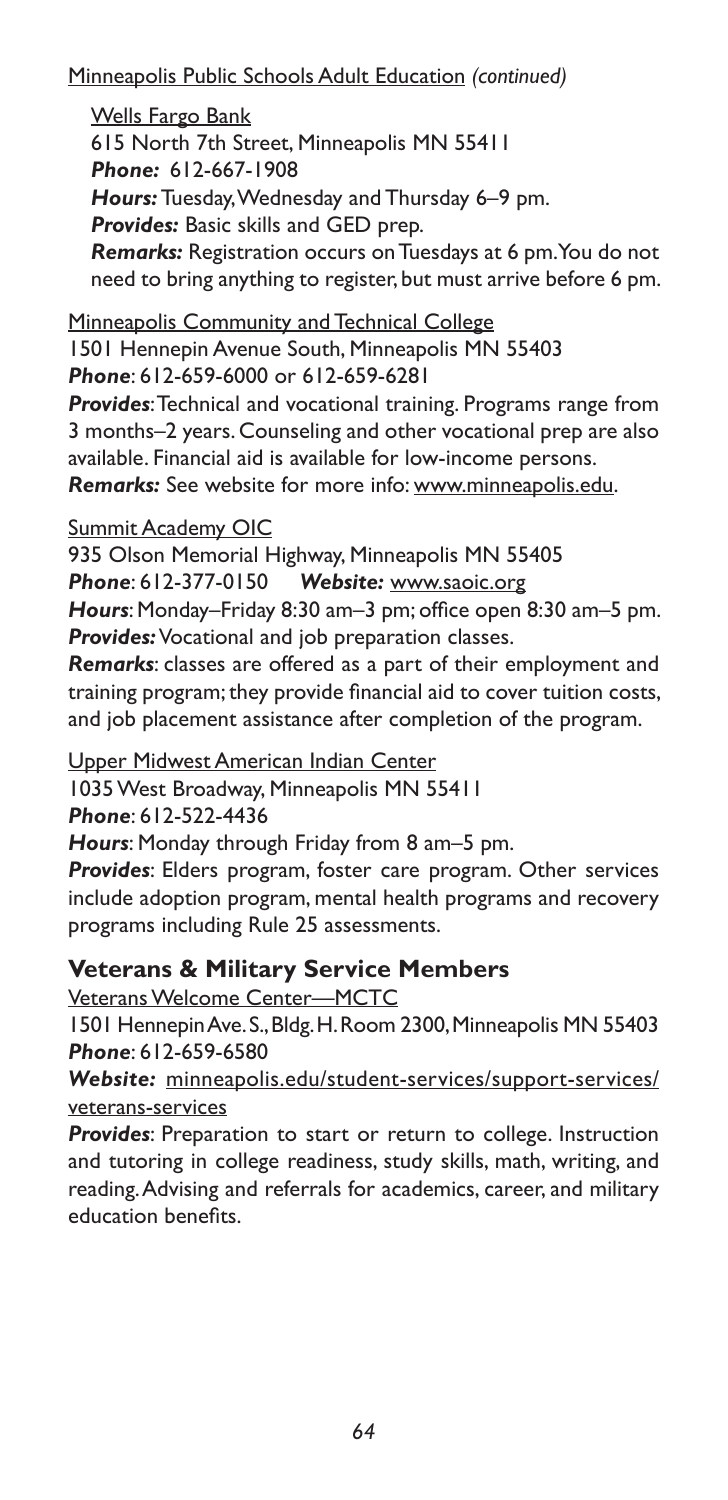## **Youth**

Goodwill/Easter Seals YouthBuild! 635 Prior Avenue North, St. Paul MN 55104

*Phone:* 612-424-1050

*Provides:* GED/High School Diploma prep, hands-on construction training and leadership development at no cost to young adults ages 16-24 who are not currently enrolled in school. Students have assistance preparing for work or further schooling and support in their next step. Students can earn a stipend based on program attendance and bonuses for milestones achieved.

*Remarks:* For more information, call, text, email (youthbuild@ gesmn.org) or visit us online at gesmn.org/youthbuild.

Loring Nicollet Alternative School

1925 Chicago Avenue South, Minneapolis MN 55404

*Phone*: 612-872-3626

*Provides:* An alternative high school for people between 16 and 21. An innovative program for students looking for a change from regular high school.

New Families Center

3345 Chicago Avenue South, Minneapolis MN 55407

*(Enter at Door #1 at 34th & Chicago)*

*Phone:* 612-668-3700

*Hours:* Monday–Friday 8 am–4:30 pm.

*Provides:* School info and enrollment for children and youth in grades pre-K-12 for families for whom English is not first language. Spanish and Somali family liaisons available to assist with translation, insurance questions, and accessing food banks and other services.

Student Placement Center

1250 West Broadway, Minneapolis MN 55411

*Phone:* 612-668-1840 *Fax:* 612-668-1841

*Website:* mpls.k12.mn.us *Email:* SPS.department@mpls.k12.mn.us *Hours:* Monday–Friday 8 am–4:30 pm.

*Provides:* School information and enrollment for grades Pre-K-12. Mpls. Public Schools empowers families to choose from a number of schools, and can send their children to community or magnet schools. High school students can choose from more than 30 programs through an application process in 8th grade.

**YouthLink** 

41 North 12th Street, Minneapolis MN 55403

*Phone:* 612-252-1200

*Provides:* GED preparation and referrals.

*Hours:* Ages 16-20 Monday, Tuesday, Thursday and Friday 2–6 pm. Ages 22–24 Monday, Tuesday, Thursday and Friday 9 am–1 pm; closed Wednesdays until 4 pm.

*Remarks:* Dinner for 16-20 year olds served Monday, Tuesday, Thursday and Friday from 4–5:30 pm.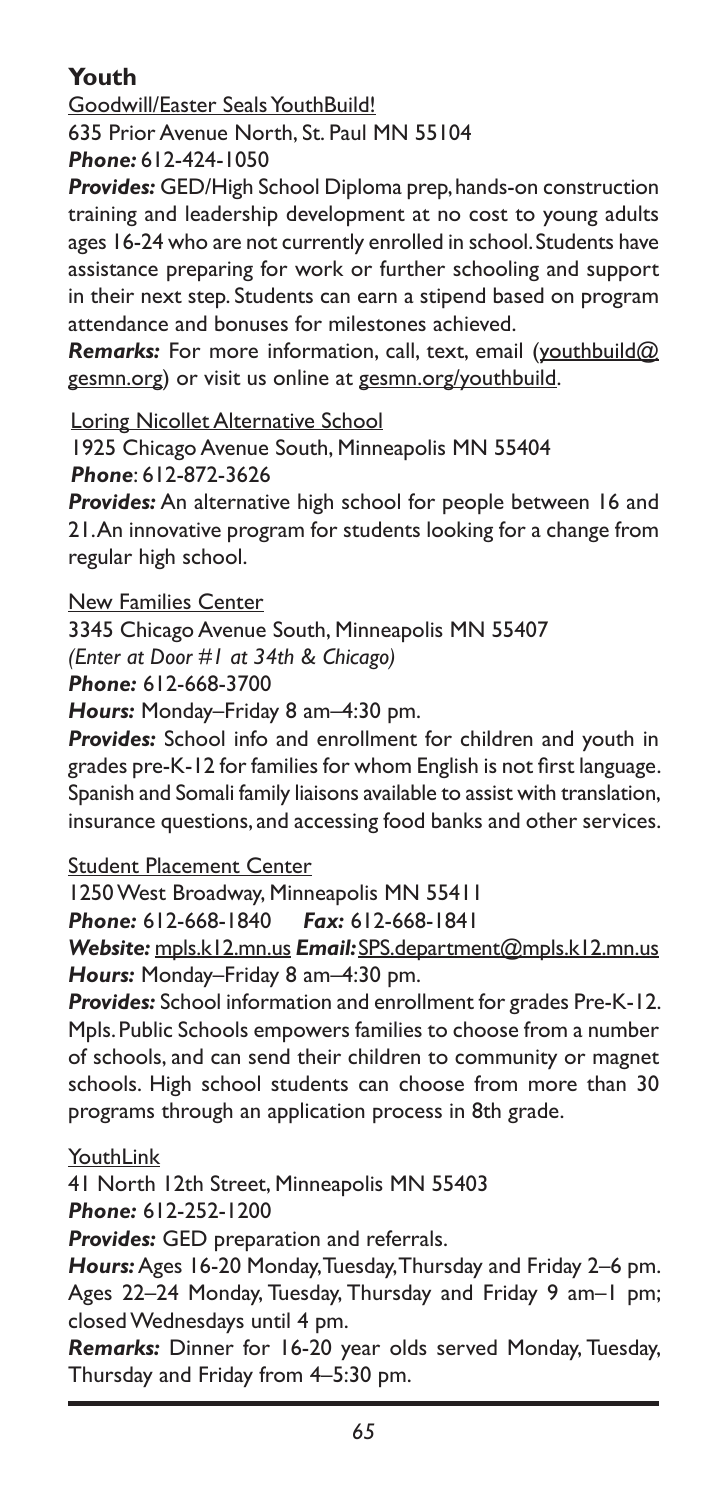# **B. Job Training & Placement**

American Indian OIC Takoda Programs *(Dakota for "friend to all")* 1845 East Franklin Avenue, Minneapolis MN 55404

*Phone:* 612-341-3358 *Website:* aioic.org

*Hours:* Monday through Friday, 8:30 am–4:30 pm.

*Provides:* Assistance with resume writing and web-based job search, employment career center, individual service strategies and employment plans, ABE/GED preparation classes, retention rewards for continued employment. Training for patient services specialist; and computer support specialist; 6–9 month vocational programs.

*Remarks:* Open to individuals seeking to enter work force for the first time, after long-term unemployment, or seeking to break into a new career. Ages 18 and up; all services are free.

### Avivo

Multiple Twin Cities Locations - Call for locations and hours *Phone:* 612-752-8606

*Provides:* Career education training (achieve industry credentials in 8 career pathways options) and job placement for adults; training, placement, and employment retention support for adults with disabilities.

*Remarks:* Services are on a fee-for-service basis or grant-funded. May be referred by Rehab Services, VA, or a Workforce Center. Some self-referral and scholarships possible.

### CAPI

3702 East Lake Street #200, Minneapolis MN 55406 5930 Brooklyn Blvd., Brooklyn Park MN 55429 *Phone*: 612-721-0122

*Hours*: Monday through Friday from 8:30 am–4:30 pm *Provides*: Services intended for Asian and African refugees: employment counseling, job preparation & training, job placement, assistance with job search, bilingual and multi-lingual support. *Remarks*: All services are free.

Emerge Community Development

1834 Emerson Avenue North, Minneapolis MN 55411 505 15th Avenue South, Minneapolis MN 55454 *Phone:* 612-529-9267

*Hours:* Due to COVID-19, outdoor services are provided Monday–Friday 10 am–2 pm. Other services provided virtually or via Live Chat. Call for upcoming dates or check www.emerge-mn.org *Provides:* Industry-specific training & credentials, individualized career & financial coaching, financial education, computer training, and job skills training for youth and adults. A job coach will work with you to determine your interests and help develop job search skills, resume, and a plan to find work in desired areas.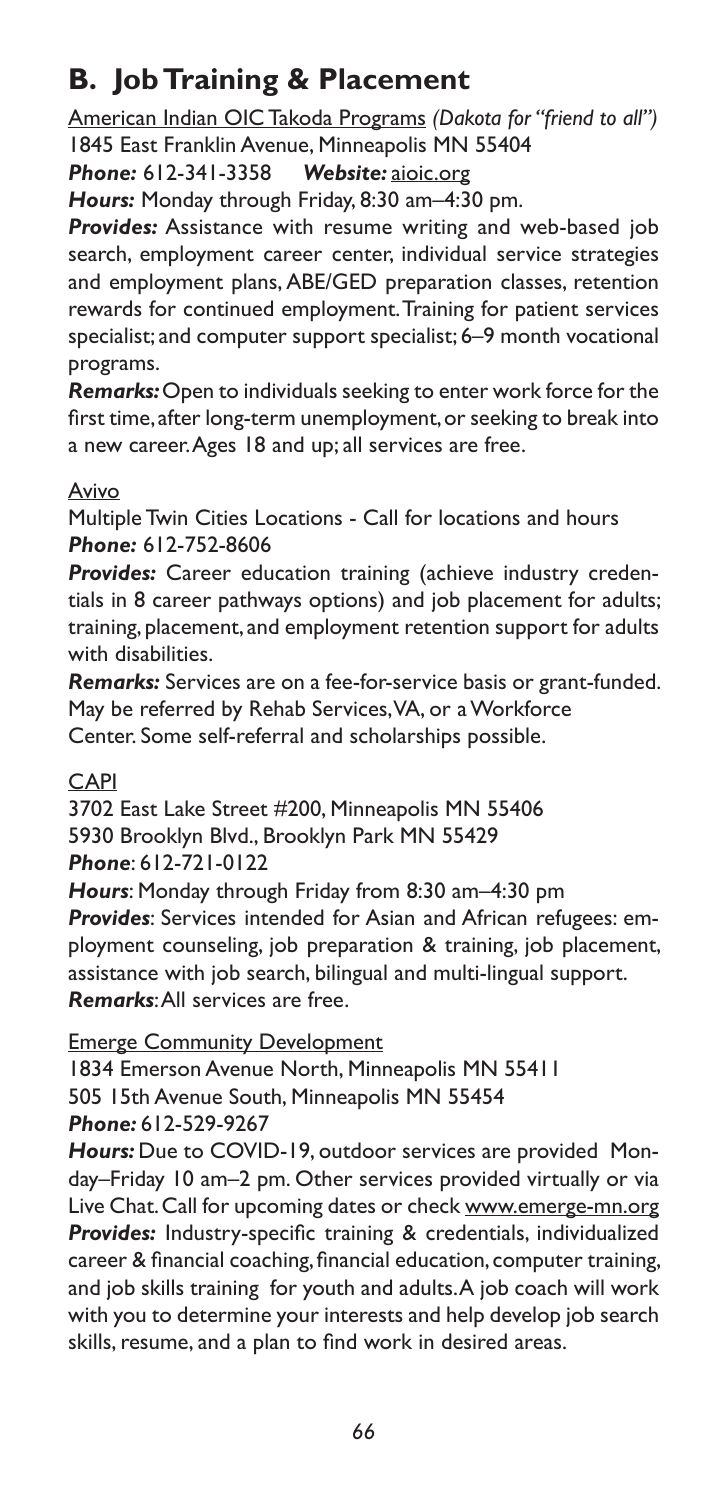#### Goodwill/Easter Seals

553 Fairview Avenue North, St. Paul MN 55104 *Phone:* 651-379-5837

*Provides:* Goodwill-Easter Seals provides FREE training in Automotive Services, Business Professional Pathways, Construction, IT, and YouthBuild that includes job placement assistance. Paid training/ stipends and community resources available in select courses. Students learn the technical skills needed for their new career and receive assistance with resumes, applications, interviewing, and advancement. Students earn certificates and/or industry credentials, including college credit for some programs.

*Remarks:* To learn more and apply, visit www.gesmn.org/training, email outreach@gesmn.org or call 651-379-5837. In-person information sessions are held at 2 pm on the 2nd and 4th Tuesday of each month at 635 Prior Avenue North, #7, St. Paul (Automotive, Construction). Please arrive by 1:45 pm.

HHH Job Corps Center

1480 North Snelling Avenue, St. Paul MN 55108 *Phone:* 612-823-4516

*Office Hours:* Monday through Friday 8 am–5 pm.

*Provides:* Free vocational training for persons ages 16–24 who are generally low or moderate income. Training is in areas of: culinary arts, health occupations, transportation industry, painting and wallpapering, facility maintenance, building and apartment maintenance, sign and display, and office occupations. GED and basic skills classes, job placement assistance, a residential living program and on-site health and wellness services available.

Lutheran Social Service - Center for Changing Lives

Training and Education Center

2400 Park Avenue South, Minneapolis MN 55404

*Phone:* 612-879-5200 *Email:* tec@lssmn.org

*Website:*www.lssmn.org/services/financial-and-employment/ career-development/training-and-education-center

*Remarks:* Due to COVID-19, there are currently no computer lab hours or in-person classes being held. A number of virtual job search workshops are available at their website, and career development services are available by phone or video call. Call or email for information.

Minneapolis American Indian Center

Workforce Innovation & Opportunity Act Program ("WIOA") 1530 East Franklin Avenue, Minneapolis MN 55404 *Phone*: 612-879-1710 or toll-free 1-800-486-8797 *Hours*: Monday through Friday 8 am–4:30 pm.

*Provides*: Career education counseling and support services.

*Remarks*: Services are open to American Indians, Alaskan and Hawaiian natives in 71 counties in Minnesota, including Ramsey and Anoka Counties, but *not* Hennepin County.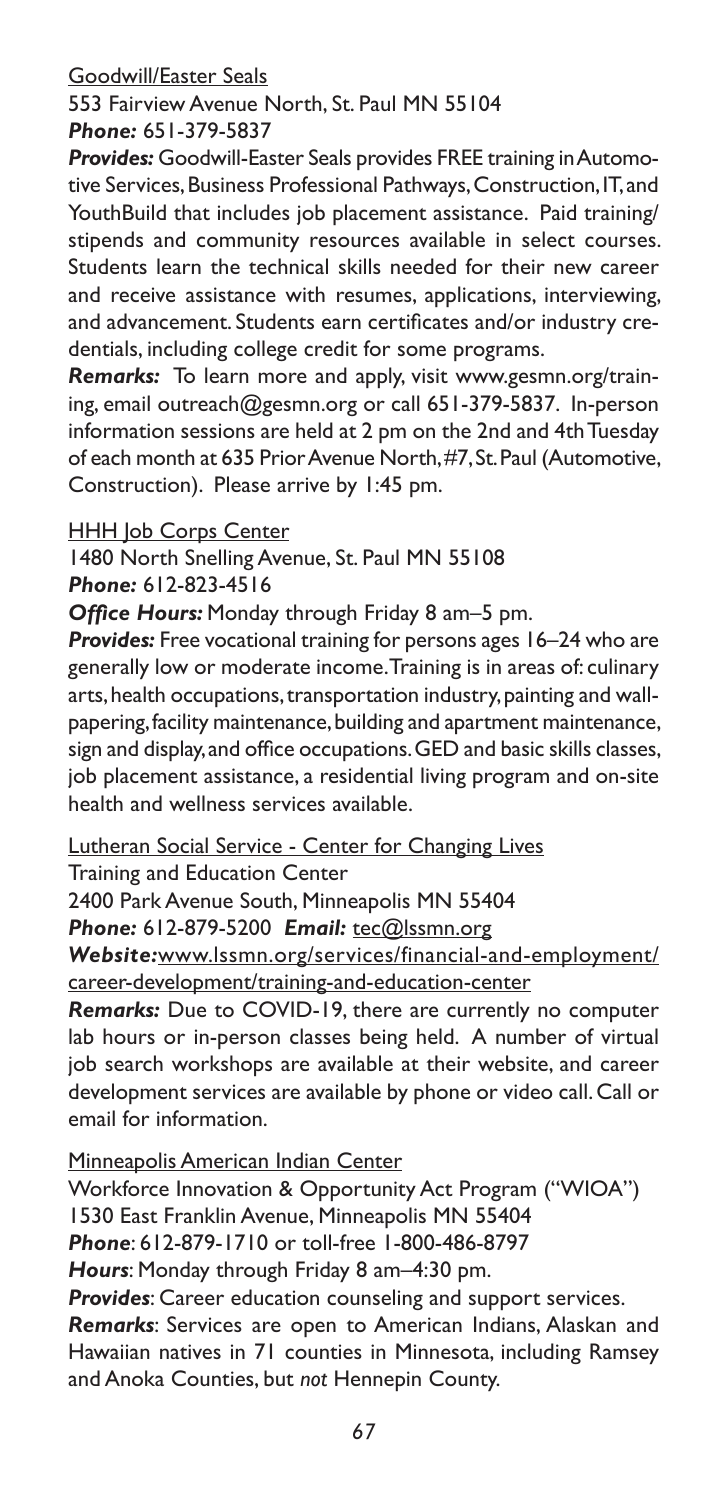Minnesota CareerForce *(formerly Minnesota Workforce Center)* South

777 East Lake Street, Minneapolis MN 55407 *Phone*: 651-539-4410 or 1-888-GET-JOBS (438-5627) *Hours*: Monday through Friday from 8 am–4:30 pm.

**North** 

800 West Broadway, Minneapolis MN 55411 *Phone:* 612-299-7200 or 1-888-GET-JOBS (438-5627) *Hours:* Monday–Friday 8 am–4:30 pm; open to 8 pm on Tuesday. *Provides*: Assistance with unemployment, job search; Veterans representative available; vocational rehabilitation services for those with disabilities.

#### **Open Access Connections** *Phone:* 651-643-0883

*Provides:* Through community outreach sites and a network of community agencies, Open Access Connections provides an individual voice mail phone number for low income people to receive messages as they look for jobs, housing, and maintain contact with health care and social services professionals. It also serves as a safe phone number for victims of domestic abuse. There is no charge. Call for a referral to a participating agency or visit http://tinyurl. com/OACOutreach for updated outreach locations.

*Remarks:* Open Access also provides Lifeline cell phones through a partnership with EnTouch Wireless. There is a one-time fee for the cell phone, but monthly service will be free and includes 1,000 units of talk, unlimited text, and 100mb of data. You can visit an outreach site to complete phone application. Bring a state-issued photo ID and proof of low-income status (EBT card or Medicaid card).

#### PPL Career Center

1021 East Franklin Avenue, Minneapolis MN 55404

*Phone:* 612-455-5300

*Hours:* Monday-Friday. Call for detailed information.

*Provides:* Free employment and training services. Must enroll in programming to have access to services. Services include: Computer lab, job readiness and computer workshops to learn computer skills and receive job search support, one-on-one employment coaching and career pathway trainings in multiple industries including health care, finance, and general office administration. WIOA provider.

#### **Summit Academy OIC**

935 Olson Memorial Highway, Minneapolis MN 55405 *Phone:* 612-377-0150 *Website:* www.saoic.org

*Provides:* Pre-vocational and job preparation classes; 20-week program in the fields of carpentry, electrician, community health worker (CNA), medical admin assistant, information technology. *Hours:* Monday through Friday 8 am–5 pm.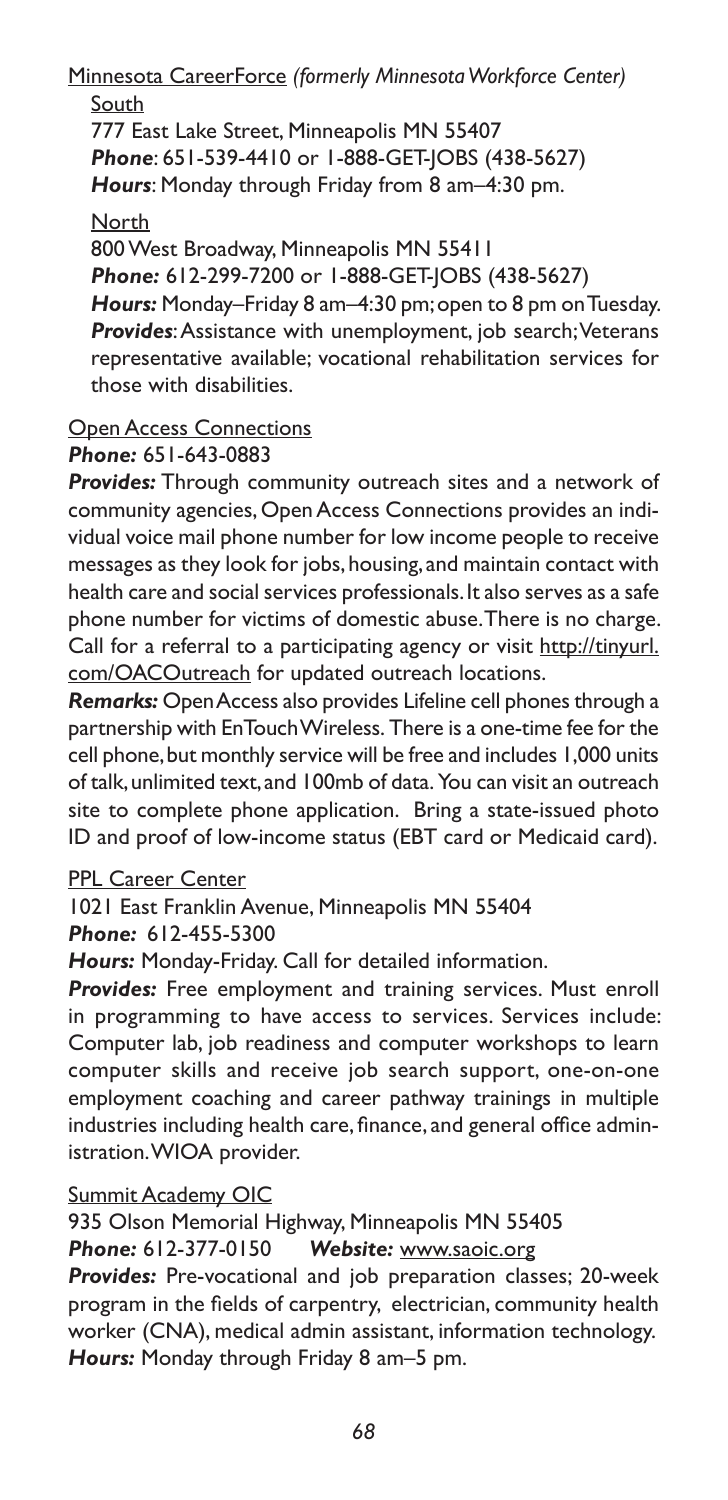# Tasks Unlimited - Jobs Training and Placement

### *Admissions Info Phone:* 612-767-2060

**Provides:** Jobs Training Program offers paid on-the-job training and includes professional development services and mental health support; Job Placement Program connects individuals to careers of their choice; employment retention and career support services are also offered.

*Remarks:* Participants must be 18 years or older and be diagnosed with a mental illness or a disability.

### Waite House

2323 11th Avenue South, Minneapolis MN 55404 *Phone:* 612-455-0367

*Hours:* Monday–Friday 10 am–5 pm; call for an appointment.

*Remarks:* Employment program provides assistance with job searching, applications, resumes and cover letters, interview practice and more. Call 612-455-0385 for information about Culinary arts program provides ServSafe training for youth ages 16-24.

### **Neighborhood Employment Network**

*Provides*: Post-secondary school training, help with job skills assessment, job preparation, job development and placement, on-thejob training and support services such as transportation, uniforms, and necessary tools. Appointments are preferred

American Indian OIC Takoda Programs *(Dakota for "friend to all")* 1845 East Franklin Avenue, Minneapolis MN 55404 *Phone*: 612-341-3358 *Website:* aioic.org *Remarks*: GED classes offered as preparation for the test.

#### Avivo

*In-person information sessions have been suspended due to COVID.* 900 20th Avenue South, Minneapolis MN 55404 *Phone:* 612-752-8800

2143 Lowry Avenue North, Minneapolis MN 55411 *Phone:* 612-752-8500

2438 27th Avenue South Suite 100, Minneapolis MN 55406 *Phone:* 612-752-8100

**Brian Coyle Community Center** 420 15th Avenue South, Minneapolis MN 55454 *Phone*: 612-338-5282 *Hours:* Monday–Friday 9 am–8 pm.

Comunidades Latinas Unidas en Servicio (CLUES) 720 East Lake Street Minneapolis MN 55407 *Phone*: 612-746-3500

Eastside Neighborhood Service Inc. 1700 2nd Street NE, Minneapolis MN 55413 *Phone*: 612-781-6011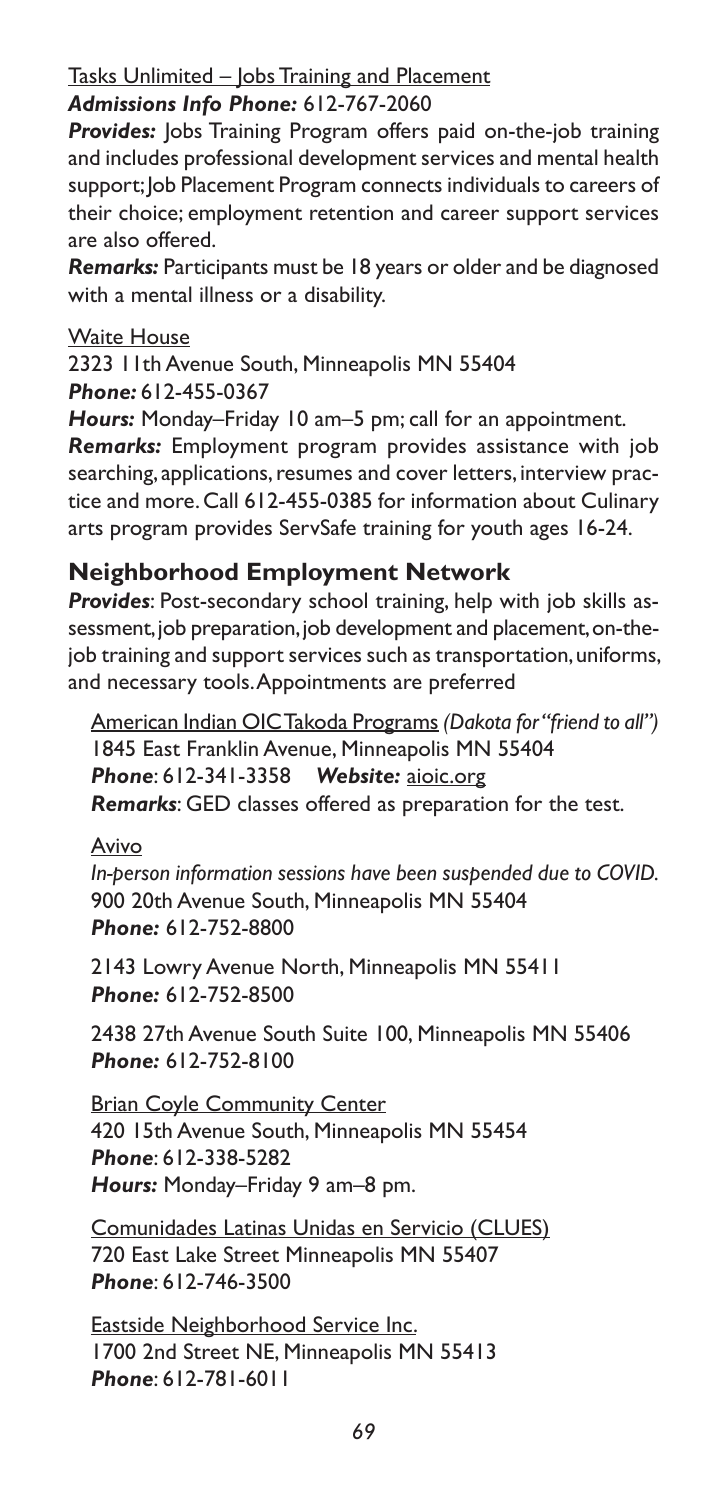Emerge Community Development 1834 Emerson Avenue North, Minneapolis MN 55411 *Phone*: 612-529-9267

Minneapolis Urban League 2100 Plymouth Avenue North, Minneapolis MN 55411 *Phone*: 612-302-3100

Minnesota CareerForce *(formerly Minnesota Workforce Center)* 777 East Lake Street, Minneapolis MN 55407 *Phone:* 651-539-4410

800 West Broadway, Minneapolis MN 55411 *Phone:* 612-299-7200

PPL Career Center 1021 East Franklin Avenue, Minneapolis MN 55404 *Phone*: 612-455-5300

Southeast Asian Refugee Community House (SEARCH) 1113 East Franklin Ave. #212, Minneapolis MN 55404 *Phone*: 612-673-9388

# **C. Day and Temporary Labor**

AAA Labor

2508 Hennepin Ave., Minneapolis MN 55405 *Phone*: 612-871-2505 *Hours*: Open for day and night shifts Monday through Friday from 5 am–6 pm; Saturday 5:30 am–4 pm; Sunday 7 am–4 pm. *Type of work*: General labor to semi-skilled work, hospitality, light industrial, snow shoveling, and various other jobs. *Pay schedule*: \$10 and up *Remarks*: Short-term and long-term assignments available.Approximately \$5/hour cash advance upon completion of the shift. Remainder paid by check the following Friday. **ATA Staffing** 4080 West Broadway Avenue, Robbinsdale MN 55422 *Phone:* 763-537-1225 *Hours:* Monday-Friday 5 am–6 pm; applications accepted Monday-Thursday 10 am-1 pm. Pay Schedule: \$9.65 and up, varies; paid weekly. Bilingual office. *Type of work:* Light industrial and warehouse. Atlas Staffing Inc. 2639 Nicollet Ave., Minneapolis MN 55408 *Phone:* 612-338-7971 *Hours:* Monday–Friday 5 am–6 pm. *Type of work:* Light industrial, warehouse, packaging, food svc, assembly. *Pay schedule:* \$9.65 & up *Remarks:* Walk-in applications accepted Monday–Friday 9:30 am-

3:30 pm. Background check/drug test done if customer requires.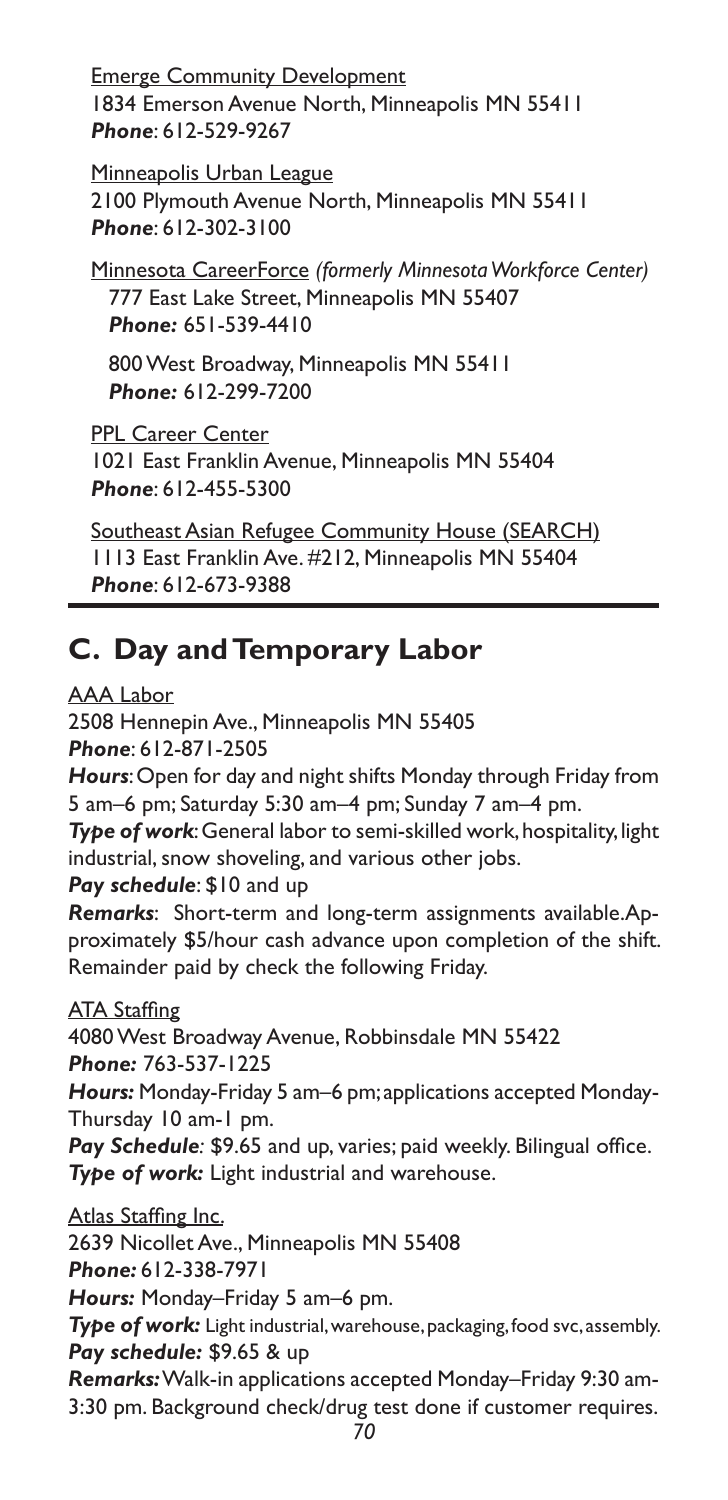Montu Driver Solutions 4056 Central Avenue NE, Columbia Heights MN 55421 *Phone:* 763-782-6858 *Hours:* Monday–Friday 6 am–4:30 pm. Hiring for all shifts. *Type of work:* CDL drivers.Class A B & D licenses. Forklift drivers.

# **Section 5. Special Help & Advocacy**

# **A. Youth Programs**

Avenues for Youth

1708 Oak Park Avenue North, Minneapolis MN 55411 *Phone:* 612-522-1690

*Intake information:* Call for information. Open 24 hours a day, seven days a week.

*Provides:* Overnight shelter for youth ages 16–20; case management, meals for residents, independent living skills training, mental health services, employment and educational support, referral to other services.

#### Avivo

900 20th Avenue South, Minneapolis MN 55404 *Phone:* 612-752-8800

*Hours:* Monday through Friday 8 am–4:30 pm

*Provides:* Youth employment services for youth ages 14–24, in Minneapolis and the Twin Cities, including job and career training, completing education, life skills support, paid internships, and more. *Remarks:* No charge for services; eligibility criteria do apply.

Brian Coyle Community Center

420 15th Avenue South, Minneapolis MN 55454 *Phone:* 612-338-5282

*Hours:* Call for hours.

*Provides:* Tutoring, leadership program, self-esteem and developmental programs, summer youth programs; school release day programs; and other social activities.

Division of Indian Work 1001 East Lake Street, Minneapolis MN 55404 *Phone:* 612-279-6320 *Hours:* Monday through Thursday, 5–7 pm *Provides:* Academic support services and cultural enrichment activities for grades 1–12. *Remarks:* Must enroll to attend.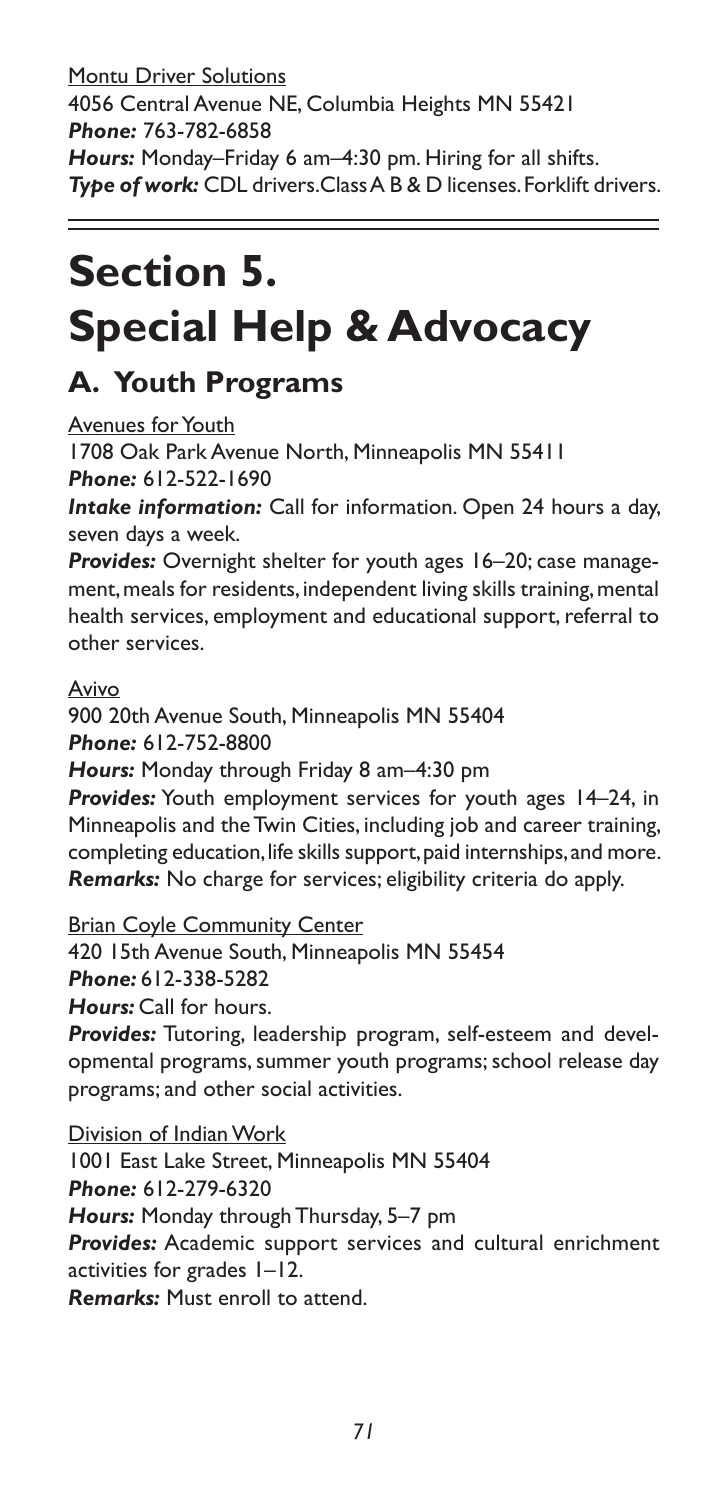#### PRIDE / The Family Partnership 1527 East Lake Street, Minneapolis MN 55407 *Phone:* 612-728-2065 *24-hr crisis line:* 612-728-2062 / 1-888-PRIDE99

*Remarks:* PRIDE serves women and sexually-exploited youth who are victims of sex trafficking/sex exploitation. They have support groups for individuals who are are at risk or involved in prostitution. Case management and court advocacy, and LGBTQ services are provided.

YouthLink - Youth Opportunity Center

41 North 12th Street, Minneapolis MN 55403 *Phone*: 612-252-1200

*Drop-in Hours:* Ages 16–21 Monday, Tuesday, Thursday & Friday 2–6 pm; ages 22–24 Monday, Tuesday, Thursday & Friday 9 am–1 pm; closed Wednesdays until 4 pm. Dinner served from 4–5:30 pm. *Provides:* During drop-in hours, youth have access to multiple agencies providing services in the areas of crisis intervention, health and wellness, education, employment and housing. Support groups, laundry, showers, food and clothing are also available to program participants.

Youth Services Network

*Website:* www.ysnmn.org

**Provides:** Resources for youth to find shelter and services.

# **B. Services for Immigrants**

## **All immigrants**

Hennepin County Office of Multicultural Services 2215 East Lake Street, Minneapolis MN 55407 *Phone:* 612-348-2193 *Email:* oms@hennepin.us *Hours:* Staff is working remotely due to COVID-19. Office may reopen in early 2022. Call or email for program information.

*Services:* Gateway for refugees, immigrants and other new Americans to Hennepin County Services including outreach, employment assistance, housing, public assistance, childcare, forms completion, etc; assistance with immigration forms and petitions; criminal justice advocacy; immigration policy, public assistance interpretation. Services provided in: Somali, Spanish, Oromiffa, Amharic, Arabic, Bosnian, Swahili, Hindi, Hmong, Russian, Tibetan and 15 other languages.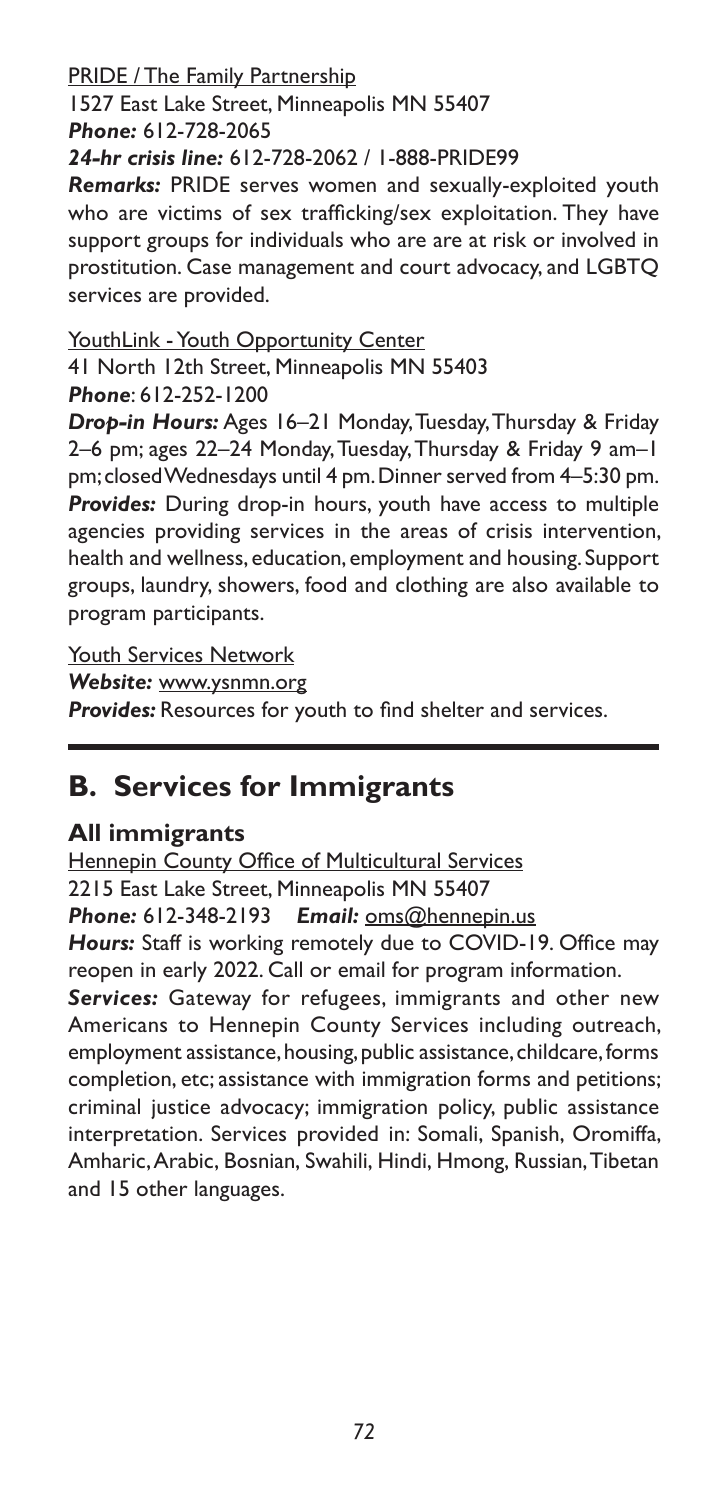New Families Center 3345 Chicago Avenue South, Minneapolis MN 55407 *(Enter Door #1 at 34th & Chicago) Phone:* 612-668-3700

*Hours:* Monday–Friday 8 am–4:30 pm.

*Provides:* School information and enrollment for children and youth in grades pre-K-12 for families for whom English is not their first language. Spanish and Somali family liaisons available to assist with translation, insurance questions, and accessing food banks and other services.

### **Asian**

CAPI

3702 East Lake Street #200, Minneapolis MN 55406 5930 Brooklyn Blvd., Brooklyn Park MN 55429 *Phone*: 612-721-0122

*Hours*: Monday–Friday, 8:30 am–4:30 pm.

*Provides*: Food shelf for Asian refugees (Brooklyn Park location); supportive services and cultural education; elderly program; and employment services. Also provides benefits enrollment, caregiver support, and community gardens for Asians 65 and over.

### **African**

African Community Services

1305 East 24th Street, Minneapolis MN 55404 (Lower level)

*Phone:* 612-721-9984

*Hours:* Monday–Friday 9 am–5 pm

*Provides:* Services for newly arrived refugees including: employment assistance (application/resumé preparation, job search skills, interview preparation), refugee social service programming including assistance finding child care, housing, MNSure, home furnishings (Bridging referral agency) and other supportive referrals.

*Remarks:* Call program manager to determine program eligibility. Staff speaks nine African languages.

#### **Latino**

Centro Tyrone Guzman

1915 Chicago Avenue South, Minneapolis MN 55404 *Phone*: 612-874-1412

*Hours*: Monday through Friday from 8:30 am–5 pm.

*Provides*: referral to government offices; preschool program for ages 3–6; youth program; pre-natal program for pregnant mothers; seniors program; assistance with insurance and car seats.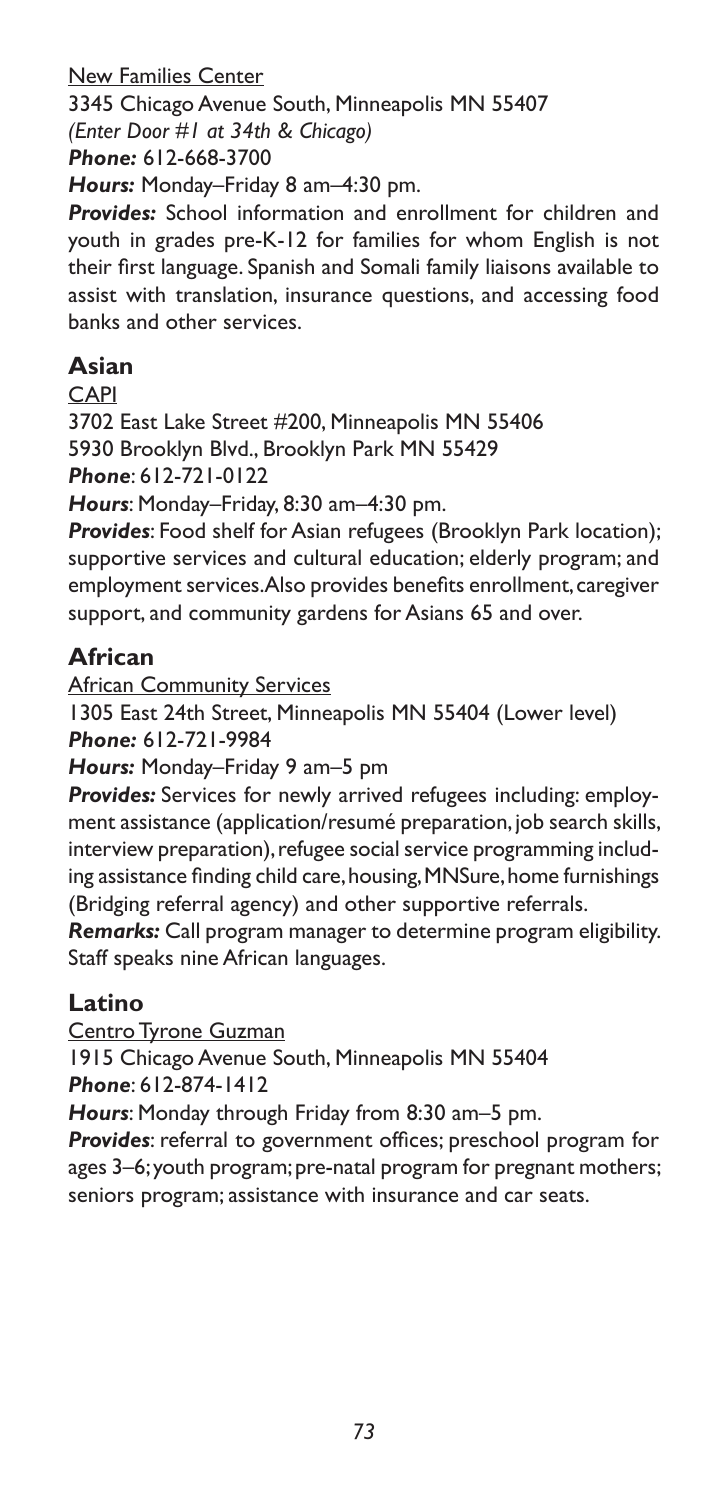#### Comunidades Latinas Unidas en Servicio (CLUES)

Services offered virtually only.

*Phone:* 651-379-4200 option 4

*Hours:* Monday–Friday 8:30 am–5 pm.

*Provides:* Counseling for families, individuals, couples, children and adolescents; chemical dependency counseling; English classes; employment advocacy; women's program for domestic violence; seniors program. The St. Paul CLUES office has additional vocational, chemical dependency, health related programs.

Mexican Consulate/Consulado de México

797 East 7th Street, St. Paul MN 55106

*Phone*: 651-771-5494

#### *Emergency/Protection Phone:* 651-334-8562

*Hours*: Monday–Friday from 8 am–1:45 pm.

*Provides*: The Mexican consulate serves to protect Mexicans and assist them with US government relations within its jurisdiction (MN/SD/ND/Western WI). It can assist with acquiring important documents like passports, birth certificates, military cards, and protection of rights.

### **Traducción de español**

Centro Tyrone Guzman

1915 Chicago Avenue South, Minneapolis MN 55404

*Teléfono*: 612-874-1412

*Horas*: de lunes a viernes de 8:30 am a 5 pm.

*Servicios*: Servicios bilingües, referencia a oficinas gubernamentales; programa preescolar para niños de 3 a 6 años; programa juvenil; programa prenatal para madres embarazadas; programa de personas mayores; asistencia con seguro y asientos de carro.

Comunidades Latinas Unidas en Servicio (CLUES)

Servicios ofrecidos virtualmente solo.

*Teléfono:* 612-746-3500; Oprima la opción 4

*Horas*: de Lunes a viernes de 8:30 am a 5 pm.

*Servicios:* Consejería para familias, individuos, y jovenes; consejería de dependencia de químicos para jovenes; clases de inglés. La oficina de CLUES en St. Paul tiene otras programas de empleos, dependencia de químicos, y programas de salud.

Mexican Consulate/Consulado de México

#### 797 East 7th Street, St. Paul MN 55106

#### *Teléfono:* 651-771-5494 *Emergéncia:* 651-334-8562

*Horas*: Lunes a Viernes, 8 am–1:45 pm.

*Servicios*: Tramites, Nacionalidad, Acta de Nacimiento, Documentos y Apostilla, y servicios de Protección Consular. La salvaguarda y defensa de sus derechos fundamentales e intereses en sus relaciones de naturaleza civil, penal, laboral, administratva, migratoria y judiciales con autoridades extranjeras y/o particulares. La jurisdicción del consulado es los estados de Minnesota, South Dakota, North Dakota, y el oeste de Wisconsin.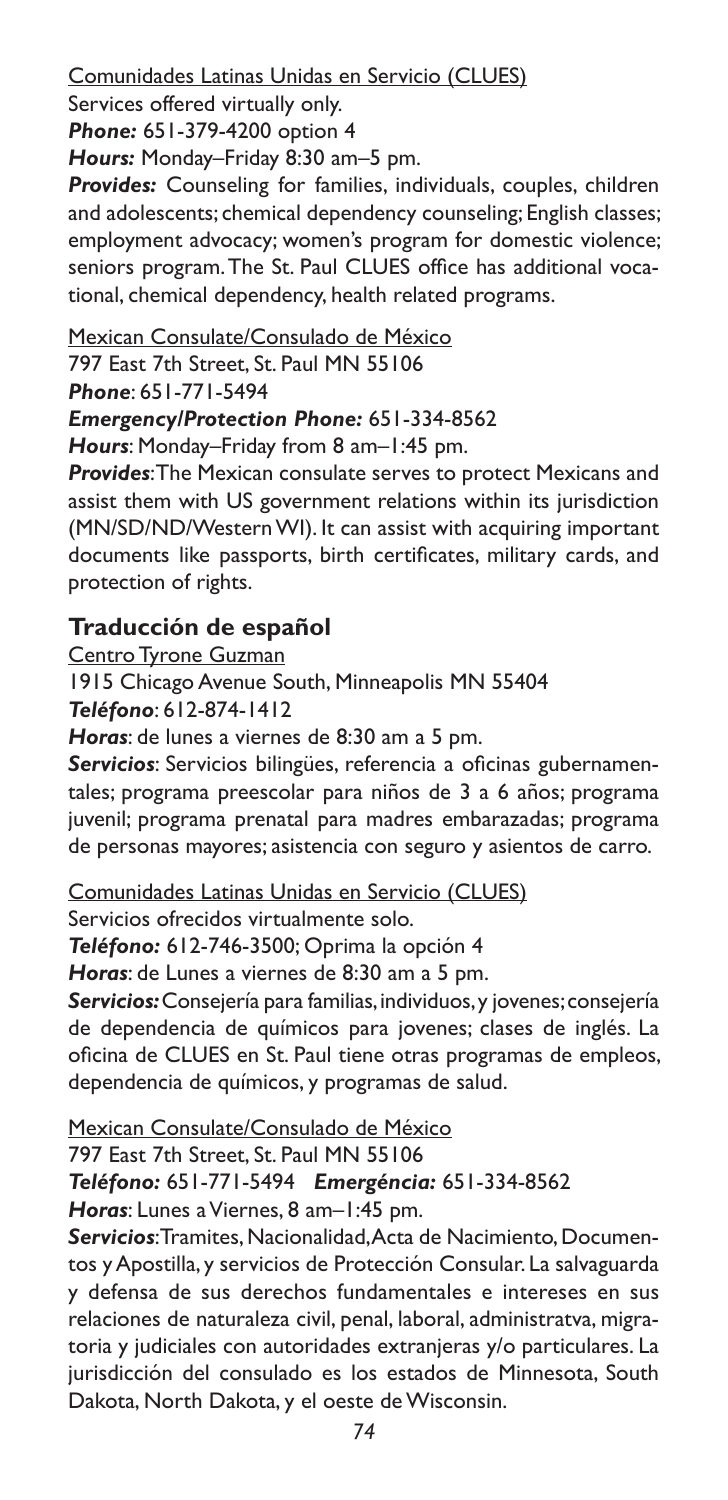### **Hmong**

Lao Assistance Center of Minnesota 503 Irving Avenue North #100A, Minneapolis MN 55405 *Phone:* 612-987-2642

*Hours:* Monday through Friday, 9 am–5 pm,

*Provides:* Advocacy and services for families and individuals. Services include translation, advocacy in dealing with government, police, doctors, and welfare offices; housing assistance including dealing with foreclosure, gambling prevention, housing/civic engagement, youth art/elders.

#### **Korean**

Korean Service Center

630 Cedar Avenue South #B1, Minneapolis MN 55454 *Phone:* 612-342-1345

*Provides:* Advocacy and support for Korean families, individuals and seniors; translation services and advocacy in dealing with government, police, doctors and public assistance agencies; housing assistance (advocacy and interpretation in dealing with landlords and help filling out public housing applications); meals for senior citizens; information and referrals to other social service agencies. Assisted living program for residents of Cedar Square.

# **C. Help for Veterans**

**Hennepin County Veterans' Service** 

300 South 6th St., Minneapolis MN 55487

*COVID-19 Service Notice:* Office is closed to the public at this time, but staff is working remotely to answer calls.

*Phone:* 612-348-3300

*Hours:* Monday–Friday, 8 am–4:30 pm.

*Provides:* Assistance to all veterans in applying for state and federal benefits, as well as assisting them in obtaining medical benefits through the VA Medical Service and admission to Minnesota Veterans Homes. Can assist people to get DD-214s and upgrade discharges. If veterans benefits aren't available, they can provide referrals to other sources for services.

Minneapolis VA Community Resource & Referral Center (CRRC) 1201 Harmon Place, Suite 103, Minneapolis MN 55403 *Phone:* 612-313-3240

*Hours:* Monday–Friday 7 am–4 pm. Appointment only 4–5 pm.

*Provides:* Counseling, medical care, employment services, housing referrals, veteran benefits information, and substance abuse services. Laundry and shower facilities are available as well as other on-site community services. Social work triage is done Monday–Friday 9:30 am–3:30 pm.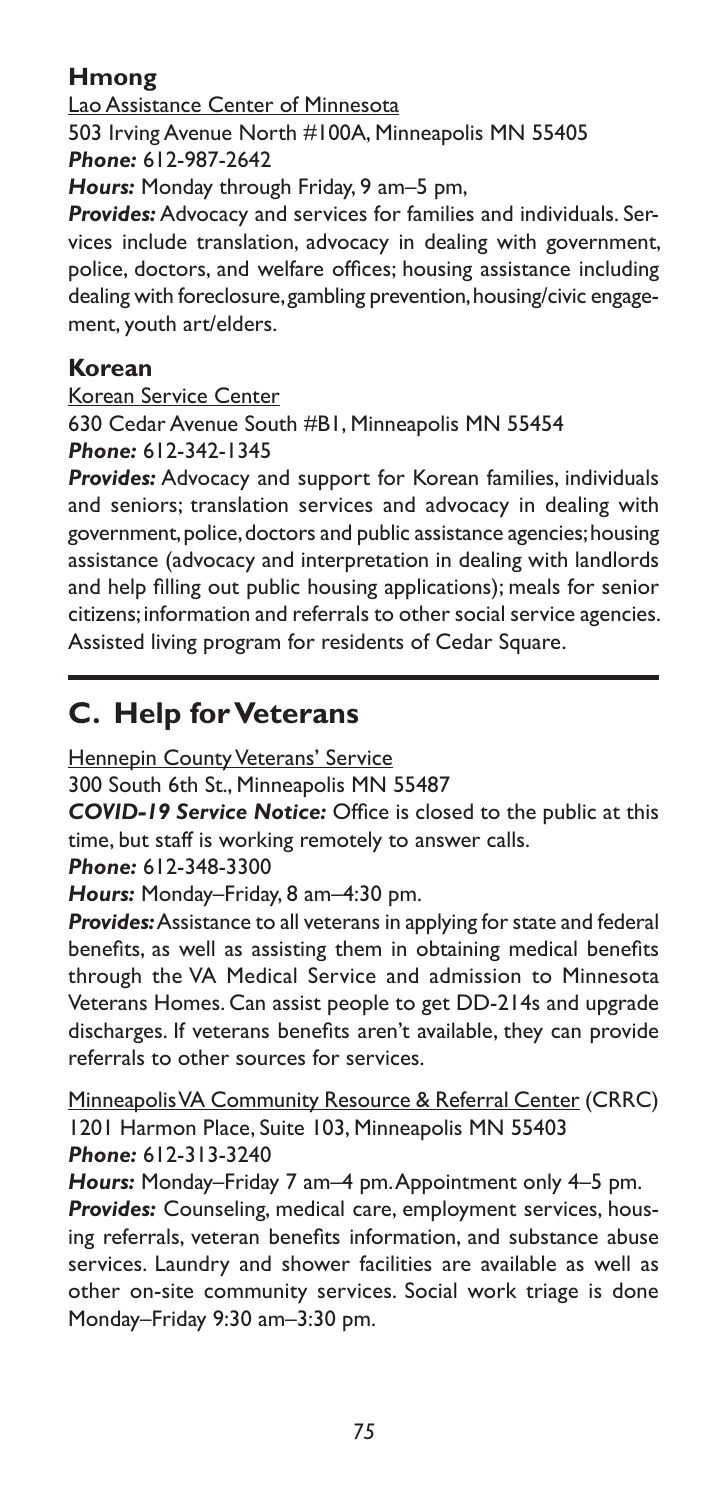### Minnesota Assistance Council for Veterans (MACV)

1100 University Ave. W. Ste 110, St. Paul MN 55104 *Phone:* 612-726-1327

*Hours:* Monday–Friday 8 am–4 pm. Call to set up an appointment. *Provides:* Transitional housing, rental assistance, employment and legal services for veterans. Call for information about eligibility.

Minnesota Department of Veterans Affairs 20 12th Street West, St. Paul MN 55155 *Phone:* 612-970-5662

*Crisis Line:* 1-800-273-8255

*Veterans Linkage Line:* 1-888-546-5838 (information hotline) *Provides:* Assistance to all veterans. Also locates and assists minorities, female and homeless veterans in an effort to meet the unique needs of these members of Minnesota's veterans community.

#### **St. Paul Veterans Center**

101 5th St. E. Suite 101, St. Paul MN 55101

*Phone*: 651-644-4022

*Hours*: Monday through Friday from 8 am–4:30 pm.

*Provides*: Individual and group counseling, family counseling, stress management; counseling for sexual trauma and bereavement.

*Remarks*: Services are for any combat veterans and families, and National Guard members who deployed during civil unrest. Limited evening appointments available by appointment only.

#### U.S. Department of Veterans Affairs

The Mental Health Homeless Program team outreaches to homeless veterans and provides information and counseling about benefits, chemical and mental health treatment, housing and other medical services. Almost every day veterans are able to connect with various community partners such as VOA/Amicus, which helps veterans who have been incarcerated.

*Phone*: 612-313-3240 (Monday–Friday 7:00 am–5:00 pm) *Outreach locations:* Call for current outreach schedule at the following locations. Minneapolis: Catholic Charities Opportunity Center, Salvation Army Harbor Light Center, Simpson Shelter. St. Paul: Dorothy Day Center, Salvation Army, Union Gospel Mission, Listening House.

Veterans Welcome Center—MCTC

1501 Hennepin Ave. S., Bldg. H. Room 2300, Minneapolis MN 55403 *Phone*: 612-659-6580

*Website:* minneapolis.edu/student-services/support-services/ veterans-services

*Provides*: Preparation to start or return to college. Instruction and tutoring in college readiness, study skills, math, writing, and reading. Advising and referrals for academics, career, and military education benefits.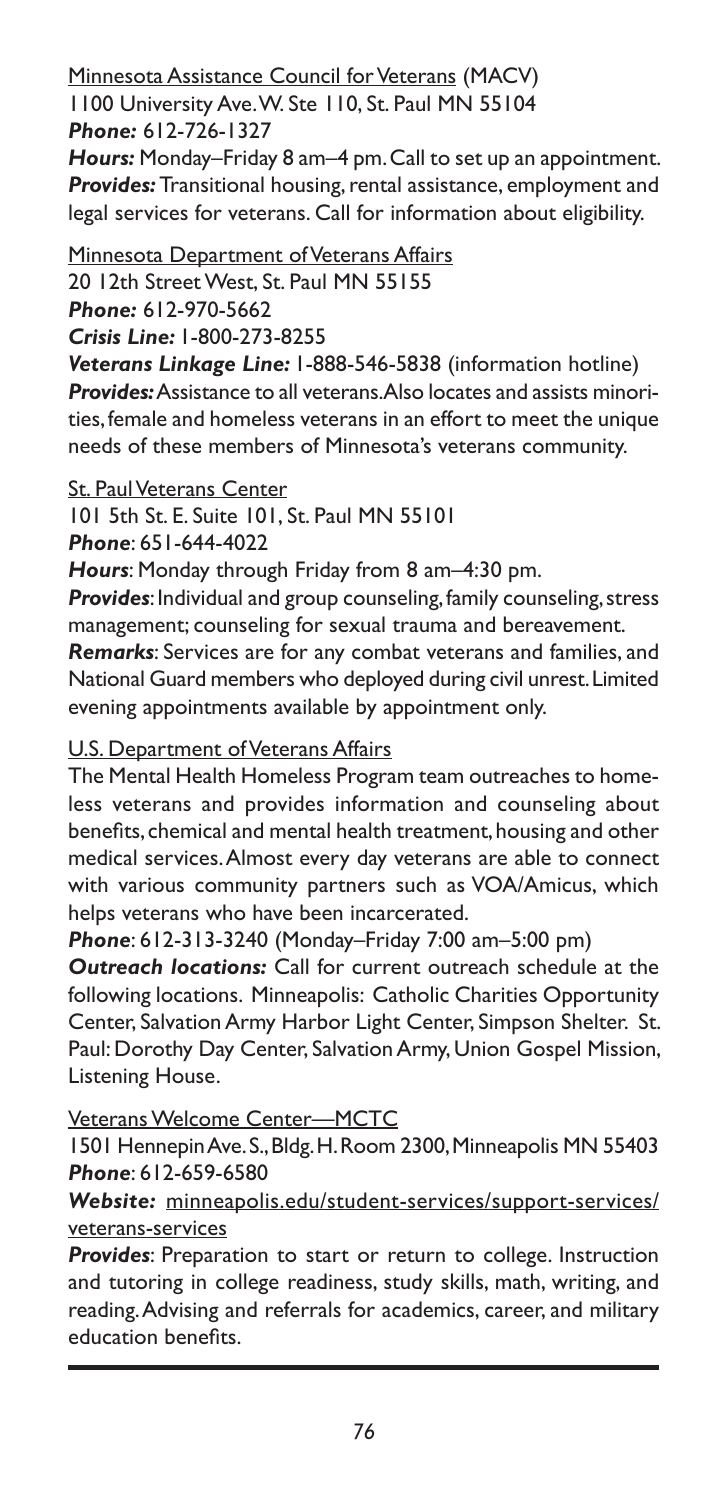# **D. Victims of Abuse and Crime**

#### **Women & Children**

#### Cornerstone

*24-hour Crisis Line:* 1-866-385-2699 or text 612-399-9977 *Website:* cornerstonemn.org

*Provides:* Crisis advocates and trained volunteers are available to talk confindentially with anyone experiencing domestic violence, sexual violence or human trafficking. Emergency housing for individuals or families in crisis. Clients also have access to full range of supportive services.

*Remarks:* Can provide a variety of resources to those seeking information, including referrals to support groups, possible transitional housing and options for legal advocacy.

#### Pillsbury United Communities

#### *Crisis Nursery line:* 612-302-3500

*Provides:* Crisis nursery services in a community-based family support program that provides services to parents and children in times of crisis or stress.

#### PRIDE / The Family Partnership

1527 East Lake Street, Minneapolis MN 55407

*Phone:* 612-728-2065 *24-hr crisis:* 612-728-2062 / 1-888-PRIDE99 *Remarks:* PRIDE serves women and sexually-exploited youth who are victims of sex trafficking/sex exploitation. They have support groups for individuals who are are at risk or involved in prostitution. Case management and court advocacy, and LGBTQ services are provided.

#### Sexual Violence Center

2021 East Hennepin Ave, Suite 418, Minneapolis MN 55413 *Crisis Line:* 612-871-5111

*Hours:* Monday–Thursday 8 am–8 pm; and Friday 8 am–4 pm. *Provides:* 24 hour support/crisis line for anyone affected by sexual violence; advocacy services after a sexual assault, reporting to law enforcement and navigating services; virtual support groups; individual counseling, and education. Reporting to law enforcement not required to receive services.

**Remarks:** We serve all genders and anyone 12 or older. All services are free and no one is ever turned away from services.

#### Tubman

1725 Monastery Way, Maplewood MN 55109

#### *24-hour Crisis Intake*: 612-825-0000

#### *Business Phone*: 612-825-3333 *Website:* www.tubman.org

*Office Hours*: Monday–Thursday 8 am–5 pm; Friday 8 am–3 pm. *Remarks*: There is space for 80 women, men and their children in a secure environment. Referrals are made to safe shelters in the area when they are without space. Also provides support services to all members of family with the aim of preventing and ending family violence.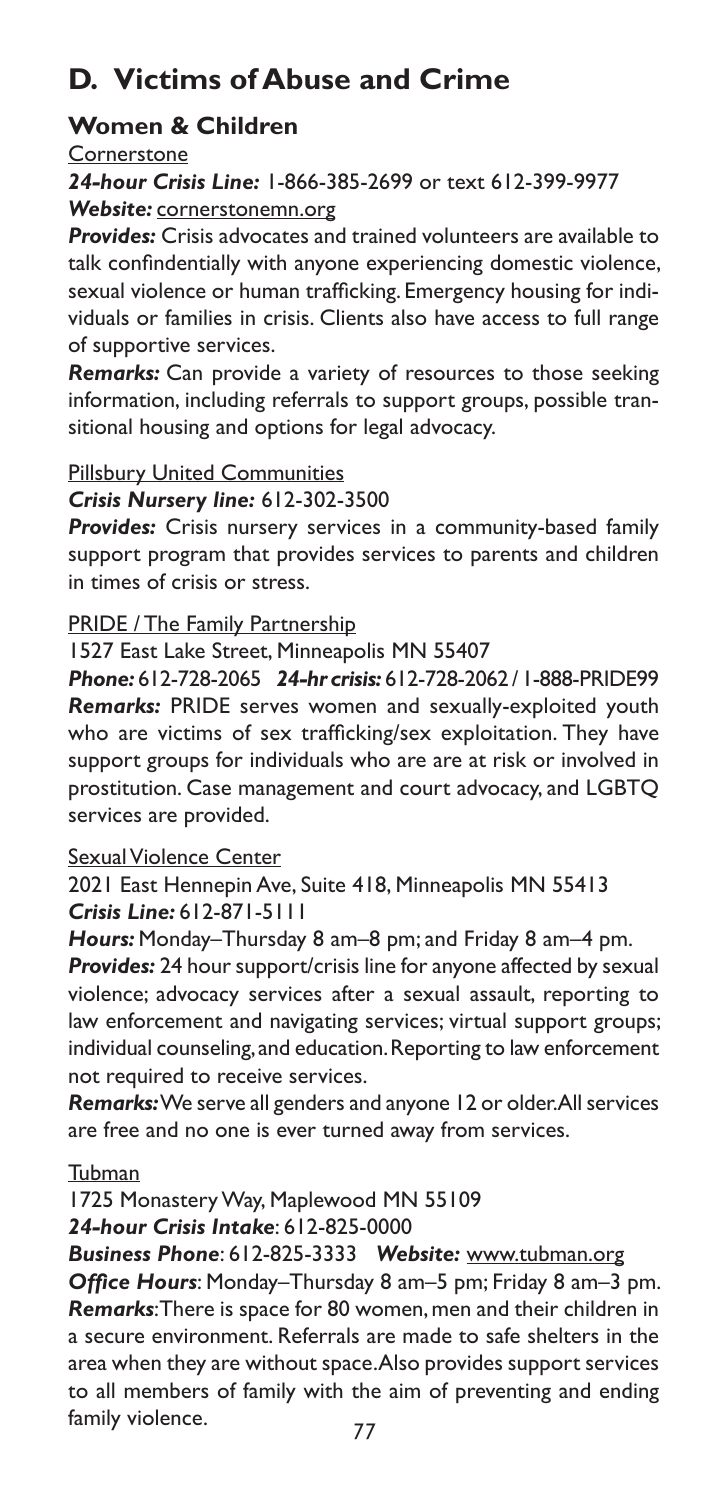Women's Advocates Inc.

*Crisis HelpLine:* 651-227-8284

*Hours:* 24 hours a day.

*Provides:* Assistance in obtaining safe shelter, referrals and information. Some legal services and financial assistance available.

### **Men and Women (Adults and Youth)**

**Cornerstone** 

#### *24-hour Crisis Line:* 1-866-385-2699 or text 612-399-9977 *Website:* cornerstonemn.org

**Provides:** Emergency housing for individuals or families in crisis. Clients also have access to full range of supportive services. Male victims receive safe and comfortable short-term housing while also accessing comprehensive services.

#### Domestic Abuse Project, Inc.

1121 Jackson Street NE, Suite 105, Minneapolis MN 55413 *Phone:* 612-874-7063

*Hours:* Due to COVID-19 all services are virtual. Leave a message at any time and your call will be returned.

*Provides:* Crisis counseling, intervention, long term counseling and support groups; therapy for families, and a support group for veterans. Legal and community advocacy programs are offered, as well as groups for children and adolescents who witness domestic violence.

*Remarks:* Services are for individuals who use abusive behaviors, victims/survivors of domestic violence, and children witnesses. All services are on a sliding scale based on ability to pay. All services are on a sliding scale based on ability to pay. Children are free. Some services also available at other sites in downtown Minneapolis, at NorthPoint, and at Little Earth.

Domestic Violence Intervention at HCMC

730 South 8th Street, Minneapolis MN 55415 (ER entrance) *Phone*: 612-873-3132

*Hours*:24 hours, 7 days a week.

*Provides*: Support and advocacy for victims of domestic violence who come to Hennepin County Medical Center for treatment of injuries received in a domestic assault; also provides assistance in getting safe shelter. Both men and women are served.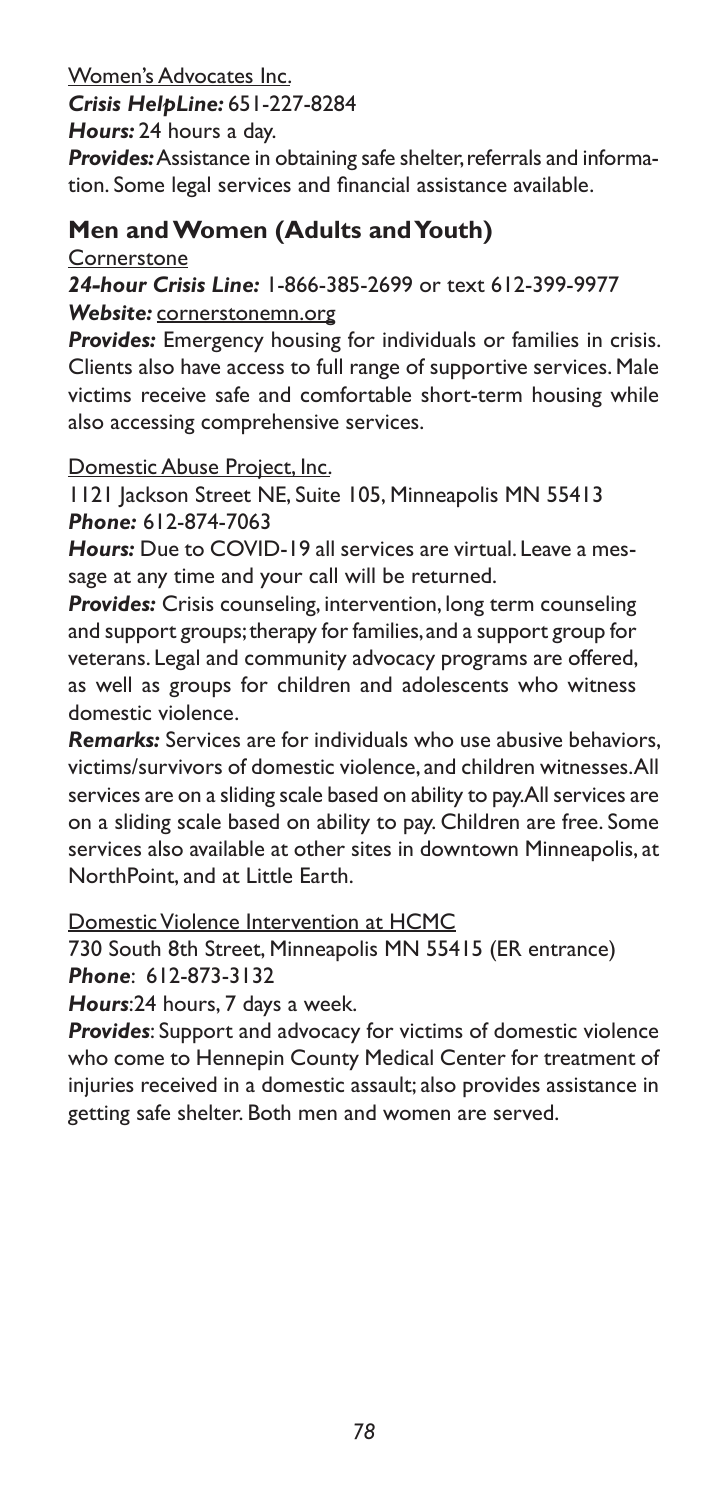Harassment Restraining Order

Hennepin Co. Government Center, Self-Help Center *(2nd level PSL)* 300 South 6th Street, Minneapolis MN 55487

*Phone*: 651-435-6535 (Statewide Self-Help Center (M-F 8:30–4) *Email:* 4thSHCGC@courts.state.mn.us

*Hours*: Walk-ins Monday–Friday 8 am–4:30 pm.

*Remarks***:** For anyone who has experienced unwanted repeated words, gestures or behavior intended to affect the safety, security, or privacy of someone. No relationship need exist between persons. You must provide the name of the perpetrator.

*Filing Fees:* There is a filing fee of \$297 for restraining orders. Some waivers are available.

Hennepin County Attorney's Office Victim-Witness Services *Phone*: 612-348-4003

*Hours*: Monday through Friday from 8 am–4:30 pm.

*Provides*: Information and advocacy for women and men who have been abused and wish to file assault charges in Hennepin County. Advocates will help with felony charges; misdemeanors are handled by City Attorney's office (612-673-2010).

#### Minnesota Day One Crisis Hotline

*24-Hour Crisis Phone:* 1-866-223-1111 or text to 612-399-9995 *Website:* cornerstonemn.org

*Provides:* Advocates who are ready to listen and provide information whether you are experiencing domestic or sexual violence or human trafficking, or simply questioning aspects of your relationship. Along with support talk, will do best to connect you within your community for help with shelter, legal aid, and therapy.

# **Open Access Connections**

#### *Phone:* 651-643-0883

*Provides:* Through community outreach sites and a network of community agencies, Open Access Connections provides an individual voice mail phone number for low income people to receive messages as they look for jobs, housing, and maintain contact with health care and social services professionals. It also serves as a safe phone number for victims of domestic abuse. There is no charge. Call for a referral to a participating agency or visit http://tinyurl. com/OACOutreach for updated outreach locations.

*Remarks:* Open Access also provides Lifeline cell phones through a partnership with EnTouch Wireless. There is a one-time fee for the cell phone, but monthly service will be free and includes 1,000 units of talk, unlimited text, and 100mb of data. You can visit an outreach site to complete phone application. Bring a state-issued photo ID and proof of low-income status (EBT card or Medicaid card).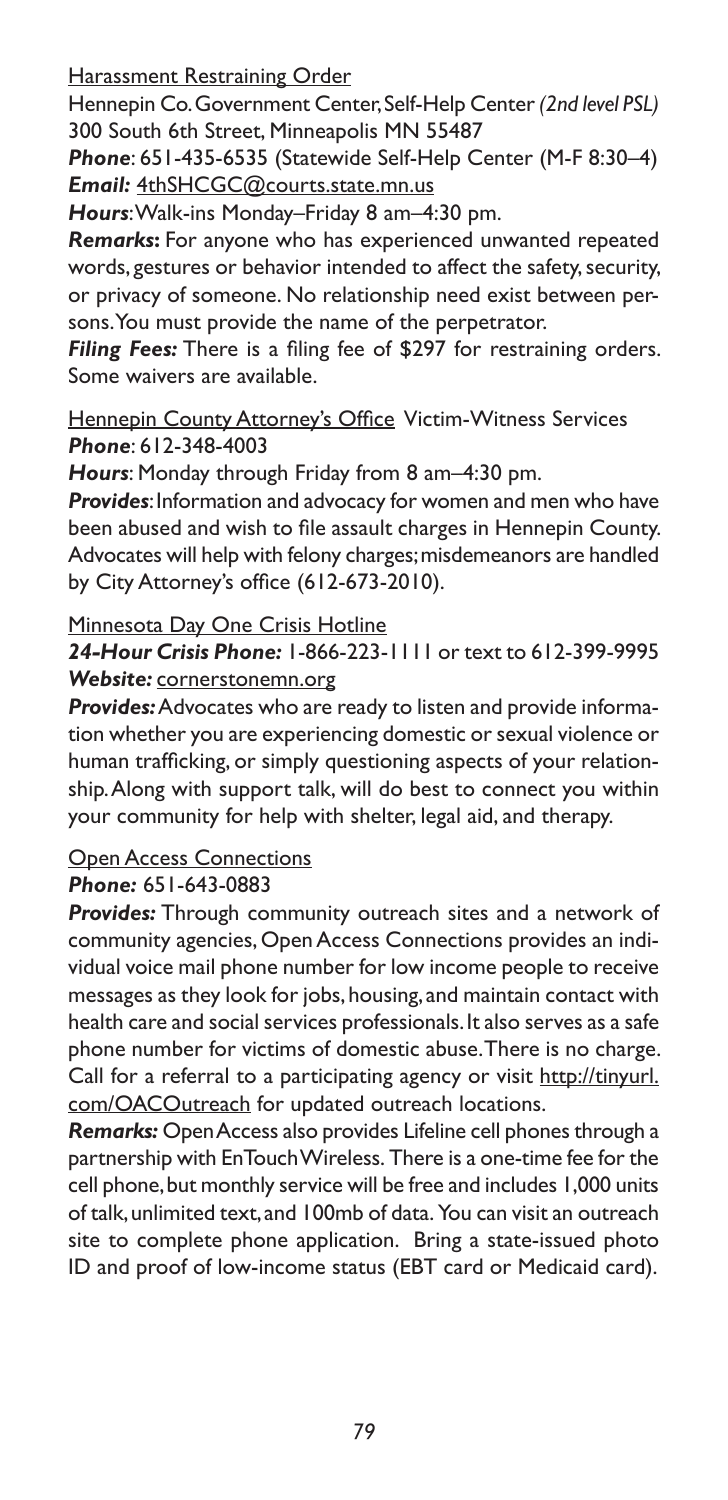Order for Protection

Hennepin Co. Government Center

Domestic Abuse Service Center *(Lower Level)*

300 South 6th Street, Minneapolis MN 55487

*Phone*: 612-348-5073

*Hours*: Walk-ins Monday–Friday 8 am–4:30 pm.

*Provides*: Assistance for victims of abuse with obtaining Orders for Protection.

*Remarks***:** For people living together, related by blood, married, divorced, or in a significant sexual or romantic relationship. There must be actual or threatened violence, threat of physical assault, or terroristic threats based on harm or fear of harm.

*Fees:* No filing fees charged for Orders for Protection.

Order for Protection

Ramsey County: 651-266-5130 Washington County: 651-770-0777 (24 hours) Dakota County: 952-891-7243

*Note:* County Clerks who file these Orders can only provide some basic assistance. You may want to speak to an advocate who could help you throughout the entire process of obtaining an Order. Advocates have good knowledge of all parts of the legal system that a victim of domestic abuse may encounter. They can help prepare forms for Orders, as well as accompany a petitioner to court or help locate child care during court.

#### OutFront Minnesota

310 East 38th Street #209, Minneapolis MN 55409 *Phone:* 612-822-0127 or toll-free 1-800-800-0350 *24-hour crisis hotline:* 612-822-0127, Option 3

*Provides:* Advocacy, information, support, counseling and safehouse referrals for victims of domestic violence. Serves the whole LGBTQ community. Offers free support groups for survivors of partner violence.

#### OutFront Minnesota

Anti-Violence Anti-Harassment Advocate 310 East 38th Street #209, Minneapolis MN 55409 *Phone:* 612-822-0127 or toll-free 1-800-800-0350 *Provides:* Support for victims of hate crimes, assault, and harassment; assistance with police reports and pursuing reparations.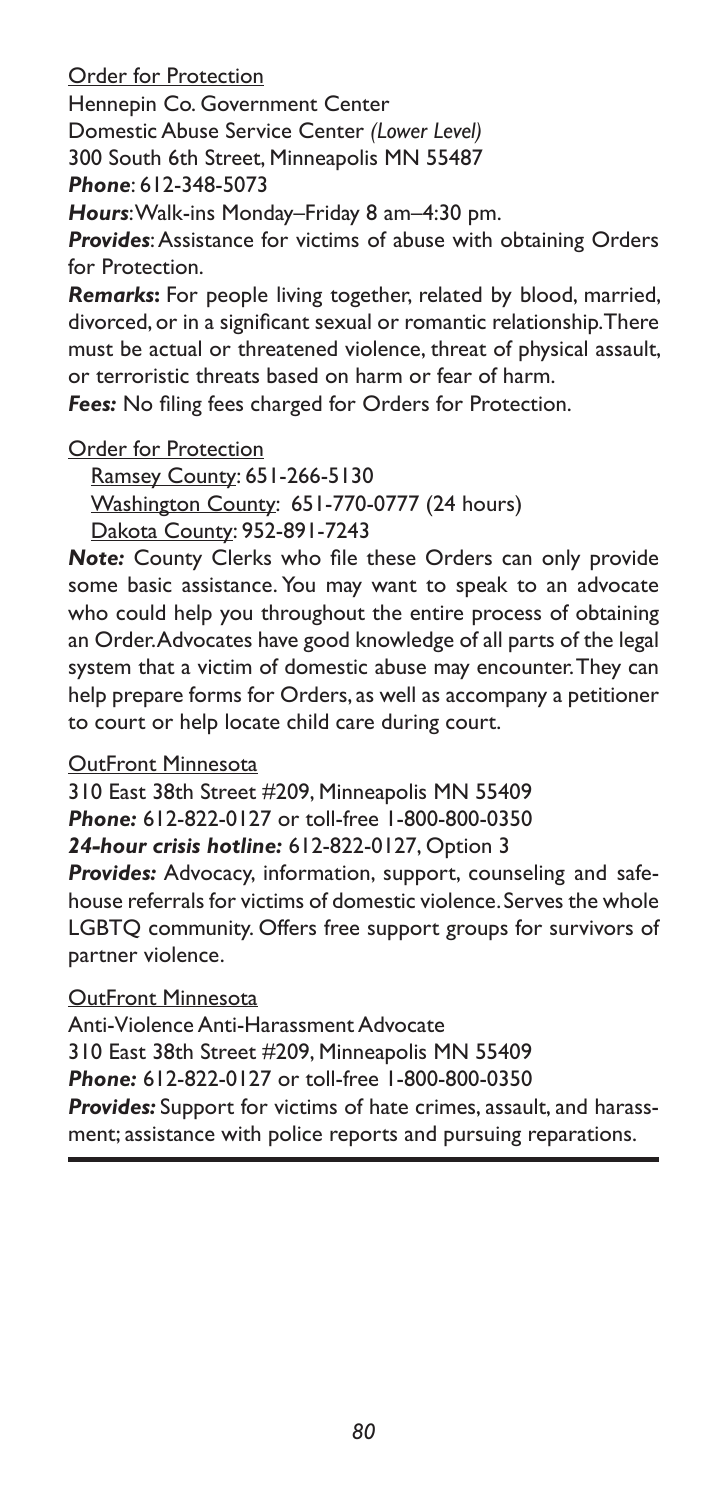# **E. Legal Assistance**

**Brian Coyle Community Center** 420 15th Avenue South, Minneapolis MN 55454 *Due to COVID, no in-person clinics are held. Call for appointments. Phone:* 612-752-6677 *Hours:* Monday, Wednesday and Thursday 9 am–1 pm *Provides:* Lawyer provides general legal help. *Remarks:* Free of charge.

**Hennepin County Attorney's Office** 300 South 6th Street, Minneapolis MN 55487 *Phone*: 612-348-5550 *Hours*: Monday through Friday from 8 am–4:30 pm. *Provides*: Criminal felony prosecution, child support enforcement, services for victims of sexual assault, and for victims and witnesses of crimes in Hennepin County (612-348-4003). *Remarks*: All services are free.

Hennepin County Conciliation Court ('Small Claims') 350 South 5th Street Rm 306, Minneapolis MN 55415 *Phone*: 612-348-6000

*Hours*: Monday through Friday 8:00 am–4:30 pm.

*Provides*: Opportunity for person to file small claims court complaint against anyone who owes him/her money. Maximum claim is \$15,000. \$70 filing fee. For more information www.mncourt.gov.

**Hennepin County Public Defender** 701 4th Avenue South #1400, Minneapolis MN 55415 *Phone:* 612-348-7530

*Provides:* Legal representation for people in Hennepin County criminal court who are unable to afford their own lawyer.

**Lawyer Referral and Information** 

*Phone*: 612-752-6699 *Website:* www.mnlawyerreferral.org *Provides*: Advice and appropriate referral to an attorney or other resources in legal services.

*Remarks*: There is a \$30 fee for the referral and first half-hour consultation. During the first meeting the attorney and client should agree on fees beyond then. Must make an appointment. Also can provide brief attorney advice at the government center.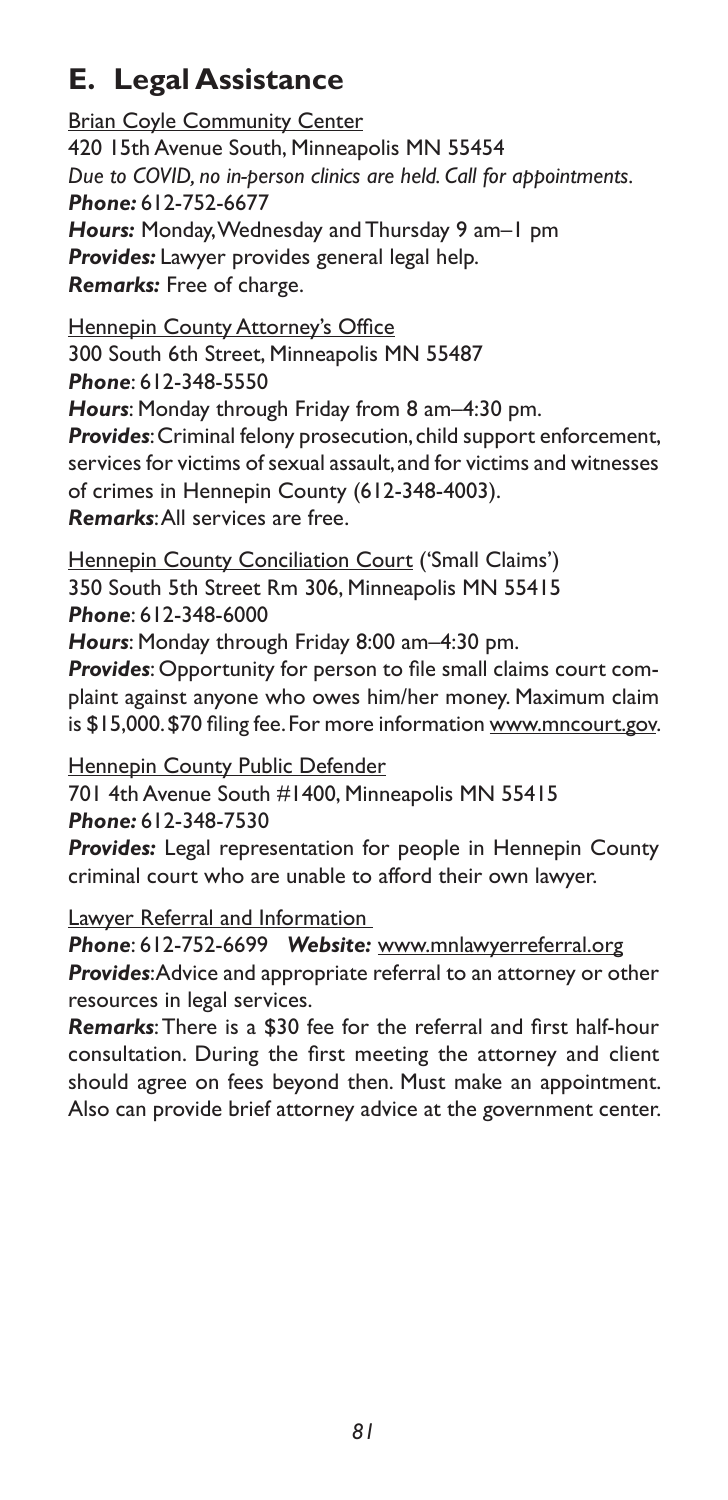Legal Aid

111 North 5th Street, Suite 100, Minneapolis MN 55403 *Intake Phone:* 612-334-5970*; Main Phone*: 612-332-1441 *Hours*: Monday–Friday 8:30 am–4:30 pm.

*Phone Intake hours:* Monday–Thursday 9:30 am–11:30 am and 1:30–3:30 pm; Friday 9:30–11:30 am.

*Provides*: Legal advice and assistance with civil matters (tenantlandlord problems, evictions, some consumer problems, immigration, family law, tax, health care access), advocacy for public assistance recipients and claimants (TANF, Food Support, GA, Social Security, SSI). Disability Law Center assists people who have legal issues related to a disability.

*Remarks:* All services are free if eligible.

Legal Rights Center

1611 Park Avenue South, Minneapolis MN 55404

*Phone*: 612-337-0030 *Website:* www.legalrightscenter.org *Hours*: Intake is done by phone only at this time. Office hours are Monday–Friday 9 am–4:30 pm.

*Provides*: Legal resources and the services of attorneys for criminal matters within Hennepin County (as an alternative to the Public Defender) for low-income persons; mediation and restorative justice criminal cases only.

Your right to file a charge of discrimination is protected by law. If you are the victim of a reprisal or further harassment because you have filed a complaint, you should notify the Department of Human Rights immediately.

Minneapolis Department of Civil Rights

350 South 5th Street, Minneapolis MN 55415 - City Hall Room 239 *Phone*: 612-673-3012

*Hours*: Monday through Friday from 8:30 am–4:30 pm.

*COVID-19 Service Notice:* Office is closed to the public at this time. Complaints may be filed online at www2.minneapolismn.gov/ government/departments/civil-rights/ or by calling 311.

*Provides*: Investigates incidents of discrimination in employment, education, housing, city departments, and private businesses; investigates allegations of police misconduct; enforces employees' rights to paid sick and safe time and a minimum wage.

*Remarks:* The department has the authority to investigate incidents that occur within Minneapolis.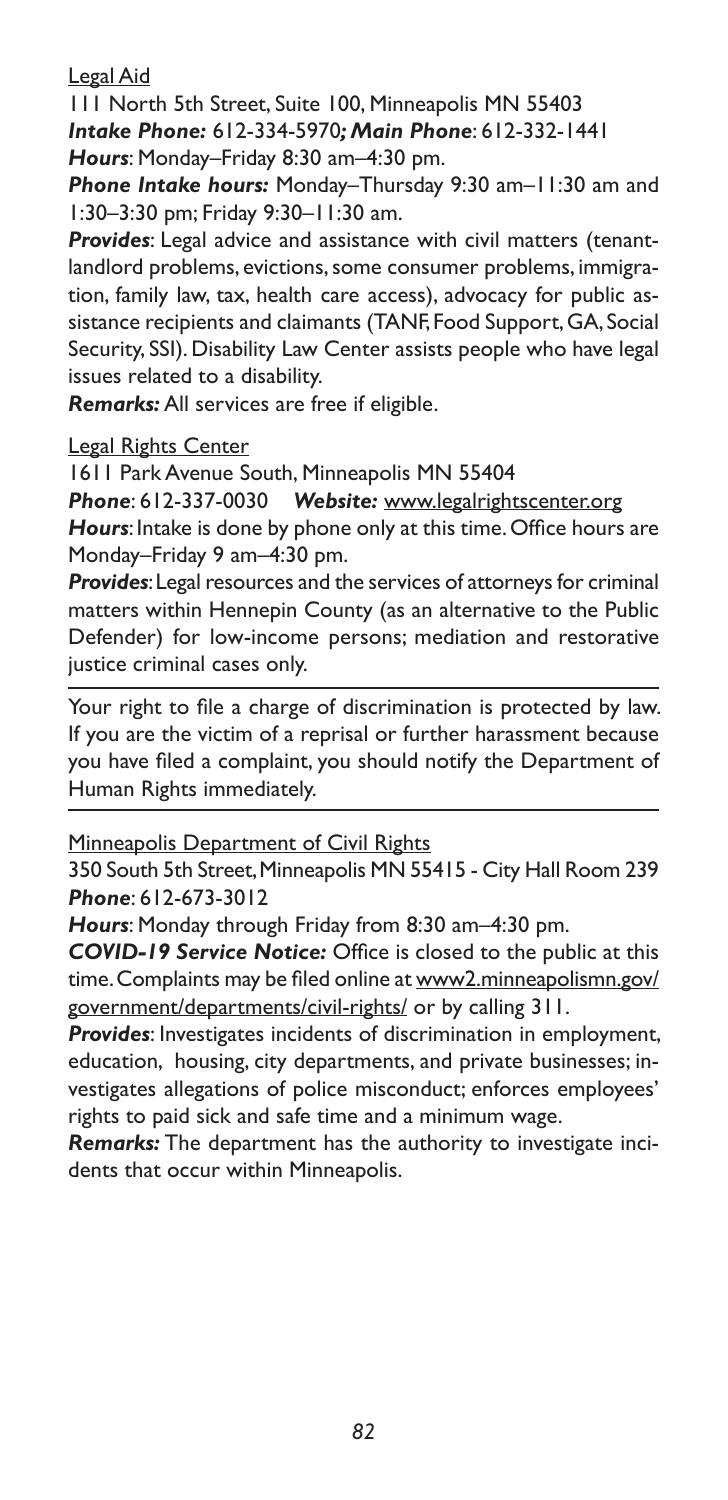Minnesota Department of Human Rights

540 Fairview Avenue North Suite 201, St. Paul MN 55104 *Phone*: 651-539-1133

*Hours*: Monday–Friday 8 am–4:30 pm. Telephone intake only. *Provides*: Investigates allegations of discrimination because of race, age, disability, sex, national origin, religion, public assistance status, marital status, sexual orientation, or gender identity; discrimination can occur in employment, housing, public accommodations, public services, education, credit, and business.

*Remarks:* Complaints must be made within one year of incident.

#### Tubman

Legal Assistance for Women (L.A.W.)

4432 Chicago Avenue, Minneapolis MN 55407

*Phone*: 612-871-0118 *Website:* www.tubman.org

*Hours*: Hours vary. Call for information.

*Provides*: Legal advice and referrals to attorneys for family law matters. Limited resources for employment and family law.

*Remarks*: Fees vary based on services. Registration needed.

### Volunteer Lawyers Network

*Phone Intake*: 612-752-6677

*Phone Intake Hours*: Monday, Wednesday, Thursday 9 am–1 pm. *Other intake options:* Due to COVID-19, there are currently no in-person services. For other intake and service options, call or visit www.vlnmn.org/help.

*Provides*: Free legal services on numerous legal issues, including tenant-landlord, concilation court, garnishments, debtors rights, divorce, child custody, criminal expungement, bankruptcy, and provides limited legal services in immigration and employment issues. Services include legal advice, phone services and full representation. Eligibility based on income, assets, legal issue and geography (varies per legal issue). *Remarks:* For criminal cases, personal injury cases, call Lawyer Referral and Information Service. For subsidized housing or government benefits cases, contact Legal Aid.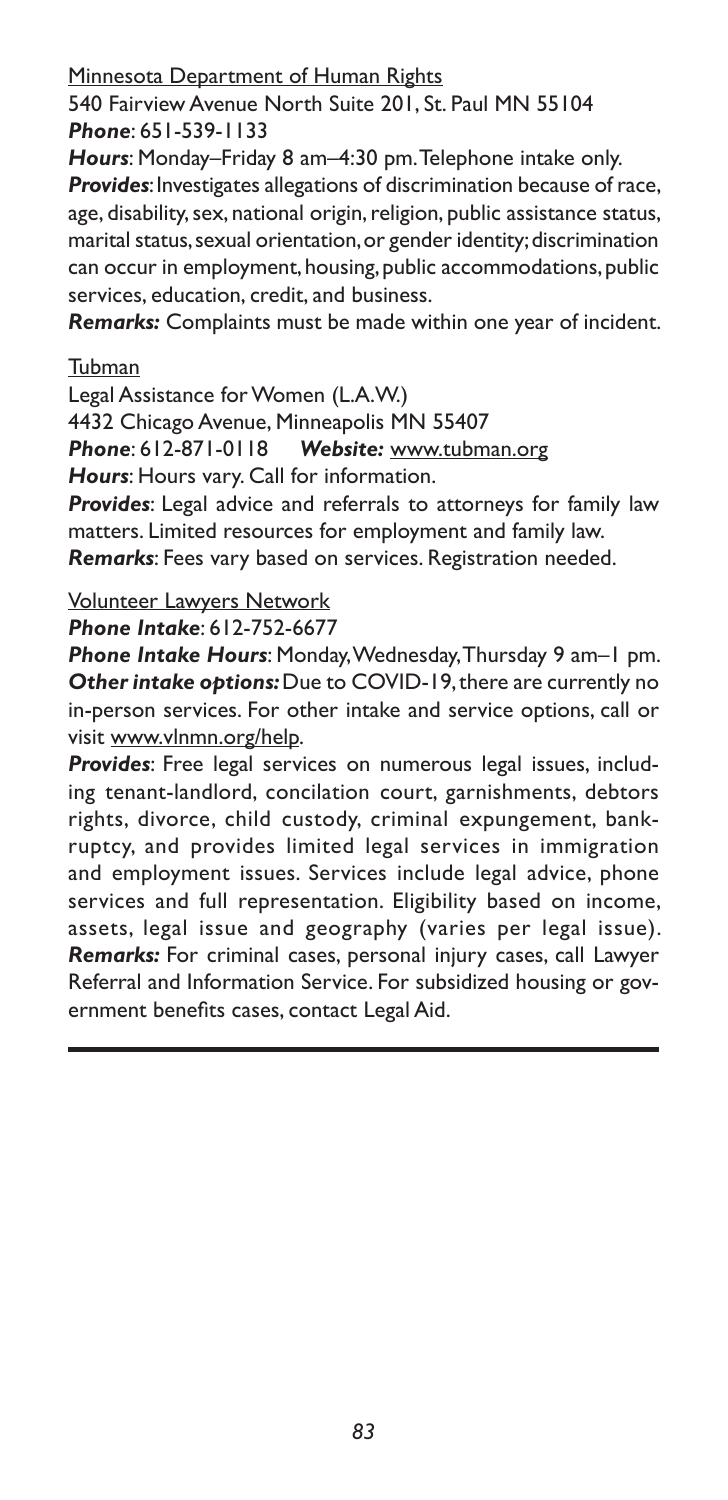# **F. Police Misconduct**

If you are the victim of police misconduct or abuse:

—seek medical attention

—write down the details right away

—photograph the injuries

—contact witnesses, if any

Federal Bureau of Investigation (FBI) 1501 Freeway Blvd., Brooklyn Center MN 55430 *Phone:* 763-569-8000

The FBI investigates cases of police misconduct as they relate to federal civil rights laws. If you should witness or be a victim of police misconduct, call the FBI and ask to speak to someone about a civil rights matter.

Communities United Against Police Brutality (CUAPB) 4200 Cedar Avenue South, Minneapolis MN 55407

*Phone:* 24 Hour Hotline 612-874-STOP (612-874-7867)

*Hours:* Meetings are Saturdays 1:30–4:00 pm. *In-person meetings have resumed, but there are call-in and video options. Call for info.*

*Provides:* CUAPB is an all-volunteer grassroots group that provides support for survivors of police brutality and families of victims so they can reclaim their dignity and join the struggle to end police brutality.

*Remarks:* CUAPB does many things, including education, political action, legislative action and legal research. CUAPB also offers a 24-hour crisis line(612-874-STOP) that people can call to report instances of abuse. CUAPB can send out a crisis team to investigate the complaint, take photos and statements and offer immediate assistance. CUAPB follows up with legal, medical and psychological referrals and other services as needed. CUAPB also brings together families and survivors in a local network to provide ongoing support and empowerment for people suffering from their encounter with police brutality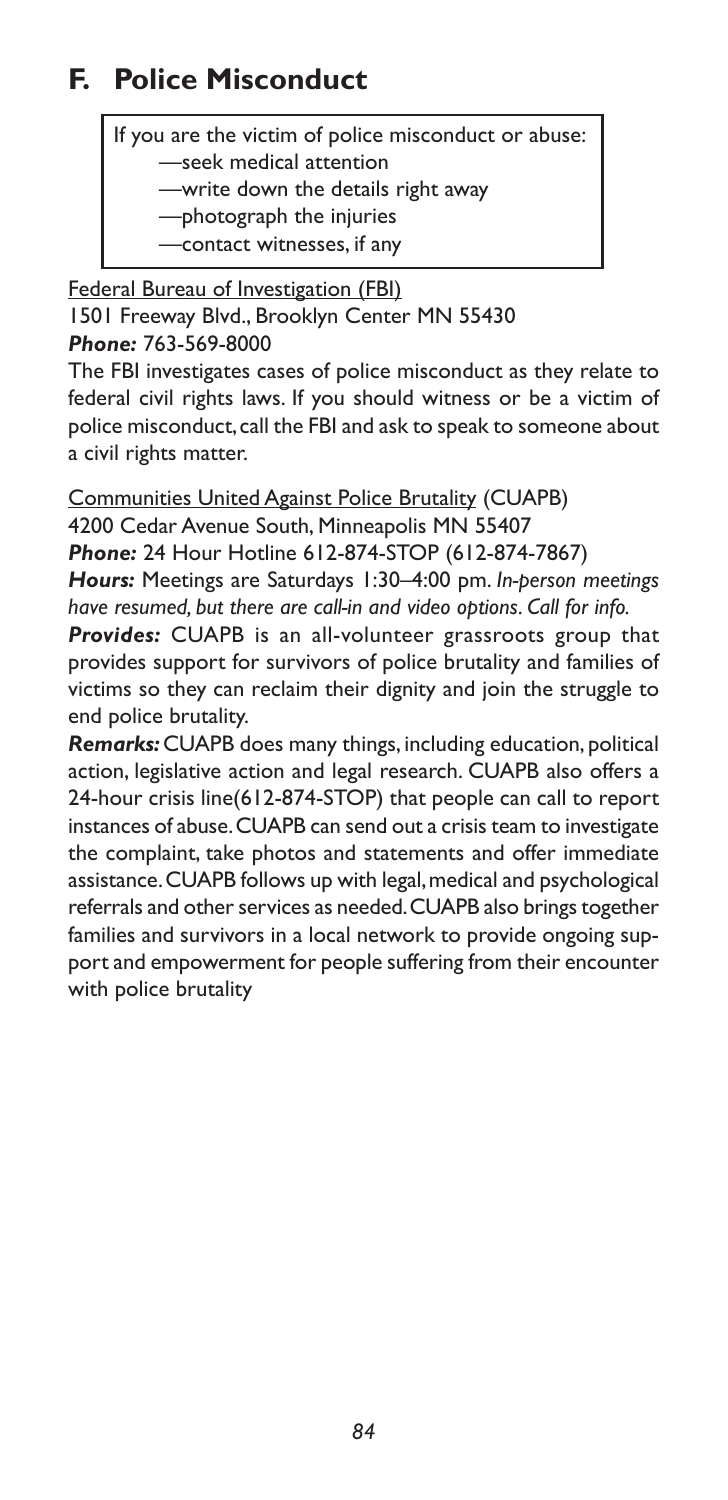### **You can also file a formal complaint with:**

Minneapolis Office of Police Conduct Review

350 South 5th Street, Minneapolis MN 55415 - Room 239 City Hall *Phone:* 612-673-3012 *Email:* policereview@minneapolismn.gov *Hours:* Monday through Friday from 8:30 am–4:30 pm

*COVID-19 Service Notice:* Office is closed to the public at this time. Complaints may be filed online at www2.minneapolismn.gov/ report-an-issue/police-officer-complaint/.

*Remarks:*Takes complaints against Minneapolis Police officers for misconduct, such as inappropriate language or conduct, harassment, discrimination, retaliation, excessive force, and failure to provide adequate and timely protection. After a complaint is made, staff will investigate. If the Office of Police Conduct Review sustains a complaint, they make a recommendation to the Chief for discipline of the officer. Mediation between complainant and police may also be an option.

Complaints may be made online at www.minneapolismn.gov/ report-an-issue/police-officer-complaint/.Complaints must be made within 270 days of incident (nine months).

If you think you were discriminated against on the basis of age, ancestry, color, creed, gender, national origin, religion, or sexual preference, you can file a complaint with:

Minnesota Department of Human Rights

540 Fairview Avenue North Suite 201, St. Paul MN 55104 *Phone*: 651-539-1133

*Hours*: Monday through Friday from 8 am–4:30 pm. Monday Wednesday and Friday by appointment only; walk-ins available on Tuesday and Thursday.

*Remarks*: Takes complaints of discrimination within one year of date of incident.

# **G. Advocacy**

Basilica of St. Mary

1600 Hennepin Ave., Minneapolis MN 55403 *(Enter in SW corner of church on ground level)* 

*Phone:* 612-333-1381

*Provides:* Pathways is a faith-based life skills program Thursdays 6–7:30 pm. It offers discussions about life skills, spirituality, prayer and support. Bag lunch provided.Anyone is welcome.

#### City Life Center

2520 Park Avenue, Minneapolis MN 55404 *(Carriage house) Phone:* 612-874-1808

*Hours:* By appointment Monday-Thursday 10 am–4 pm.

*Provides:* A voice of hope for women who are pregnant, abused, homeless, afraid or lonely. Can offer women and their families resouces including baby supplies, diapers, quilts, and hygiene products.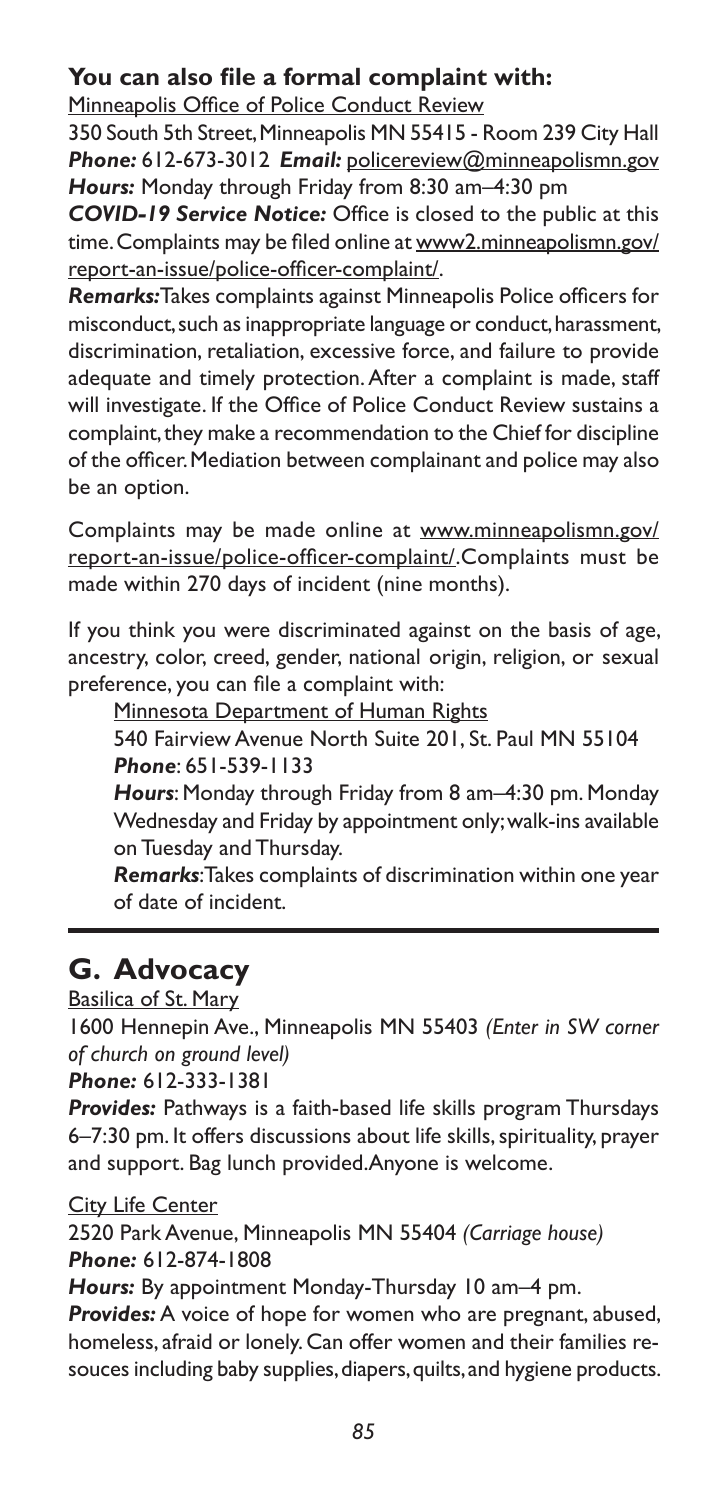#### Cultural Wellness Center

2025 Portland Avenue South, Minneapolis MN 55404 *Phone*: 612-721-5745

*Hours*: Monday–Friday 8 am–5 pm. Saturday/Sunday by appt.

*Provides:* Community Systems Navigators (CSN) assist invididuals in building community by reconnecting them to culture. CSN are role models, teachers, friends, mentors, advocates, community organizers. CSN provide home visits, facilitate self-study in addition to facilitiating movement from little or no dependence on government to independence and self-sufficiency Community action teams, diabetes support and health management.

Dignity Center *(Henepin Ave. United Methodist Church)* 425 Groveland, Minneapolis MN 55403 (enter off Groveland) *Phone:* 612-435-1315

*Hours:* Monday, Wednesday and Friday 9–11:30 am. After first session, appointments are expected.

*Remarks:* The Dignity Center is a collaborative ministry, characterized by a warm, hospitable drop in center staffed by committed volunteers who treat participants with dignity. The focus of programming is on teaching the skills needed for self sufficiency and helping people get connected to the services, resources, and tools needed for success. A variety of services are provided including case management, community services navigation, and social network development. Participants are expected to make a commitment to the program after meeting with their advocate. Regularly scheduled appointments are expected.

**Downtown Community Storage** 

5th Street North & 2nd Avenue North, Minneapolis MN 55401 *(Ramp B, basement level)*

*Phone:* 612-330-9882 *Website:* MplsDID.com

*Hours:* Monday–Friday 9 am–5 pm

*Provides:* Free storage for personal belongings.

**Hennepin County Front Door** 

*Phone*: 612-348-4111, Option 0

*Hours*: Monday through Friday from 8 am–4 pm.

*Provides:* Primary intake for voluntary social servies in Hennepin County. Services include: Long-term services and supports (Mn-CHOICES and Developmental Disabilities Eligibility); Child and Adult Access; Child and Adult Behavioral Health Case Management; Coordinated Entry for Families; and Rule 25 assessment resources. The referrals may be for short-term service planning (90 days or less) or long-term case management. Consultants also make immediate transfers to crisis intervention services as needed.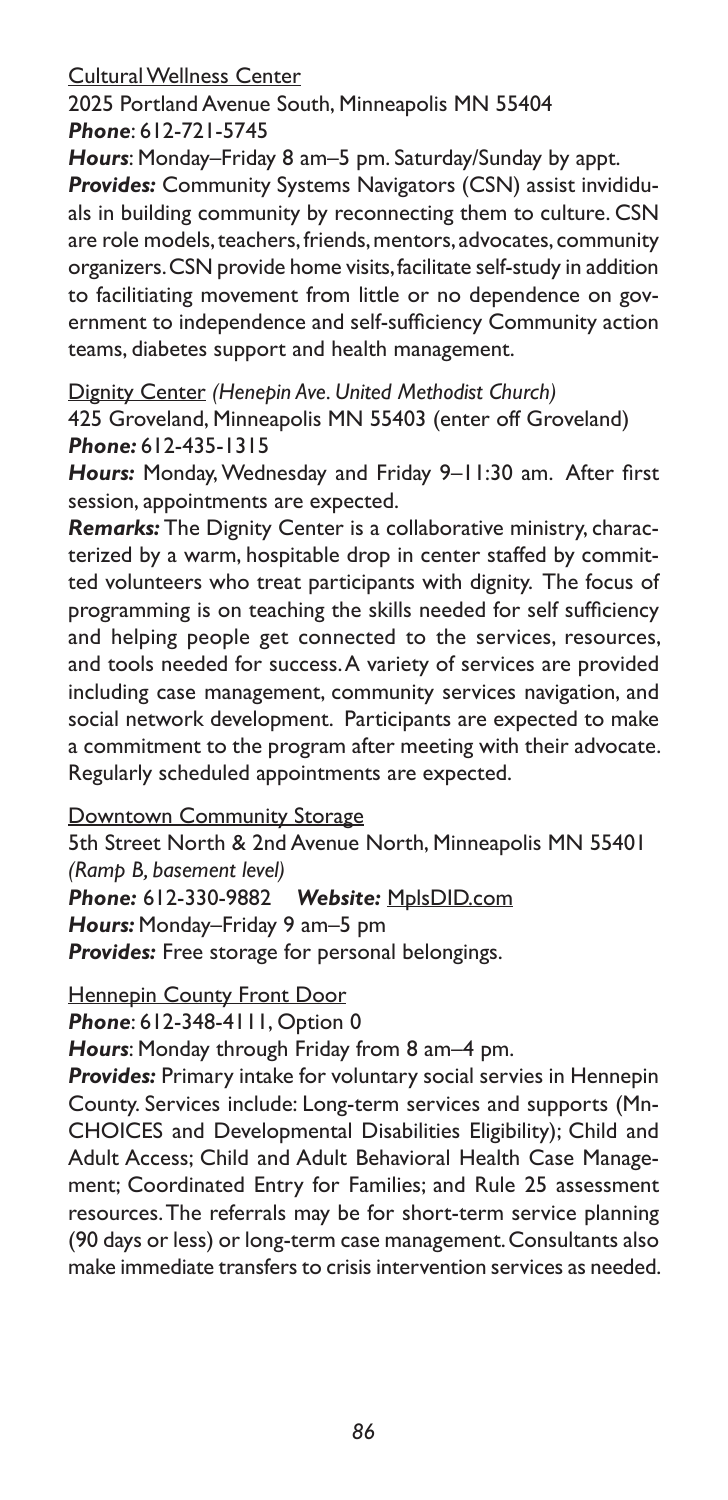#### Freedom From the Streets / No More Streets *Phone:* 612-998-0576

*Provides:* An organization of people who have experienced homelessness or are at risk of homelessness, listening and helping each other find resources and solutions.

#### MAD DADS

3026 4th Ave South, Minneapolis MN 55407

*Phone:* 612-455-4630

*Hours:* Monday through Friday, 9 am–4 pm.

*Provides:* Minneapolis MAD DADS has many programs available such as: men's empowerment and responsibility program; school crime prevention intervention support; Peace Bus-Outreach Explosion; Street Patrol; homicide crisis and response Team. Groups meet Tuesdays 5:30–7 pm.

NorthPoint Health & Wellness Center

African American Men Project

1256 Penn Avenue North Suite 5300, Minneapolis MN 55411 *Phone*: 612-767-9500

*Hours:* Monday–Friday 8 am–5 pm.

*Provides:* AAMP serves African American men who are 18 and older and are Hennepin Co. residents. The program helps African American men become healthy and successful wage earners, fathers and community leaders. They provide coaching and support and also assist men with medical needs. AAMP encourages men to see health as a priority for meeting life goals. Can help get same day appointments for medical care, behavioral health, dental care and human services.

*Remarks:* Walk-ins are accepted, as are referrals from Hennepin County departments and other community organizations.

Peace House

1816 Portland Avenue South, Minneapolis MN 55404

*Phone*: 612-870-7263 *Website:* www.peacehousecommunity.org *Hours:* Monday–Friday 9:30 am–2:30 pm. Meditation/group discussion is held 10:30–11:30 am.

*Provides:* Peace House is a gathering place where poor, homeless and economically comfortable people come to form community, work for non-violence, affirmation and responsibility. Emphasis on spirituality through daily reflection time together.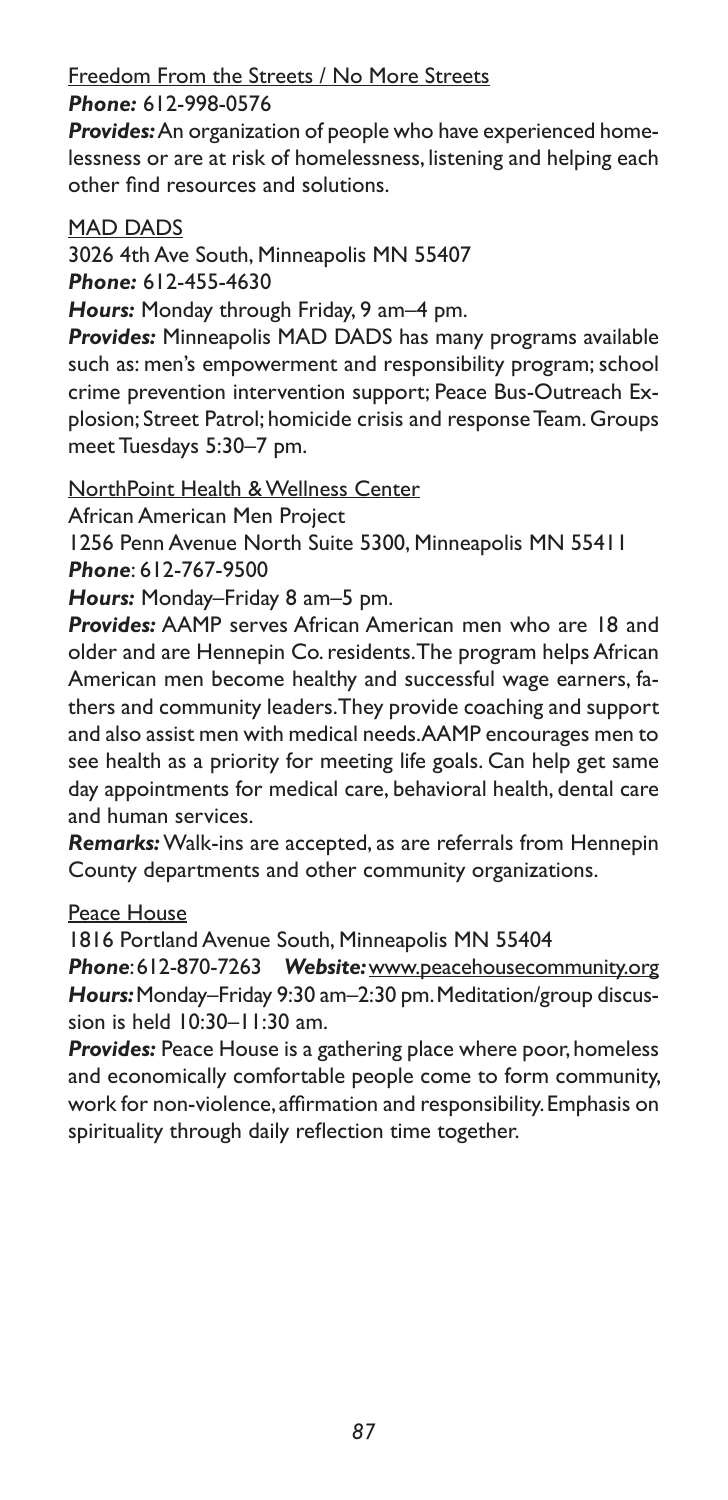#### St. Stephen's Human Services/House of Charity

# 2309 Nicollet Avenue, Minneapolis MN 55404

### Assistance obtaining Birth Certificates and Voice Mail

#### *Phone:* 612-870-2283

*Hours:* Monday–Friday 9 am–4 pm.

*Provides:* Assistance sending for U.S. birth certificates. Also provides voice mail boxes for housing and job searches, health care, and safety from domestic abuse.

# Education and Advocacy

*Phone:* 612-715-0449

"A Day in the Life" is an educational program about homelessness, hosted by Community Educators who have livedexperience. If you have experienced homelessness and would like to share your story as a part of the A Day in the Life program, please call for more information about becoming a community educator

#### Street Outreach Team

*Phone:* 612-879-7624 or toll-free, 1-888-550-7624

*Hours:* Monday–Friday 9 am–4 pm. Call for drop-in hours.

*Remarks:* Works with individuals sleeping outside or in places unsuitable for human habitation, and assists them to get into permanent housing. Provides a non-emergency response to homeless concerns in public settings with a mobile outreach team able to visit individuals in the community.

#### zAmya Theatre Company

*Phone:* 612-760-4804 *Website:* www.zamyatheater.org

*Remarks:* If you have experienced homelessness and are interested in participating in workshops or performance to educate and entertain the community about homeless issues, please call or email or find us on facebook at ZAMYA Theater Project. We are aso on Zoom every Tuesday at noon. Go to website and link on "ZamJam!"

# **H. Programs for Ex-Offenders**

NorthPoint Health & Wellness Center

African American Men Project

1256 Penn Avenue North Suite 5300, Minneapolis MN 55411 *Phone*: 612-767-9500

*Hours:* Monday and Friday 8 am–5 pm; Tuesday-Thurday 8 am–7 pm; Saturday 8 am–noon.

*Provides:* AAMP serves African American men who are 18 and older and are Hennepin Co. residents. AAMP Re-entry program provides classes addressing the personal development needs of ex-offenders re-entering society.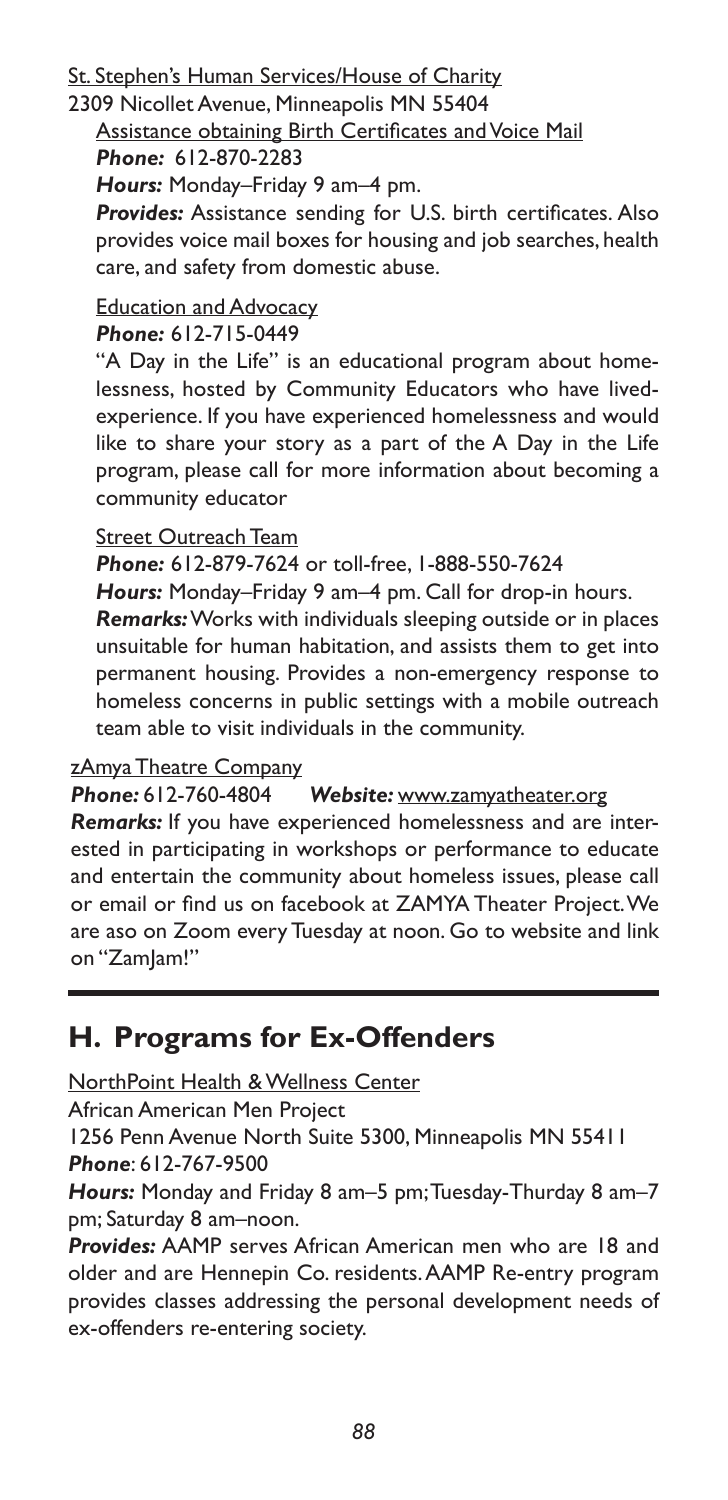#### VOA-MN/Amicus

3041 4th Avenue South, Minneapolis MN 55407 *Phone:* 612-877-4250

*Remarks:* "Reconnect," is a referral program for re-entering offenders who are searching for jobs, housing, family services, transportation, clothing, sobriety supports and other needs. Available to offenders in all Minnesota facilities (state and federal) and all ex-offenders, whether just out or years after release. Amicus Ex-Offenders support group is not now being held in person due to COVID. Call for more information.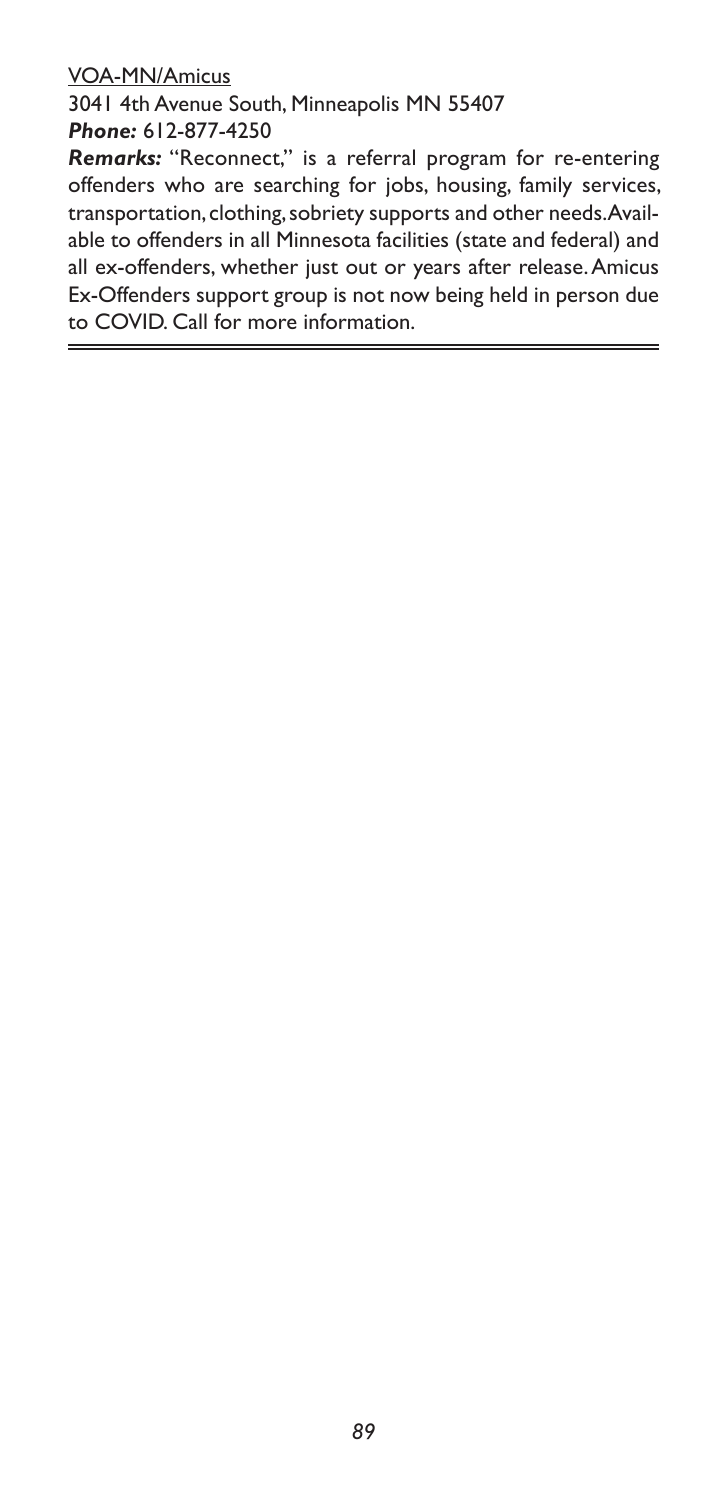# **Index**

2.4 Ministries 10

# **A**

AAA Labor 70 Access Veterinary Care 32 ACT Homeless Team-People Inc. 56 Adult Shelter Connect 14 African American AIDS Task Force 47 African American Men Project 88 African Community Services 73 Alcoholics Anonymous 58 Aliveness Project, The 47 All God's Children Metropolitan Community Church 10 Alliance Apartments 21 Alliance Housing Inc. 27 Alternative Homes 21 American Indian Community Development Corp. 28 American Indian OIC 63,66,69 Animal Humane Society Pet Helpline 32 Anishinabe Wakiagun 21 Archdale Apartments 21 Arrigoni House West 21 Ascension Place 22 ATA Staffing 70 Atlas Staffing Inc. 70 Avenues for Youth 17,71 Avivo 22,56,58,66,69,71 Avivo Institute of Career & Technical Education 63

# **B**

Basilica of St. Mary 85 Brian Coyle Community Center 6,36,63,69,71,81 The Bridge for Youth 17,27 Bridging 30

# **C**

Calvary Baptist Church 13 Canvas Health 49 CAPI 6,66,73 Catholic Charities Higher Ground Minneapolis 15,46 Catholic Charities Higher Ground Residence 22 Catholic Charities Homeless Prevention Program 28 Catholic Charities Mary F. Frey Mpls. Opportunity Center 10,11,18 Catholic Charities Scattered-Site Housing Support/Subsidy 22 Central Avenue Apartments 22 Central Clinic 44,48 Central Lutheran Church 5,11,43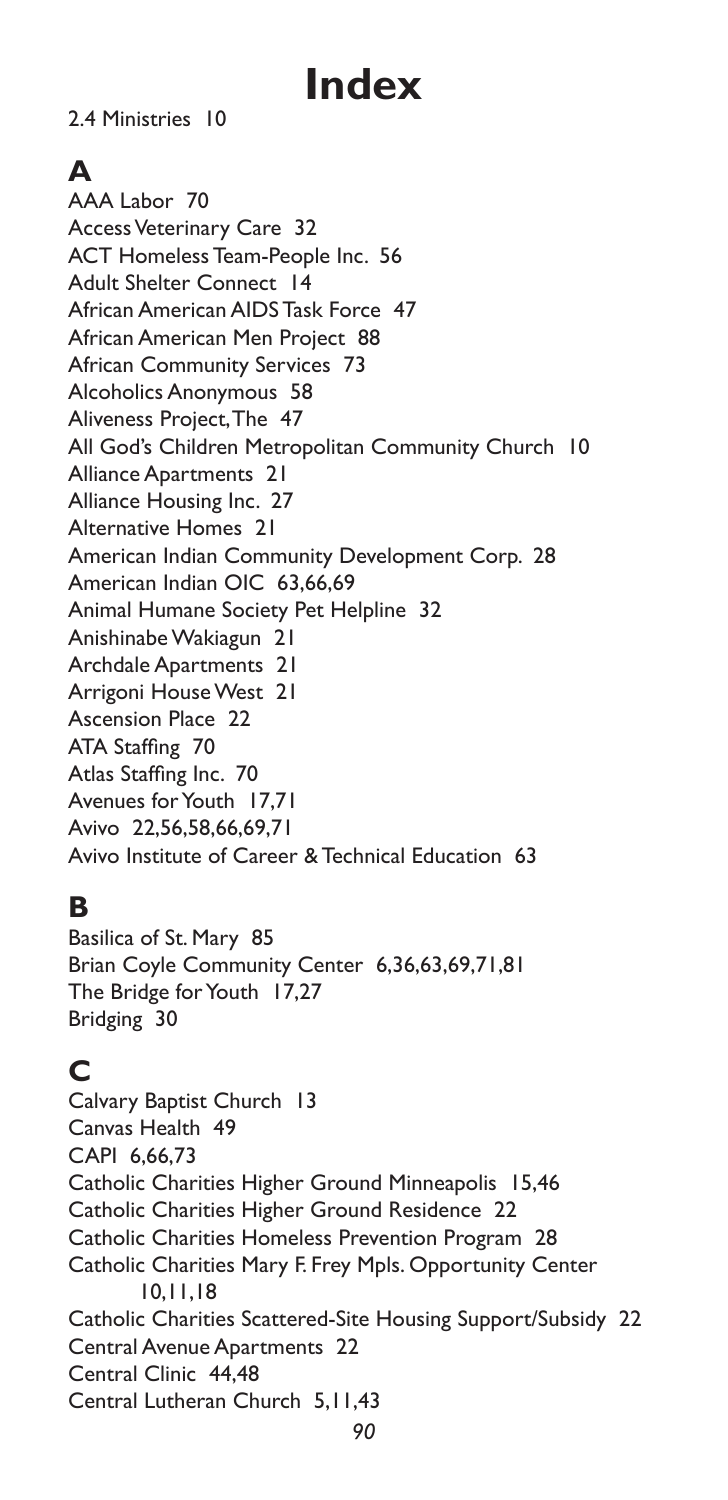Centro Tyrone Guzman 73,74 Children's Dental Services 60 Communities United Against Police Brutality 84 Community Action Partnership of Hennepin County 37 Community Bridge Food Shelf 6 Community Emergency Service 7 Community-University Health Care Center 43,48,53,60 Comunidades Latinas Unidas en Servicio (CLUES) 31,49,58,69,74 Cooper Law Firm 42 COPE (Community Outreach for Psychiatric Emergencies) 53 Cornerstone 17,77,78 Cornerstone Ministry 5 Crisis Text Line 53 Cultural Wellness Center 86

# **D**

Dakota County 80 Dignity Center 86 Division of Indian Work 7,71 Domestic Abuse Project, Inc. 78 Domestic Violence Intervention at HCMC 78 Downtown Community Storage 86

### **E**

East Lake Clinic-Hennepin Healthcare 43 Eastside Neighborhood Service Inc. 69 Emerge Community Development 66,70 Emergency Assistance (EA) 36 Evergreen Residence 27 Exodus Residence 22

# **F**

Family Partnership 53 Family Tree Clinic 43,48 Fare for All Program 7 Federal Bureau of Investigation (FBI) 84 First Covenant Shelter by St. Stephen's/House of Charity 14 First Nations Kitchen 13 Freedom From the Streets / No More Streets 87 Fremont Clinic 44,48

### **G**

General Assistance (GA) 39 Glenwood Residence 23 Goodwill/Easter Seals 65,67 Groveland Emergency Food Shelf 7 Groveland Food for Youth 7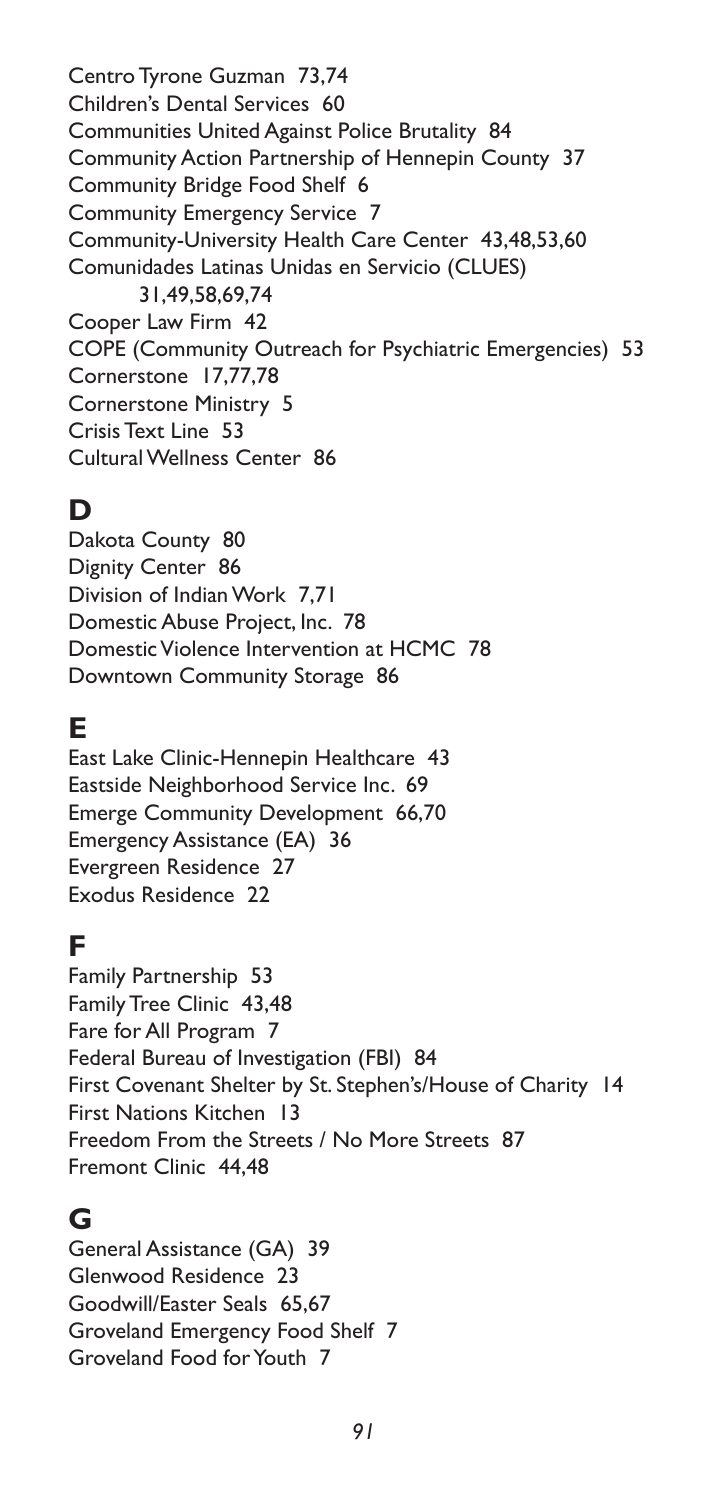# **H**

Harassment Restraining Order 79 HCMC Acute Psychiatric Services 53 Hennepin Avenue Methodist Church 13 Hennepin Co. Public Health Clinic—Red Door Clinic 48 Hennepin County Attorney's Office 79,81 Hennepin County Conciliation Court 81 Hennepin County Front Door 58,86 Hennepin County Mental Health Center 54 Hennepin County Office of Multicultural Services 72 Hennepin County Public Defender 81 Hennepin County Veterans' Service 75 Hennepin Healthcare Urgent Care 47 HHH Job Corps Center 67 HOME Line 28 HOPE Community 27 Hope Dental Clinic 61 Hope Street 18

# **I**

Indian Health Board 44,54,61 Indian Neighborhood Club on Alcohol and Drug Abuse 59

# **J**

Joyce Uptown Food Shelf, Inc. 7

# **K**

Korean Service Center 75

### **L**

Lao Assistance Center of Minnesota 75 Lawyer Referral and Information 81 Legal Aid 28,82 Legal Rights Center 82 Life Rebuilders Midwest Challenge 23 Little Kitchen Food Shelf 7 Loaves and Fishes 12,13 Loring Nicollet Alternative School 65 Love Lines Crisis Center 54 Lutheran Social Service - Center for Changing Lives 67 Lutheran Social Services 54 Lydia Apartments 23

### **M**

MAD DADS 87 Marie Sandvik Center 5,11 Mary's Place 16,46 Matrix Housing Services 29 Metro Hope Ministries 59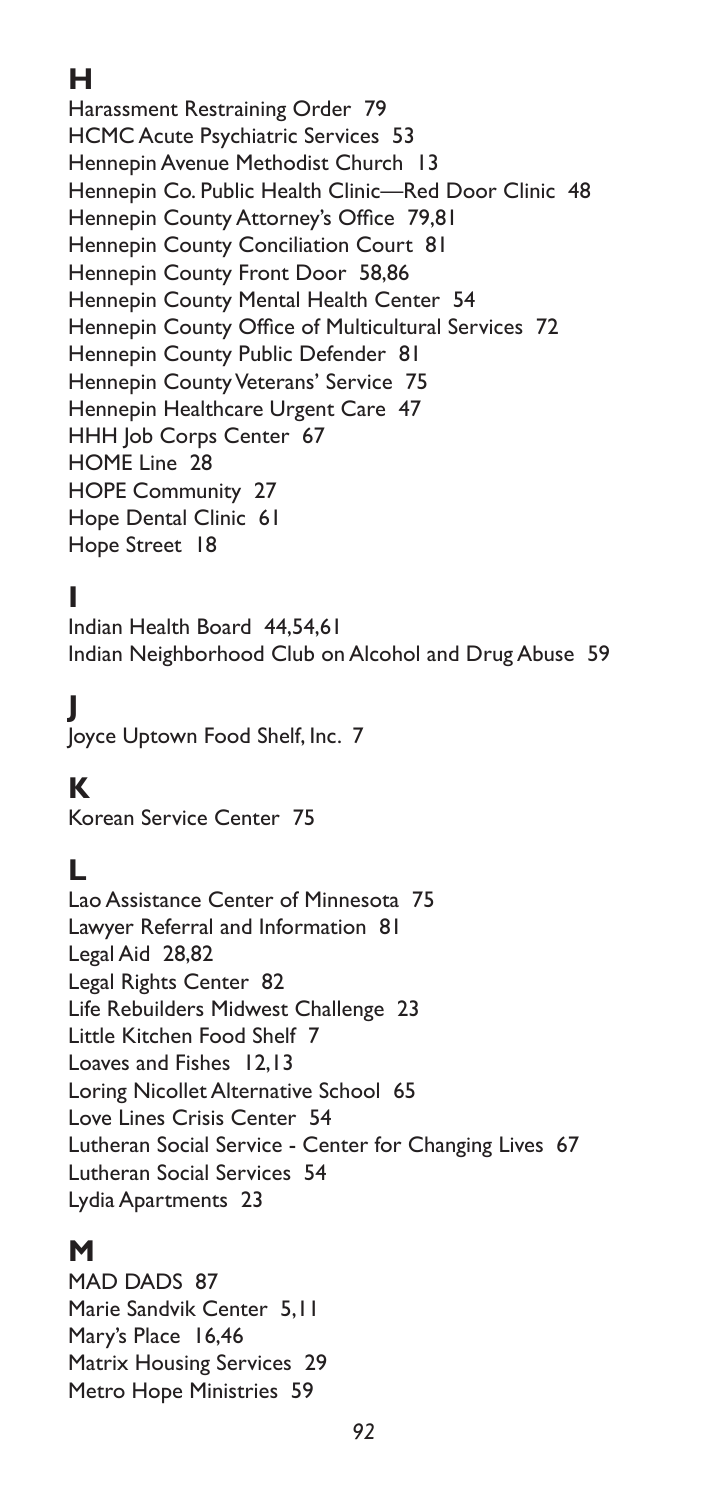Metropolitan Center for Independent Living 31 Metro Shelter Hotline 14,23 Mexican Consulate/Consulado de México 74 Minneapolis American Indian Center 67 Minneapolis Animal Care & Control 33 Minneapolis Community and Technical College 64 Minneapolis Department of Civil Rights 82 Minneapolis Office of Police Conduct Review 85 Minneapolis Public Housing Authority 27 Minneapolis Public Schools Adult Education 63,64 Minneapolis Urban League 70 Minneapolis VA Community Resource & Referral Center 75 Minnesota Adult and Teen Challenge 59 Minnesota Assistance Council for Veterans (MACV) 76 Minnesota Attorney General's Office 29 Minnesota CareerForce 68,70 Minnesota Day One Crisis Hotline 79 Minnesota Department of Human Rights 83 Minnesota Department of Veterans Affairs 76 Minnesota Family Investment Program (MFIP) 35 Minnesota Food Helpline 7 Missions Inc. Programs/Home Free Shelter 17 Missions Inc. Programs/Mission Lodge and Smith Lodge 24 Montu Driver Solutions 71

### **N**

Narcotics Anonymous 59 Native American Community Clinic 44,55,61 Neighborhood HealthSource 44,48 New Creation Baptist Church 8 New Families Center 65,73 Nicollet Square 24 North Minneapolis Pet Resource Center 33 NorthPoint Health & Wellness Center 8,31,36,44,55,59,61,87,88 Northside CSP/People Inc. 57 Nutrition Assistance Program for Seniors 8

# **O**

Oak Park Neighborhood Center 13 Old School by Steeple People 6 Open Access Connections 29,68,79 Opportunity Housing 24 Order for Protection 80 Our Saviour's Housing 24 Our Saviour's Shelter 15 OutFront Minnesota 80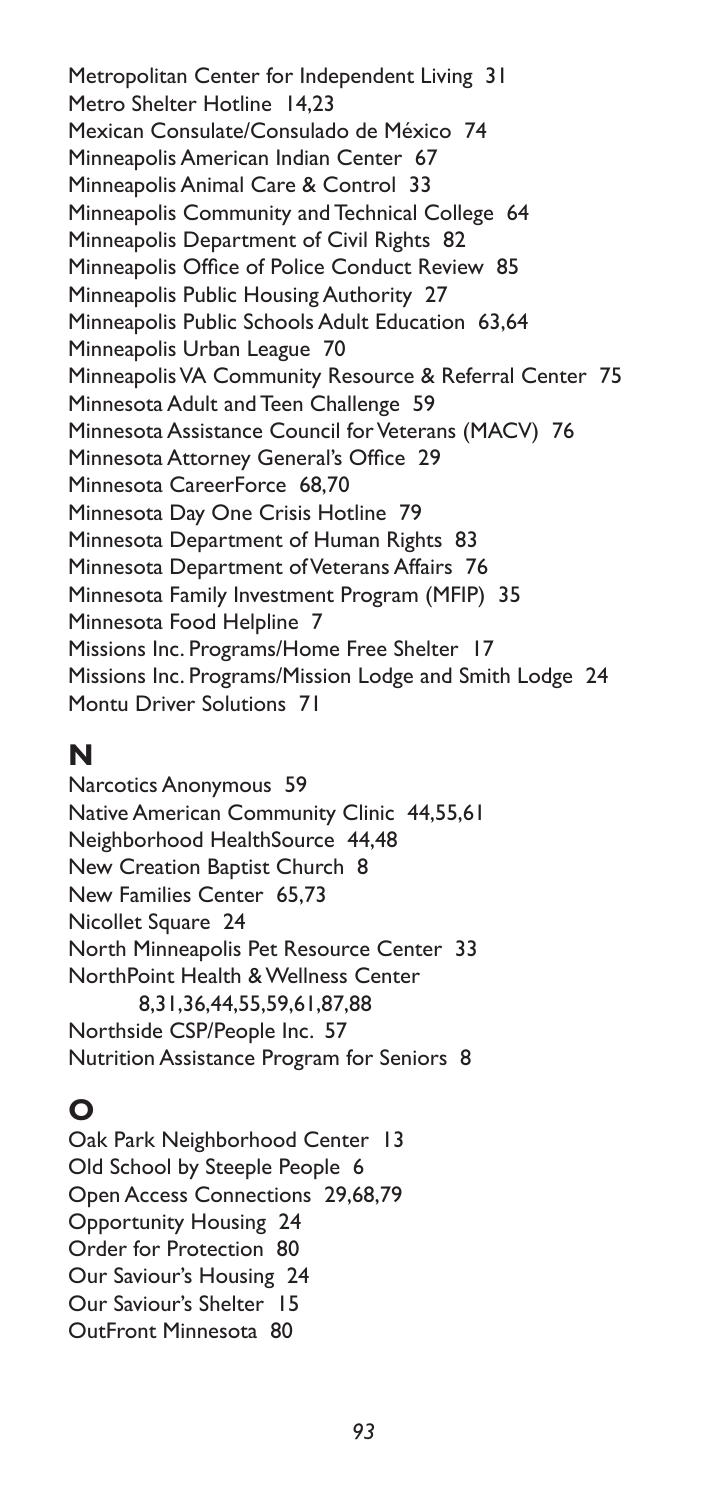# **P**

Peace House 11,12,87 People and Pets Together 33 People's Center Clinics & Services 45 People's Center Dental 61 People Serving People 16,24,46 Phillips Neighborhood Clinic 45 Pillsbury United Communities 18,77 Plymouth Congregational Church 13 Portland Village 25 PPL Career Center 68,70 PRIDE / The Family Partnership 72,77 Project for Pride in Living (PPL) 25 Pursuit Hometel 25

# **R**

Rainbow Health 49 Rainbow Health Behavioral Health 55 RedRover.org 33

### **S**

Sabathani Community Center 5,8 Sally's Place 14 Salvation Army 5,30,39 Salvation Army Adult Rehabilitation Center 60 Salvation Army Central 8,37 Salvation Army Harbor Light Center 14,15,16,25,47 Salvation Army HOPE Harbor 25 Salvation Army Noble 8,38 Salvation Army Parkview 9,11,32,38 Salvation Army Stores 6 Salvation Army Temple 9,11,32,38 Second Harvest Heartland 39 Senior Food Shelf 9 Seward CSP 57 Sexual Violence Center 77 Sharing and Caring Hands 5,9,10,12,18,62 Shelf of Hope Food Shelf 9 Sheridan Clinic 44 Simpson Housing Services 26 Simpson Shelter 15,47 Simpson United Methodist Church 9 Social Security Administration 41 Soup for You Cafe 12 Southeast Asian Refugee Community House (SEARCH) 70 Southside Community Clinic 45,49,62 St. Anne's Place 16 St. Mary's Health Clinics 46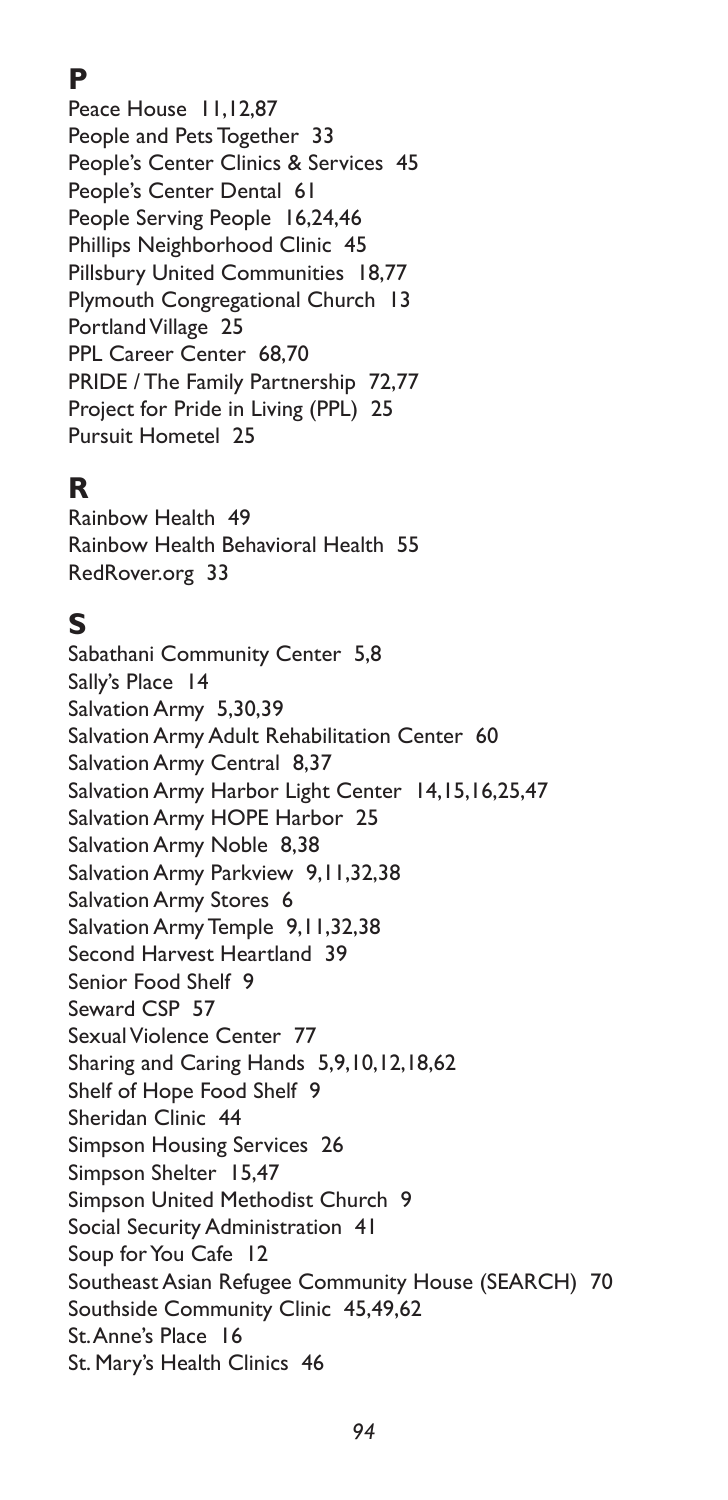St. Paul Veterans Center 76 St. Stephen's/House of Charity Board & Lodge/Supportive Services 23 St. Stephen's/House of Charity Food Centre 10,11 St. Stephen's/House of Charity Shelter at 510 S. 8th Street 16 St. Stephen's Human Services/House of Charity 18,29,31,60,88 Student Placement Center 65 St. Vincent de Paul 6 Summit Academy OIC 64,68

# **T**

Tasks Unlimited 12,26,28,57,69 Tubman 17,55,60,77,83 Turning Point, Inc. 26,49,60

# **U**

University of Minnesota Dental School 62 Upper Midwest American Indian Center 64 U.S. Department of Veterans Affairs 76

# **V**

Vail House 26 Vail Place 57 Veterans Affairs Medical Center 62 Veterans Welcome Center—MCTC 64,76 VeTouch 33 VOA-MN/Amicus 89 Volunteer Lawyers Network 83

# **W**

Waite House 10,12,69 Walk-in Counseling Center 55,56 Wayside Recovery Center and Family Treatment 26 Westminster Presbyterian Church 13 Whittier Clinic-Hennepin Healthcare 46 WIC Program (Women Infants Children) 10 Women's Advocates Inc. 78

# **Y**

YouthLink 65,72 Youth Services Network 72

# **Z**

zAmya Theatre Company 88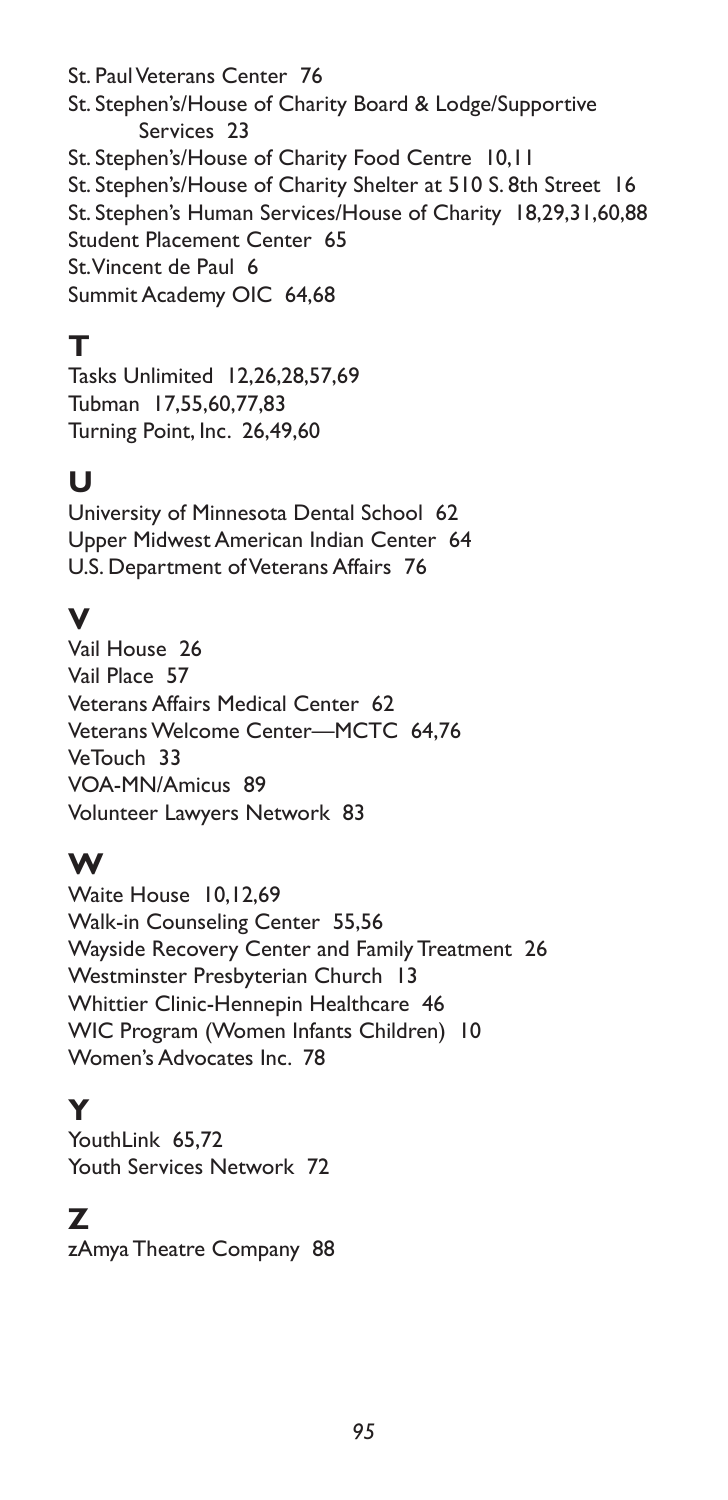### **Notes:**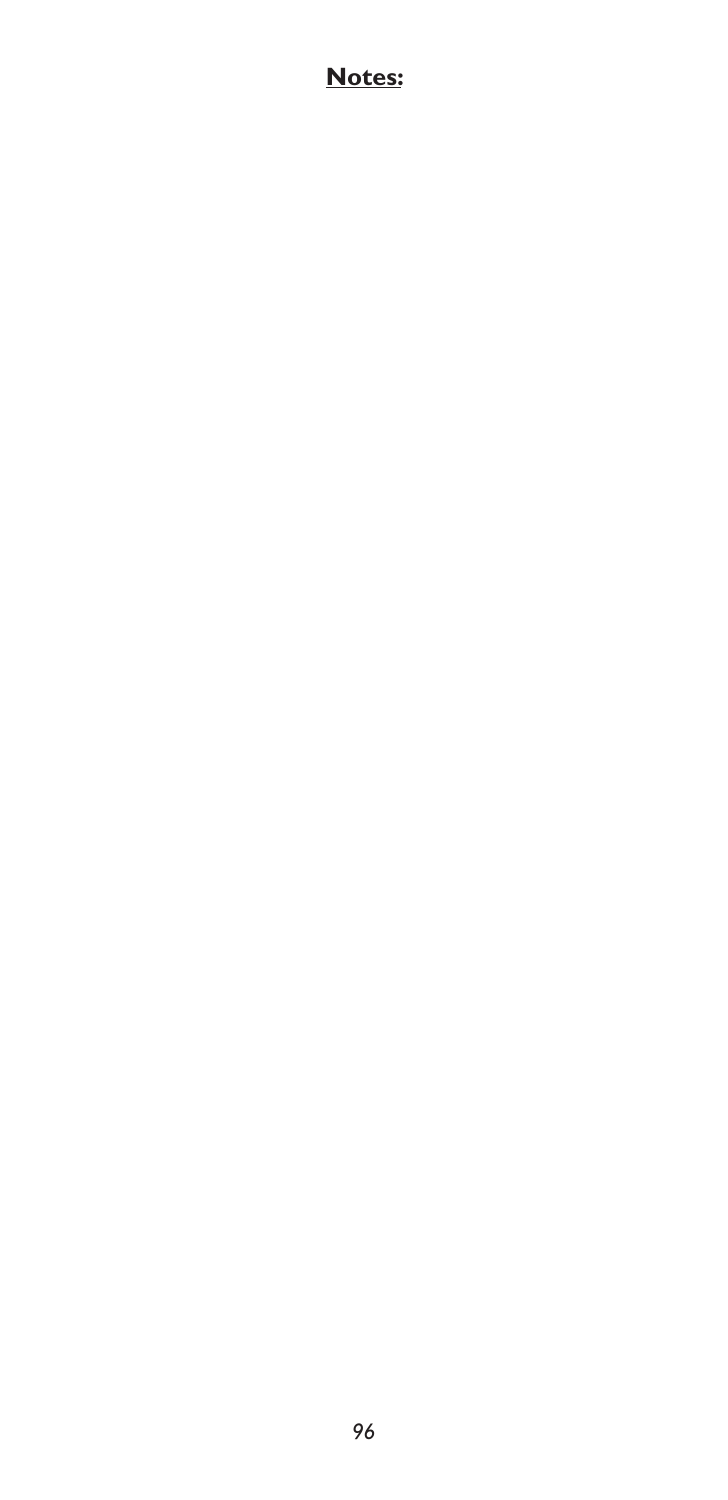### **Notes:**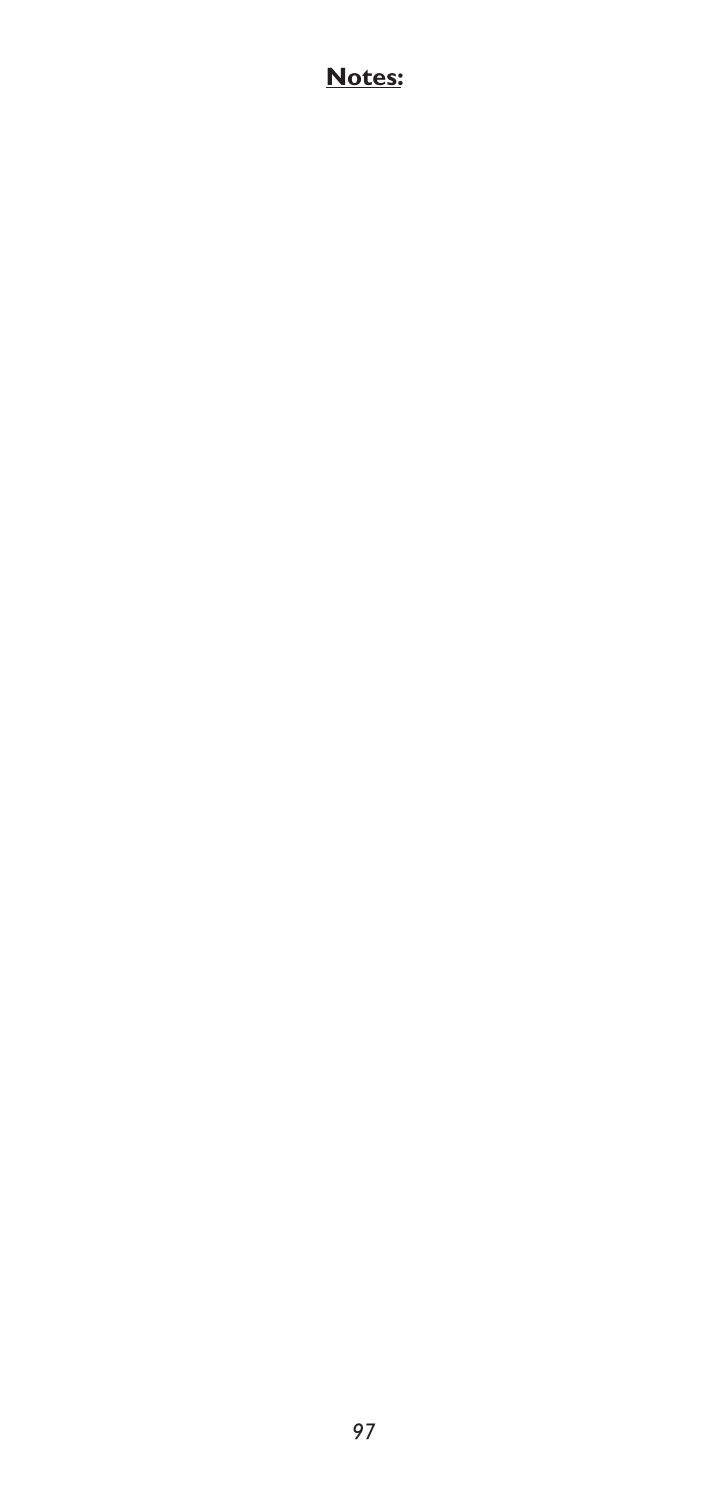# **Order Form for the 2022-2023 Minneapolis Handbook of the Streets:**

| Name         | <u> The Communication of the Communication of the Communication of the Communication of the Communication of the Communication of the Communication of the Communication of the Communication of the Communication of the Commun</u> |  |  |
|--------------|--------------------------------------------------------------------------------------------------------------------------------------------------------------------------------------------------------------------------------------|--|--|
|              |                                                                                                                                                                                                                                      |  |  |
|              |                                                                                                                                                                                                                                      |  |  |
| City, ST ZIP |                                                                                                                                                                                                                                      |  |  |
| Phone: 2008  |                                                                                                                                                                                                                                      |  |  |
| Email:       |                                                                                                                                                                                                                                      |  |  |

*Handbook of the Streets orders are now billed based on total number of books ordered.*

| <b>Bulk Rate</b><br>per copy | # of Copies<br>of Mpls<br>Handbook | Cost per<br><b>Book</b> | <b>Total Cost</b> |
|------------------------------|------------------------------------|-------------------------|-------------------|
| $I-I0$                       |                                    | \$3.00                  |                   |
| $11 - 25$                    |                                    | \$2.50                  |                   |
| $26 - 100$                   |                                    | \$2.00                  |                   |
| $101+$                       |                                    | \$1.50                  |                   |

Total number of copies:

Postage and handling (see chart below): \$

#### **Amount due:**

| $(A)$ Cost of books: $\$$ |      |  |
|---------------------------|------|--|
| + (B) Postage:            | $+5$ |  |

 $=$  TOTAL DUE  $=$  \$

| Total Copies                                              | Add Postage                                                            | Checks made payable to:                                                                                                                                                    |  |  |
|-----------------------------------------------------------|------------------------------------------------------------------------|----------------------------------------------------------------------------------------------------------------------------------------------------------------------------|--|--|
| $12 - 15$<br>16-30<br>31-60<br>61-80<br>81-100<br>101-150 | \$2.75<br>\$6.50<br>\$9.00<br>\$12.00<br>\$18.00<br>\$22.00<br>\$29.00 | St. Stephen's Human Services<br>Mail to:<br>St. Stephen's Human Services<br>Attn: Handbook<br>2309 Nicollet Avenue<br>Minneapolis, MN 55404<br>Cannot accept credit cards. |  |  |
| 1151+                                                     | Call for total                                                         | Ouestions? 612-870-2283.                                                                                                                                                   |  |  |